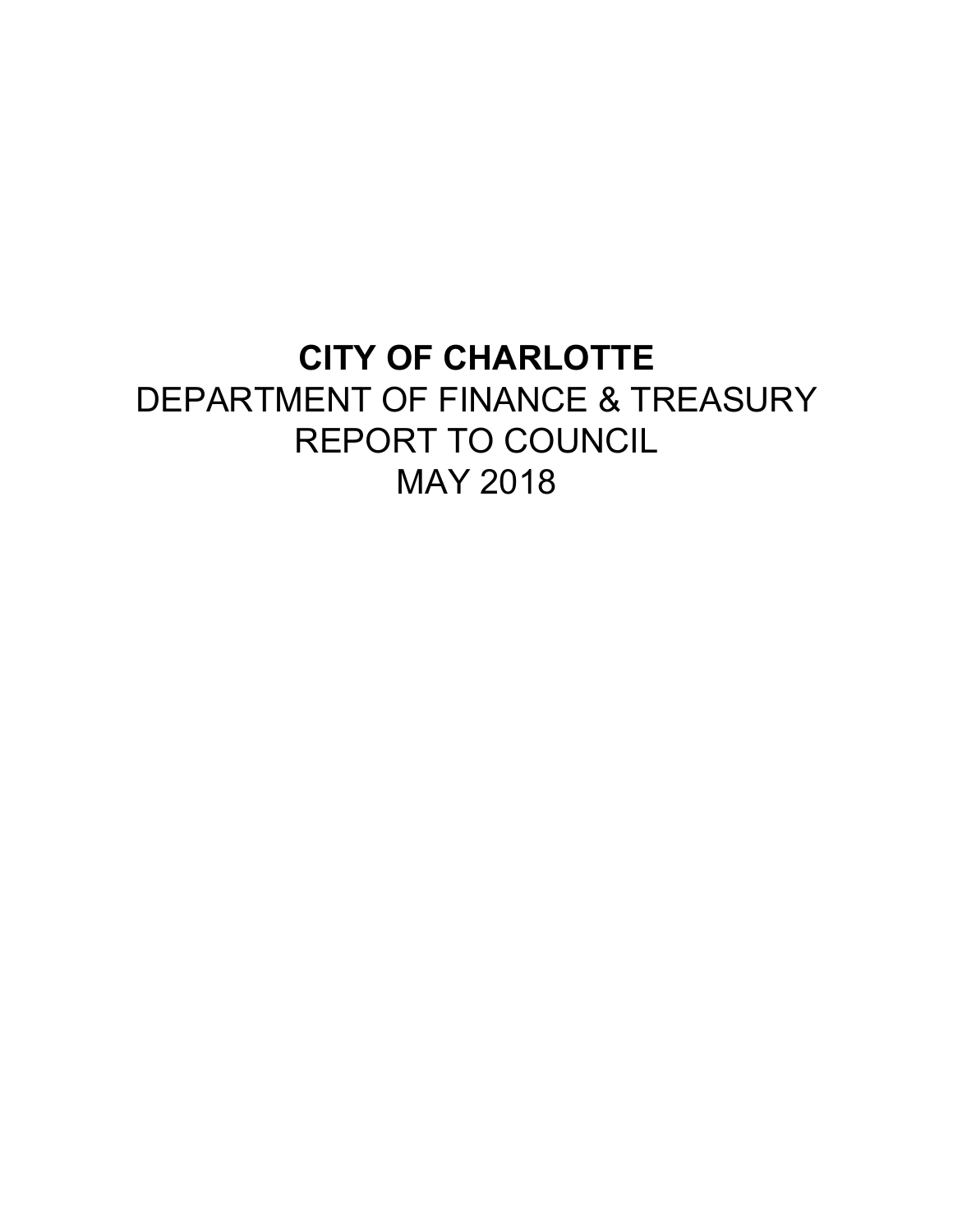# **Department of Finance and Treasury <b>Monthly Activity Report**

# **Cash Handling Monthly Statistics**

|                               |                           | <b>YTD</b>  |    |                | <b>YTD</b>      |
|-------------------------------|---------------------------|-------------|----|----------------|-----------------|
|                               | May-18                    | May-18      |    | <b>May-17</b>  | <b>May-17</b>   |
| <b>Utility Billing</b>        |                           |             |    |                |                 |
| <b>Regular Billings</b>       |                           |             |    |                |                 |
| Number                        | 1,185                     | 13,200      |    | 1,179          | 13,075          |
| Amount Billed                 | \$<br>303,247<br>\$       | 3, 194, 796 | \$ | 275,204        | 3,179,428<br>\$ |
| <b>Delinquent Notices</b>     |                           |             |    |                |                 |
| Number                        | 210                       | 2,582       |    | 226            | 2,439           |
| % of Total Billings           | 18%                       | 20%         |    | 19%            | 19%             |
| Shut-off Postings             |                           |             |    |                |                 |
| Number                        | 83                        | 946         |    | 88             | 1,077           |
| % of Total Billings           | 7%                        | 7%          |    | 7%             | 8%              |
| Non-payment Shut-offs         |                           |             |    |                |                 |
| Number                        | $\overline{7}$            | 133         |    | 11             | 140             |
| % of Total Postings           | 8%                        | 14%         |    | 13%            | 13%             |
| % of Total Billings           | 1%                        | 1%          |    | 1%             | 1%              |
| <b>Final Billings</b>         |                           |             |    |                |                 |
| Number                        | 41                        | 434         |    | 33             | 517             |
| <b>Amount Billed</b>          | \$<br>8,404<br>$\sqrt{2}$ | 83,329      | \$ | 4,497          | 89,881<br>\$    |
| Work Orders                   |                           |             |    |                |                 |
| <b>Final Reading</b>          | 46                        | 411         |    | 38             | 426             |
| Sewer Clean                   | 12                        | 138         |    | $\overline{2}$ | 87              |
| Service                       | $\overline{4}$            | 73          |    | 28             | 97              |
| Meter/Copperhorn Installation | 6                         | 31          |    | $\sqrt{2}$     | 16              |
| Readings                      | 46                        | 431         |    | 25             | 367             |
| Requested Turn-Off/On         | 25                        | 221         |    | 35             | 321             |
| Other                         | 25                        | 146         |    | 8              | 101             |
| Total                         | 164                       | 1,451       |    | 138            | 1,415           |
| <b>Accounts Receivable</b>    |                           |             |    |                |                 |
| <b>Invoices Issued</b>        |                           | 82          |    | 5              | 114             |
| <b>Accounts Payable</b>       |                           |             |    |                |                 |
| <b>Invoices Processed</b>     | 304                       | 3,143       |    | 251            | 3,203           |
| <b>Checks Issued</b>          |                           |             |    |                |                 |
| Number                        | 162                       | 1,607       |    | 128            | 1,685           |
| <b>Total Amount</b>           | \$<br>529,098<br>\$       | 4,505,749   | \$ | 278,252        | 5,253,225<br>\$ |
| <b>Checks Voided</b>          |                           |             |    |                |                 |
| Number                        |                           | 16          |    | $\mathbf{1}$   | 13              |
| % of Total                    | 0.00%                     | 1.00%       |    | 0.78%          | 0.77%           |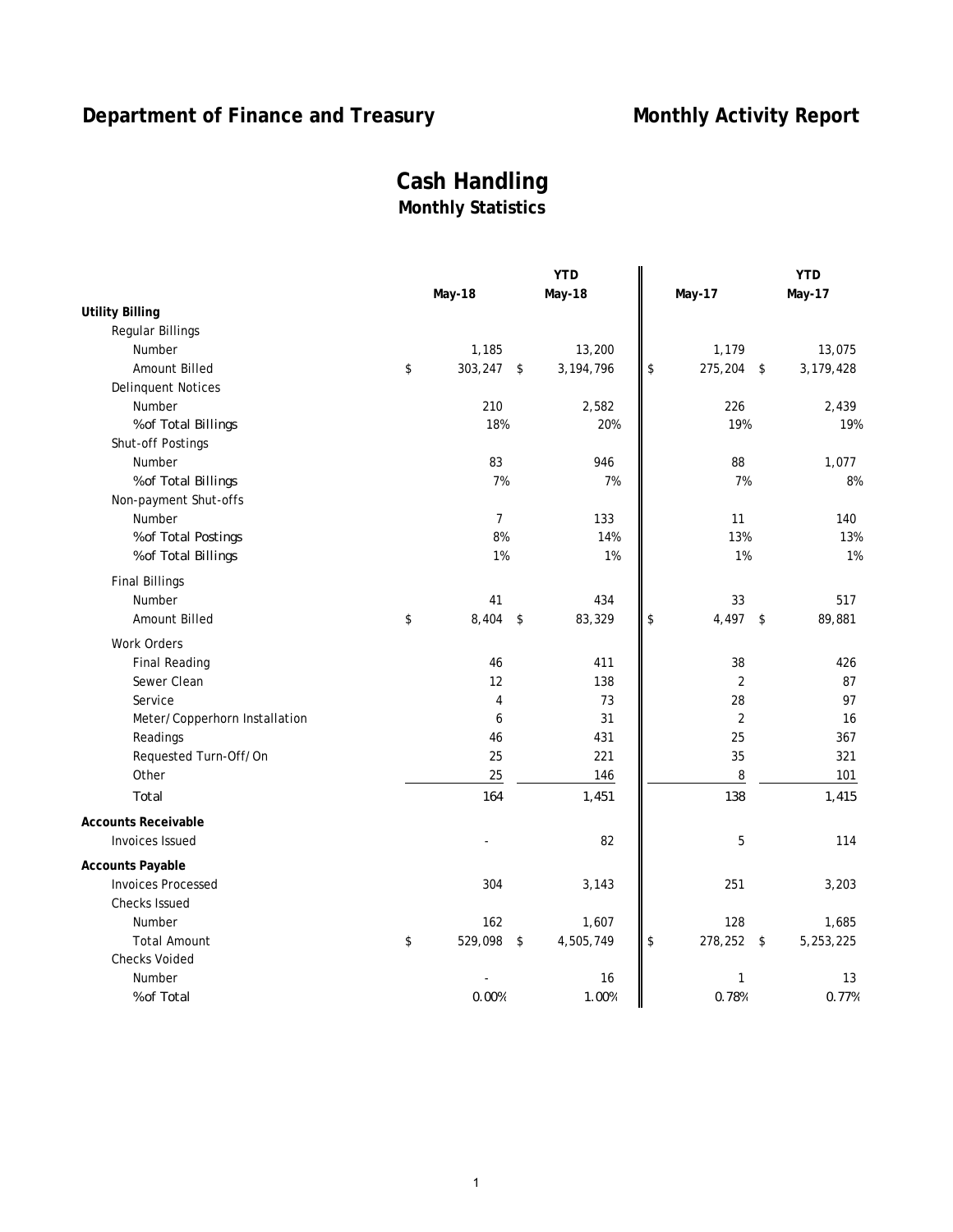# Department of Finance and Treasury Monthly Activity Report

# **Billings & Payables Monthly Statistics**

|                                |               |                            | <b>YTD</b>    |                |                         | <b>YTD</b>    |
|--------------------------------|---------------|----------------------------|---------------|----------------|-------------------------|---------------|
|                                | <b>May-18</b> |                            | <b>May-18</b> | <b>May-17</b>  |                         | <b>May-17</b> |
| <b>Cash Receipts Processed</b> |               |                            |               |                |                         |               |
| <b>Utility Bills</b>           |               |                            |               |                |                         |               |
| Number                         | 1,130         |                            | 13,267        | 1,218          |                         | 13,173        |
| Amount Collected               | \$<br>271,296 | \$                         | 3,063,393     | \$<br>273,336  | \$                      | 3,112,006     |
| Taxes/Assessments              |               |                            |               |                |                         |               |
| Number                         |               |                            | 4,924         | $\overline{7}$ |                         | 4,939         |
| Amount Collected               | \$            | \$                         | 14,041,598    | \$<br>665      | $\sqrt[6]{\frac{1}{2}}$ | 14,129,630    |
| Invoices                       |               |                            |               |                |                         |               |
| Number                         | 14            |                            | 143           | 9              |                         | 157           |
| Amount Collected               | \$<br>3,521   | $\boldsymbol{\hat{\zeta}}$ | 421,670       | \$<br>1,129    | $\sqrt{2}$              | 509,178       |
| Dog Licenses                   |               |                            |               |                |                         |               |
| Number                         |               |                            | 68            |                |                         | 118           |
| Amount Collected               | \$            | \$                         | 710           | \$             | \$                      | 1,240         |
| Parking Citations              |               |                            |               |                |                         |               |
| Number                         | 13            |                            | 211           | 43             |                         | 414           |
| Amount Collected               | \$<br>140     | \$                         | 3,550         | \$<br>540      | $\sqrt{2}$              | 5,350         |
| <b>Building Permits</b>        |               |                            |               |                |                         |               |
| Number                         | 19            |                            | 193           | 35             |                         | 199           |
| Amount Collected               | \$<br>655     | \$                         | 85,478        | \$<br>845      | \$                      | 25,350        |
| <b>Solicitor Permits</b>       |               |                            |               |                |                         |               |
| Number                         |               |                            | 1             |                |                         | 14            |
| Amount Collected               | \$            | \$                         | 40            | \$             | \$                      | 275           |
| Parking Permits                |               |                            |               |                |                         |               |
| Number                         | 11            |                            | 62            | 7              |                         | 46            |
| Amount Collected               | \$<br>325     | \$                         | 1,740         | \$<br>205      | \$                      | 1,145         |
| <b>Grant Funds</b>             |               |                            |               |                |                         |               |
| Number                         | 1             |                            | 5             | 1              |                         | 5             |
| Amount Collected               | \$<br>9,834   | \$                         | 172,671       | \$<br>528      | $\sqrt{2}$              | 153,541       |
| Other                          |               |                            |               |                |                         |               |
| Number                         | 106           |                            | 910           | 89             |                         | 1,019         |
| Amount Collected               | \$<br>29,608  | \$                         | 704,070       | \$<br>92,246   | \$                      | 1,193,358     |
| <b>Total Receipts</b>          | 1,294         |                            | 19,784        | 1,409          |                         | 20,084        |
| <b>Total Amount</b>            | \$<br>315,379 | \$                         | 18,494,920    | \$<br>369,494  | \$                      | 19,131,073    |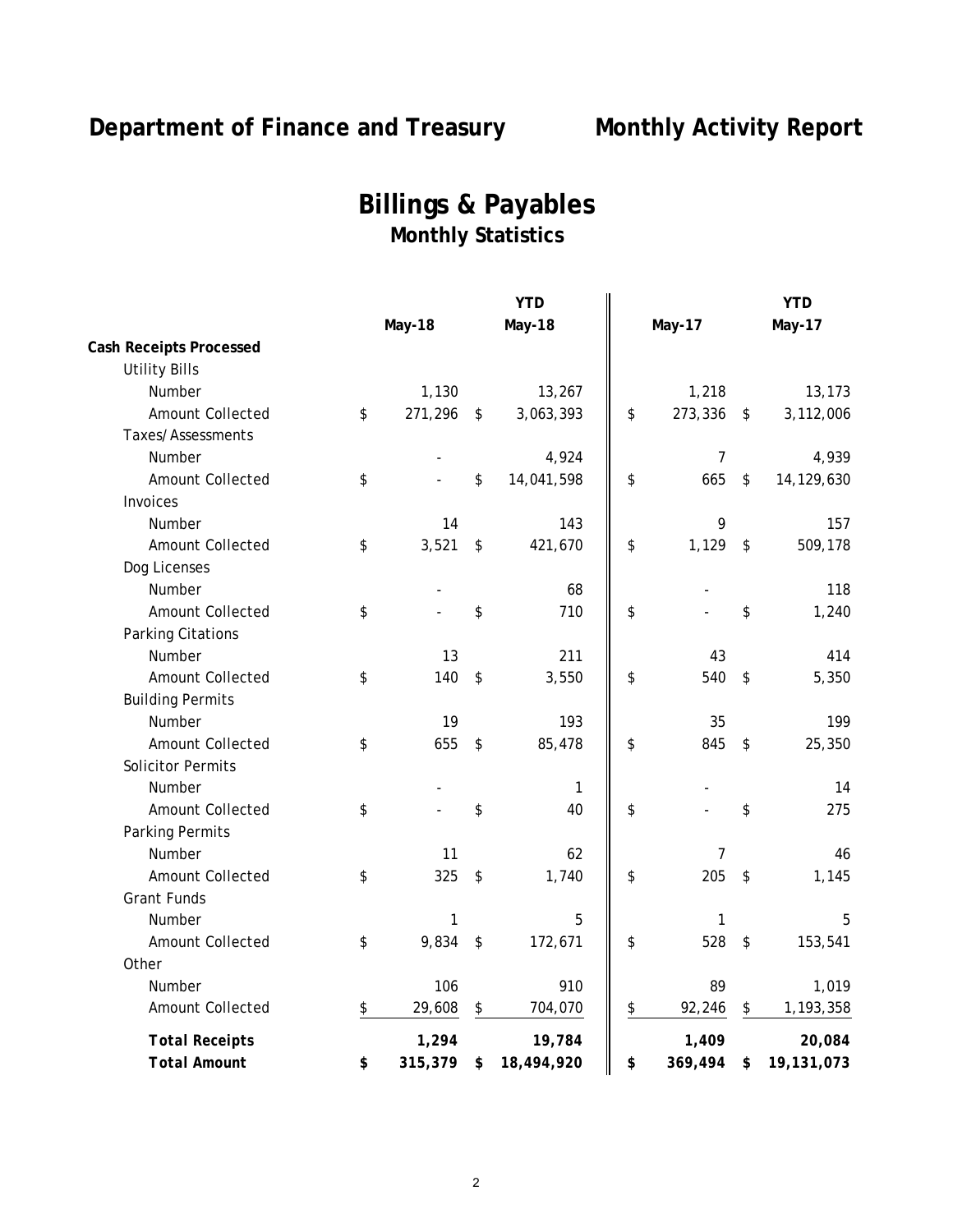# **Department of Finance and Treasury <b>Investment Report Investment Report**

| Cash<br><b>Account Name</b> | <b>Type</b>  | Account<br><b>Number</b> | Interest<br>Rate          | <b>Balance</b>  |
|-----------------------------|--------------|--------------------------|---------------------------|-----------------|
|                             |              |                          |                           |                 |
| Independent                 |              |                          |                           |                 |
| General Account             | Checking     | XXXXXXX756               | n/a                       | 1,764,249<br>\$ |
| Payroll Account             | Checking     | XXXXXXX489               | n/a                       | 1,884,695       |
| Camp Frances                | Checking     | XXXXXXX346               | n/a                       | 16,212          |
| <b>Tax Account</b>          | Checking     | XXXXXXX492               | 0.01%                     | 1,770,653       |
| Insurance Account           | Checking     | XXXXXXX766               | n/a                       |                 |
| Unknown                     | Money Market | XXXXXXX177               | 1.00%                     | 830,535         |
| Airport Account             | Money Market | XXXXXXX779               | 0.30%                     | 76,370          |
| <b>Bank of America</b>      |              |                          |                           |                 |
| <b>General Operating</b>    | Checking     | XXXXXXXX469              | n/a                       | 1,058,998       |
| W&S Bond Reserve            |              | XXX-XXXX9-1-4            | n/a                       | 405,423         |
| W&S Bond/Interest           |              | XXX-XXXX8-1-6            | n/a                       | 387,066         |
| <b>Fifth Third Bank</b>     |              |                          |                           |                 |
| <b>Business</b>             | Savings      | XXXXXXX834               | 0.20%                     | 1,116,665       |
| <b>Business Elite</b>       | Checking     | XXXXXXX842               | n/a                       | 200             |
|                             |              |                          | <b>Total Cash Balance</b> | 9,311,066       |
|                             |              | Account                  | Interest                  | Purchase        |

# **Cash and Investment Holdings May 2018**

| Type if Investment | Term | Account<br><b>Number</b> | Interest<br>Rate | Purchase<br>Date | Maturity<br>Date |   | <b>Balance</b> |
|--------------------|------|--------------------------|------------------|------------------|------------------|---|----------------|
| Independent        |      |                          |                  |                  |                  |   |                |
| <b>CD</b>          | 365  | 4236                     | 1.85%            | 12-Jan-18        | 12-Jan-19        | S | 304,345        |
| <b>CD</b>          | 273  | 2509                     | 1.39%            | 5-Nov-17         | 5-Aug-18         |   | 513,651        |
| <b>CD</b>          | 182  | 4445                     | 0.30%            | 15-Oct-17        | 15-Apr-18        |   | 509,339        |
| <b>CD</b>          | 273  | 4263                     | 1.80%            | 15-Feb-18        | 15-Nov-18        |   | 509,499        |
| <b>CD</b>          | 273  | 2536                     | 1.39%            | 15-Nov-17        | 15-Aug-18        |   | 513,637        |

 $$ 2,350,471$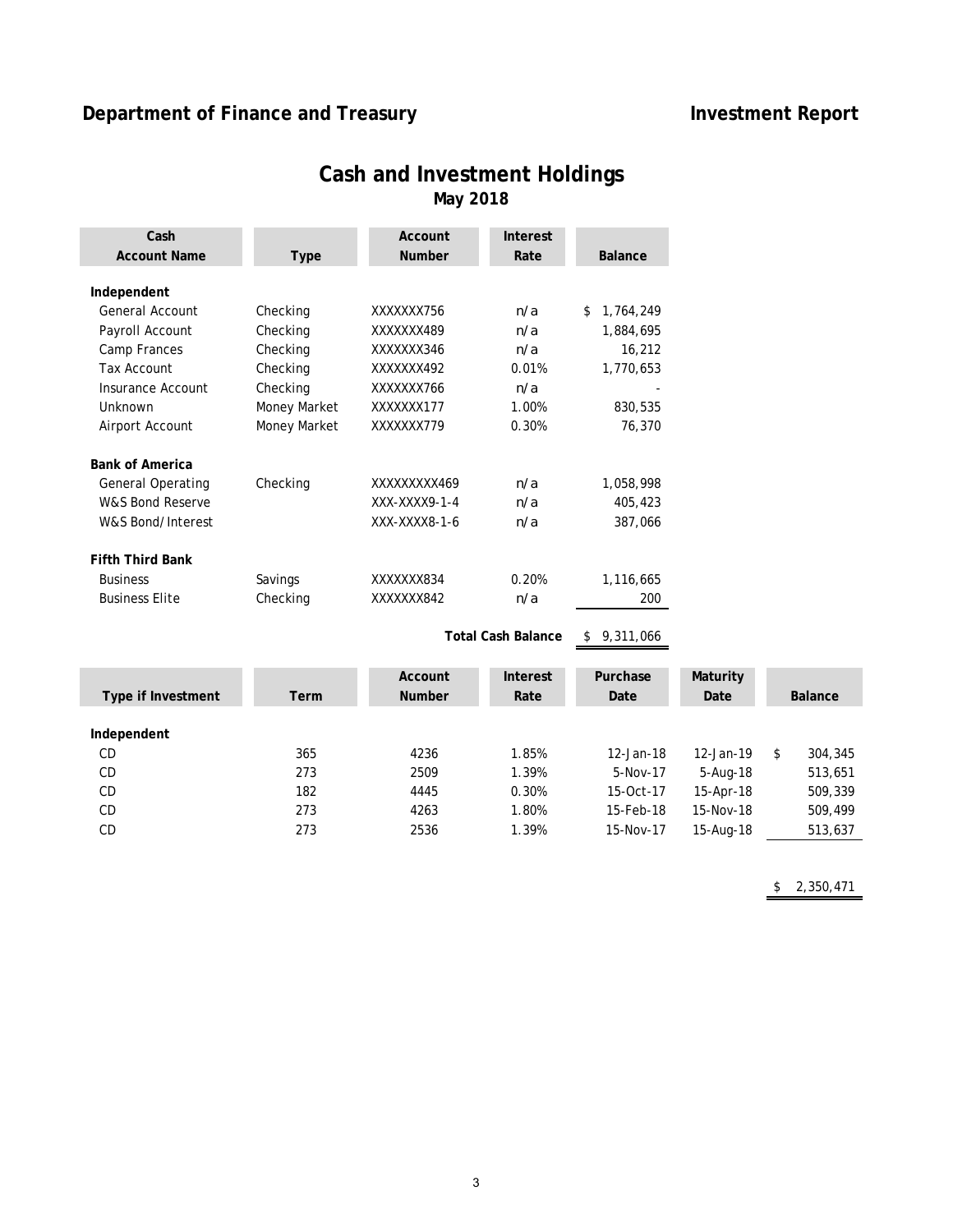# **Department of Finance and Treasury <b>Financial Statement**

# **Revenue and Expenditure Sumamry May 2018**

### **REVENUES:**

|          |                               | % of   |                     |           |                   |           |
|----------|-------------------------------|--------|---------------------|-----------|-------------------|-----------|
|          |                               | Budget | <b>Current Year</b> |           | <b>Prior Year</b> |           |
| Fund $#$ | <b>Fund Name</b>              | Year   | Actual              | Variance  | Actual            | Variance  |
| 101      | General                       | 91.67% | 82.49%              | $-9.18%$  | 97.60%            | 5.93%     |
| 202      | Major Street                  | 91.67% | 69.31%              | $-22.36%$ | 50.00%            | $-41.67%$ |
| 203      | Local Street                  | 91.67% | 107.55%             | 15.88%    | 79.10%            | $-12.57%$ |
| 230      | Drug Enforcement              | 91.67% | 486.51%             | 394.84%   | 0.00%             | $-91.67%$ |
| 240      | Police Training               | 91.67% | 47.91%              | $-43.77%$ | 74.20%            | $-17.47%$ |
| 260      | <b>DDA</b>                    | 91.67% | 95.62%              | 3.95%     | 96.40%            | 4.73%     |
| 261      | LDFA                          | 91.67% | 119.59%             | 27.92%    | 67.60%            | $-24.07%$ |
| 270      | Economic Development          | 91.67% | 220.02%             | 128.35%   | 98.70%            | 7.03%     |
| 280      | Airport Fund                  | 91.67% | 187.07%             | 95.40%    | 35.10%            | $-56.57%$ |
| 285      | Camp Francis                  | 91.67% | 0.00%               | $-91.67%$ | 0.00%             | $-91.67%$ |
| 290      | Federal and State Grants Fund | 91.67% | 16.74%              | $-74.93%$ | 0.00%             | $-91.67%$ |
| 330      | 2008 Facility Bldg G.O. Bond  | 91.67% | 104.14%             | 12.47%    | 94.50%            | 2.83%     |
| 500      | Recycling                     | 91.67% | 90.10%              | $-1.57%$  | 106.50%           | 14.83%    |
| 510      | Water and Sewer               | 91.67% | 89.60%              | $-2.07%$  | 93.20%            | 1.53%     |
| 601      | Motor Vehicle Pool            | 91.67% | 121.96%             | 30.29%    | 102.70%           | 11.03%    |
|          |                               |        |                     |           |                   |           |

#### **EXPENDITURES:**

|          |                               | % of   |        |                     |                   |           |
|----------|-------------------------------|--------|--------|---------------------|-------------------|-----------|
|          |                               | Budget |        | <b>Current Year</b> | <b>Prior Year</b> |           |
| Fund $#$ | <b>Fund Name</b>              | Year   | Actual | Variance            | Actual            | Variance  |
| 101      | General                       | 91.67% | 79.97% | $-11.70%$           | 88.20%            | $-3.47%$  |
| 202      | Major Street                  | 91.67% | 37.50% | $-54.17%$           | 105.50%           | 13.83%    |
| 203      | Local Street                  | 91.67% | 74.50% | $-17.17%$           | 93.60%            | 1.93%     |
| 230      | Drug Enforcement              | 91.67% | 0.00%  | $-91.67%$           | 0.00%             | $-91.67%$ |
| 240      | Police Training               | 91.67% | 73.83% | $-17.84%$           | 71.90%            | $-19.77%$ |
| 260      | <b>DDA</b>                    | 91.67% | 86.37% | $-5.30%$            | 101.70%           | 10.03%    |
| 261      | LDFA                          | 91.67% | 0.19%  | $-91.48%$           | 98.50%            | 6.83%     |
| 270      | Economic Development          | 91.67% | 72.97% | $-18.70%$           | 27.00%            | $-64.67%$ |
| 280      | Airport Fund                  | 91.67% | 59.23% | $-32.44%$           | 94.20%            | 2.53%     |
| 285      | Camp Francis                  | 91.67% | 0.00%  | $-91.67%$           | 0.00%             | $-91.67%$ |
| 290      | Federal and State Grants Fund | 91.67% | 0.00%  | $-91.67%$           | 0.00%             | $-91.67%$ |
| 330      | 2008 Facility Bldg G.O. Bond  | 91.67% | 99.76% | 8.09%               | 99.80%            | 8.13%     |
| 500      | Recycling                     | 91.67% | 80.28% | $-11.39%$           | 78.90%            | $-12.77%$ |
| 510      | Water and Sewer               | 91.67% | 74.04% | $-17.63%$           | 79.60%            | $-12.07%$ |
| 601      | Motor Vehicle Pool            | 91.67% | 93.39% | 1.72%               | 76.60%            | $-15.07%$ |
|          |                               |        |        |                     |                   |           |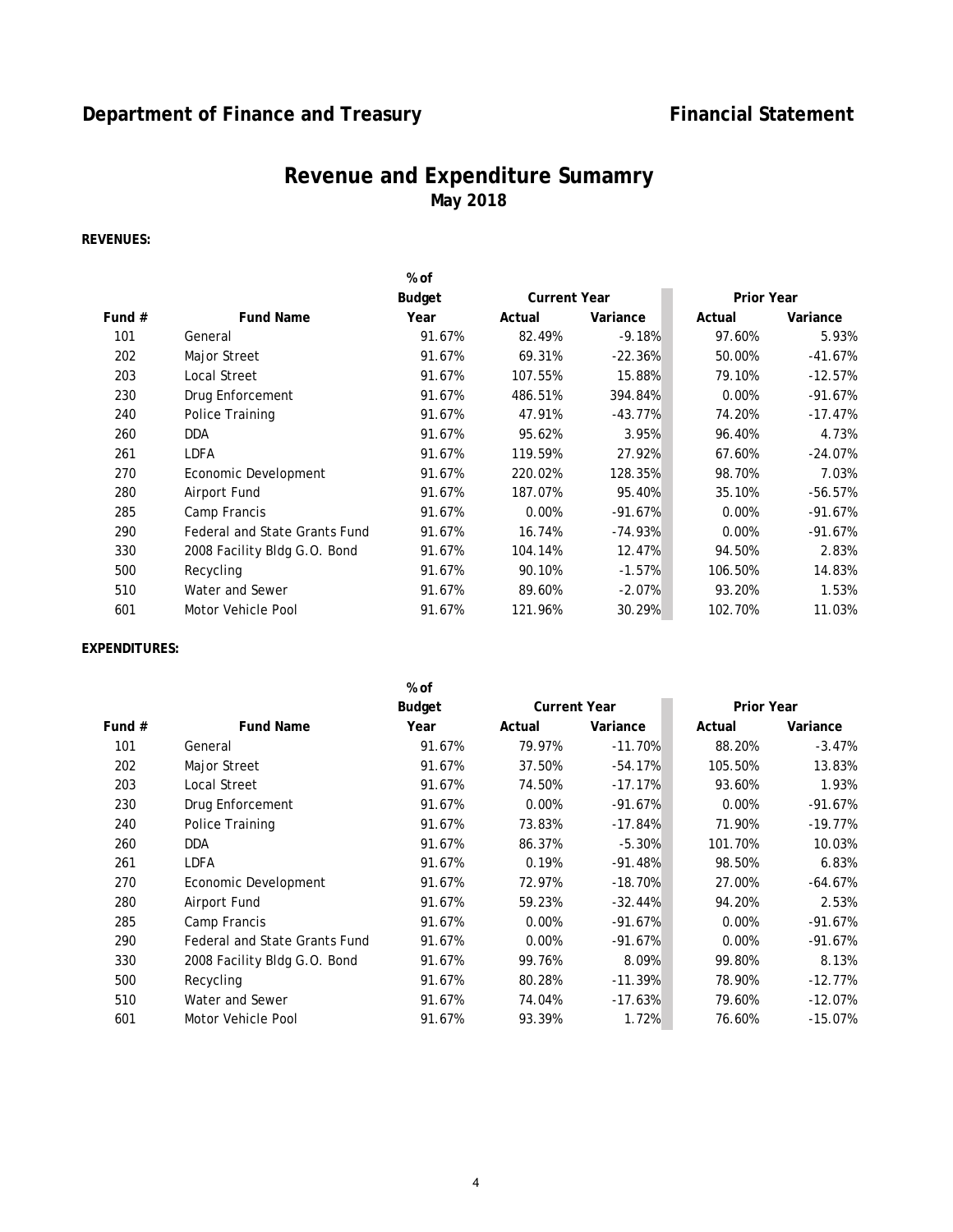| For the Period: 7/1/2017 to 5/31/2018               | Original Bud.   | Amended Bud.    | <b>YTD Actual</b> | <b>CURR MTH</b> | Encumb. YTD  | UnencBal % Bud |              |
|-----------------------------------------------------|-----------------|-----------------|-------------------|-----------------|--------------|----------------|--------------|
| Fund: 101 - GENERAL FUND                            |                 |                 |                   |                 |              |                |              |
| Revenues                                            |                 |                 |                   |                 |              |                |              |
| Dept: 000.000                                       |                 |                 |                   |                 |              |                |              |
| 401.000 PLANNED USE OF CASH                         | 0.00            | 0.00            | 0.00              | 0.00            | 0.00         | 0.00           | 0.0          |
| 411.000 CURRENT PROPERTY TAXES                      | 3,020,000.00    | 3,020,000.00    | 2,854,029.54      | 0.00            | 0.00         | 165,970.46     | 94.5         |
| 411.100 YARD WASTE PROPERTY TAX                     | 20,500.00       | 20,500.00       | 20,818.99         | 0.00            | 0.00         | $-318.99$      | 101.6        |
| 412.000 TRAILER PARK TAXES                          | 1,400.00        | 1,400.00        | 657.00            | 60.50           | 0.00         | 743.00         | 46.9         |
| 413.000 TAXES - COLLECTION FEES                     | 108,000.00      | 108,000.00      | 111,676.82        | 0.00            | 0.00         | $-3,676.82$    | 103.4        |
| 414.000 TAXES - INTEREST & PENALTIES                | 14,000.00       | 14,000.00       | 6,312.42          | 0.00            | 0.00         | 7,687.58       | 45.1         |
| 415.000 SPECIAL ASSESSMENT REVENUE                  | 0.00            | 0.00            | 0.00              | 0.00            | 0.00         | 0.00           | 0.0          |
| 416.000 DELINQUENT PROPERTY TAXES                   | 500.00          | 500.00          | 0.00              | 0.00            | 0.00         | 500.00         | 0.0          |
| 417.000 PAYMENT SMALL TAXPAYER                      | 0.00            | 0.00            | 0.00              | 0.00            | 0.00         | 0.00           | 0.0          |
| 423.000 EM&P TRADE INSPECTIONS                      | 0.00            | 0.00            | 0.00              | 0.00            | 0.00         | 0.00           | 0.0          |
| 424.000 PARKING PERMITS                             | 0.00            | 0.00            | 0.00              | 0.00            | 0.00         | 0.00           | 0.0          |
| 425.000 BUILDING PERMITS                            | 25,000.00       | 25,000.00       | 81,148.00         | 655.00          | 0.00         | $-56,148.00$   | 324.6        |
| 426.000 GUN PERMITS                                 | 50.00<br>150.00 | 50.00           | 46.00<br>40.00    | 10.00<br>0.00   | 0.00<br>0.00 | 4.00<br>110.00 | 92.0<br>26.7 |
| 427.000 SOLICITOR PERMITS<br>428.000 ZONING PERMITS | 30.00           | 150.00<br>30.00 | 290.00            |                 | 0.00         | $-260.00$      | 966.7        |
| 429,000 OTHER PERMITS & FEES                        | 1,500.00        | 1,500.00        | 1,915.00          | 60.00<br>200.00 | 0.00         | $-415.00$      | 127.7        |
| 432.000 LIQUOR LICENSE                              | 9,000.00        | 9,000.00        | 10,040.25         | 0.00            | 0.00         | $-1,040.25$    | 111.6        |
| 433.000 STATE REV SHARING-SALES TAX                 | 850,000.00      | 850,000.00      | 608,661.00        | 0.00            | 0.00         | 241,339.00     | 71.6         |
| 436.000 METRO ACT                                   | 0.00            | 0.00            | 0.00              | 0.00            | 0.00         | 0.00           | 0.0          |
| 437.000 STATE GRANTS                                | 0.00            | 0.00            | 0.00              | 0.00            | 0.00         | 0.00           | 0.0          |
| 437.001 STATE GRANT - POLICE                        | 0.00            | 0.00            | 0.00              | 0.00            | 0.00         | 0.00           | 0.0          |
| 437.002 STATE GRANT - DNR                           | 0.00            | 0.00            | 0.00              | 0.00            | 0.00         | 0.00           | 0.0          |
| 437.003 STATE GRANT - LINCOLN PARK                  | 0.00            | 0.00            | 0.00              | 0.00            | 0.00         | 0.00           | 0.0          |
| 437.004 STATE GRANT - BENNETT PARK                  | 0.00            | 0.00            | 0.00              | 0.00            | 0.00         | 0.00           | 0.0          |
| 437.005 STATE GRANT- CAPITOL FNDTN.                 | 0.00            | 0.00            | 0.00              | 0.00            | 0.00         | 0.00           | 0.0          |
| 437.006 STATE GRANT - MSHDA                         | 0.00            | 0.00            | 0.00              | 0.00            | 0.00         | 0.00           | 0.0          |
| 437.007 STATE GRANT - CITIZEN CORP                  | 0.00            | 0.00            | 0.00              | 0.00            | 0.00         | 0.00           | 0.0          |
| 437.008 STATE GRANT - ABANDONDED WELL               | 0.00            | 0.00            | 0.00              | 0.00            | 0.00         | 0.00           | 0.0          |
| 438.000 COUNTY/LOCAL GRANTS                         | 0.00            | 0.00            | 0.00              | 0.00            | 0.00         | 0.00           | 0.0          |
| 439.000 FEDERAL GRANTS                              | 0.00            | 0.00            | 0.00              | 0.00            | 0.00         | 0.00           | 0.0          |
| 439.003 FEDERAL GRANT - FEMA                        | 0.00            | 0.00            | 0.00              | 0.00            | 0.00         | 0.00           | 0.0          |
| 439.004 FEDERAL GRANT - FAA                         | 0.00            | 0.00            | 0.00              | 0.00            | 0.00         | 0.00           | 0.0          |
| 439.005 FEDERAL - DOJ                               | 0.00            | 0.00            | 683.49            | 0.00            | 0.00         | -683.49        | 0.0          |
| 441.000 LOCAL COMM STBLZTN SHARE TAX                | 185,000.00      | 185,000.00      | 169,976.68        | 0.00            | 0.00         | 15,023.32      | 91.9         |
| 442.000 RURAL FIRE ASSOCIATION                      | 575,000.00      | 575,000.00      | 322,185.48        | 0.00            | 0.00         | 252,814.52     | 56.0         |
| 443.000 CABLE FRANCHISE FEES                        | 52,000.00       | 52,000.00       | 44,390.14         | 9,603.63        | 0.00         | 7,609.86       | 85.4         |
| 444.000 AIRPORT HANGER RENT                         | 0.00            | 0.00            | 0.00              | 0.00            | 0.00         | 0.00           | 0.0          |
| 446,000 WEED CUTTING                                | 2,000.00        | 2,000.00        | 150.00            | 0.00            | 0.00         | 1,850.00       | 7.5          |
| 447.000 ACCIDENT REPORT COPIES                      | 2,500.00        | 2,500.00        | 2,808.05          | 297.72          | 0.00         | $-308.05$      | 112.3        |
| 448.000 PAYMENT IN LIEU OF TAXES                    | 10,100.00       | 10,100.00       | 0.00              | 0.00            | 0.00         | 10,100.00      | 0.0          |
| 450.000 SCHOOL PARTICIPATION REIMB.                 | 46,150.00       | 46,150.00       | 0.00              | 0.00            | 0.00         | 46,150.00      | 0.0          |
| 451.000 COPY/FAX CHARGES                            | 0.00            | 0.00            | 0.00              | 0.00            | 0.00         | 0.00           | 0.0          |
| 456.000 FINES                                       | 0.00            | 0.00            | 0.00              | 0.00            | 0.00         | 0.00           | 0.0          |
| 471.000 PARKING FINES                               | 6,000.00        | 6,000.00        | 3,550.00          | 140.00          | 0.00         | 2,450.00       | 59.2         |
| 472.000 DISTRICT COURT FINES                        | 20,000.00       | 20,000.00       | 13,673.98         | 709.96          | 0.00         | 6,326.02       | 68.4         |
| 473.000 CIVIL INFRACTIONS                           | 650.00          | 650.00          | 550.00            | 0.00            | 0.00         | 100.00         | 84.6         |
| 474.000 OUIL COST RECOVERY                          | 2,000.00        | 2,000.00        | 32.00             | 0.00            | 0.00         | 1,968.00       | 1.6          |
| 501.000 INTEREST INCOME                             | 8,000.00        | 8,000.00        | 13,583.74         | 0.00            | 0.00         | $-5,583.74$    | 169.8        |
| 502.000 ASSESSMENT/LIEN INTEREST                    | 0.00            | 0.00            | 0.00              | 0.00            | 0.00         | 0.00           | 0.0          |
| 565.000 SEWER-SUNDRY                                | 0.00            | 0.00            | 0.00              | 0.00            | 0.00         | 0.00           | 0.0          |
| 591.001 CABLE FRANCHISE REIMB REVENUE               | 0.00            | 0.00            | 0.00              | 0.00            | 0.00         | 0.00           | 0.0          |
| 591.002 ANNUAL CABLE PAYMENT                        | 0.00            | 0.00            | 0.00              | 0.00            | 0.00         | 0.00           | 0.0          |
| 592.000 FUEL SALES                                  | 0.00            | 0.00            | 0.00              | 0.00            | 0.00         | 0.00           | 0.0          |
| 593.000 RENT EARNED-CITY PROPERTY                   | 1,000.00        | 1,000.00        | 990.00            | 120.00          | 0.00         | 10.00          | 99.0         |
| 594.000 GAIN/LOSS ON SALE OF ASSETS                 | 6,500.00        | 6,500.00        | 10,680.00         | 0.00            | 0.00         | $-4,180.00$    | 164.3        |
| 595.000 SALE OF RECYCLABLE MATERIAL                 | 0.00            | 0.00            | 0.00              | 0.00            | 0.00         | 0.00           | 0.0          |
| 596.000 SUNDRY REVENUE                              | 10,000.00       | 10,000.00       | 20,867.73         | 3,753.44        | 0.00         | $-10,867.73$   | 208.7        |
| 598.000 MISCELLANEOUS DIFFERENCE                    | 0.00            | 0.00            | 0.00              | 0.00            | 0.00         | 0.00           | 0.0          |
| 600.000 REIMBURSEMENTS                              | 0.00            | 0.00            | 0.00              | 0.00            | 0.00         | 0.00           | 0.0          |
| 602.000 CONTRIBUTIONS FROM RETIREES                 | 40,000.00       | 40,000.00       | 16,432.04         | 0.00            | 0.00         | 23,567.96      | 41.1         |
| 603.000 CONTRIBUTIONS FROM OTHERS                   | 1,000.00        | 1,000.00        | 3,963.06          | 870.00          | 0.00         | $-2,963.06$    | 396.3        |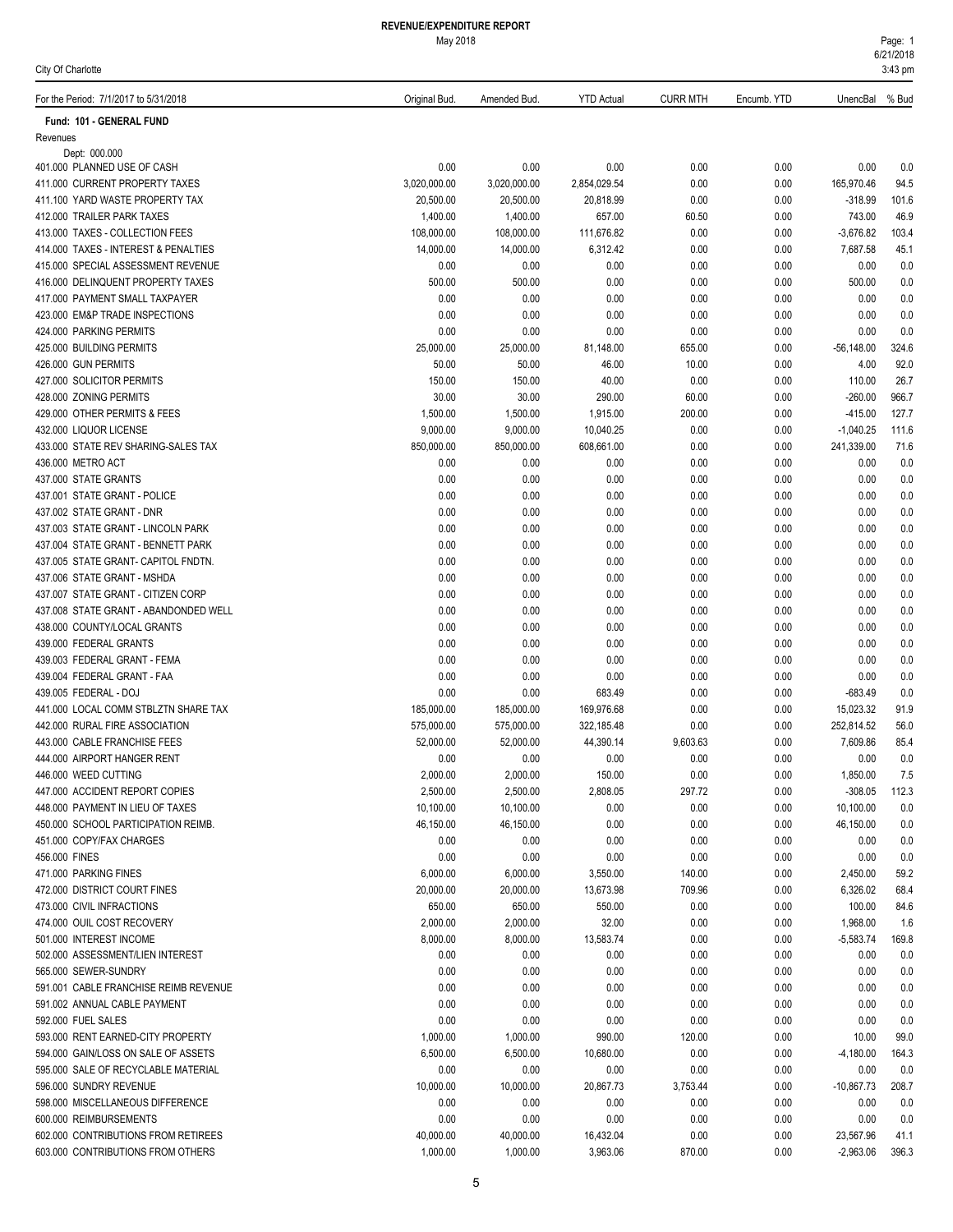| For the Period: 7/1/2017 to 5/31/2018                                        | Original Bud.          | Amended Bud.           | <b>YTD Actual</b>      | <b>CURR MTH</b>    | Encumb. YTD  | UnencBal % Bud     |              |
|------------------------------------------------------------------------------|------------------------|------------------------|------------------------|--------------------|--------------|--------------------|--------------|
| Fund: 101 - GENERAL FUND                                                     |                        |                        |                        |                    |              |                    |              |
| Revenues                                                                     |                        |                        |                        |                    |              |                    |              |
| Dept: 000.000                                                                |                        |                        |                        |                    |              |                    |              |
| 605.000 CONTRIBUTIONS FROM OTHER FUNDS                                       | 0.00                   | 0.00                   | 0.00                   | 0.00               | 0.00         | 0.00               | 0.0          |
| 605.260 CONTRIB FROM DDA FUND                                                | 0.00<br>0.00           | 0.00<br>0.00           | 0.00<br>0.00           | 0.00<br>0.00       | 0.00         | 0.00<br>0.00       | 0.0          |
| 605.261 CONTRIBUTION FROM LDFA FUND                                          |                        |                        |                        |                    | 0.00         |                    | 0.0          |
| 605.270 CONTRIB FROM INDSTRL PRK FUND<br>605.500 CONTRIB FROM RECYCLING FUND | 25,000.00<br>11,200.00 | 25,000.00<br>11,200.00 | 22,913.00<br>10,263.00 | 2,083.00<br>933.00 | 0.00<br>0.00 | 2,087.00<br>937.00 | 91.7<br>91.6 |
| 605.510 CONTRIBUTION FROM W & S FUND                                         | 411.000.00             | 411,000.00             | 376,750.00             | 34,250.00          | 0.00         | 34,250.00          | 91.7         |
| 605.601 CONTRIB FROM MVP FUND                                                | 52,020.00              | 52,020.00              | 47,685.00              | 4,335.00           | 0.00         | 4,335.00           | 91.7         |
| 606.000 LOAN PROCEEDS                                                        | 275,000.00             | 275,000.00             | 0.00                   | 0.00               | 0.00         | 275,000.00         | 0.0          |
| 610.000 RESIDUAL EQUITY TRANSFER IN                                          | 0.00                   | 0.00                   | 0.00                   | 0.00               | 0.00         | 0.00               | 0.0          |
| Dept: 000.000                                                                | 5,792,250.00           | 5,792,250.00           | 4,777,762.41           | 58,081.25          | 0.00         | 1,014,487.59       | 82.5         |
| Revenues                                                                     | 5,792,250.00           | 5,792,250.00           | 4,777,762.41           | 58,081.25          | 0.00         | 1,014,487.59       | 82.5         |
| Expenditures                                                                 |                        |                        |                        |                    |              |                    |              |
| Dept: 000.000                                                                |                        |                        |                        |                    |              |                    |              |
| 738.000 OPERATING SUPPLIES                                                   | 0.00                   | 0.00                   | 0.00                   | 0.00               | 0.00         | 0.00               | 0.0          |
| 851.000 MVP EQUIPMENT RENTAL                                                 | 0.00                   | 0.00                   | 0.00                   | 0.00               | 0.00         | 0.00               | 0.0          |
| Dept: 000.000                                                                | 0.00                   | 0.00                   | 0.00                   | 0.00               | 0.00         | 0.00               | 0.0          |
| Dept: 100.000 MAYOR, CITY COUCIL & BOARDS                                    |                        |                        |                        |                    |              |                    |              |
| 708.000 COUNCIL COMPENSATION                                                 | 12.500.00              | 12,500.00              | 9,480.00               | 660.00             | 0.00         | 3,020.00           | 75.8         |
| 721.000 FICA/MEDICARE - CITY SHARE                                           | 960.00                 | 960.00                 | 725.31                 | 50.50              | 0.00         | 234.69             | 75.6         |
| 724.000 LIFE, WORK COMP, UNEMPLOYMENT                                        | 0.00                   | 0.00                   | 0.00                   | 0.00               | 0.00         | 0.00               | 0.0          |
| 731.000 MATERIALS & SUPPLIES                                                 | 100.00                 | 100.00                 | 200.39                 | 96.56              | 0.00         | $-100.39$          | 200.4        |
| 735.000 DUES & SUBSCRIPTIONS                                                 | 4,800.00               | 4,800.00               | 4,496.00               | 4,496.00           | 0.00         | 304.00             | 93.7         |
| 744.000 TELEPHONE & INTERNET                                                 | 0.00                   | 0.00                   | 0.00                   | 0.00               | 0.00         | 0.00               | 0.0          |
| 746.000 PROFESSIONAL SERVICES                                                | 0.00                   | 0.00                   | 0.00                   | 0.00               | 0.00         | 0.00               | 0.0          |
| 748.000 CONFERENCES & TRAINING                                               | 2,000.00               | 2,000.00               | 589.55                 | 0.00               | 0.00         | 1,410.45           | 29.5         |
| 751.000 MEETING EXPENSE                                                      | 200.00                 | 200.00                 | 0.00                   | 0.00               | 0.00         | 200.00             | 0.0          |
| 752.000 MICHIGAN WEEK                                                        | 0.00                   | 0.00                   | 0.00                   | 0.00               | 0.00         | 0.00               | 0.0          |
| 754.000 YOUTH COUNCIL                                                        | 0.00                   | 0.00                   | 0.00                   | 0.00               | 0.00         | 0.00               | 0.0          |
| 972.000 SUNDRY                                                               | 500.00                 | 500.00                 | 161.41                 | 22.76              | 0.00         | 338.59             | 32.3         |
| MAYOR, CITY COUCIL & BOARDS                                                  | 21,060.00              | 21,060.00              | 15,652.66              | 5,325.82           | 0.00         | 5,407.34           | 74.3         |
| Dept: 150.000 CITY MANAGER                                                   |                        |                        |                        |                    |              |                    |              |
| 703.000 ADMINSTRATIVE SALARIES                                               | 92,000.00              | 92,000.00              | 84,923.04              | 7,076.92           | 0.00         | 7,076.96           | 92.3         |
| 704.000 STAFF WAGES                                                          | 0.00                   | 0.00                   | 0.00                   | 0.00               | 0.00         | 0.00               | 0.0          |
| 710.000 COMPENSATED ABSENCES<br>711.000 LONGEVITY                            | 0.00<br>0.00           | 0.00<br>0.00           | 0.00<br>0.00           | 0.00<br>0.00       | 0.00<br>0.00 | 0.00<br>0.00       | 0.0<br>0.0   |
| 714.000 UNUSED SICK & VACATION LEAVE                                         | 1,100.00               | 1,100.00               | 353.85                 | 0.00               | 0.00         | 746.15             | 32.2         |
| 718.000 AUTO ALLOWANCE                                                       | 3,900.00               | 3,900.00               | 3,600.00               | 300.00             | 0.00         | 300.00             | 92.3         |
| 719.000 CLOTHING ALLOWANCE                                                   | 0.00                   | 0.00                   | 0.00                   | 0.00               | 0.00         | 0.00               | 0.0          |
| 721.000 FICA/MEDICARE - CITY SHARE                                           | 7,710.00               | 7,710.00               | 6,798.91               | 564.32             | 0.00         | 911.09             | 88.2         |
| 723.000 VISION CARE                                                          | 180.00                 | 180.00                 | 144.79                 | 0.00               | 0.00         | 35.21              | 80.4         |
| 724.000 LIFE, WORK COMP, UNEMPLOYMENT                                        | 1,300.00               | 1,300.00               | 855.39                 | 407.61             | 0.00         | 444.61             | 65.8         |
| 725.603 RETIREMENT HEALTH BENEFITS                                           | 0.00                   | 0.00                   | 0.00                   | 0.00               | 0.00         | 0.00               | 0.0          |
| 725.604 DENTAL & HEALTH BENEFITS                                             | 15,400.00              | 15,400.00              | 7,142.14               | 0.00               | 0.00         | 8,257.86           | 46.4         |
| 728.000 RETIREMENT PLANS (CITY SHARE)                                        | 9,200.00               | 9,200.00               | 8,492.40               | 707.70             | 0.00         | 707.60             | 92.3         |
| 731.000 MATERIALS & SUPPLIES                                                 | 200.00                 | 200.00                 | 622.10                 | 9.85               | 0.00         | $-422.10$          | 311.1        |
| 732.000 POSTAGE                                                              | 300.00                 | 300.00                 | 286.82                 | 29.26              | 0.00         | 13.18              | 95.6         |
| 735.000 DUES & SUBSCRIPTIONS                                                 | 1,000.00               | 1,000.00               | 896.00                 | 0.00               | 0.00         | 104.00             | 89.6         |
| 737.000 PRINTING & PUBLISHING                                                | 300.00                 | 300.00                 | 239.48                 | 19.87              | 0.00         | 60.52              | 79.8         |
| 741.000 MAINTENANCE - EQ/BLDG/GRNDS                                          | 100.00                 | 100.00                 | 0.00                   | 0.00               | 0.00         | 100.00             | 0.0          |
| 744.000 TELEPHONE & INTERNET                                                 | 450.00                 | 450.00                 | 368.31                 | 59.06              | 0.00         | 81.69              | 81.8         |
| 746.000 PROFESSIONAL SERVICES                                                | 1,300.00               | 1,300.00               | 6,022.00               | 490.00             | 0.00         | $-4,722.00$        | 463.2        |
| 747.000 INSURANCE & BONDS                                                    | 1,100.00               | 1,100.00               | 25.00                  | 25.00              | 0.00         | 1,075.00           | 2.3          |
| 748.000 CONFERENCES & TRAINING                                               | 1,000.00               | 1,000.00               | 544.18                 | 0.00               | 0.00         | 455.82             | 54.4         |
| 751.000 MEETING EXPENSE                                                      | 200.00                 | 200.00                 | 177.36                 | 67.01              | 0.00         | 22.64              | 88.7         |
| 864.000 CAPITAL OUTLAY - EQUIPMENT                                           | 0.00                   | 0.00                   | 0.00                   | 0.00               | 0.00         | 0.00               | 0.0          |
| 865.000 CAP. OUTLAY - COMPUTER EQUIP                                         | 2,340.00               | 2,340.00               | 2,048.62               | 48.68              | 0.00         | 291.38             | 87.5         |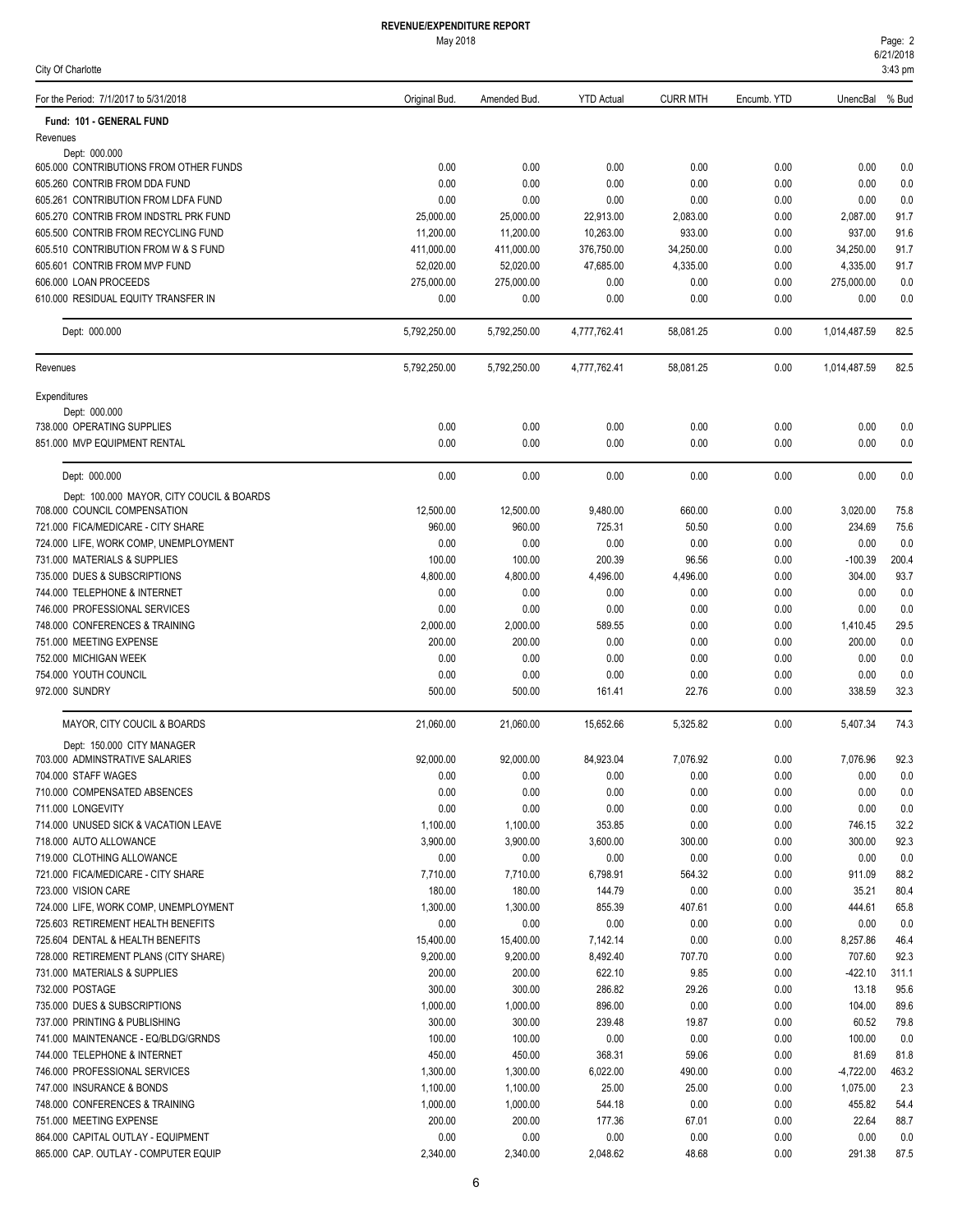May 2018

City Of Charlotte

| For the Period: 7/1/2017 to 5/31/2018                                     | Original Bud.          | Amended Bud.           | <b>YTD Actual</b>     | <b>CURR MTH</b> | Encumb. YTD  | UnencBal              | % Bud        |
|---------------------------------------------------------------------------|------------------------|------------------------|-----------------------|-----------------|--------------|-----------------------|--------------|
| Fund: 101 - GENERAL FUND                                                  |                        |                        |                       |                 |              |                       |              |
| Expenditures                                                              |                        |                        |                       |                 |              |                       |              |
| Dept: 150.000 CITY MANAGER<br>972.000 SUNDRY                              | 200.00                 | 200.00                 | 335.72                | 0.00            | 0.00         | $-135.72$             | 167.9        |
| <b>CITY MANAGER</b>                                                       | 139,280.00             | 139,280.00             | 123,876.11            | 9,805.28        | 0.00         | 15,403.89             | 88.9         |
| Dept: 200.000 CITY CLERK                                                  |                        |                        |                       |                 |              |                       |              |
| 703.000 ADMINSTRATIVE SALARIES                                            | 73,460.00              | 73,460.00              | 67,806.00             | 5,650.50        | 0.00         | 5,654.00              | 92.3         |
| 704.000 STAFF WAGES                                                       | 41,330.00              | 41,330.00              | 33,529.37             | 3,035.67        | 0.00         | 7,800.63              | 81.1         |
| 706.000 CITY LABOR - DPW                                                  | 900.00                 | 900.00                 | 520.95                | 0.00            | 0.00         | 379.05                | 57.9         |
| 707.000 PART-TIME STAFF WAGES                                             | 0.00                   | 0.00                   | 0.00                  | 0.00            | 0.00         | 0.00                  | 0.0          |
| 710.000 COMPENSATED ABSENCES                                              | 0.00                   | 0.00                   | 3,054.16              | 92.95           | 0.00         | $-3,054.16$           | 0.0          |
| 711.000 LONGEVITY                                                         | 1,500.00<br>0.00       | 1,500.00<br>0.00       | 1,500.00              | 0.00            | 0.00         | 0.00<br>0.00          | 100.0<br>0.0 |
| 712.000 SPECIAL COMPENSATION                                              | 2,120.00               |                        | 0.00                  | 0.00            | 0.00         | $-2,977.31$           | 240.4        |
| 714.000 UNUSED SICK & VACATION LEAVE<br>715.000 HEALTH REIMBURSEMENT      | 6,000.00               | 2,120.00<br>6,000.00   | 5,097.31<br>4,250.00  | 0.00<br>0.00    | 0.00<br>0.00 | 1,750.00              | 70.8         |
| 719.000 CLOTHING ALLOWANCE                                                | 500.00                 | 500.00                 | 125.00                | 0.00            | 0.00         | 375.00                | 25.0         |
| 721.000 FICA/MEDICARE - CITY SHARE                                        | 9,330.00               | 9,330.00               | 8,453.27              | 647.22          | 0.00         | 876.73                | 90.6         |
| 722.000 ICMA - CITY SHARE                                                 | 0.00                   | 0.00                   | 0.00                  | 0.00            | 0.00         | 0.00                  | 0.0          |
| 723.000 VISION CARE                                                       | 600.00                 | 600.00                 | 490.59                | 0.00            | 0.00         | 109.41                | 81.8         |
| 724.000 LIFE, WORK COMP, UNEMPLOYMENT                                     | 1,180.00               | 1,180.00               | 931.73                | 453.04          | 0.00         | 248.27                | 79.0         |
| 725.603 RETIREMENT HEALTH BENEFITS                                        | 10,700.00              | 10,700.00              | 6,046.08              | 0.00            | 0.00         | 4,653.92              | 56.5         |
| 725.604 DENTAL & HEALTH BENEFITS                                          | 19,700.00              | 19,700.00              | 8,900.19              | 0.00            | 0.00         | 10,799.81             | 45.2         |
| 728.000 RETIREMENT PLANS (CITY SHARE)                                     | 36,530.00              | 36,530.00              | 32,804.14             | 2,717.42        | 0.00         | 3,725.86              | 89.8         |
| 728.001 RETIRMENT HEALTH SAVINGS                                          | 3,670.00               | 3,670.00               | 3,672.83              | 0.00            | 0.00         | $-2.83$               | 100.1        |
| 730.000 SAFETY SUPPLIES                                                   | 200.00                 | 200.00                 | 195.00                | 0.00            | 0.00         | 5.00                  | 97.5         |
| 731.000 MATERIALS & SUPPLIES                                              | 5,000.00               | 5,000.00               | 2,261.05              | 396.30          | 0.00         | 2,738.95              | 45.2         |
| 732.000 POSTAGE                                                           | 600.00                 | 600.00                 | 515.01                | 48.77           | 0.00         | 84.99                 | 85.8         |
| 735.000 DUES & SUBSCRIPTIONS                                              | 1,300.00               | 1,300.00               | 1,111.12              | 35.00           | 0.00         | 188.88                | 85.5         |
| 737.000 PRINTING & PUBLISHING                                             | 9,000.00               | 9,000.00               | 5,424.09              | 32.56           | 0.00         | 3,575.91              | 60.3         |
| 741.000 MAINTENANCE - EQ/BLDG/GRNDS                                       | 300.00                 | 300.00                 | 0.00                  | 0.00            | 0.00         | 300.00                | 0.0          |
| 744.000 TELEPHONE & INTERNET                                              | 1,300.00               | 1,300.00               | 1,544.79              | 254.45          | 0.00         | $-244.79$             | 118.8        |
| 746.000 PROFESSIONAL SERVICES                                             | 102,000.00             | 102,000.00             | 43,441.43             | 6,891.37        | 0.00         | 58,558.57             | 42.6         |
| 747.000 INSURANCE & BONDS                                                 | 2,010.00               | 2,010.00               | 50.00                 | 50.00           | 0.00         | 1,960.00              | 2.5          |
| 748.000 CONFERENCES & TRAINING                                            | 5,500.00               | 5,500.00               | 4,108.44              | 545.00          | 0.00         | 1,391.56              | 74.7         |
| 749.000 CONTRACTUAL SERVICES                                              | 11,540.00              | 11,540.00              | 0.00                  | 0.00            | 0.00         | 11,540.00             | 0.0          |
| 749.710 OTHER COMPENSATION<br>750.000 OTHER COMPENSATION                  | 0.00                   | 0.00                   | 0.00                  | 0.00            | 0.00         | 0.00                  | 0.0          |
| 751.000 MEETING EXPENSE                                                   | 11,000.00<br>100.00    | 11,000.00              | 3,102.00              | 0.00            | 0.00         | 7,898.00<br>88.00     | 28.2<br>12.0 |
| 753.000 SPECIAL PURPOSE EXPENSES                                          | 4,500.00               | 100.00<br>4,500.00     | 12.00<br>3,614.84     | 0.00<br>0.00    | 0.00<br>0.00 | 885.16                | 80.3         |
| 851.000 MVP EQUIPMENT RENTAL                                              | 500.00                 | 500.00                 | 130.06                | 0.00            | $0.00\,$     | 369.94                | $26.0\,$     |
| 864.000 CAPITAL OUTLAY - EQUIPMENT                                        | 1,000.00               | 1,000.00               | 0.00                  | 0.00            | 0.00         | 1,000.00              | 0.0          |
| 865.000 CAP. OUTLAY - COMPUTER EQUIP                                      | 6,980.00               | 6,980.00               | 2,513.50              | 81.13           | 0.00         | 4,466.50              | 36.0         |
| 970.000 MILEAGE ALLOWANCE                                                 | 700.00                 | 700.00                 | 338.71                | 0.00            | 0.00         | 361.29                | 48.4         |
| 972.000 SUNDRY                                                            | 600.00                 | 600.00                 | 584.08                | 0.00            | 0.00         | 15.92                 | 97.3         |
| 980.000 ADMIN. SERVICES POOL                                              | 0.00                   | 0.00                   | 0.00                  | 0.00            | 0.00         | 0.00                  | 0.0          |
| <b>CITY CLERK</b>                                                         | 371,650.00             | 371,650.00             | 246, 127.74           | 20,931.38       | 0.00         | 125,522.26            | 66.2         |
| Dept: 210.000 CITY ASSESSOR                                               |                        |                        |                       |                 |              |                       |              |
| 704.000 STAFF WAGES                                                       | 46,450.00              | 46,450.00              | 32,724.64             | 3,159.70        | 0.00         | 13,725.36             | 70.5         |
| 709.000 OTHER COMPENSATION                                                | 650.00                 | 650.00                 | 595.00                | 0.00            | 0.00         | 55.00                 | 91.5         |
| 710.000 COMPENSATED ABSENCES                                              | 0.00                   | 0.00                   | 10,149.01             | 413.11          | 0.00         | $-10,149.01$          | 0.0          |
| 711.000 LONGEVITY                                                         | 1,500.00               | 1,500.00               | 1,500.00              | 0.00            | 0.00         | 0.00                  | 100.0        |
| 712.000 SPECIAL COMPENSATION                                              | 0.00                   | 0.00                   | 0.00                  | 0.00            | 0.00         | 0.00                  | 0.0          |
| 714.000 UNUSED SICK & VACATION LEAVE                                      | 0.00                   | 0.00                   | 0.00                  | 0.00            | 0.00         | 0.00                  | 0.0          |
| 719.000 CLOTHING ALLOWANCE                                                | 0.00                   | 0.00                   | 0.00                  | 0.00            | 0.00         | 0.00                  | 0.0          |
| 721.000 FICA/MEDICARE - CITY SHARE                                        | 3,670.00               | 3,670.00               | 3,394.59              | 273.32          | 0.00         | 275.41                | 92.5         |
| 723.000 VISION CARE                                                       | 180.00                 | 180.00                 | 207.99                | 0.00            | 0.00         | $-27.99$              | 115.6        |
| 724.000 LIFE, WORK COMP, UNEMPLOYMENT                                     | 810.00                 | 810.00                 | 466.90                | 217.76          | 0.00         | 343.10                | 57.6         |
| 725.603 RETIREMENT HEALTH BENEFITS                                        | 0.00                   | 0.00                   | 0.00                  | 0.00<br>0.00    | 0.00         | 0.00                  | 0.0          |
| 725.604 DENTAL & HEALTH BENEFITS<br>728.000 RETIREMENT PLANS (CITY SHARE) | 18,600.00<br>16,220.00 | 18,600.00<br>16,220.00 | 8,185.98<br>15,011.61 | 1,208.68        | 0.00<br>0.00 | 10,414.02<br>1,208.39 | 44.0<br>92.6 |
| 728.001 RETIRMENT HEALTH SAVINGS                                          | 0.00                   | 0.00                   | 0.00                  | 0.00            | 0.00         | 0.00                  | 0.0          |
| 731.000 MATERIALS & SUPPLIES                                              | 1,000.00               | 1,000.00               | 944.97                | 0.00            | 0.00         | 55.03                 | 94.5         |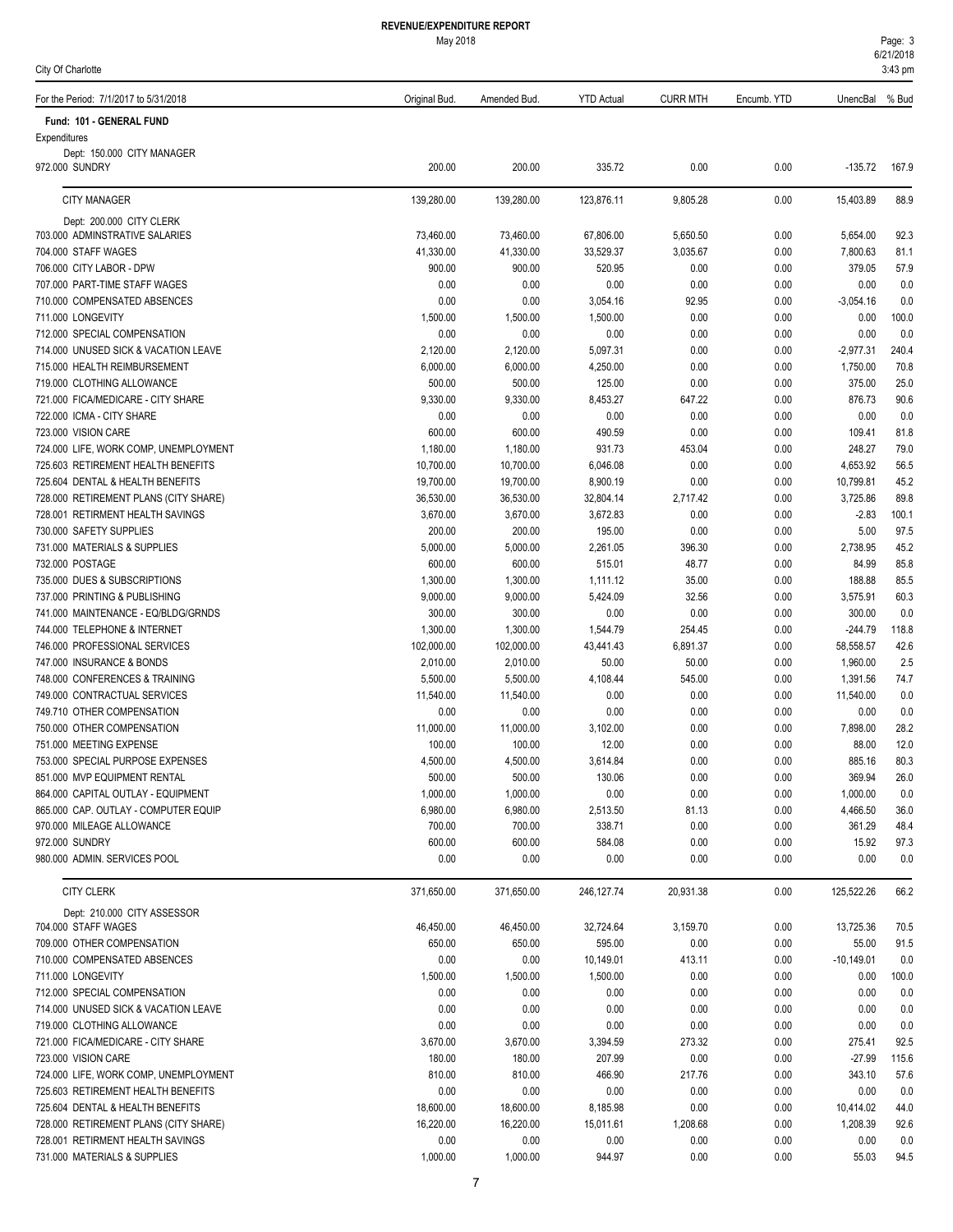| For the Period: 7/1/2017 to 5/31/2018                                     | Original Bud.         | Amended Bud          | <b>YTD Actual</b>    | <b>CURR MTH</b>  | Encumb. YTD  | UnencBal              | % Bud         |
|---------------------------------------------------------------------------|-----------------------|----------------------|----------------------|------------------|--------------|-----------------------|---------------|
| Fund: 101 - GENERAL FUND                                                  |                       |                      |                      |                  |              |                       |               |
| Expenditures                                                              |                       |                      |                      |                  |              |                       |               |
| Dept: 210.000 CITY ASSESSOR                                               |                       |                      |                      |                  |              |                       |               |
| 732.000 POSTAGE                                                           | 3,000.00              | 3,000.00             | 1,974.90             | 29.26            | 0.00         | 1,025.10              | 65.8          |
| 735.000 DUES & SUBSCRIPTIONS                                              | 400.00                | 400.00               | 265.00               | 0.00             | 0.00         | 135.00                | 66.3          |
| 737.000 PRINTING & PUBLISHING                                             | 1,400.00              | 1,400.00             | 1,618.55             | 19.87            | 0.00         | $-218.55$             | 115.6         |
| 741.000 MAINTENANCE - EQ/BLDG/GRNDS                                       | 0.00                  | 0.00                 | 0.00                 | 0.00             | 0.00         | 0.00                  | 0.0           |
| 744.000 TELEPHONE & INTERNET                                              | 900.00                | 900.00               | 634.78               | 107.57           | 0.00         | 265.22                | 70.5          |
| 746.000 PROFESSIONAL SERVICES                                             | 2,500.00              | 2,500.00             | 3,427.05             | 280.00           | 0.00         | $-927.05$             | 137.1         |
| 747.000 INSURANCE & BONDS                                                 | 1,200.00              | 1,200.00             | 0.00                 | 0.00             | 0.00         | 1,200.00              | 0.0           |
| 748,000 CONFERENCES & TRAINING                                            | 1,500.00<br>57.850.00 | 1,500.00             | 1,563.73             | 357.57           | 0.00         | $-63.73$              | 104.2         |
| 749.000 CONTRACTUAL SERVICES<br>749.001 Contractual Services- painting    | 0.00                  | 57,850.00<br>0.00    | 44,245.00<br>0.00    | 4,303.00<br>0.00 | 0.00<br>0.00 | 13,605.00<br>0.00     | 76.5<br>0.0   |
| 864.000 CAPITAL OUTLAY - EQUIPMENT                                        | 2,000.00              | 2,000.00             | 0.00                 | 0.00             | 0.00         | 2,000.00              | 0.0           |
| 865.000 CAP. OUTLAY - COMPUTER EQUIP                                      | 4,900.00              | 4,900.00             | 5,282.05             | 498.63           | 0.00         | $-382.05$             | 107.8         |
| 970.000 MILEAGE ALLOWANCE                                                 | 0.00                  | 0.00                 | 0.00                 | 0.00             | 0.00         | 0.00                  | 0.0           |
| 972.000 SUNDRY                                                            | 0.00                  | 0.00                 | 0.00                 | 0.00             | 0.00         | 0.00                  | 0.0           |
| 980.000 ADMIN, SERVICES POOL                                              | 0.00                  | 0.00                 | 0.00                 | 0.00             | 0.00         | 0.00                  | 0.0           |
|                                                                           |                       |                      |                      |                  |              |                       |               |
| <b>CITY ASSESSOR</b>                                                      | 164,730.00            | 164,730.00           | 132, 191.75          | 10.868.47        | 0.00         | 32,538.25             | 80.2          |
| Dept: 220.000 FINANCE & TREASURY                                          |                       |                      |                      |                  |              |                       |               |
| 703.000 ADMINSTRATIVE SALARIES                                            | 83,960.00             | 83,960.00            | 59,216.27            | 0.00             | 0.00         | 24,743.73             | 70.5          |
| 704.000 STAFF WAGES                                                       | 92,900.00             | 92,900.00            | 74,015.59            | 7,033.95         | 0.00         | 18,884.41             | 79.7          |
| 707.000 PART-TIME STAFF WAGES                                             | 0.00                  | 0.00                 | 0.00                 | 0.00             | 0.00         | 0.00                  | 0.0           |
| 710.000 COMPENSATED ABSENCES                                              | 0.00                  | 0.00                 | 25,189.81            | 111.65           | 0.00         | $-25,189.81$          | 0.0           |
| 711.000 LONGEVITY                                                         | 4,390.00              | 4,390.00             | 5,440.35             | 0.00             | 0.00         | $-1,050.35$           | 123.9         |
| 712.000 SPECIAL COMPENSATION                                              | 0.00                  | 0.00                 | 24,294.40            | 0.00             | 0.00         | $-24,294.40$          | 0.0           |
| 714.000 UNUSED SICK & VACATION LEAVE                                      | 3,500.00              | 3,500.00             | 31,424.18            | 0.00             | 0.00         | $-27,924.18$          | 897.8         |
| 715.000 HEALTH REIMBURSEMENT                                              | 0.00                  | 0.00                 | 0.00                 | 0.00             | 0.00         | 0.00                  | 0.0           |
| 719.000 CLOTHING ALLOWANCE                                                | 1,000.00              | 1,000.00             | 875.00               | 0.00             | 0.00         | 125.00                | 87.5          |
| 721.000 FICA/MEDICARE - CITY SHARE                                        | 14,250.00             | 14,250.00            | 16,460.68            | 517.40           | 0.00         | $-2,210.68$           | 115.5         |
| 722.000 ICMA - CITY SHARE                                                 | 0.00                  | 0.00                 | 0.00                 | 0.00             | 0.00         | 0.00                  | 0.0           |
| 723.000 VISION CARE                                                       | 540.00                | 540.00               | 384.43               | 0.00             | 0.00         | 155.57                | 71.2          |
| 724.000 LIFE, WORK COMP, UNEMPLOYMENT                                     | 1,440.00              | 1,440.00             | 1,535.81             | 620.54           | 0.00         | $-95.81$              | 106.7         |
| 725.603 RETIREMENT HEALTH BENEFITS                                        | 0.00                  | 0.00                 | 0.00                 | 0.00             | 0.00         | 0.00                  | 0.0           |
| 725.604 DENTAL & HEALTH BENEFITS                                          | 38,500.00             | 38,500.00            | 4,999.49             | 0.00             | 0.00         | 33,500.51             | 13.0          |
| 728.000 RETIREMENT PLANS (CITY SHARE)<br>728.001 RETIRMENT HEALTH SAVINGS | 29,370.00             | 29,370.00            | 36,503.67            | 1,470.56         | 0.00         | $-7,133.67$           | 124.3         |
| 731.000 MATERIALS & SUPPLIES                                              | 8,200.00<br>3,500.00  | 8,200.00             | 10,990.47            | 307.72<br>124.08 | 0.00<br>0.00 | $-2,790.47$<br>443.88 | 134.0<br>87.3 |
| 732.000 POSTAGE                                                           | 4,200.00              | 3,500.00<br>4,200.00 | 3,056.12<br>1,325.31 | 48.77            | 0.00         | 2,874.69              | 31.6          |
| 735.000 DUES & SUBSCRIPTIONS                                              | 1,500.00              | 1,500.00             | 835.00               | 0.00             | 0.00         | 665.00                | 55.7          |
| 737.000 PRINTING & PUBLISHING                                             | 4,500.00              | 4,500.00             | 1,995.87             | 32.56            | 0.00         | 2,504.13              | 44.4          |
| 741.000 MAINTENANCE - EQ/BLDG/GRNDS                                       | 200.00                | 200.00               | 0.00                 | 0.00             | 0.00         | 200.00                | 0.0           |
| 744.000 TELEPHONE & INTERNET                                              | 2,200.00              | 2,200.00             | 1,494.64             | 114.91           | 0.00         | 705.36                | 67.9          |
| 746.000 PROFESSIONAL SERVICES                                             | 60,000.00             | 60,000.00            | 70,416.67            | 10,831.50        | 0.00         | $-10,416.67$          | 117.4         |
| 747.000 INSURANCE & BONDS                                                 | 3,110.00              | 3,110.00             | 41,089.00            | 41,089.00        | 0.00         | $-37,979.00$          | 1321.2        |
| 748.000 CONFERENCES & TRAINING                                            | 3,500.00              | 3,500.00             | 3,111.81             | 0.00             | 0.00         | 388.19                | 88.9          |
| 749.000 CONTRACTUAL SERVICES                                              | 8,000.00              | 8,000.00             | 10,746.66            | 0.00             | 0.00         | $-2,746.66$           | 134.3         |
| 749.003 ANNEXATION TAX SHARING                                            | 56,000.00             | 56,000.00            | 53,911.75            | 0.00             | 0.00         | 2,088.25              | 96.3          |
| 864.000 CAPITAL OUTLAY - EQUIPMENT                                        | 4,000.00              | 4,000.00             | 0.00                 | 0.00             | 0.00         | 4,000.00              | 0.0           |
| 865.000 CAP. OUTLAY - COMPUTER EQUIP                                      | 13,700.00             | 13,700.00            | 3,637.43             | 81.13            | 0.00         | 10,062.57             | 26.6          |
| 972.000 SUNDRY                                                            | 1,000.00              | 1,000.00             | 3,560.26             | 0.00             | 0.00         | $-2,560.26$           | 356.0         |
|                                                                           |                       |                      |                      |                  |              |                       |               |
| <b>FINANCE &amp; TREASURY</b>                                             | 443,460.00            | 443,460.00           | 486,510.67           | 62,383.77        | 0.00         | -43,050.67            | 109.7         |
| Dept: 221.000 PAYROLL TO BE DISTRIBUTED<br>706.000 CITY LABOR - DPW       | 0.00                  | 0.00                 | 0.00                 | 0.00             | 0.00         | 0.00                  | 0.0           |
| 710.000 COMPENSATED ABSENCES                                              | 0.00                  | 0.00                 | 19,133.25            | 3,507.00         | 0.00         | -19,133.25            | 0.0           |
| 711.000 LONGEVITY                                                         | 0.00                  | 0.00                 | 0.00                 | 0.00             | 0.00         | 0.00                  | $0.0\,$       |
| 712.000 SPECIAL COMPENSATION                                              | 0.00                  | 0.00                 | 2,280.00             | 360.00           | 0.00         | $-2,280.00$           | 0.0           |
| 714.000 UNUSED SICK & VACATION LEAVE                                      | 0.00                  | 0.00                 | 0.00                 | 0.00             | 0.00         | 0.00                  | 0.0           |
| 715.000 HEALTH REIMBURSEMENT                                              | 0.00                  | 0.00                 | 250.00               | 0.00             | 0.00         | $-250.00$             | 0.0           |
| 719.000 CLOTHING ALLOWANCE                                                | 0.00                  | 0.00                 | 3,000.00             | 0.00             | 0.00         | $-3,000.00$           | $0.0\,$       |
| 721.000 FICA/MEDICARE - CITY SHARE                                        | 0.00                  | 0.00                 | 1,884.00             | 295.20           | 0.00         | $-1,884.00$           | 0.0           |
| 722.000 ICMA - CITY SHARE                                                 | 0.00                  | 0.00                 | 155.12               | 12.61            | 0.00         | $-155.12$             | 0.0           |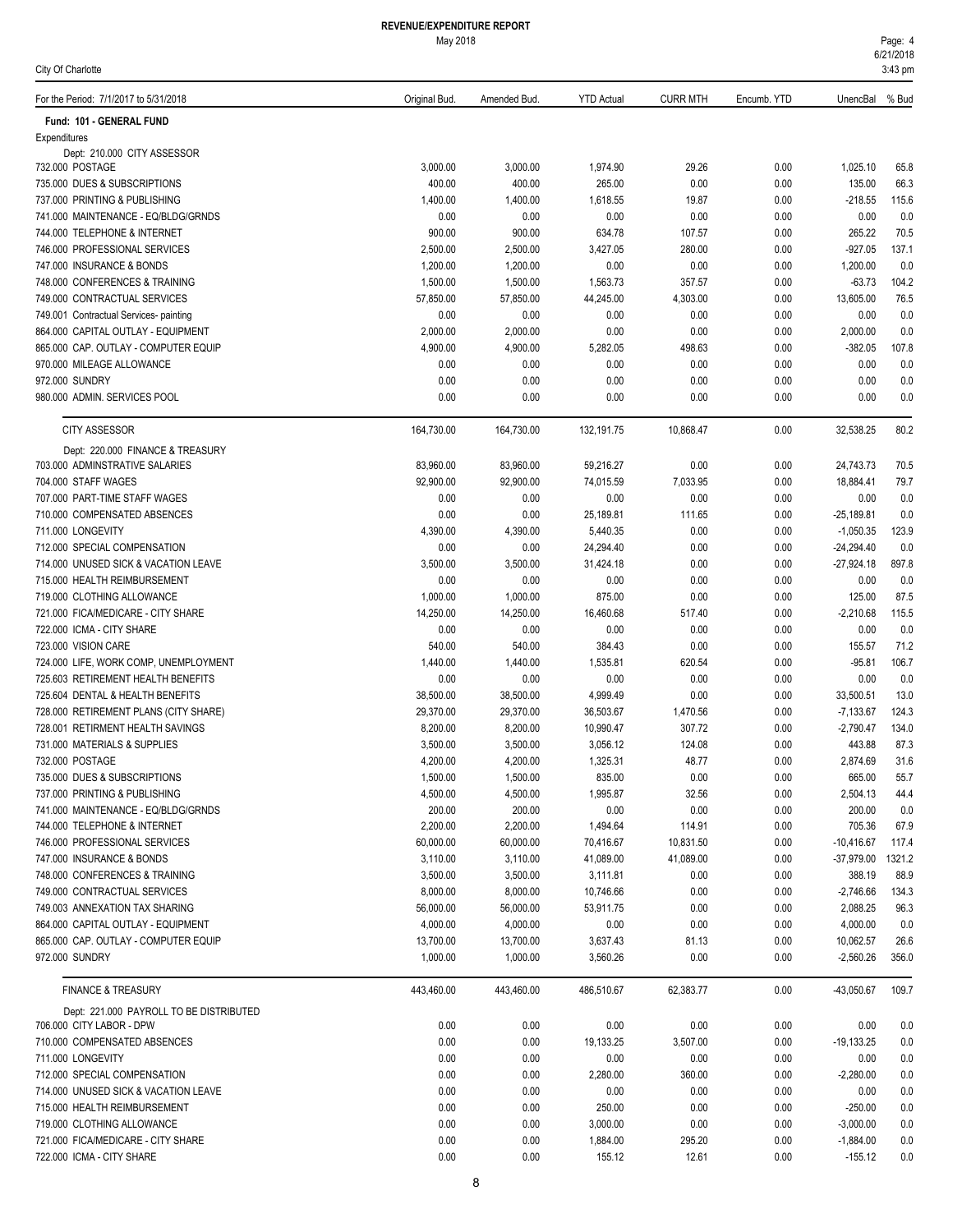| Page: 5   |  |
|-----------|--|
| 6/21/2018 |  |

| City Of Charlotte                                                          |                       |                       |                       |                  |              |                          | 3:43 pm        |
|----------------------------------------------------------------------------|-----------------------|-----------------------|-----------------------|------------------|--------------|--------------------------|----------------|
| For the Period: 7/1/2017 to 5/31/2018                                      | Original Bud.         | Amended Bud.          | <b>YTD Actual</b>     | <b>CURR MTH</b>  | Encumb. YTD  | UnencBal                 | % Bud          |
| Fund: 101 - GENERAL FUND                                                   |                       |                       |                       |                  |              |                          |                |
| Expenditures                                                               |                       |                       |                       |                  |              |                          |                |
| Dept: 221.000 PAYROLL TO BE DISTRIBUTED                                    |                       |                       |                       |                  |              |                          |                |
| 723.000 VISION CARE<br>724.000 LIFE, WORK COMP, UNEMPLOYMENT               | 0.00<br>0.00          | 0.00<br>0.00          | 741.12<br>2,097.33    | 0.00<br>716.42   | 0.00<br>0.00 | $-741.12$<br>$-2,097.33$ | 0.0<br>0.0     |
| 728.000 RETIREMENT PLANS (CITY SHARE)                                      | 0.00                  | 0.00                  | 5,116.86              | 1,037.43         | 0.00         | $-5,116.86$              | 0.0            |
| 728.001 RETIRMENT HEALTH SAVINGS                                           | 0.00                  | 0.00                  | 0.00                  | 0.00             | 0.00         | 0.00                     | 0.0            |
| PAYROLL TO BE DISTRIBUTED                                                  | 0.00                  | 0.00                  | 34,657.68             | 5,928.66         | 0.00         | $-34,657.68$             | 0.0            |
| Dept: 230.000 COMMUNITY DEVELOPMENT                                        |                       |                       |                       |                  |              |                          |                |
| 703.000 ADMINSTRATIVE SALARIES                                             | 65,610.00             | 65,610.00             | 60,562.80             | 5,046.90         | 0.00         | 5,047.20                 | 92.3           |
| 706.000 CITY LABOR - DPW                                                   | 6,400.00              | 6,400.00              | 3,440.35              | 650.33           | 0.00         | 2,959.65                 | 53.8           |
| 710.000 COMPENSATED ABSENCES                                               | 0.00                  | 0.00                  | 0.00                  | 0.00             | 0.00         | 0.00                     | 0.0            |
| 711.000 LONGEVITY                                                          | 1,500.00              | 1,500.00              | 1,500.00              | 0.00             | 0.00         | 0.00                     | 100.0          |
| 712.000 SPECIAL COMPENSATION                                               | 0.00                  | 0.00                  | 0.00                  | 0.00             | 0.00         | 0.00                     | 0.0            |
| 714.000 UNUSED SICK & VACATION LEAVE<br>721.000 FICA/MEDICARE - CITY SHARE | 2,200.00<br>5,230.00  | 2,200.00<br>5,230.00  | 1,468.70<br>5,176.83  | 0.00<br>423.25   | 0.00<br>0.00 | 731.30<br>53.17          | 66.8<br>99.0   |
| 722.000 ICMA - CITY SHARE                                                  | 100.00                | 100.00                | 61.74                 | 5.19             | 0.00         | 38.26                    | 61.7           |
| 723.000 VISION CARE                                                        | 300.00                | 300.00                | 259.59                | 0.00             | 0.00         | 40.41                    | 86.5           |
| 724.000 LIFE, WORK COMP, UNEMPLOYMENT                                      | 1,300.00              | 1,300.00              | 648.43                | 323.80           | 0.00         | 651.57                   | 49.9           |
| 725.603 RETIREMENT HEALTH BENEFITS                                         | 0.00                  | 0.00                  | 0.00                  | 0.00             | 0.00         | 0.00                     | 0.0            |
| 725.604 DENTAL & HEALTH BENEFITS                                           | 19,200.00             | 19,200.00             | 8,625.49              | 0.00             | 0.00         | 10,574.51                | 44.9           |
| 728.000 RETIREMENT PLANS (CITY SHARE)                                      | 22,700.00             | 22,700.00             | 22,605.38             | 1,874.61         | 0.00         | 94.62                    | 99.6           |
| 728.001 RETIRMENT HEALTH SAVINGS                                           | 1,970.00              | 1,970.00              | 1,968.29              | 0.00             | 0.00         | 1.71                     | 99.9           |
| 731.000 MATERIALS & SUPPLIES                                               | 2,000.00              | 2,000.00              | 549.65                | 0.00             | 0.00         | 1,450.35                 | 27.5           |
| 732.000 POSTAGE                                                            | 250.00                | 250.00                | 191.23                | 19.51            | 0.00         | 58.77                    | 76.5           |
| 735.000 DUES & SUBSCRIPTIONS                                               | 400.00                | 400.00                | 290.00                | 0.00             | 0.00         | 110.00                   | 72.5           |
| 737.000 PRINTING & PUBLISHING                                              | 300.00                | 300.00                | 803.78                | 12.69            | 0.00         | $-503.78$                | 267.9          |
| 744.000 TELEPHONE & INTERNET                                               | 1,000.00              | 1,000.00              | 1,009.93              | 175.50           | 0.00         | $-9.93$                  | 101.0          |
| 746.000 PROFESSIONAL SERVICES                                              | 3,000.00              | 3,000.00              | 1,706.35              | 140.00           | 0.00         | 1,293.65                 | 56.9           |
| 747.000 INSURANCE & BONDS                                                  | 1,010.00              | 1,010.00              | 24.00                 | 24.00            | 0.00         | 986.00                   | 2.4            |
| 748.000 CONFERENCES & TRAINING                                             | 500.00                | 500.00                | 55.00                 | 0.00             | 0.00         | 445.00                   | 11.0           |
| 749.000 CONTRACTUAL SERVICES                                               | 0.00                  | 0.00                  | 150.03                | 0.00             | 0.00         | $-150.03$                | 0.0            |
| 749.002 DUNK THE JUNK                                                      | 0.00                  | 0.00                  | 0.00                  | 0.00             | 0.00         | 0.00                     | 0.0            |
| 753.000 SPECIAL PURPOSE EXPENSES<br>755.000 CONTRIBUTION TO OTHERS         | 2,500.00<br>36,000.00 | 2,500.00<br>36,000.00 | 3,419.82<br>36,000.00 | 454.54<br>0.00   | 0.00<br>0.00 | $-919.82$<br>0.00        | 136.8<br>100.0 |
| 756.000 AMBULANCE EXPENSE                                                  | 0.00                  | 0.00                  | 0.00                  | 0.00             | 0.00         | 0.00                     | 0.0            |
| 850.000 RENTAL EXPENSE                                                     | 1,440.00              | 1,440.00              | 1,320.00              | 120.00           | 0.00         | 120.00                   | 91.7           |
| 851.000 MVP EQUIPMENT RENTAL                                               | 7,500.00              | 7,500.00              | 5,032.64              | 475.21           | 0.00         | 2,467.36                 | 67.1           |
| 862.000 CAP. OUTLAY-IMPROVEMENTS                                           | 0.00                  | 0.00                  | 0.00                  | 0.00             | 0.00         | 0.00                     | 0.0            |
| 864.000 CAPITAL OUTLAY - EQUIPMENT                                         | 9,500.00              | 9,500.00              | 80.56                 | 0.00             | 0.00         | 9,419.44                 | 0.8            |
| 865.000 CAP. OUTLAY - COMPUTER EQUIP                                       | 3,400.00              | 3,400.00              | 528.88                | 16.23            | 0.00         | 2,871.12                 | 15.6           |
| 871.000 PRINCIPAL                                                          | 0.00                  | 0.00                  | 0.00                  | 0.00             | 0.00         | 0.00                     | 0.0            |
| 972.000 SUNDRY                                                             | 250.00                | 250.00                | 1,178.02              | 178.02           | 0.00         | $-928.02$                | 471.2          |
| <b>COMMUNITY DEVELOPMENT</b>                                               | 195,560.00            | 195,560.00            | 158.657.49            | 9,939.78         | 0.00         | 36,902.51                | 81.1           |
| Dept: 300.000 POLICE DEPARTMENT                                            |                       |                       |                       |                  |              |                          |                |
| 703.000 ADMINSTRATIVE SALARIES                                             | 76,400.00             | 76,400.00             | 70,524.72             | 5,877.06         | 0.00         | 5,875.28                 | 92.3           |
| 704.000 STAFF WAGES                                                        | 839.440.00            | 839,440.00            | 595,154.32            | 51,188.86        | 0.00         | 244,285.68               | 70.9           |
| 704.100 STAFF - OVERTIME                                                   | 108,140.00            | 108,140.00            | 100,192.44            | 7,525.53         | 0.00         | 7,947.56                 | 92.7           |
| 704.200 HOLIDAY COMPENSATION                                               | 51,130.00             | 51,130.00             | 33,537.73             | 0.00             | 0.00         | 17,592.27                | 65.6           |
| 706.000 CITY LABOR - DPW                                                   | 600.00                | 600.00                | 21.36                 | 21.36            | 0.00         | 578.64                   | 3.6            |
| 707.000 PART-TIME STAFF WAGES                                              | 0.00                  | 0.00                  | 0.00                  | 0.00             | 0.00         | 0.00                     | 0.0            |
| 710.000 COMPENSATED ABSENCES                                               | 0.00                  | 0.00                  | 77,257.04             | 1,498.90         | 0.00         | $-77,257.04$             | 0.0            |
| 711.000 LONGEVITY                                                          | 11,520.00             | 11,520.00             | 12,427.76             | 0.00             | 0.00         | $-907.76$                | 107.9          |
| 712.000 SPECIAL COMPENSATION                                               | 6,000.00              | 6,000.00              | 2,468.99              | 0.00             | 0.00         | 3,531.01                 | 41.1           |
| 714.000 UNUSED SICK & VACATION LEAVE                                       | 35,680.00<br>6,000.00 | 35,680.00<br>6,000.00 | 27,357.44<br>6,000.00 | 0.00<br>1,000.00 | 0.00         | 8,322.56                 | 76.7           |
| 715.000 HEALTH REIMBURSEMENT<br>719.000 CLOTHING ALLOWANCE                 | 1,000.00              | 1,000.00              | 500.00                | 0.00             | 0.00<br>0.00 | 0.00<br>500.00           | 100.0<br>50.0  |
| 720.000 TUITION REIMBURSEMENT                                              | 0.00                  | 0.00                  | 0.00                  | 0.00             | 0.00         | 0.00                     | 0.0            |
| 721.000 FICA/MEDICARE - CITY SHARE                                         | 18,590.00             | 18,590.00             | 15,643.65             | 1,160.53         | 0.00         | 2,946.35                 | 84.2           |
| 722.000 ICMA - CITY SHARE                                                  | 33,100.00             | 33,100.00             | 20,454.00             | 1,662.00         | 0.00         | 12,646.00                | 61.8           |
| 723.000 VISION CARE                                                        | 5,280.00              | 5,280.00              | 3,443.56              | 0.00             | 0.00         | 1,836.44                 | 65.2           |
| 724.000 LIFE, WORK COMP, UNEMPLOYMENT                                      | 36,330.00             | 36,330.00             | 26,694.42             | 22,247.84        | 0.00         | 9,635.58                 | 73.5           |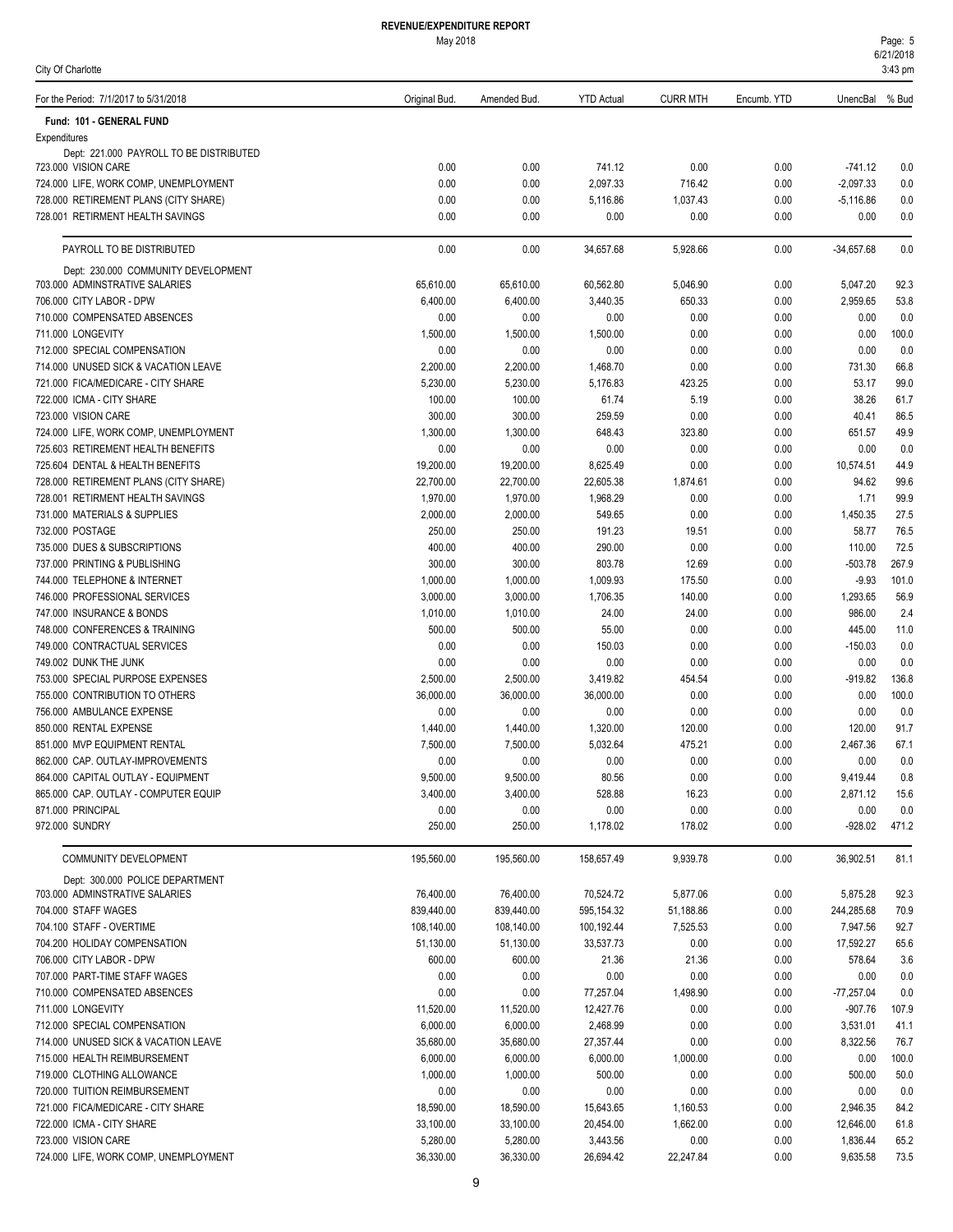| For the Period: 7/1/2017 to 5/31/2018                           | Original Bud.         | Amended Bud.          | <b>YTD Actual</b>     | <b>CURR MTH</b>  | Encumb. YTD  | UnencBal           | % Bud         |
|-----------------------------------------------------------------|-----------------------|-----------------------|-----------------------|------------------|--------------|--------------------|---------------|
| Fund: 101 - GENERAL FUND                                        |                       |                       |                       |                  |              |                    |               |
| Expenditures                                                    |                       |                       |                       |                  |              |                    |               |
| Dept: 300.000 POLICE DEPARTMENT                                 |                       |                       |                       |                  |              |                    |               |
| 725.603 RETIREMENT HEALTH BENEFITS                              | 39,500.00             | 39,500.00             | 22,319.58             | 0.00             | 0.00         | 17,180.42          | 56.5          |
| 725.604 DENTAL & HEALTH BENEFITS                                | 266,000.00            | 266,000.00            | 98,451.49             | 0.00             | 0.00         | 167,548.51         | 37.0          |
| 728.000 RETIREMENT PLANS (CITY SHARE)                           | 339,700.00            | 339,700.00            | 275,697.99            | 20,630.44        | 0.00         | 64,002.01          | 81.2          |
| 728.001 RETIRMENT HEALTH SAVINGS                                | 10,320.00             | 10,320.00             | 9,860.09              | 320.00           | 0.00         | 459.91             | 95.5          |
| 730.000 SAFETY SUPPLIES                                         | 6,500.00              | 6,500.00              | 9,490.87              | 0.00             | 0.00         | $-2,990.87$        | 146.0         |
| 731.000 MATERIALS & SUPPLIES                                    | 22,000.00             | 22,000.00             | 19,213.16             | 1,306.65         | 0.00         | 2,786.84           | 87.3          |
| 732.000 POSTAGE                                                 | 3,300.00              | 3,300.00              | 3,281.16              | 331.65           | 0.00         | 18.84              | 99.4          |
| 733.000 UNIFORM & CLEANING<br>734.000 GASOLINE & OIL            | 15,000.00             | 15,000.00             | 15,179.24             | 555.75           | 0.00         | $-179.24$<br>17.65 | 101.2<br>99.9 |
| 735.000 DUES & SUBSCRIPTIONS                                    | 25,000.00<br>1,500.00 | 25,000.00<br>1,500.00 | 24,982.35<br>1,213.00 | 4,105.49<br>0.00 | 0.00<br>0.00 | 287.00             | 80.9          |
| 737.000 PRINTING & PUBLISHING                                   | 3,000.00              | 3,000.00              | 4,338.64              | 1,288.83         | 0.00         | $-1,338.64$        | 144.6         |
| 740.000 VEHICLE MAINTENANCE                                     | 9,500.00              | 9,500.00              | 13,640.82             | 2,345.13         | 0.00         | $-4,140.82$        | 143.6         |
| 741.000 MAINTENANCE - EQ/BLDG/GRNDS                             | 350.00                | 350.00                | 427.50                | 0.00             | 0.00         | $-77.50$           | 122.1         |
| 744.000 TELEPHONE & INTERNET                                    | 9,500.00              | 9,500.00              | 8,369.16              | 1,595.48         | 0.00         | 1,130.84           | 88.1          |
| 746.000 PROFESSIONAL SERVICES                                   | 100,200.00            | 100,200.00            | 96,343.41             | 9,698.44         | 0.00         | 3,856.59           | 96.2          |
| 747.000 INSURANCE & BONDS                                       | 41,200.00             | 41,200.00             | 24.838.00             | 24,838.00        | 0.00         | 16,362.00          | 60.3          |
| 748.000 CONFERENCES & TRAINING                                  | 14,650.00             | 14,650.00             | 10,914.63             | 5,746.33         | 0.00         | 3,735.37           | 74.5          |
| 749.000 CONTRACTUAL SERVICES                                    | 19,910.00             | 19,910.00             | 5,191.12              | 155.82           | 0.00         | 14,718.88          | 26.1          |
| 749.710 OTHER COMPENSATION                                      | 0.00                  | 0.00                  | 0.00                  | 0.00             | 0.00         | 0.00               | 0.0           |
| 750.000 OTHER COMPENSATION                                      | 0.00                  | 0.00                  | 0.00                  | 0.00             | 0.00         | 0.00               | 0.0           |
| 850.000 RENTAL EXPENSE                                          | 7,760.00              | 7,760.00              | 7,117.00              | 647.00           | 0.00         | 643.00             | 91.7          |
| 851.000 MVP EQUIPMENT RENTAL                                    | 50.00                 | 50.00                 | 18.65                 | 0.00             | 0.00         | 31.35              | 37.3          |
| 852.000 RADIO EQUIPMENT RENT - MVP                              | 0.00                  | 0.00                  | 0.00                  | 0.00             | 0.00         | 0.00               | 0.0           |
| 862.000 CAP. OUTLAY-IMPROVEMENTS                                | 5,500.00              | 5,500.00              | 0.00                  | 0.00             | 0.00         | 5,500.00           | 0.0           |
| 863.000 CAP. OUTLAY - MOTOR VEHICLES                            | 0.00                  | 0.00                  | 0.00                  | 0.00             | 0.00         | 0.00               | 0.0           |
| 864.000 CAPITAL OUTLAY - EQUIPMENT                              | 65,600.00             | 65,600.00             | 65,649.00             | 0.00             | 0.00         | $-49.00$           | 100.1         |
| 865.000 CAP. OUTLAY - COMPUTER EQUIP                            | 37,500.00             | 37,500.00             | 38,889.05             | 12,567.84        | 0.00         | $-1,389.05$        | 103.7         |
| 970.000 MILEAGE ALLOWANCE                                       | 250.00                | 250.00                | 0.00                  | 0.00             | 0.00         | 250.00             | 0.0           |
| 972.000 SUNDRY                                                  | 1,500.00              | 1,500.00              | 75.00                 | 0.00             | 0.00         | 1,425.00           | 5.0           |
| 980.000 ADMIN. SERVICES POOL                                    | 0.00                  | 0.00                  | 0.00                  | 0.00             | 0.00         | 0.00               | 0.0           |
| POLICE DEPARTMENT                                               | 2,274,500.00          | 2,274,500.00          | 1,747,178.34          | 178,314.93       | 0.00         | 527,321.66         | 76.8          |
| Dept: 301.000 DRUG ENFORCEMENT<br>737.000 PRINTING & PUBLISHING | 0.00                  | 0.00                  | 0.00                  | 0.00             | 0.00         | 0.00               | 0.0           |
|                                                                 |                       |                       |                       |                  |              |                    |               |
| DRUG ENFORCEMENT                                                | 0.00                  | 0.00                  | 0.00                  | 0.00             | 0.00         | 0.00               | 0.0           |
| Dept: 350.000 FIRE DEPARTMENT                                   |                       |                       |                       |                  |              |                    |               |
| 703.000 ADMINSTRATIVE SALARIES                                  | 0.00                  | 0.00                  | 0.00                  | 0.00             | 0.00         | 0.00               | 0.0           |
| 704.000 STAFF WAGES                                             | 311,880.00            | 311,880.00            | 266,344.35            | 23,711.94        | 0.00         | 45,535.65          | 85.4          |
| 704.100 STAFF - OVERTIME                                        | 57,680.00             | 57,680.00             | 65,688.35             | 3,571.34         | 0.00         | $-8,008.35$        | 113.9         |
| 704.200 HOLIDAY COMPENSATION                                    | 20,420.00             | 20,420.00             | 18,412.77             | 0.00             | 0.00         | 2,007.23           | 90.2          |
| 706.000 CITY LABOR - DPW                                        | 300.00                | 300.00                | 195.31                | 39.48            | 0.00         | 104.69             | 65.1          |
| 707.000 PART-TIME STAFF WAGES                                   | 18,340.00             | 18,340.00             | 14,282.59             | 659.66           | 0.00         | 4,057.41           | 77.9          |
| 710.000 COMPENSATED ABSENCES                                    | 0.00                  | 0.00                  | 22,297.87             | 456.72           | 0.00         | $-22,297.87$       | 0.0           |
| 711.000 LONGEVITY                                               | 6,550.00              | 6,550.00              | 6,549.27              | 0.00             | 0.00         | 0.73               | 100.0         |
| 712.000 SPECIAL COMPENSATION                                    | 0.00                  | 0.00                  | 0.00                  | 0.00             | 0.00         | 0.00               | 0.0           |
| 714.000 UNUSED SICK & VACATION LEAVE                            | 11,140.00             | 11,140.00             | 9,309.74              | 0.00             | 0.00         | 1,830.26           | 83.6          |
| 715.000 HEALTH REIMBURSEMENT<br>718.000 AUTO ALLOWANCE          | 3,000.00<br>0.00      | 3,000.00<br>0.00      | 3,000.00              | 500.00<br>0.00   | 0.00<br>0.00 | 0.00<br>0.00       | 100.0<br>0.0  |
| 721.000 FICA/MEDICARE - CITY SHARE                              | 7,610.00              | 7,610.00              | 0.00<br>6,835.71      | 470.49           | 0.00         | 774.29             | 89.8          |
| 722.000 ICMA - CITY SHARE                                       | 17,500.00             | 17,500.00             | 12,820.88             | 1,180.00         | 0.00         | 4,679.12           | 73.3          |
| 723.000 VISION CARE                                             | 1,340.00              | 1,340.00              | 833.00                | 0.00             | 0.00         | 507.00             | 62.2          |
| 724.000 LIFE, WORK COMP, UNEMPLOYMENT                           | 13,000.00             | 13,000.00             | 16,964.90             | 15,216.81        | 0.00         | $-3,964.90$        | 130.5         |
| 725.603 RETIREMENT HEALTH BENEFITS                              | 30,600.00             | 30,600.00             | 17,290.63             | 0.00             | 0.00         | 13,309.37          | 56.5          |
| 725.604 DENTAL & HEALTH BENEFITS                                | 58,600.00             | 58,600.00             | 32,963.66             | 0.00             | 0.00         | 25,636.34          | 56.3          |
| 728.000 RETIREMENT PLANS (CITY SHARE)                           | 137,000.00            | 137,000.00            | 134,502.41            | 9,848.39         | 0.00         | 2,497.59           | 98.2          |
| 728.001 RETIRMENT HEALTH SAVINGS                                | 3,000.00              | 3,000.00              | 1,725.00              | 0.00             | 0.00         | 1,275.00           | 57.5          |
| 731.000 MATERIALS & SUPPLIES                                    | 6,000.00              | 6,000.00              | 5,271.96              | 519.68           | 0.00         | 728.04             | 87.9          |
| 732.000 POSTAGE                                                 | 1,500.00              | 1,500.00              | 1,242.98              | 126.82           | 0.00         | 257.02             | 82.9          |
| 733.000 UNIFORM & CLEANING                                      | 24,000.00             | 24,000.00             | 21,329.64             | 3,928.98         | 0.00         | 2,670.36           | 88.9          |
| 734.000 GASOLINE & OIL                                          | 7,000.00              | 7,000.00              | 6,711.50              | 1,271.88         | 0.00         | 288.50             | 95.9          |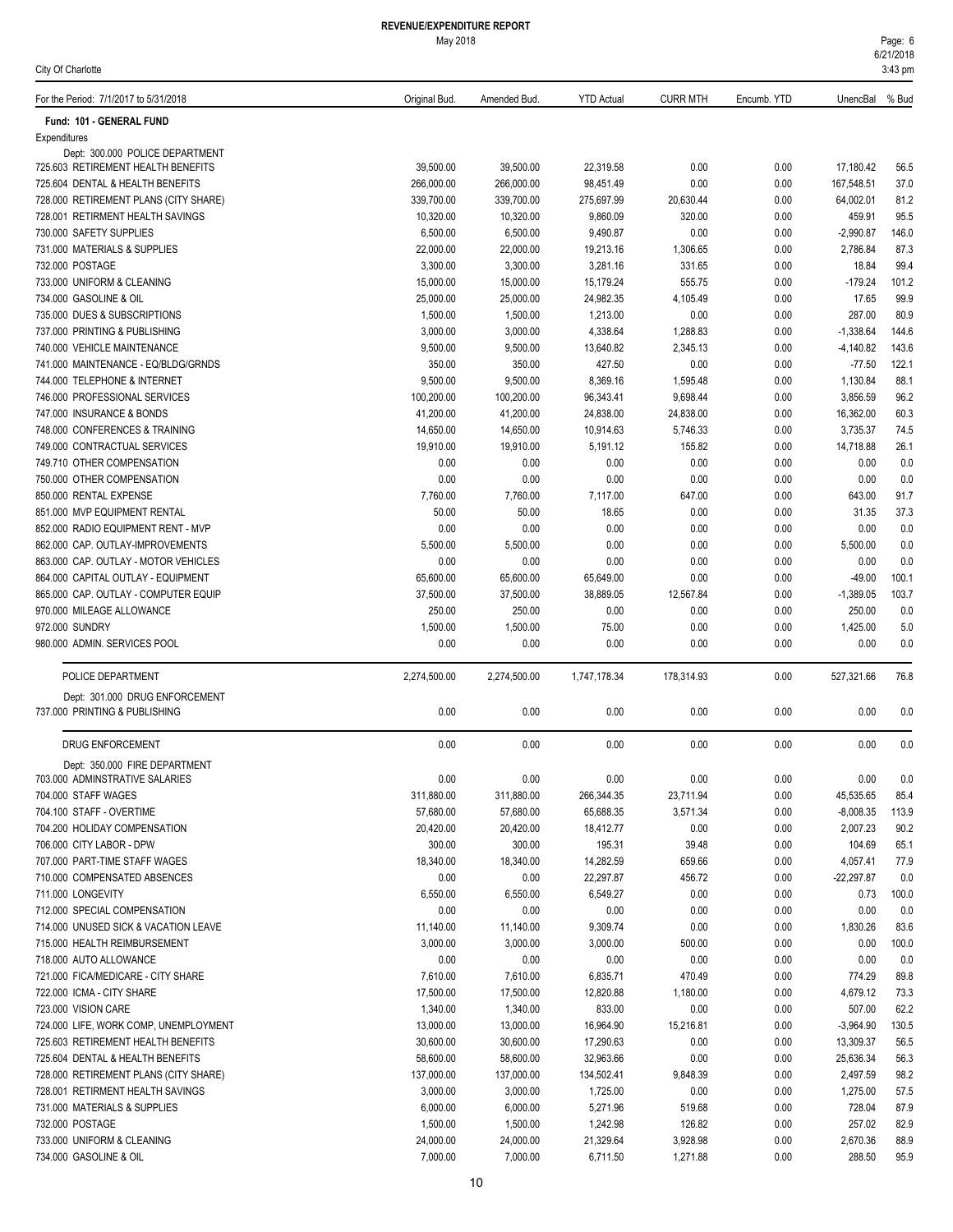| For the Period: 7/1/2017 to 5/31/2018                                  | Original Bud.         | Amended Bud.           | <b>YTD Actual</b>     | <b>CURR MTH</b>    | Encumb. YTD  | UnencBal % Bud           |              |
|------------------------------------------------------------------------|-----------------------|------------------------|-----------------------|--------------------|--------------|--------------------------|--------------|
| Fund: 101 - GENERAL FUND                                               |                       |                        |                       |                    |              |                          |              |
| Expenditures                                                           |                       |                        |                       |                    |              |                          |              |
| Dept: 350.000 FIRE DEPARTMENT                                          |                       |                        |                       |                    |              |                          |              |
| 735.000 DUES & SUBSCRIPTIONS                                           | 4,500.00              | 4,500.00               | 2,426.25              | $-39.99$           | 0.00         | 2,073.75                 | 53.9         |
| 736.000 MAGAZINES & NEWSPAPERS                                         | 0.00                  | 0.00                   | 0.00                  | 0.00               | 0.00         | 0.00                     | 0.0          |
| 737.000 PRINTING & PUBLISHING                                          | 1,000.00              | 1,000.00               | 1,044.52              | 86.66              | 0.00         | $-44.52$                 | 104.5        |
| 738.000 OPERATING SUPPLIES                                             | 9,000.00              | 9,000.00               | 7,636.05              | 1,333.57           | 0.00         | 1,363.95                 | 84.8         |
| 738.001 HAZ-MAT SUPPLIES                                               | 5,000.00              | 5,000.00               | 3,909.03              | 0.00               | 0.00         | 1,090.97                 | 78.2         |
| 740.000 VEHICLE MAINTENANCE                                            | 12,000.00             | 12,000.00              | 11,718.06             | 834.01             | 0.00         | 281.94                   | 97.7         |
| 741.000 MAINTENANCE - EQ/BLDG/GRNDS<br>744.000 TELEPHONE & INTERNET    | 11,000.00             | 11,000.00              | 2,458.80              | 0.00               | 0.00         | 8,541.20<br>491.59       | 22.4<br>88.0 |
| 745.000 UTILITIES                                                      | 4,100.00<br>35,000.00 | 4,100.00<br>35,000.00  | 3,608.41<br>32,718.76 | 631.15<br>2,910.32 | 0.00<br>0.00 | 2,281.24                 | 93.5         |
| 746.000 PROFESSIONAL SERVICES                                          | 67,120.00             | 67,120.00              | 70,019.01             | 5,803.34           | 0.00         | $-2,899.01$              | 104.3        |
| 747.000 INSURANCE & BONDS                                              | 18,500.00             | 18,500.00              | 14,074.90             | 14,074.90          | 0.00         | 4,425.10                 | 76.1         |
| 748.000 CONFERENCES & TRAINING                                         | 10,000.00             | 10,000.00              | 1,236.81              | 0.00               | 0.00         | 8,763.19                 | 12.4         |
| 749.000 CONTRACTUAL SERVICES                                           | 18,900.00             | 18,900.00              | 15,934.25             | 1,760.60           | 0.00         | 2,965.75                 | 84.3         |
| 749.710 OTHER COMPENSATION                                             | 0.00                  | 0.00                   | 0.00                  | 0.00               | 0.00         | 0.00                     | 0.0          |
| 750.000 OTHER COMPENSATION                                             | 51,000.00             | 51,000.00              | 37,182.00             | 0.00               | 0.00         | 13,818.00                | 72.9         |
| 751.000 MEETING EXPENSE                                                | 0.00                  | 0.00                   | 0.00                  | 0.00               | 0.00         | 0.00                     | 0.0          |
| 751.001 Planing Consultant Fees-Generl                                 | 0.00                  | 0.00                   | 0.00                  | 0.00               | 0.00         | 0.00                     | 0.0          |
| 756.000 AMBULANCE EXPENSE                                              | 29,360.00             | 29,360.00              | 29,357.00             | 0.00               | 0.00         | 3.00                     | 100.0        |
| 758.000 CITIZEN CORPS EXPENDITURES                                     | 0.00                  | 0.00                   | 0.00                  | 0.00               | 0.00         | 0.00                     | 0.0          |
| 851.000 MVP EQUIPMENT RENTAL                                           | 1,000.00              | 1,000.00               | 56.32                 | 0.00               | 0.00         | 943.68                   | 5.6          |
| 852.000 RADIO EQUIPMENT RENT - MVP                                     | 0.00                  | 0.00                   | 0.00                  | 0.00               | 0.00         | 0.00                     | 0.0          |
| 853.000 HYDRANT RENTAL                                                 | 7,700.00              | 7,700.00               | 7,062.00              | 642.00             | 0.00         | 638.00                   | 91.7         |
| 863.000 CAP. OUTLAY - MOTOR VEHICLES                                   | 550,000.00            | 550,000.00             | 0.00                  | 0.00               | 0.00         | 550,000.00               | 0.0          |
| 864.000 CAPITAL OUTLAY - EQUIPMENT                                     | 31,800.00             | 31,800.00              | 12,496.73             | 0.00               | 0.00         | 19,303.27                | 39.3         |
| 865.000 CAP. OUTLAY - COMPUTER EQUIP                                   | 26,080.00             | 26,080.00              | 10,128.70             | 210.93             | 0.00         | 15,951.30                | 38.8         |
| 868.000 EATON COUNTY DRAIN ASSESSMENTS                                 | 0.00                  | 0.00                   | 0.00                  | 0.00               | 0.00         | 0.00                     | 0.0          |
| 871.000 PRINCIPAL                                                      | 30,440.00             | 30,440.00              | 27,907.00             | 2,537.00           | 0.00         | 2,533.00                 | 91.7         |
| 872.000 INTEREST EXPENSE                                               | 4,080.00              | 4,080.00               | 3,740.00              | 340.00             | 0.00         | 340.00                   | 91.7         |
| 970.000 MILEAGE ALLOWANCE                                              | 500.00                | 500.00                 | 0.00                  | 0.00               | 0.00         | 500.00                   | 0.0          |
| 972.000 SUNDRY                                                         | 2,500.00              | 2,500.00               | 0.00                  | 0.00               | 0.00         | 2,500.00                 | 0.0          |
| 972.001 Code Enforcemnt Officer                                        | 0.00                  | 0.00                   | 0.00                  | 0.00               | 0.00         | 0.00                     | 0.0          |
| 980.000 ADMIN. SERVICES POOL                                           | 0.00                  | 0.00                   | 0.00                  | 0.00               | 0.00         | 0.00                     | 0.0          |
| FIRE DEPARTMENT                                                        | 1,667,040.00          | 1,667,040.00           | 959,287.12            | 92,626.68          | 0.00         | 707,752.88               | 57.5         |
| Dept: 410.000 PUBLIC WORKS ADMINISTRATION                              |                       |                        |                       |                    |              |                          |              |
| 703.000 ADMINSTRATIVE SALARIES                                         | 35,390.00             | 35,390.00              | 33,131.31             | 2,760.94           | 0.00         | 2,258.69                 | 93.6         |
| 704.000 STAFF WAGES                                                    | 7,870.00              | 7,870.00               | 6,221.16              | 499.02             | 0.00         | 1,648.84                 | 79.0         |
| 707.000 PART-TIME STAFF WAGES                                          | 0.00                  | 0.00                   | 0.00                  | 0.00               | 0.00         | 0.00                     | 0.0          |
| 710.000 COMPENSATED ABSENCES                                           | 8,210.00              | 8,210.00               | 5,588.91              | 113.52             | 0.00         | 2,621.09                 | 68.1         |
| 711.000 LONGEVITY                                                      | 1,060.00              | 1,060.00               | 1,132.79              | 0.00               | 0.00         | $-72.79$                 | 106.9        |
| 712.000 SPECIAL COMPENSATION                                           | 0.00                  | 0.00                   | 565.49                | 0.00               | 0.00         | $-565.49$                | 0.0          |
| 714.000 UNUSED SICK & VACATION LEAVE                                   | 1,590.00              | 1,590.00               | 618.65                | 0.00               | 0.00         | 971.35                   | 38.9         |
| 715.000 HEALTH REIMBURSEMENT                                           | 750.00                | 750.00                 | 1,044.63              | 50.00              | 0.00         | $-294.63$                | 139.3        |
| 718.000 AUTO ALLOWANCE                                                 | 910.00                | 910.00                 | 838.56                | 69.88              | 0.00         | 71.44                    | 92.1         |
| 719.000 CLOTHING ALLOWANCE                                             | 975.00                | 975.00                 | 882.84                | 0.00               | 0.00         | 92.16                    | 90.5         |
| 721.000 FICA/MEDICARE - CITY SHARE                                     | 4,350.00              | 4,350.00               | 3,610.55              | 265.52             | 0.00         | 739.45                   | 83.0         |
| 722.000 ICMA - CITY SHARE<br>723.000 VISION CARE                       | 400.00                | 400.00                 | 340.80                | 0.00               | 0.00         | 59.20                    | 85.2         |
|                                                                        | 450.00                | 450.00                 | 243.07                | 0.00               | 0.00         | 206.93                   | 54.0         |
| 724.000 LIFE, WORK COMP, UNEMPLOYMENT                                  | 4,050.00              | 4,050.00               | 6,059.35<br>19,098.79 | 4,471.01           | 0.00         | $-2,009.35$<br>14,701.21 | 149.6        |
| 725.603 RETIREMENT HEALTH BENEFITS<br>725.604 DENTAL & HEALTH BENEFITS | 33,800.00             | 33,800.00<br>22,030.00 | 17,745.45             | 0.00<br>0.00       | 0.00<br>0.00 | 4,284.55                 | 56.5         |
| 728.000 RETIREMENT PLANS (CITY SHARE)                                  |                       |                        |                       |                    |              |                          | 80.6<br>96.7 |
|                                                                        | 22,030.00             |                        |                       |                    |              |                          |              |
|                                                                        | 14,400.00             | 14,400.00              | 13,927.30             | 1,123.22           | 0.00         | 472.70                   |              |
| 728.001 RETIRMENT HEALTH SAVINGS                                       | 1,240.00              | 1,240.00               | 1,585.57              | 1,259.40           | 0.00         | $-345.57$                | 127.9        |
| 730.000 SAFETY SUPPLIES                                                | 200.00                | 200.00                 | 76.73                 | 0.00               | 0.00         | 123.27                   | 38.4         |
| 731.000 MATERIALS & SUPPLIES                                           | 2,800.00              | 2,800.00               | 2,745.91              | 28.54              | 0.00         | 54.09                    | 98.1         |
| 732.000 POSTAGE                                                        | 3,500.00              | 3,500.00               | 3,346.43              | 341.40             | 0.00         | 153.57                   | 95.6         |
| 735.000 DUES & SUBSCRIPTIONS                                           | 1,500.00              | 1,500.00               | 1,352.00              | 0.00               | 0.00         | 148.00                   | 90.1         |
| 737.000 PRINTING & PUBLISHING                                          | 2,700.00              | 2,700.00               | 3,097.15              | 402.81             | 0.00         | $-397.15$                | 114.7        |
| 744.000 TELEPHONE & INTERNET<br>746.000 PROFESSIONAL SERVICES          | 4,600.00<br>21,200.00 | 4,600.00<br>21,200.00  | 4,307.54<br>17,487.88 | 688.98<br>1,400.00 | 0.00<br>0.00 | 292.46<br>3,712.12       | 93.6<br>82.5 |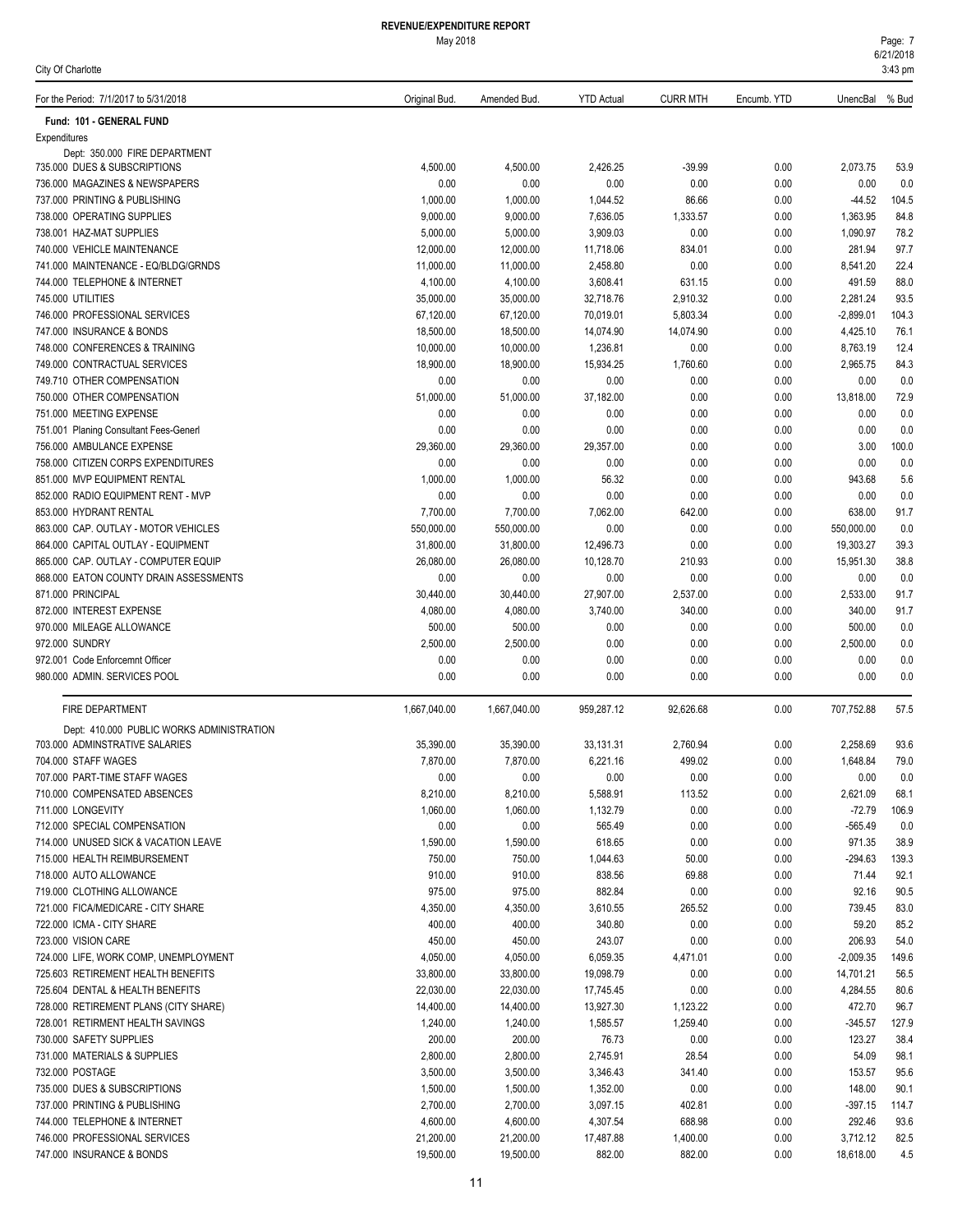| City Of Charlotte                                                           |                       |                       |                        |                      |              |                     | 3:43 pm     |
|-----------------------------------------------------------------------------|-----------------------|-----------------------|------------------------|----------------------|--------------|---------------------|-------------|
| For the Period: 7/1/2017 to 5/31/2018                                       | Original Bud.         | Amended Bud.          | <b>YTD Actual</b>      | <b>CURR MTH</b>      | Encumb. YTD  | UnencBal % Bud      |             |
| Fund: 101 - GENERAL FUND                                                    |                       |                       |                        |                      |              |                     |             |
| Expenditures                                                                |                       |                       |                        |                      |              |                     |             |
| Dept: 410.000 PUBLIC WORKS ADMINISTRATION<br>748.000 CONFERENCES & TRAINING | 2,500.00              | 2,500.00              | 4,162.72               | 1,382.34             | 0.00         | $-1,662.72$         | 166.5       |
| 749.000 CONTRACTUAL SERVICES                                                | 7,900.00              | 7,900.00              | 3,197.36               | 263.66               | 0.00         | 4,702.64            | 40.5        |
| 864.000 CAPITAL OUTLAY - EQUIPMENT                                          | 200.00                | 200.00                | 0.00                   | 0.00                 | 0.00         | 200.00              | 0.0         |
| 865,000 CAP, OUTLAY - COMPUTER EQUIP                                        | 10,820.00             | 10,820.00             | 14,483.90              | 567.88               | 0.00         | $-3,663.90$         | 133.9       |
| 868.000 EATON COUNTY DRAIN ASSESSMENTS                                      | 0.00                  | 0.00                  | 0.00                   | 0.00                 | 0.00         | 0.00                | 0.0         |
| 972.000 SUNDRY                                                              | 200.00                | 200.00                | 89.60                  | 0.00                 | 0.00         | 110.40              | 44.8        |
| 980.000 ADMIN. SERVICES POOL                                                | 0.00                  | 0.00                  | 0.00                   | 0.00                 | 0.00         | 0.00                | 0.0         |
| PUBLIC WORKS ADMINISTRATION                                                 | 215,095.00            | 215,095.00            | 167,864.44             | 16,570.12            | 0.00         | 47,230.56           | 78.0        |
| Dept: 422.000 LEAF COLLECTION                                               |                       |                       |                        |                      |              |                     |             |
| 706.000 CITY LABOR - DPW                                                    | 7,000.00              | 7,000.00              | 11,918.64              | 2,652.09             | 0.00         | $-4,918.64$         | 170.3       |
| 721.000 FICA/MEDICARE - CITY SHARE                                          | 540.00                | 540.00                | 909.98                 | 202.07               | 0.00         | -369.98             | 168.5       |
| 722.000 ICMA - CITY SHARE                                                   | 100.00                | 100.00                | 60.35                  | 8.65                 | 0.00         | 39.65               | 60.4        |
| 728.000 RETIREMENT PLANS (CITY SHARE)                                       | 1,890.00              | 1,890.00              | 3,121.79               | 702.60               | 0.00         | $-1,231.79$         | 165.2       |
| 731.000 MATERIALS & SUPPLIES<br>749.000 CONTRACTUAL SERVICES                | 200.00                | 200.00                | 0.00                   | 0.00                 | 0.00         | 200.00<br>2,950.00  | 0.0<br>78.1 |
| 851.000 MVP EQUIPMENT RENTAL                                                | 13,500.00<br>7,300.00 | 13,500.00<br>7,300.00 | 10,550.00<br>15,651.56 | 8,150.00<br>3,783.52 | 0.00<br>0.00 | $-8,351.56$         | 214.4       |
| 980.000 ADMIN. SERVICES POOL                                                | 0.00                  | 0.00                  | 0.00                   | 0.00                 | 0.00         | 0.00                | 0.0         |
|                                                                             |                       |                       |                        |                      |              |                     |             |
| LEAF COLLECTION<br>Dept: 423.000 OTHER CITY BLDG & GROUNDS                  | 30,530.00             | 30,530.00             | 42,212.32              | 15,498.93            | 0.00         | $-11,682.32$        | 138.3       |
| 706.000 CITY LABOR - DPW                                                    | 0.00                  | 0.00                  | 0.00                   | 0.00                 | 0.00         | 0.00                | 0.0         |
| 721.000 FICA/MEDICARE - CITY SHARE                                          | 0.00                  | 0.00                  | 0.00                   | 0.00                 | 0.00         | 0.00                | 0.0         |
| 731.000 MATERIALS & SUPPLIES                                                | 0.00                  | 0.00                  | 0.00                   | 0.00                 | 0.00         | 0.00                | 0.0         |
| 745.000 UTILITIES                                                           | 0.00                  | 0.00                  | 0.00                   | 0.00                 | 0.00         | 0.00                | 0.0         |
| 749.000 CONTRACTUAL SERVICES                                                | 0.00                  | 0.00                  | 0.00                   | 0.00                 | 0.00         | 0.00                | 0.0         |
| 851.000 MVP EQUIPMENT RENTAL                                                | 0.00                  | 0.00                  | 0.00                   | 0.00                 | 0.00         | 0.00                | 0.0         |
| 980.000 ADMIN. SERVICES POOL                                                | 0.00                  | 0.00                  | 0.00                   | 0.00                 | 0.00         | 0.00                | 0.0         |
| OTHER CITY BLDG & GROUNDS                                                   | 0.00                  | 0.00                  | 0.00                   | 0.00                 | 0.00         | 0.00                | 0.0         |
| Dept: 424.000 PARKING SERVICES                                              |                       |                       |                        |                      |              |                     |             |
| 706.000 CITY LABOR - DPW                                                    | 1,800.00              | 1,800.00              | 2,618.78               | 471.24               | 0.00         | -818.78             | 145.5       |
| 721.000 FICA/MEDICARE - CITY SHARE                                          | 140.00                | 140.00                | 199.79                 | 36.05                | 0.00         | $-59.79$            | 142.7       |
| 722.000 ICMA - CITY SHARE                                                   | 30.00                 | 30.00                 | 6.29                   | 0.00                 | 0.00         | 23.71               | 21.0        |
| 728.000 RETIREMENT PLANS (CITY SHARE)                                       | 490.00                | 490.00                | 700.73                 | 127.38               | 0.00         | $-210.73$           | 143.0       |
| 731.000 MATERIALS & SUPPLIES                                                | 900.00                | 900.00                | 784.77                 | 33.98                | 0.00         | 115.23              | 87.2        |
| 743.000 TAXES                                                               | 800.00                | 800.00                | 0.00                   | 0.00                 | 0.00         | 800.00              | 0.0         |
| 745.000 UTILITIES                                                           | 5,800.00              | 5,800.00              | 5,471.19               | 577.03               | 0.00         | 328.81              | 94.3        |
| 746.000 PROFESSIONAL SERVICES<br>749.000 CONTRACTUAL SERVICES               | 16,000.00<br>1,000.00 | 16,000.00<br>1,000.00 | 0.00<br>568.00         | 0.00<br>120.00       | 0.00<br>0.00 | 16,000.00<br>432.00 | 0.0<br>56.8 |
| 851.000 MVP EQUIPMENT RENTAL                                                | 2,300.00              | 2,300.00              | 3,185.47               | 1,765.61             | 0.00         | $-885.47$           | 138.5       |
| 862.000 CAP. OUTLAY-IMPROVEMENTS                                            | 0.00                  | 0.00                  | 0.00                   | 0.00                 | 0.00         | 0.00                | 0.0         |
| 972.000 SUNDRY                                                              | 0.00                  | 0.00                  | 0.00                   | 0.00                 | 0.00         | 0.00                | 0.0         |
| 980.000 ADMIN. SERVICES POOL                                                | 0.00                  | 0.00                  | 0.00                   | 0.00                 | 0.00         | 0.00                | 0.0         |
| <b>PARKING SERVICES</b>                                                     | 29,260.00             | 29,260.00             | 13,535.02              | 3,131.29             | 0.00         | 15,724.98           | 46.3        |
| Dept: 425.000 PARKING SERVICES/WINTER MAINT.                                |                       |                       |                        |                      |              |                     |             |
| 706.000 CITY LABOR - DPW                                                    | 5,500.00              | 5,500.00              | 7,355.72               | 184.80               | 0.00         | $-1,855.72$         | 133.7       |
| 721.000 FICA/MEDICARE - CITY SHARE                                          | 420.00                | 420.00                | 562.28                 | 14.14                | 0.00         | $-142.28$           | 133.9       |
| 722.000 ICMA - CITY SHARE                                                   | 80.00                 | 80.00                 | 37.53                  | 0.00                 | 0.00         | 42.47               | 46.9        |
| 728.000 RETIREMENT PLANS (CITY SHARE)                                       | 1,500.00              | 1,500.00              | 1,915.51               | 49.95                | 0.00         | $-415.51$           | 127.7       |
| 731.000 MATERIALS & SUPPLIES                                                | 5,600.00              | 5,600.00              | 5,606.33               | 0.00                 | 0.00         | $-6.33$             | 100.1       |
| 749.000 CONTRACTUAL SERVICES                                                | 0.00                  | 0.00                  | 0.00                   | 0.00                 | 0.00         | 0.00                | 0.0         |
| 851.000 MVP EQUIPMENT RENTAL                                                | 9,500.00              | 9,500.00              | 12,419.47              | 0.00                 | 0.00         | $-2,919.47$         | 130.7       |
| 980.000 ADMIN. SERVICES POOL                                                | 0.00                  | 0.00                  | 0.00                   | 0.00                 | 0.00         | 0.00                | 0.0         |
| PARKING SERVICES/WINTER MAINT.                                              | 22,600.00             | 22,600.00             | 27,896.84              | 248.89               | 0.00         | $-5,296.84$         | 123.4       |
| Dept: 430.000 STORM SEWERS                                                  |                       |                       |                        |                      |              |                     |             |
| 706.000 CITY LABOR - DPW                                                    | 0.00                  | 0.00                  | 0.00                   | 0.00                 | 0.00         | 0.00                | 0.0         |
| 721.000 FICA/MEDICARE - CITY SHARE                                          | 0.00                  | 0.00                  | 0.00                   | 0.00                 | 0.00         | 0.00                | 0.0         |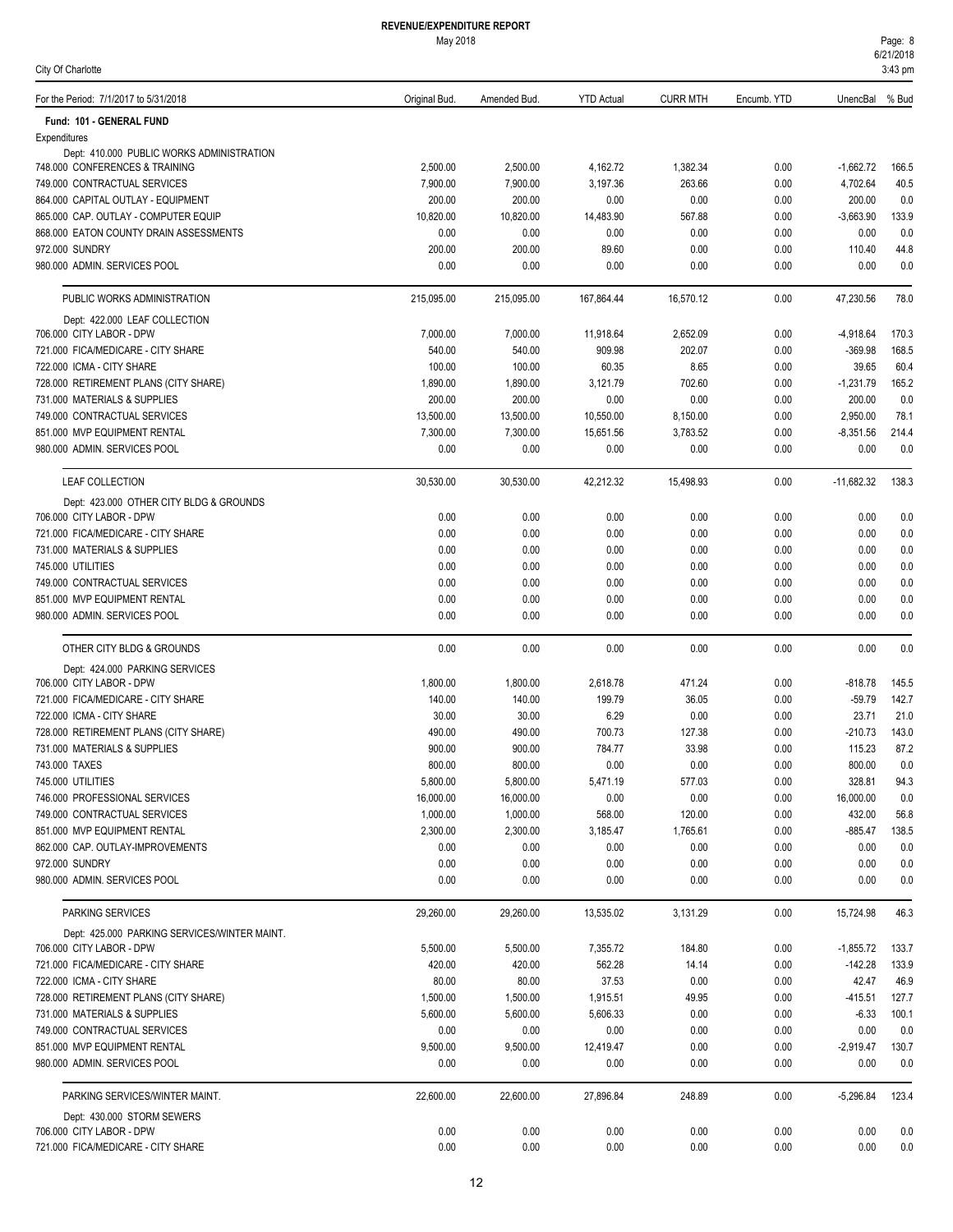| Page: 9   |  |
|-----------|--|
| 6/21/2018 |  |

| City Of Charlotte                                              |               |              |                   |                 |              |                    | 3:43 pm    |
|----------------------------------------------------------------|---------------|--------------|-------------------|-----------------|--------------|--------------------|------------|
| For the Period: 7/1/2017 to 5/31/2018                          | Original Bud. | Amended Bud. | <b>YTD Actual</b> | <b>CURR MTH</b> | Encumb. YTD  | UnencBal % Bud     |            |
| Fund: 101 - GENERAL FUND                                       |               |              |                   |                 |              |                    |            |
| Expenditures<br>Dept: 430.000 STORM SEWERS                     |               |              |                   |                 |              |                    |            |
| 722.000 ICMA - CITY SHARE                                      | 0.00          | 0.00         | 0.00              | 0.00            | 0.00         | 0.00               | 0.0        |
| 728.000 RETIREMENT PLANS (CITY SHARE)                          | 0.00          | 0.00         | 0.00              | 0.00            | 0.00         | 0.00               | 0.0        |
| 731.000 MATERIALS & SUPPLIES                                   | 0.00          | 0.00         | 0.00              | 0.00            | 0.00         | 0.00               | $0.0\,$    |
| 749.000 CONTRACTUAL SERVICES                                   | 0.00          | 0.00         | 0.00              | 0.00            | 0.00         | 0.00               | 0.0        |
| 851.000 MVP EQUIPMENT RENTAL                                   | 0.00          | 0.00         | 0.00              | 0.00            | 0.00         | 0.00               | 0.0        |
| 868.000 EATON COUNTY DRAIN ASSESSMENTS                         | 0.00          | 0.00         | 0.00              | 0.00            | 0.00         | 0.00               | 0.0        |
| 980.000 ADMIN. SERVICES POOL                                   | 0.00          | 0.00         | 0.00              | 0.00            | 0.00         | 0.00               | 0.0        |
| <b>STORM SEWERS</b>                                            | 0.00          | 0.00         | 0.00              | 0.00            | 0.00         | 0.00               | 0.0        |
| Dept: 440.000 SIDEWALK MAINTENANCE<br>706.000 CITY LABOR - DPW | 0.00          | 0.00         | 0.00              | 0.00            | 0.00         | 0.00               | 0.0        |
| 721.000 FICA/MEDICARE - CITY SHARE                             | 0.00          | 0.00         | 0.00              | 0.00            | 0.00         | 0.00               | $0.0\,$    |
| 722.000 ICMA - CITY SHARE                                      | 0.00          | 0.00         | 0.00              | 0.00            | 0.00         | 0.00               | $0.0\,$    |
| 728.000 RETIREMENT PLANS (CITY SHARE)                          | 0.00          | 0.00         | 0.00              | 0.00            | 0.00         | 0.00               | $0.0\,$    |
| 731.000 MATERIALS & SUPPLIES                                   | 0.00          | 0.00         | 0.00              | 0.00            | 0.00         | 0.00               | 0.0        |
| 746.000 PROFESSIONAL SERVICES                                  | 0.00          | 0.00         | 0.00              | 0.00            | 0.00         | 0.00               | $0.0\,$    |
| 749.000 CONTRACTUAL SERVICES                                   | 0.00          | 0.00         | 0.00              | 0.00            | 0.00         | 0.00               | 0.0        |
| 851.000 MVP EQUIPMENT RENTAL                                   | 0.00          | 0.00         | 0.00              | 0.00            | 0.00         | 0.00               | 0.0        |
| 862.000 CAP. OUTLAY-IMPROVEMENTS                               | 0.00          | 0.00         | 0.00              | 0.00            | 0.00         | 0.00               | 0.0        |
| 864.000 CAPITAL OUTLAY - EQUIPMENT                             | 0.00          | 0.00         | 0.00              | 0.00            | 0.00         | 0.00               | 0.0        |
| 980.000 ADMIN. SERVICES POOL                                   | 0.00          | 0.00         | 0.00              | 0.00            | 0.00         | 0.00               | 0.0        |
| SIDEWALK MAINTENANCE                                           | 0.00          | 0.00         | 0.00              | 0.00            | 0.00         | 0.00               | 0.0        |
| Dept: 442.000 HANDI-CAP RAMPS                                  |               |              |                   |                 |              |                    |            |
| 706.000 CITY LABOR - DPW                                       | 0.00          | 0.00         | 0.00              | 0.00            | 0.00         | 0.00               | 0.0        |
| 721.000 FICA/MEDICARE - CITY SHARE                             | 0.00          | 0.00         | 0.00              | 0.00            | 0.00         | 0.00               | 0.0        |
| 722.000 ICMA - CITY SHARE                                      | 0.00          | 0.00         | 0.00              | 0.00            | 0.00         | 0.00               | 0.0        |
| 728.000 RETIREMENT PLANS (CITY SHARE)                          | 0.00          | 0.00         | 0.00              | 0.00            | 0.00         | 0.00               | 0.0        |
| 731.000 MATERIALS & SUPPLIES                                   | 0.00          | 0.00         | 0.00              | 0.00            | 0.00         | 0.00               | $0.0\,$    |
| 749.000 CONTRACTUAL SERVICES                                   | 0.00          | 0.00         | 0.00              | 0.00            | 0.00         | 0.00               | $0.0\,$    |
| 851.000 MVP EQUIPMENT RENTAL                                   | 0.00          | 0.00         | 0.00              | 0.00            | 0.00         | 0.00               | 0.0        |
| 980.000 ADMIN. SERVICES POOL                                   | 0.00          | 0.00         | 0.00              | 0.00            | 0.00         | 0.00               | 0.0        |
| <b>HANDI-CAP RAMPS</b>                                         | 0.00          | 0.00         | 0.00              | 0.00            | 0.00         | 0.00               | 0.0        |
| Dept: 450.000 PARKS AND RECREATION                             |               |              |                   |                 |              |                    |            |
| 706.000 CITY LABOR - DPW<br>707.000 PART-TIME STAFF WAGES      | 0.00          | 0.00         | 0.00              | 0.00            | 0.00         | 0.00               | 0.0<br>0.0 |
| 721.000 FICA/MEDICARE - CITY SHARE                             | 0.00<br>0.00  | 0.00<br>0.00 | 0.00<br>0.00      | 0.00<br>0.00    | 0.00<br>0.00 | 0.00<br>0.00       | 0.0        |
| 724.000 LIFE, WORK COMP, UNEMPLOYMENT                          | 0.00          | 0.00         | 0.00              | 0.00            | 0.00         | 0.00               | $0.0\,$    |
| 731.000 MATERIALS & SUPPLIES                                   | 0.00          | 0.00         | 0.00              | 0.00            | 0.00         | 0.00               | 0.0        |
| 743.000 TAXES                                                  | 0.00          | 0.00         | 0.00              | 0.00            | 0.00         | 0.00               | $0.0\,$    |
| 745.000 UTILITIES                                              | 0.00          | 0.00         | 0.00              | 0.00            | 0.00         | 0.00               | $0.0\,$    |
| 746.000 PROFESSIONAL SERVICES                                  | 0.00          | 0.00         | 0.00              | 0.00            | 0.00         | 0.00               | $0.0\,$    |
| 747.000 INSURANCE & BONDS                                      | 0.00          | 0.00         | 0.00              | 0.00            | 0.00         | 0.00               | $0.0\,$    |
| 749.000 CONTRACTUAL SERVICES                                   | 0.00          | 0.00         | 0.00              | 0.00            | 0.00         | 0.00               | $0.0\,$    |
| 755.000 CONTRIBUTION TO OTHERS                                 | 0.00          | 0.00         | 0.00              | 0.00            | 0.00         | 0.00               | $0.0\,$    |
| 851.000 MVP EQUIPMENT RENTAL                                   | 0.00          | 0.00         | 0.00              | 0.00            | 0.00         | 0.00               | 0.0        |
| 864.000 CAPITAL OUTLAY - EQUIPMENT                             | 0.00          | 0.00         | 0.00              | 0.00            | 0.00         | 0.00               | 0.0        |
| 864.002 CAPITAL OUTLAY - BENNETT PARK                          | 0.00          | 0.00         | 0.00              | 0.00            | 0.00         | 0.00               | 0.0        |
| 972.000 SUNDRY                                                 | 0.00          | 0.00         | 0.00              | 0.00            | 0.00         | 0.00               | $0.0\,$    |
| 980.000 ADMIN. SERVICES POOL                                   | 0.00          | 0.00         | 0.00              | 0.00            | 0.00         | 0.00               | 0.0        |
| PARKS AND RECREATION                                           | 0.00          | 0.00         | 0.00              | 0.00            | 0.00         | 0.00               | 0.0        |
| Dept: 451.000 BENNETT PARK RESTROOM                            |               |              |                   |                 |              |                    |            |
| 706.000 CITY LABOR - DPW                                       | 0.00          | 0.00         | 0.00              | 0.00            | 0.00         | 0.00               | 0.0        |
| 721.000 FICA/MEDICARE - CITY SHARE                             | 0.00          | 0.00         | 0.00              | 0.00            | 0.00         | 0.00               | 0.0        |
| BENNETT PARK RESTROOM                                          | 0.00          | 0.00         | 0.00              | 0.00            | 0.00         | 0.00               | 0.0        |
| Dept: 452.000 TREE WORK<br>706.000 CITY LABOR - DPW            | 16,950.00     | 16,950.00    | 29,609.27         | 2,283.53        | 0.00         | $-12,659.27$ 174.7 |            |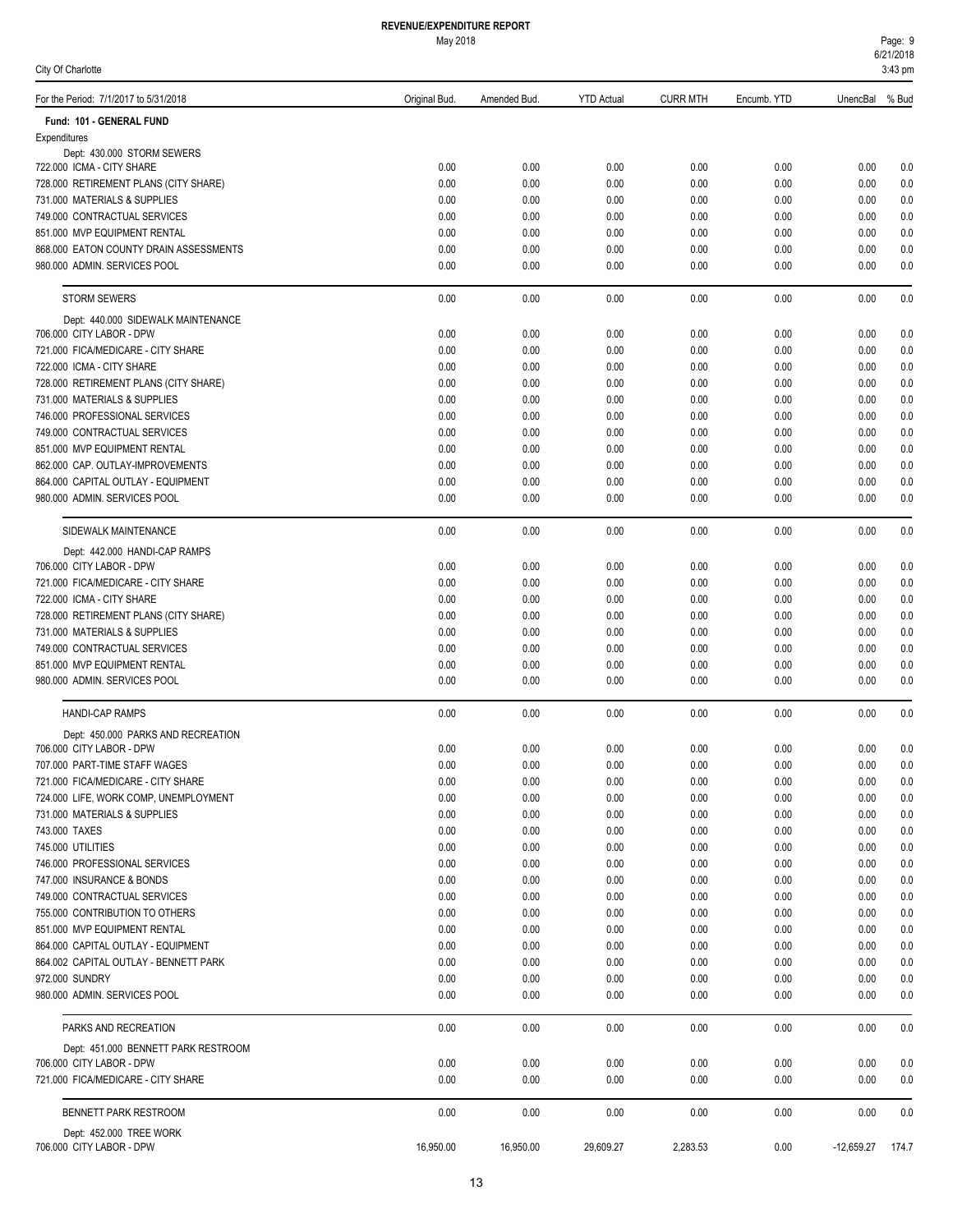| For the Period: 7/1/2017 to 5/31/2018                                  | Original Bud.     | Amended Bud.      | <b>YTD Actual</b> | <b>CURR MTH</b>  | Encumb. YTD  | UnencBal % Bud       |              |
|------------------------------------------------------------------------|-------------------|-------------------|-------------------|------------------|--------------|----------------------|--------------|
| Fund: 101 - GENERAL FUND                                               |                   |                   |                   |                  |              |                      |              |
| Expenditures                                                           |                   |                   |                   |                  |              |                      |              |
| Dept: 452.000 TREE WORK                                                |                   |                   |                   |                  |              |                      |              |
| 721.000 FICA/MEDICARE - CITY SHARE                                     | 1,300.00          | 1,300.00          | 2,264.12          | 174.83           | 0.00         | -964.12              | 174.2        |
| 722.000 ICMA - CITY SHARE                                              | 230.00            | 230.00            | 127.07            | 16.71            | 0.00         | 102.93               | 55.2         |
| 728.000 RETIREMENT PLANS (CITY SHARE)                                  | 4,600.00          | 4,600.00          | 7,792.49          | 590.13           | 0.00         | $-3,192.49$          | 169.4        |
| 731.000 MATERIALS & SUPPLIES                                           | 7,000.00          | 7,000.00          | 3,945.58          | 162.64           | 0.00         | 3,054.42             | 56.4         |
| 746.000 PROFESSIONAL SERVICES                                          | 200.00            | 200.00            | 0.00              | 0.00             | 0.00         | 200.00               | 0.0          |
| 749.000 CONTRACTUAL SERVICES                                           | 20,000.00         | 20,000.00         | 8,302.10          | 2,127.50         | 0.00         | 11,697.90            | 41.5         |
| 851.000 MVP EQUIPMENT RENTAL<br>980.000 ADMIN. SERVICES POOL           | 40,000.00<br>0.00 | 40.000.00<br>0.00 | 73,362.06<br>0.00 | 3,629.37<br>0.00 | 0.00<br>0.00 | $-33,362.06$<br>0.00 | 183.4<br>0.0 |
|                                                                        |                   |                   |                   |                  |              |                      |              |
| <b>TREE WORK</b>                                                       | 90,280.00         | 90,280.00         | 125,402.69        | 8,984.71         | 0.00         | $-35,122.69$         | 138.9        |
| Dept: 663.000 CITY PROPERTY MAINTENANCE<br>706.000 CITY LABOR - DPW    | 100.00            | 100.00            | 0.00              | 0.00             |              | 100.00               |              |
| 721.000 FICA/MEDICARE - CITY SHARE                                     | 10.00             | 10.00             | 0.00              | 0.00             | 0.00<br>0.00 | 10.00                | 0.0<br>0.0   |
| 722.000 ICMA - CITY SHARE                                              | 0.00              | 0.00              | 0.00              | 0.00             | 0.00         | 0.00                 | 0.0          |
| 728.000 RETIREMENT PLANS (CITY SHARE)                                  | 30.00             | 30.00             | 0.00              | 0.00             | 0.00         | 30.00                | 0.0          |
| 731.000 MATERIALS & SUPPLIES                                           | 50.00             | 50.00             | 0.00              | 0.00             | 0.00         | 50.00                | 0.0          |
| 745.000 UTILITIES                                                      | 74,000.00         | 74,000.00         | 73,103.93         | 7,384.87         | 0.00         | 896.07               | 98.8         |
| 749.000 CONTRACTUAL SERVICES                                           | 1,000.00          | 1,000.00          | 887.00            | 327.00           | 0.00         | 113.00               | 88.7         |
| 851.000 MVP EQUIPMENT RENTAL                                           | 500.00            | 500.00            | 0.00              | 0.00             | 0.00         | 500.00               | 0.0          |
|                                                                        |                   |                   |                   |                  |              |                      |              |
| CITY PROPERTY MAINTENANCE                                              | 75,690.00         | 75,690.00         | 73,990.93         | 7,711.87         | 0.00         | 1,699.07             | 97.8         |
| Dept: 664.000 CITY HALL BUILDING & GROUNDS<br>706.000 CITY LABOR - DPW | 100.00            | 100.00            | 3,147.80          | 166.32           | 0.00         | $-3,047.80$          | 3147.8       |
| 707.000 PART-TIME STAFF WAGES                                          | 3,000.00          | 3,000.00          | 0.25              | 0.00             | 0.00         | 2,999.75             | 0.0          |
| 710.000 COMPENSATED ABSENCES                                           | 0.00              | 0.00              | 0.00              | 0.00             | 0.00         | 0.00                 | 0.0          |
| 721.000 FICA/MEDICARE - CITY SHARE                                     | 240.00            | 240.00            | 657.66            | 12.73            | 0.00         | $-417.66$            | 274.0        |
| 722.000 ICMA - CITY SHARE                                              | 10.00             | 10.00             | 12.09             | 0.00             | 0.00         | $-2.09$              | 120.9        |
| 724.000 LIFE, WORK COMP, UNEMPLOYMENT                                  | 500.00            | 500.00            | 0.39              | 0.00             | 0.00         | 499.61               | 0.1          |
| 728.000 RETIREMENT PLANS (CITY SHARE)                                  | 50.00             | 50.00             | 832.29            | 44.96            | 0.00         | $-782.29$            | 1664.6       |
| 731.000 MATERIALS & SUPPLIES                                           | 8,000.00          | 8,000.00          | 2,798.14          | 90.04            | 0.00         | 5,201.86             | 35.0         |
| 745.000 UTILITIES                                                      | 62,000.00         | 62,000.00         | 57,850.18         | 4,996.09         | 0.00         | 4,149.82             | 93.3         |
| 747.000 INSURANCE & BONDS                                              | 0.00              | 0.00              | 2,096.00          | 2,096.00         | 0.00         | $-2,096.00$          | 0.0          |
| 749.000 CONTRACTUAL SERVICES                                           | 38,600.00         | 38,600.00         | 30,298.09         | 1,424.61         | 0.00         | 8,301.91             | 78.5         |
| 851.000 MVP EQUIPMENT RENTAL                                           | 750.00            | 750.00            | 832.74            | 0.00             | 0.00         | $-82.74$             | 111.0        |
| 862.000 CAP. OUTLAY-IMPROVEMENTS                                       | 39,400.00         | 39,400.00         | 5,684.75          | 3,131.70         | 0.00         | 33,715.25            | 14.4         |
| 864.000 CAPITAL OUTLAY - EQUIPMENT                                     | 2,500.00          | 2,500.00          | 0.00              | 0.00             | 0.00         | 2,500.00             | 0.0          |
| 972.000 SUNDRY                                                         | 1,000.00          | 1,000.00          | 642.82            | 0.00             | 0.00         | 357.18               | 64.3         |
| CITY HALL BUILDING & GROUNDS                                           | 156,150.00        | 156,150.00        | 104,853.20        | 11,962.45        | 0.00         | 51,296.80            | 67.1         |
| Dept: 820.000 COMMUNITY PROMOTIONS                                     |                   |                   |                   |                  |              |                      |              |
| 703.000 ADMINSTRATIVE SALARIES                                         | 0.00              | 0.00              | 0.00              | 0.00             | 0.00         | 0.00                 | 0.0          |
| 706.000 CITY LABOR - DPW                                               | 0.00              | 0.00              | 0.00              | 0.00             | 0.00         | 0.00                 | 0.0          |
| 710.000 COMPENSATED ABSENCES                                           | 0.00              | 0.00              | 0.00              | 0.00             | 0.00         | 0.00                 | 0.0          |
| 714.000 UNUSED SICK & VACATION LEAVE                                   | 0.00              | 0.00              | 0.00              | 0.00             | 0.00         | 0.00                 | 0.0          |
| 721.000 FICA/MEDICARE - CITY SHARE                                     | 0.00              | 0.00              | 0.00              | 0.00             | 0.00         | 0.00                 | 0.0          |
| 723.000 VISION CARE<br>725.603 RETIREMENT HEALTH BENEFITS              | 0.00<br>0.00      | 0.00<br>0.00      | 0.00<br>0.00      | 0.00<br>0.00     | 0.00<br>0.00 | 0.00<br>0.00         | 0.0<br>0.0   |
| 725.604 DENTAL & HEALTH BENEFITS                                       | 0.00              | 0.00              | 0.00              | 0.00             | 0.00         | 0.00                 | 0.0          |
| 731.000 MATERIALS & SUPPLIES                                           | 0.00              | 0.00              | 0.00              | 0.00             | 0.00         | 0.00                 | 0.0          |
| 746.001 Prof Services-Cable & Annex.                                   | 0.00              | 0.00              | 0.00              | 0.00             | 0.00         | 0.00                 | 0.0          |
| 746.002 Prof Service-Audit/CPA                                         | 0.00              | 0.00              | 0.00              | 0.00             | 0.00         | 0.00                 | 0.0          |
| 749.000 CONTRACTUAL SERVICES                                           | 0.00              | 0.00              | 0.00              | 0.00             | 0.00         | 0.00                 | 0.0          |
| 749.001 Contractual Services- painting                                 | 0.00              | 0.00              | 0.00              | 0.00             | 0.00         | 0.00                 | 0.0          |
| 749.002 DUNK THE JUNK                                                  | 0.00              | 0.00              | 0.00              | 0.00             | 0.00         | 0.00                 | 0.0          |
| 749.003 ANNEXATION TAX SHARING                                         | 0.00              | 0.00              | 0.00              | 0.00             | 0.00         | 0.00                 | 0.0          |
| 752.000 MICHIGAN WEEK                                                  | 0.00              | 0.00              | 0.00              | 0.00             | 0.00         | 0.00                 | 0.0          |
| 753.000 SPECIAL PURPOSE EXPENSES                                       | 0.00              | 0.00              | 0.00              | 0.00             | 0.00         | 0.00                 | 0.0          |
| 753.001 Contribution to others                                         | 0.00              | 0.00              | 0.00              | 0.00             | 0.00         | 0.00                 | 0.0          |
| 754.000 YOUTH COUNCIL                                                  | 0.00              | 0.00              | 0.00              | 0.00             | 0.00         | 0.00                 | 0.0          |
| 851.000 MVP EQUIPMENT RENTAL                                           | 0.00              | 0.00              | 0.00              | 0.00             | 0.00         | 0.00                 | 0.0          |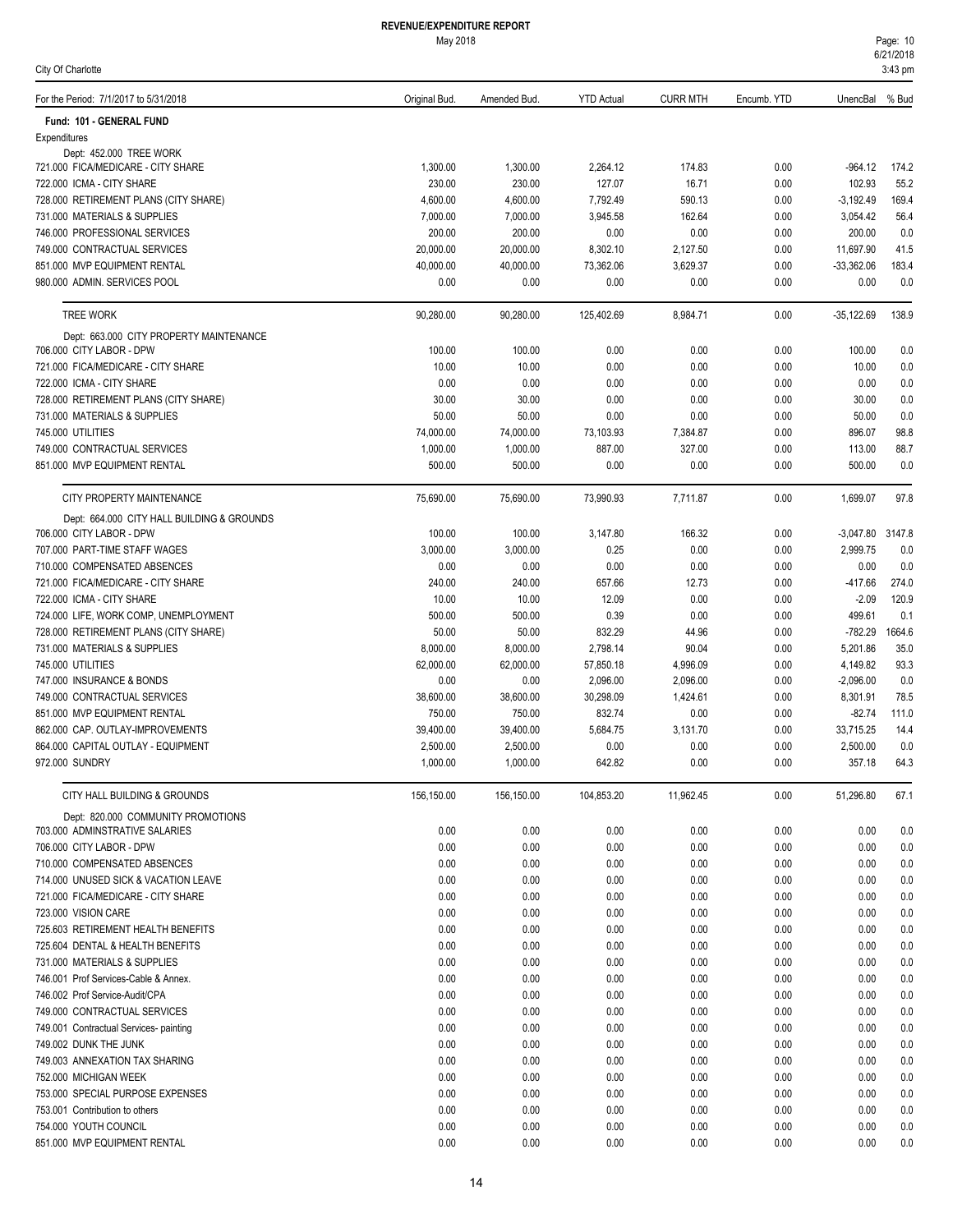| Page: 11  |  |
|-----------|--|
| 6/21/2018 |  |
| 3:43 pm   |  |

| For the Period: 7/1/2017 to 5/31/2018                        | Original Bud.        | Amended Bud.          | <b>YTD Actual</b>    | <b>CURR MTH</b>      | Encumb. YTD  | UnencBal % Bud       |             |
|--------------------------------------------------------------|----------------------|-----------------------|----------------------|----------------------|--------------|----------------------|-------------|
| Fund: 101 - GENERAL FUND                                     |                      |                       |                      |                      |              |                      |             |
| Expenditures                                                 |                      |                       |                      |                      |              |                      |             |
| Dept: 820.000 COMMUNITY PROMOTIONS                           |                      |                       |                      |                      |              |                      |             |
| 864.000 CAPITAL OUTLAY - EQUIPMENT                           | 0.00                 | 0.00                  | 0.00                 | 0.00                 | 0.00         | 0.00                 | 0.0         |
| 865,000 CAP, OUTLAY - COMPUTER EQUIP                         | 0.00                 | 0.00                  | 0.00                 | 0.00                 | 0.00         | 0.00                 | 0.0         |
| 972.000 SUNDRY                                               | 0.00                 | 0.00                  | 0.00                 | 0.00                 | 0.00         | 0.00                 | 0.0         |
| 980.000 ADMIN. SERVICES POOL                                 | 0.00                 | 0.00                  | 0.00                 | 0.00                 | 0.00         | 0.00                 | 0.0         |
| <b>COMMUNITY PROMOTIONS</b>                                  | 0.00                 | 0.00                  | 0.00                 | 0.00                 | 0.00         | 0.00                 | 0.0         |
| Dept: 825.000 PARKS & RECREATION                             |                      |                       |                      |                      |              |                      |             |
| 706.000 CITY LABOR - DPW                                     | 18,000.00            | 18,000.00             | 16,794.50            | 1,709.02             | 0.00         | 1,205.50             | 93.3        |
| 707.000 PART-TIME STAFF WAGES                                | 10,000.00            | 10,000.00             | 5,451.00             | 0.00                 | 0.00         | 4,549.00             | 54.5        |
| 721.000 FICA/MEDICARE - CITY SHARE                           | 2,150.00             | 2,150.00              | 2,755.67             | 130.90               | 0.00         | $-605.67$            | 128.2       |
| 722.000 ICMA - CITY SHARE                                    | 400.00               | 400.00                | 131.05               | 19.09                | 0.00         | 268.95               | 32.8        |
| 728.000 RETIREMENT PLANS (CITY SHARE)                        | 4,860.00             | 4,860.00              | 10,816.39            | 430.55               | 0.00         | $-5,956.39$          | 222.6       |
| 731.000 MATERIALS & SUPPLIES                                 | 12,000.00            | 12,000.00             | 3,258.57             | 390.95               | 0.00         | 8,741.43             | 27.2        |
| 745.000 UTILITIES                                            | 5,700.00             | 5,700.00              | 5,985.31             | 414.15               | 0.00         | $-285.31$            | 105.0       |
| 746.000 PROFESSIONAL SERVICES<br>747.000 INSURANCE & BONDS   | 5,000.00<br>2,620.00 | 5,000.00              | 0.00                 | 0.00                 | 0.00         | 5,000.00<br>1,279.00 | 0.0<br>51.2 |
| 749.000 CONTRACTUAL SERVICES                                 | 35,000.00            | 2,620.00<br>35,000.00 | 1,341.00<br>8,887.81 | 1,341.00<br>1,779.00 | 0.00<br>0.00 | 26,112.19            | 25.4        |
| 753.000 SPECIAL PURPOSE EXPENSES                             | 3,000.00             | 3,000.00              | 720.58               | 0.00                 | 0.00         | 2,279.42             | 24.0        |
| 755.000 CONTRIBUTION TO OTHERS                               | 15,000.00            | 15,000.00             | 14,972.10            | 0.00                 | 0.00         | 27.90                | 99.8        |
| 851.000 MVP EQUIPMENT RENTAL                                 | 26,000.00            | 26,000.00             | 21,303.47            | 1,231.94             | 0.00         | 4,696.53             | 81.9        |
| 862.000 CAP. OUTLAY-IMPROVEMENTS                             | 0.00                 | 0.00                  | 0.00                 | 0.00                 | 0.00         | 0.00                 | 0.0         |
| 864.000 CAPITAL OUTLAY - EQUIPMENT                           | 7,000.00             | 7,000.00              | 2,230.00             | 0.00                 | 0.00         | 4,770.00             | 31.9        |
| 864.001 CAP. OUTLAY-LINCOLN/SKATEPARK                        | 0.00                 | 0.00                  | 0.00                 | 0.00                 | 0.00         | 0.00                 | 0.0         |
| 864.002 CAPITAL OUTLAY - BENNETT PARK                        | 0.00                 | 0.00                  | 0.00                 | 0.00                 | 0.00         | 0.00                 | 0.0         |
| 864.003 CAP. OUTLAY SLEDDING ICE RINK                        | 0.00                 | 0.00                  | 0.00                 | 0.00                 | 0.00         | 0.00                 | 0.0         |
| 864.005 CAPITAL OUTLAY - TENNIS COURTS                       | 0.00                 | 0.00                  | 0.00                 | 0.00                 | 0.00         | 0.00                 | 0.0         |
| 864.006 DEAN/PARK                                            | 0.00                 | 0.00                  | 0.00                 | 0.00                 | 0.00         | 0.00                 | 0.0         |
| 864.007 CAPITAL OUTLAY-SOUTHRIDGE PARK                       | 0.00                 | 0.00                  | 0.00                 | 0.00                 | 0.00         | 0.00                 | 0.0         |
| 864.008 CAPITAL OUTLAY - POCKET PARK                         | 60,000.00            | 60,000.00             | 41,565.00            | 1,460.00             | 0.00         | 18,435.00            | 69.3        |
| 865.000 CAP. OUTLAY - COMPUTER EQUIP                         | 0.00                 | 0.00                  | 0.00                 | 0.00                 | 0.00         | 0.00                 | 0.0         |
| 970.000 MILEAGE ALLOWANCE                                    | 0.00                 | 0.00                  | 0.00                 | 0.00                 | 0.00         | 0.00                 | 0.0         |
| 972.000 SUNDRY                                               | 500.00               | 500.00                | 0.00                 | 0.00                 | 0.00         | 500.00               | 0.0         |
| PARKS & RECREATION                                           | 207,230.00           | 207,230.00            | 136,212.45           | 8,906.60             | 0.00         | 71,017.55            | 65.7        |
| Dept: 830.000 AIRPORT                                        |                      |                       |                      |                      |              |                      |             |
| 704.000 STAFF WAGES                                          | 0.00                 | 0.00                  | 0.00                 | 0.00                 | 0.00         | 0.00                 | 0.0         |
| 706.000 CITY LABOR - DPW                                     | 0.00                 | 0.00                  | 0.00                 | 0.00                 | 0.00         | 0.00                 | 0.0         |
| 707.000 PART-TIME STAFF WAGES                                | 0.00                 | 0.00                  | 0.00                 | 0.00                 | 0.00         | 0.00                 | 0.0         |
| 721.000 FICA/MEDICARE - CITY SHARE                           | 0.00                 | 0.00                  | 0.00                 | 0.00                 | 0.00         | 0.00                 | 0.0         |
| 728.000 RETIREMENT PLANS (CITY SHARE)                        | 0.00                 | 0.00                  | 0.00                 | 0.00                 | 0.00         | 0.00                 | 0.0         |
| 731.000 MATERIALS & SUPPLIES                                 | 0.00                 | 0.00                  | 0.00                 | 0.00                 | 0.00         | 0.00                 | 0.0         |
| 734.000 GASOLINE & OIL                                       | 0.00                 | 0.00                  | 0.00                 | 0.00                 | 0.00         | 0.00                 | 0.0         |
| 741.000 MAINTENANCE - EQ/BLDG/GRNDS                          | 0.00                 | 0.00                  | 0.00                 | 0.00                 | 0.00         | 0.00                 | 0.0         |
| 742.000 BUILDING AND MAINTENANCE                             | 0.00                 | 0.00                  | 0.00                 | 0.00                 | 0.00         | 0.00                 | 0.0         |
| 743.000 TAXES                                                | 0.00                 | 0.00                  | 0.00                 | 0.00                 | 0.00         | 0.00                 | 0.0         |
| 744.000 TELEPHONE & INTERNET                                 | 0.00                 | 0.00                  | 0.00                 | 0.00                 | 0.00         | 0.00                 | 0.0         |
| 745.000 UTILITIES                                            | 0.00                 | 0.00                  | 0.00                 | 0.00                 | 0.00         | 0.00                 | 0.0         |
| 746.000 PROFESSIONAL SERVICES                                | 0.00                 | 0.00                  | 0.00                 | 0.00                 | 0.00         | 0.00                 | 0.0         |
| 747,000 INSURANCE & BONDS                                    | 0.00                 | 0.00                  | 0.00                 | 0.00                 | 0.00         | 0.00                 | 0.0         |
| 748.000 CONFERENCES & TRAINING                               | 0.00                 | 0.00                  | 0.00                 | 0.00                 | 0.00         | 0.00                 | 0.0         |
| 749.000 CONTRACTUAL SERVICES<br>851.000 MVP EQUIPMENT RENTAL | 0.00                 | 0.00                  | 0.00                 | 0.00                 | 0.00         | 0.00                 | 0.0         |
| 862.000 CAP. OUTLAY-IMPROVEMENTS                             | 0.00<br>0.00         | 0.00<br>0.00          | 0.00<br>0.00         | 0.00<br>0.00         | 0.00<br>0.00 | 0.00<br>0.00         | 0.0<br>0.0  |
| 864.000 CAPITAL OUTLAY - EQUIPMENT                           | 0.00                 | 0.00                  | 0.00                 | 0.00                 | 0.00         | 0.00                 | 0.0         |
| 865.000 CAP. OUTLAY - COMPUTER EQUIP                         | 0.00                 | 0.00                  | 0.00                 | 0.00                 | 0.00         | 0.00                 | 0.0         |
| 871.000 PRINCIPAL                                            | 0.00                 | 0.00                  | 0.00                 | 0.00                 | 0.00         | 0.00                 | 0.0         |
| 872.000 INTEREST EXPENSE                                     | 0.00                 | 0.00                  | 0.00                 | 0.00                 | 0.00         | 0.00                 | 0.0         |
| 972.000 SUNDRY                                               | 0.00                 | 0.00                  | 0.00                 | 0.00                 | 0.00         | 0.00                 | 0.0         |
| 980.000 ADMIN. SERVICES POOL                                 | 0.00                 | 0.00                  | 0.00                 | 0.00                 | 0.00         | 0.00                 | 0.0         |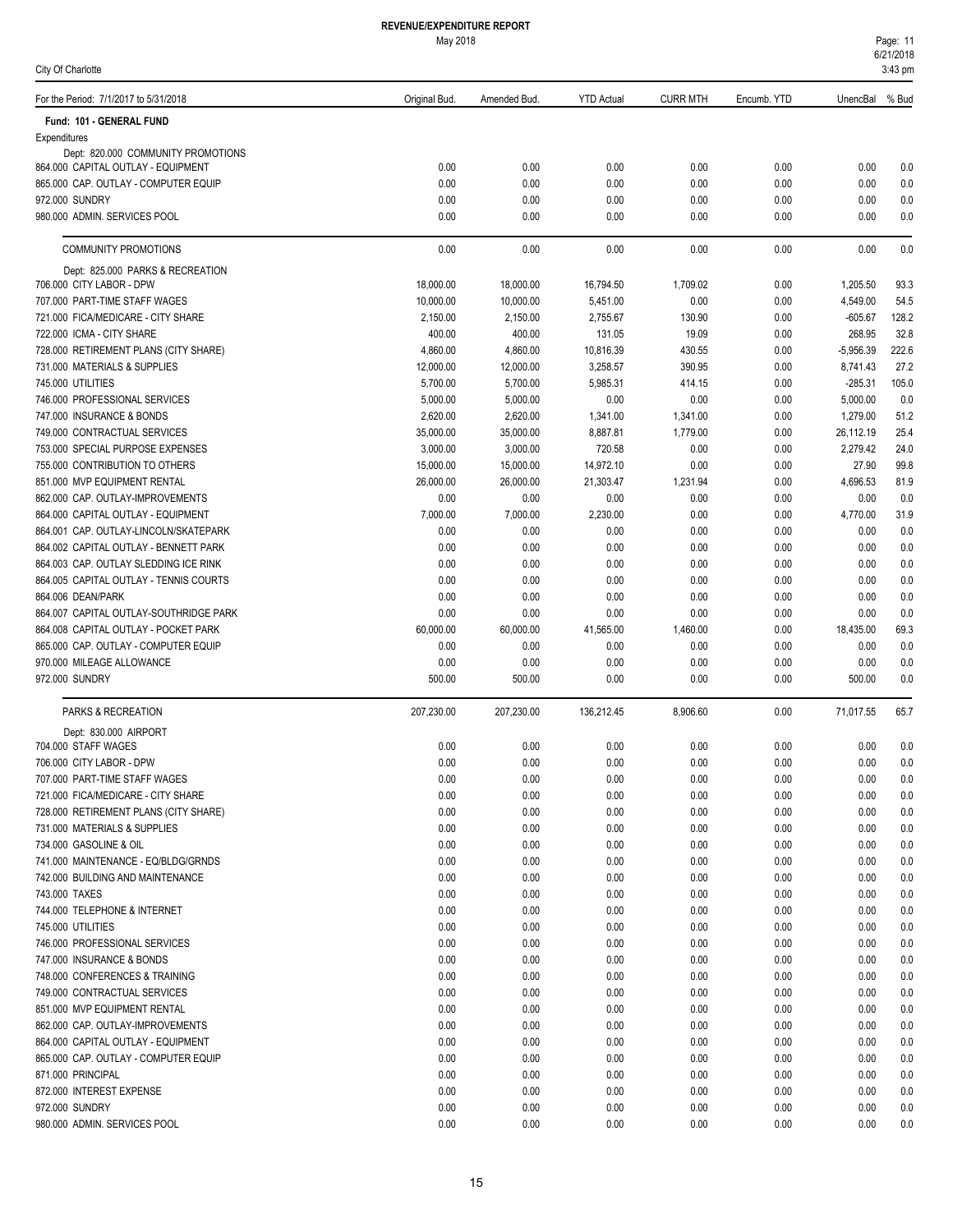| City Of Charlotte                          |               |              |                   |                 |             |                | 3:43 pm |
|--------------------------------------------|---------------|--------------|-------------------|-----------------|-------------|----------------|---------|
| For the Period: 7/1/2017 to 5/31/2018      | Original Bud. | Amended Bud. | <b>YTD Actual</b> | <b>CURR MTH</b> | Encumb. YTD | UnencBal       | % Bud   |
| Fund: 101 - GENERAL FUND                   |               |              |                   |                 |             |                |         |
| Expenditures                               |               |              |                   |                 |             |                |         |
| <b>AIRPORT</b>                             | 0.00          | 0.00         | 0.00              | 0.00            | 0.00        | 0.00           | 0.0     |
| Dept: 900.000 CONTRIBUTIONS TO OTHER FUNDS |               |              |                   |                 |             |                |         |
| 859.000 CONTRIBUTIONS TO OTHER FUNDS       | 0.00          | 0.00         | 0.00              | 0.00            | 0.00        | 0.00           | 0.0     |
| 859.202 CONTRIB. TO MAJOR STREET FUND      | 0.00          | 0.00         | 0.00              | 0.00            | 0.00        | 0.00           | 0.0     |
| 859.203 CONTRIB. TO LOCAL STREET FUND      | 0.00          | 0.00         | 0.00              | 0.00            | 0.00        | 0.00           | 0.0     |
| 859.230 CONTRIB. TO DRUG ENFRCMNT FUND     | 0.00          | 0.00         | 0.00              | 0.00            | 0.00        | 0.00           | 0.0     |
| 859.240 CONTRIB. TO POL. TRAINING FUND     | 0.00          | 0.00         | 0.00              | 0.00            | 0.00        | 0.00           | 0.0     |
| 859.290 CONTRIB. TO GRANT FUND             | 0.00          | 0.00         | 0.00              | 0.00            | 0.00        | 0.00           | 0.0     |
| 859.311 CONTRIB TO BLDG AUTH BOND FUND     | 0.00          | 0.00         | 0.00              | 0.00            | 0.00        | 0.00           | 0.0     |
| CONTRIBUTIONS TO OTHER FUNDS               | 0.00          | 0.00         | 0.00              | 0.00            | 0.00        | 0.00           | 0.0     |
| Dept: 950.000 HEALTH INSURANCE EXPENSES    |               |              |                   |                 |             |                |         |
| 725.000 MEDICAL CLAIMS DEDUCTABLE          | 0.00          | 0.00         | 50,353.26         | 0.00            | 0.00        | $-50,353.26$   | 0.0     |
| 726.000 PRESCRIPTION (CLAIMSPRO)           | 0.00          | 0.00         | 0.00              | 0.00            | 0.00        | 0.00           | 0.0     |
| 727.000 HEALTH INSURANCE PREMIUMS          | 0.00          | 0.00         | 181,858.05        | 35,310.47       | 0.00        | $-181,858.05$  | 0.0     |
| 729.000 DENTAL PREMIUMS                    | 0.00          | 0.00         | 20,722.94         | 8,121.34        | 0.00        | $-20,722.94$   | 0.0     |
| 749.000 CONTRACTUAL SERVICES               | 0.00          | 0.00         | 169.77            | 67.06           | 0.00        | $-169.77$      | 0.0     |
| <b>HEALTH INSURANCE EXPENSES</b>           | 0.00          | 0.00         | 253,104.02        | 43,498.87       | 0.00        | $-253, 104.02$ | 0.0     |
| Dept: 955.000 RETIREMENT HEALTH BENEFITS   |               |              |                   |                 |             |                |         |
| 725.000 MEDICAL CLAIMS DEDUCTABLE          | 0.00          | 0.00         | 1,590.04          | 0.00            | 0.00        | $-1,590.04$    | 0.0     |
| 726.000 PRESCRIPTION (CLAIMSPRO)           | 0.00          | 0.00         | 0.00              | 0.00            | 0.00        | 0.00           | 0.0     |
| 727.000 HEALTH INSURANCE PREMIUMS          | 0.00          | 0.00         | 21,076.95         | 3,190.08        | 0.00        | $-21,076.95$   | 0.0     |
| 729.000 DENTAL PREMIUMS                    | 0.00          | 0.00         | 236.76            | 157.84          | 0.00        | $-236.76$      | 0.0     |
| 749.000 CONTRACTUAL SERVICES               | 0.00          | 0.00         | 0.00              | 0.00            | 0.00        | 0.00           | 0.0     |
| RETIREMENT HEALTH BENEFITS                 | 0.00          | 0.00         | 22,903.75         | 3,347.92        | 0.00        | $-22,903.75$   | 0.0     |
| Dept: 980.000 OTHER FINANCING              |               |              |                   |                 |             |                |         |
| 858.260 LOAN TO DDA                        | 0.00          | 0.00         | 0.00              | 0.00            | 0.00        | 0.00           | 0.0     |
| <b>OTHER FINANCING</b>                     | 0.00          | 0.00         | 0.00              | 0.00            | 0.00        | 0.00           | 0.0     |
| Dept: 999.000 GASB 34                      |               |              |                   |                 |             |                |         |
| 859.202 CONTRIB. TO MAJOR STREET FUND      | 0.00          | 0.00         | 0.00              | 0.00            | 0.00        | 0.00           | 0.0     |
| 859.203 CONTRIB. TO LOCAL STREET FUND      | 18,000.00     | 18,000.00    | 16,500.00         | 1,500.00        | 0.00        | 1,500.00       | 91.7    |
| 859.230 CONTRIB. TO DRUG ENFRCMNT FUND     | 0.00          | 0.00         | 0.00              | 0.00            | 0.00        | 0.00           | 0.0     |
| 859.240 CONTRIB. TO POL. TRAINING FUND     | 6,500.00      | 6,500.00     | 5,962.00          | 542.00          | 0.00        | 538.00         | 91.7    |
| 859.280 CONTRIB TO AIRPORT FUND            | 44,460.00     | 44,460.00    | 40,755.00         | 3,705.00        | 0.00        | 3,705.00       | 91.7    |
| 859.290 CONTRIB. TO GRANT FUND             | 0.00          | 0.00         | 0.00              | 0.00            | 0.00        | 0.00           | 0.0     |
| 859.311 CONTRIB TO BLDG AUTH BOND FUND     | 0.00          | 0.00         | 0.00              | 0.00            | 0.00        | 0.00           | 0.0     |
| 859.401 CONTRIB. TO CONSTRUCTION FUND      | 0.00          | 0.00         | 0.00              | 0.00            | 0.00        | 0.00           | 0.0     |
| 859.500 CONTRIB TO RECYCLING FUND          | 8,730.00      | 8,730.00     | 8,008.00          | 728.00          | 0.00        | 722.00         | 91.7    |
| GASB 34                                    | 77,690.00     | 77,690.00    | 71,225.00         | 6,475.00        | 0.00        | 6,465.00       | 91.7    |

Expenditures 6,181,805.00 6,181,805.00 4,943,340.22 522,461.42 0.00 1,238,464.78 80.0

# **REVENUE/EXPENDITURE REPORT**

- 
- $\frac{121}{2}$ <br>3:43 pm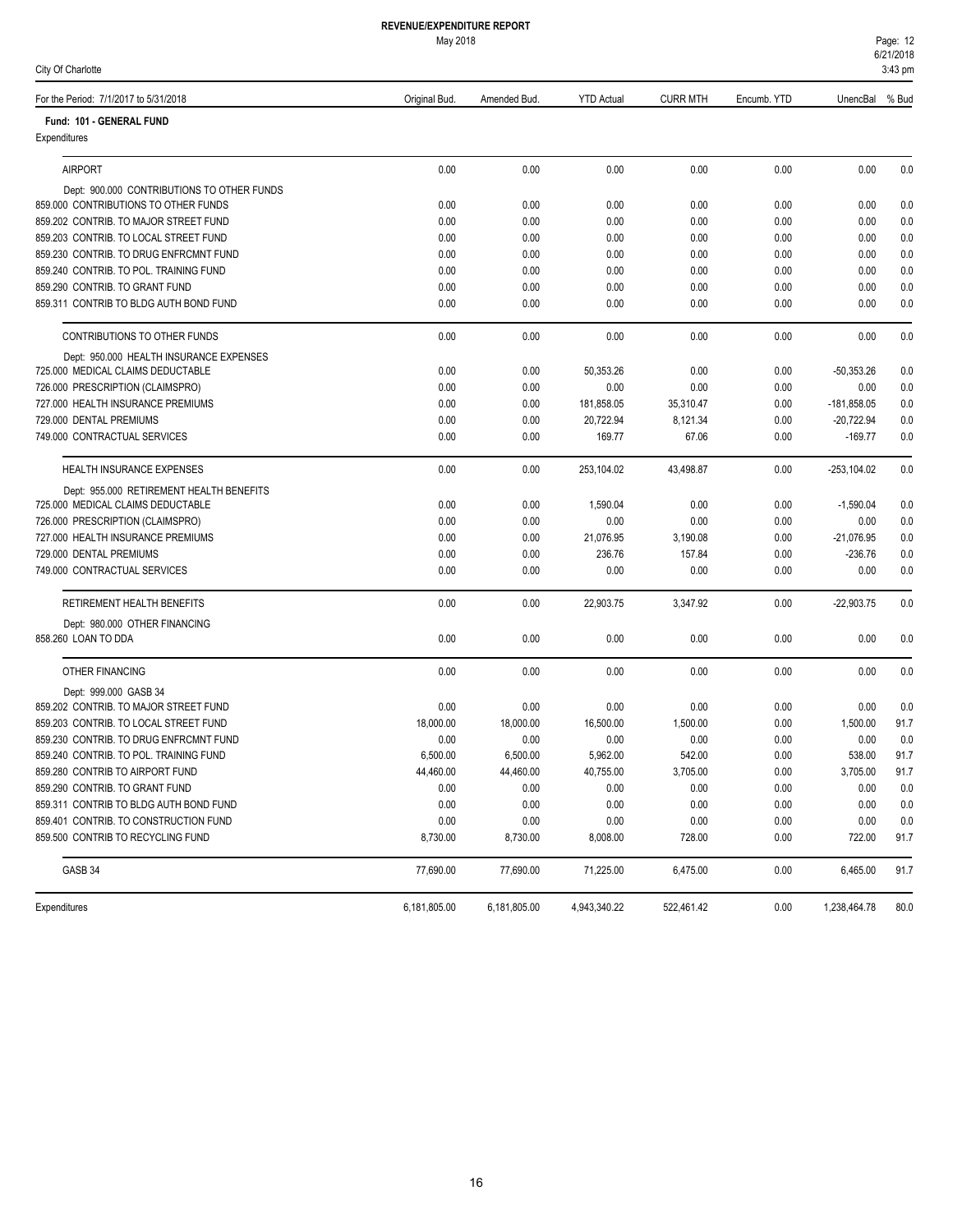|  |  | City Of Charlotte |  |
|--|--|-------------------|--|
|--|--|-------------------|--|

| For the Period: 7/1/2017 to 5/31/2018                                   | Original Bud.    | Amended Bud.       | <b>YTD Actual</b>  | <b>CURR MTH</b> | Encumb. YTD  | UnencBal               | % Bud          |
|-------------------------------------------------------------------------|------------------|--------------------|--------------------|-----------------|--------------|------------------------|----------------|
| Fund: 202 - MAJOR STREET FUND                                           |                  |                    |                    |                 |              |                        |                |
| Revenues                                                                |                  |                    |                    |                 |              |                        |                |
| Dept: 000.000                                                           |                  |                    |                    |                 |              |                        |                |
| 401.000 PLANNED USE OF CASH                                             | 0.00<br>0.00     | 0.00               | 0.00               | 0.00            | 0.00         | 0.00                   | 0.0            |
| 415.000 SPECIAL ASSESSMENT REVENUE<br>418.000 COUNTY ROAD MILLAGE FUNDS | 312,000.00       | 0.00<br>312,000.00 | 0.00<br>105,087.24 | 0.00<br>0.00    | 0.00<br>0.00 | 0.00<br>206,912.76     | 0.0<br>33.7    |
| 431.000 STATE AID                                                       | 568,000.00       | 568,000.00         | 490,052.21         | 0.00            | 0.00         | 77,947.79              | 86.3           |
| 435.000 STATE REV SHARING-TRUNKLINES                                    | 11,000.00        | 11,000.00          | 11,363.85          | 0.00            | 0.00         | $-363.85$              | 103.3          |
| 436.000 METRO ACT                                                       | 29,000.00        | 29,000.00          | 0.00               | 0.00            | 0.00         | 29,000.00              | 0.0            |
| 437.000 STATE GRANTS                                                    | 0.00             | 0.00               | 0.00               | 0.00            | 0.00         | 0.00                   | 0.0            |
| 501.000 INTEREST INCOME                                                 | 2,000.00         | 2,000.00           | 4,788.45           | 0.00            | 0.00         | $-2,788.45$            | 239.4          |
| 502.000 ASSESSMENT/LIEN INTEREST                                        | 0.00             | 0.00               | 0.00               | 0.00            | 0.00         | 0.00                   | 0.0            |
| 596.000 SUNDRY REVENUE                                                  | 11,000.00        | 11,000.00          | 35,364.24          | 0.00            | 0.00         | $-24,364.24$           | 321.5          |
| 605.000 CONTRIBUTIONS FROM OTHER FUNDS                                  | 0.00             | 0.00               | 0.00               | 0.00            | 0.00         | 0.00                   | 0.0            |
| 605.101 CONTRIBUTION FROM GENERAL FUND                                  | 0.00             | 0.00               | 0.00               | 0.00            | 0.00         | 0.00                   | 0.0            |
| Dept: 000.000                                                           | 933,000.00       | 933,000.00         | 646,655.99         | 0.00            | 0.00         | 286,344.01             | 69.3           |
| Revenues                                                                | 933,000.00       | 933,000.00         | 646,655.99         | 0.00            | 0.00         | 286,344.01             | 69.3           |
| Expenditures                                                            |                  |                    |                    |                 |              |                        |                |
| Dept: 430.000 STORM SEWERS                                              |                  |                    |                    |                 |              |                        |                |
| 706.000 CITY LABOR - DPW                                                | 400.00           | 400.00             | 1,189.98           | 0.00            | 0.00         | $-789.98$              | 297.5          |
| 721.000 FICA/MEDICARE - CITY SHARE                                      | 30.00            | 30.00              | 91.23              | 0.00            | 0.00         | $-61.23$               | 304.1          |
| 722.000 ICMA - CITY SHARE                                               | 10.00            | 10.00              | 16.63              | 0.00            | 0.00         | $-6.63$                | 166.3          |
| 728.000 RETIREMENT PLANS (CITY SHARE)<br>731.000 MATERIALS & SUPPLIES   | 110.00<br>200.00 | 110.00             | 296.01<br>405.05   | 0.00            | 0.00<br>0.00 | $-186.01$<br>$-205.05$ | 269.1<br>202.5 |
| 746.000 PROFESSIONAL SERVICES                                           | 0.00             | 200.00<br>0.00     | 0.00               | 0.00<br>0.00    | 0.00         | 0.00                   | 0.0            |
| 749.000 CONTRACTUAL SERVICES                                            | 0.00             | 0.00               | 2,200.00           | 0.00            | 0.00         | $-2,200.00$            | 0.0            |
| 851.000 MVP EQUIPMENT RENTAL                                            | 700.00           | 700.00             | 1,371.57           | 37.30           | 0.00         | $-671.57$              | 195.9          |
| 868.000 EATON COUNTY DRAIN ASSESSMENTS                                  | 2,000.00         | 2,000.00           | 20,824.78          | 0.00            | 0.00         | $-18,824.78$           | 1041.2         |
| <b>STORM SEWERS</b>                                                     | 3,450.00         | 3,450.00           | 26,395.25          | 37.30           | 0.00         | $-22,945.25$           | 765.1          |
| Dept: 440.000 SIDEWALK MAINTENANCE                                      |                  |                    |                    |                 |              |                        |                |
| 706.000 CITY LABOR - DPW                                                | 6,200.00         | 6,200.00           | 2,082.53           | 0.00            | 0.00         | 4,117.47               | 33.6           |
| 721.000 FICA/MEDICARE - CITY SHARE                                      | 480.00           | 480.00             | 159.79             | 0.00            | 0.00         | 320.21                 | 33.3           |
| 722.000 ICMA - CITY SHARE                                               | 80.00            | 80.00              | 23.26              | 0.00            | 0.00         | 56.74                  | 29.1           |
| 728.000 RETIREMENT PLANS (CITY SHARE)                                   | 1,680.00         | 1,680.00           | 523.69             | 0.00            | 0.00         | 1,156.31               | 31.2           |
| 731.000 MATERIALS & SUPPLIES                                            | 5,000.00         | 5,000.00           | 1,025.36           | 0.00            | 0.00         | 3,974.64               | 20.5           |
| 746.000 PROFESSIONAL SERVICES                                           | 200.00           | 200.00             | 0.00               | 0.00            | 0.00         | 200.00                 | 0.0            |
| 851.000 MVP EQUIPMENT RENTAL                                            | 6.000.00         | 6,000.00           | 790.13             | 0.00            | 0.00         | 5,209.87               | 13.2           |
| SIDEWALK MAINTENANCE                                                    | 19,640.00        | 19,640.00          | 4,604.76           | 0.00            | 0.00         | 15,035.24              | 23.4           |
| Dept: 442.000 HANDI-CAP RAMPS<br>706.000 CITY LABOR - DPW               | 100.00           | 100.00             | 0.00               | 0.00            | 0.00         | 100.00                 | 0.0            |
| 721.000 FICA/MEDICARE - CITY SHARE                                      | 10.00            | 10.00              | 0.00               | 0.00            | 0.00         | 10.00                  | 0.0            |
| 722.000 ICMA - CITY SHARE                                               | 0.00             | 0.00               | 0.00               | 0.00            | 0.00         | 0.00                   | 0.0            |
| 728.000 RETIREMENT PLANS (CITY SHARE)                                   | 30.00            | 30.00              | 0.00               | 0.00            | 0.00         | 30.00                  | 0.0            |
| 731.000 MATERIALS & SUPPLIES                                            | 500.00           | 500.00             | 0.00               | 0.00            | 0.00         | 500.00                 | 0.0            |
| 749.000 CONTRACTUAL SERVICES                                            | 300.00           | 300.00             | 0.00               | 0.00            | 0.00         | 300.00                 | 0.0            |
| 851.000 MVP EQUIPMENT RENTAL                                            | 200.00           | 200.00             | 0.00               | 0.00            | 0.00         | 200.00                 | 0.0            |
| <b>HANDI-CAP RAMPS</b>                                                  | 1,140.00         | 1,140.00           | 0.00               | 0.00            | 0.00         | 1,140.00               | 0.0            |
| Dept: 510.000 MAJOR STREET CONSTRUCTION                                 |                  |                    |                    |                 |              |                        |                |
| 746.000 PROFESSIONAL SERVICES                                           | 0.00             | 0.00               | 0.00               | 0.00            | 0.00         | 0.00                   | 0.0            |
| MAJOR STREET CONSTRUCTION                                               | 0.00             | 0.00               | 0.00               | 0.00            | 0.00         | 0.00                   | 0.0            |
| Dept: 520.000 STREET ADMINISTRATION<br>703.000 ADMINSTRATIVE SALARIES   | 23,050.00        | 23,050.00          | 21,506.19          | 1,792.18        | 0.00         | 1,543.81               | 93.3           |
| 704.000 STAFF WAGES                                                     | 1,970.00         | 1,970.00           | 1,541.30           | 151.36          | 0.00         | 428.70                 | 78.2           |
| 710.000 COMPENSATED ABSENCES                                            | 2,000.00         | 2,000.00           | 1,642.42           | 0.00            | 0.00         | 357.58                 | 82.1           |
| 711.000 LONGEVITY                                                       | 690.00           | 690.00             | 377.50             | 0.00            | 0.00         | 312.50                 | 54.7           |
| 712.000 SPECIAL COMPENSATION                                            | 300.00           | 300.00             | 186.61             | 0.00            | 0.00         | 113.39                 | 62.2           |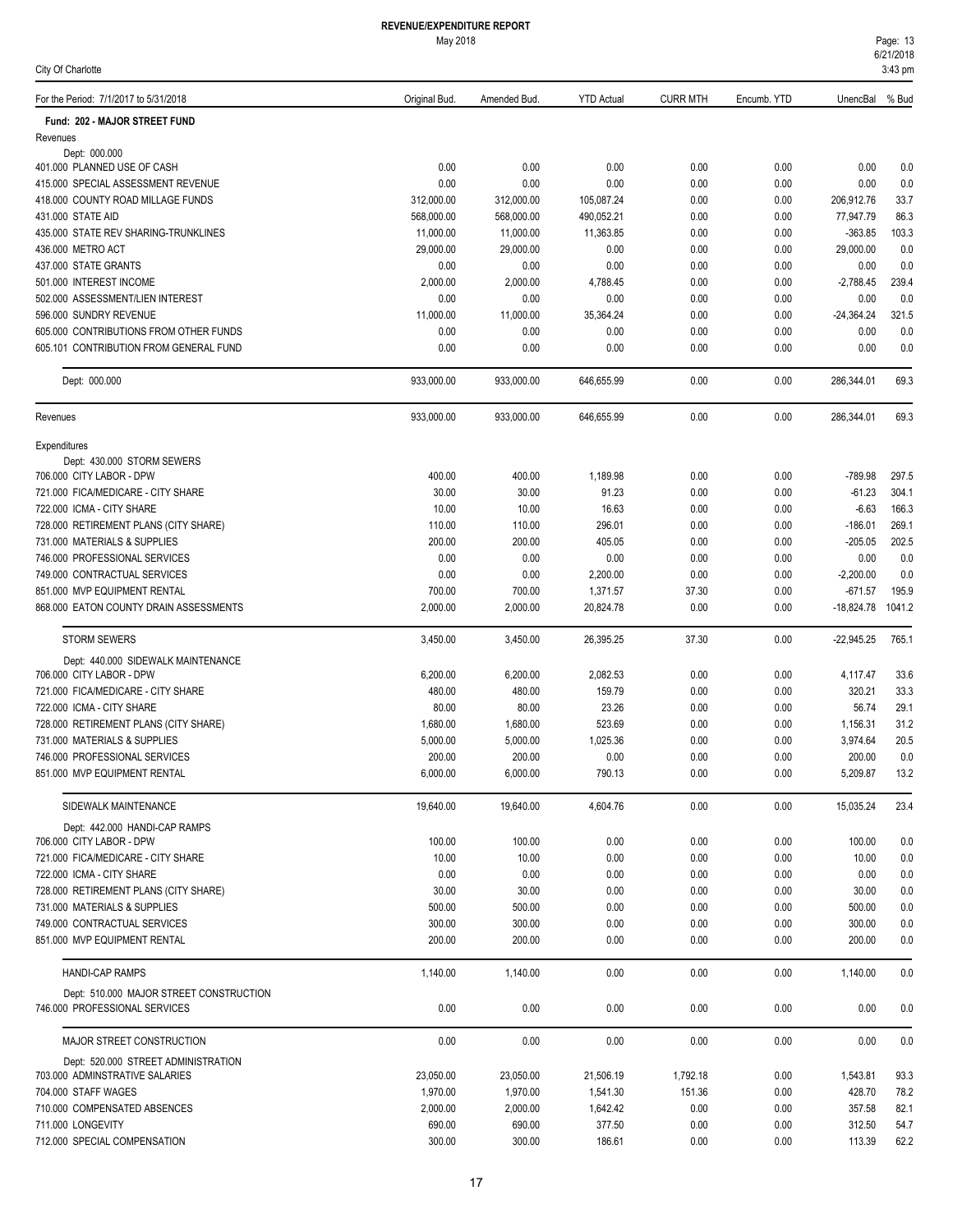| City Of Charlotte                                                           |                   |                   |                   |                 |              |                   | $3:43$ pm    |
|-----------------------------------------------------------------------------|-------------------|-------------------|-------------------|-----------------|--------------|-------------------|--------------|
| For the Period: 7/1/2017 to 5/31/2018                                       | Original Bud.     | Amended Bud.      | <b>YTD Actual</b> | <b>CURR MTH</b> | Encumb. YTD  | UnencBal          | % Bud        |
| Fund: 202 - MAJOR STREET FUND                                               |                   |                   |                   |                 |              |                   |              |
| Expenditures                                                                |                   |                   |                   |                 |              |                   |              |
| Dept: 520,000 STREET ADMINISTRATION<br>714.000 UNUSED SICK & VACATION LEAVE | 1,600.00          | 1,600.00          | 263.51            | 0.00            | 0.00         | 1,336.49          | 16.5         |
| 715.000 HEALTH REIMBURSEMENT                                                | 150.00            | 150.00            | 300.71            | 12.50           | 0.00         | $-150.71$         | 200.5        |
| 718.000 AUTO ALLOWANCE                                                      | 460.00            | 460.00            | 419.28            | 34.94           | 0.00         | 40.72             | 91.1         |
| 719.000 CLOTHING ALLOWANCE                                                  | 780.00            | 780.00            | 292.59            | 0.00            | 0.00         | 487.41            | 37.5         |
| 721.000 FICA/MEDICARE - CITY SHARE                                          | 2,500.00          | 2,500.00          | 1,811.95          | 151.87          | 0.00         | 688.05            | 72.5         |
| 722.000 ICMA - CITY SHARE                                                   | 340.00            | 340.00            | 111.13            | 0.00            | 0.00         | 228.87            | 32.7         |
| 723.000 VISION CARE                                                         | 340.00            | 340.00            | 130.87            | 0.00            | 0.00         | 209.13            | 38.5         |
| 724.000 LIFE, WORK COMP, UNEMPLOYMENT                                       | 3,230.00          | 3,230.00          | 3,333.15          | 3.191.53        | 0.00         | $-103.15$         | 103.2        |
| 725.603 RETIREMENT HEALTH BENEFITS<br>725.604 DENTAL & HEALTH BENEFITS      | 0.00<br>18,030.00 | 0.00<br>18,030.00 | 0.00<br>5,768.64  | 0.00<br>0.00    | 0.00<br>0.00 | 0.00<br>12,261.36 | 0.0<br>32.0  |
| 728.000 RETIREMENT PLANS (CITY SHARE)                                       | 9,100.00          | 9,100.00          | 7,376.60          | 659.02          | 0.00         | 1,723.40          | 81.1         |
| 728.001 RETIRMENT HEALTH SAVINGS                                            | 620.00            | 620.00            | 950.84            | 629.71          | 0.00         | $-330.84$         | 153.4        |
| 735,000 DUES & SUBSCRIPTIONS                                                | 0.00              | 0.00              | 0.00              | 0.00            | 0.00         | 0.00              | 0.0          |
| 748.000 CONFERENCES & TRAINING                                              | 200.00            | 200.00            | 286.99            | 0.00            | 0.00         | $-86.99$          | 143.5        |
| 872.000 INTEREST EXPENSE                                                    | 0.00              | 0.00              | 0.00              | 0.00            | 0.00         | 0.00              | 0.0          |
| 872.001 BOND FEES                                                           | 0.00              | 0.00              | 0.00              | 0.00            | 0.00         | 0.00              | 0.0          |
| 972.000 SUNDRY                                                              | 100.00            | 100.00            | $-9.73$           | 0.00            | 0.00         | 109.73            | $-9.7$       |
| 980.000 ADMIN. SERVICES POOL                                                | 0.00              | 0.00              | 0.00              | 0.00            | 0.00         | 0.00              | 0.0          |
| STREET ADMINISTRATION                                                       | 65,460.00         | 65,460.00         | 46,290.55         | 6,623.11        | 0.00         | 19,169.45         | 70.7         |
| Dept: 521.000 STREET CONSTRUCTION                                           |                   |                   |                   |                 |              |                   |              |
| 746.000 PROFESSIONAL SERVICES                                               | 0.00              | 0.00              | 0.00              | 0.00            | 0.00         | 0.00              | 0.0          |
| 862.000 CAP. OUTLAY-IMPROVEMENTS                                            | 0.00              | 0.00              | 0.00              | 0.00            | 0.00         | 0.00              | 0.0          |
| STREET CONSTRUCTION                                                         | 0.00              | 0.00              | 0.00              | 0.00            | 0.00         | 0.00              | 0.0          |
| Dept: 522.000 STREET REPAIR<br>706.000 CITY LABOR - DPW                     | 16,000.00         | 16,000.00         | 10,264.11         | 920.74          | 0.00         | 5,735.89          | 64.2         |
| 721.000 FICA/MEDICARE - CITY SHARE                                          | 1,220.00          | 1,220.00          | 778.92            | 70.06           | 0.00         | 441.08            | 63.8         |
| 722.000 ICMA - CITY SHARE                                                   | 0.00              | 0.00              | 1.61              | 0.00            | 0.00         | $-1.61$           | 0.0          |
| 728.000 RETIREMENT PLANS (CITY SHARE)                                       | 4,330.00          | 4,330.00          | 2,771.57          | 248.88          | 0.00         | 1,558.43          | 64.0         |
| 731.000 MATERIALS & SUPPLIES                                                | 3,500.00          | 3,500.00          | 0.00              | 0.00            | 0.00         | 3,500.00          | 0.0          |
| 749.000 CONTRACTUAL SERVICES                                                | 10,000.00         | 10,000.00         | 0.00              | 0.00            | 0.00         | 10,000.00         | 0.0          |
| 851.000 MVP EQUIPMENT RENTAL                                                | 3,500.00          | 3,500.00          | 4,621.40          | 461.56          | 0.00         | $-1,121.40$       | 132.0        |
| 980.000 ADMIN. SERVICES POOL                                                | 0.00              | 0.00              | 0.00              | 0.00            | 0.00         | 0.00              | 0.0          |
| <b>STREET REPAIR</b>                                                        | 38.550.00         | 38,550.00         | 18,437.61         | 1,701.24        | 0.00         | 20,112.39         | 47.8         |
| Dept: 524.000 STREET MAINTENANCE                                            |                   |                   |                   |                 |              |                   |              |
| 706.000 CITY LABOR - DPW<br>721.000 FICA/MEDICARE - CITY SHARE              | 6,700.00          | 6,700.00          | 6,017.65          | 277.64          | 0.00         | 682.35            | 89.8         |
| 722.000 ICMA - CITY SHARE                                                   | 520.00<br>50.00   | 520.00<br>50.00   | 459.60<br>7.20    | 21.29<br>3.58   | 0.00<br>0.00 | 60.40<br>42.80    | 88.4<br>14.4 |
| 728.000 RETIREMENT PLANS (CITY SHARE)                                       | 1,810.00          | 1,810.00          | 1,615.19          | 69.34           | 0.00         | 194.81            | 89.2         |
| 731,000 MATERIALS & SUPPLIES                                                | 8,000.00          | 8,000.00          | 5,175.29          | 625.00          | 0.00         | 2,824.71          | 64.7         |
| 746.000 PROFESSIONAL SERVICES                                               | 228,000.00        | 228,000.00        | 91,156.00         | 2,656.00        | 0.00         | 136,844.00        | 40.0         |
| 749.000 CONTRACTUAL SERVICES                                                | 1,500.00          | 1,500.00          | 1,438.00          | 398.00          | 0.00         | 62.00             | 95.9         |
| 851.000 MVP EQUIPMENT RENTAL                                                | 5,500.00          | 5,500.00          | 8,461.75          | 735.70          | 0.00         | $-2,961.75$       | 153.9        |
| 862.000 CAP. OUTLAY-IMPROVEMENTS                                            | 750,000.00        | 750,000.00        | 172,595.53        | 0.00            | 0.00         | 577,404.47        | 23.0         |
| 980.000 ADMIN. SERVICES POOL                                                | 0.00              | 0.00              | 0.00              | 0.00            | 0.00         | 0.00              | 0.0          |
| STREET MAINTENANCE                                                          | 1,002,080.00      | 1,002,080.00      | 286,926.21        | 4,786.55        | 0.00         | 715, 153.79       | 28.6         |
| Dept: 526.000 STREET SWEEPING                                               |                   |                   |                   |                 |              |                   |              |
| 706.000 CITY LABOR - DPW                                                    | 6,000.00          | 6,000.00          | 1,943.86          | 265.50          | 0.00         | 4,056.14          | 32.4         |
| 721.000 FICA/MEDICARE - CITY SHARE                                          | 460.00            | 460.00            | 148.70            | 20.31           | 0.00         | 311.30            | 32.3         |
| 722.000 ICMA - CITY SHARE                                                   | 80.00             | 80.00             | 0.00              | 0.00            | 0.00         | 80.00             | 0.0          |
| 728.000 RETIREMENT PLANS (CITY SHARE)<br>749.000 CONTRACTUAL SERVICES       | 1,630.00<br>0.00  | 1,630.00<br>0.00  | 525.44<br>0.00    | 71.77<br>0.00   | 0.00<br>0.00 | 1,104.56<br>0.00  | 32.2<br>0.0  |
| 851.000 MVP EQUIPMENT RENTAL                                                | 15,000.00         | 15,000.00         | 10,256.43         | 2,048.76        | 0.00         | 4,743.57          | 68.4         |
| 853.000 HYDRANT RENTAL                                                      | 8,600.00          | 8,600.00          | 7,887.00          | 717.00          | 0.00         | 713.00            | 91.7         |
| 980.000 ADMIN. SERVICES POOL                                                | 0.00              | 0.00              | 0.00              | 0.00            | 0.00         | 0.00              | 0.0          |
| STREET SWEEPING                                                             | 31,770.00         | 31,770.00         | 20,761.43         | 3,123.34        | 0.00         | 11,008.57         | 65.3         |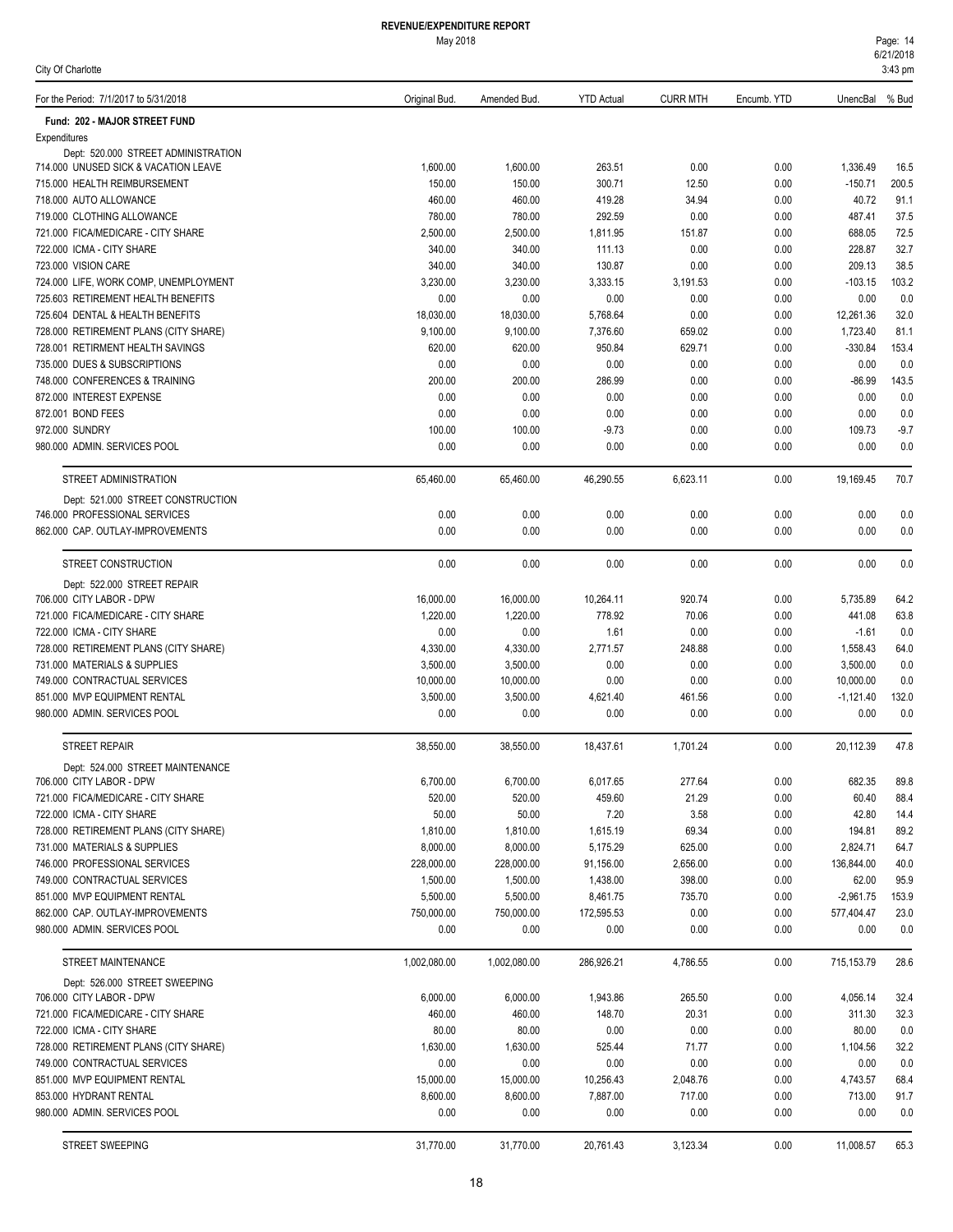| City Of Charlotte |
|-------------------|
|-------------------|

| For the Period: 7/1/2017 to 5/31/2018                              | Original Bud.      | Amended Bud.       | <b>YTD Actual</b>  | <b>CURR MTH</b> | Encumb. YTD  | UnencBal % Bud  |              |
|--------------------------------------------------------------------|--------------------|--------------------|--------------------|-----------------|--------------|-----------------|--------------|
| Fund: 202 - MAJOR STREET FUND                                      |                    |                    |                    |                 |              |                 |              |
| Expenditures                                                       |                    |                    |                    |                 |              |                 |              |
| Dept: 530.000 WINTER STREET MAINTENANCE                            |                    |                    |                    |                 |              |                 |              |
| 706.000 CITY LABOR - DPW<br>721.000 FICA/MEDICARE - CITY SHARE     | 8,000.00<br>610.00 | 8,000.00<br>610.00 | 7,636.01<br>582.99 | 0.00<br>0.00    | 0.00<br>0.00 | 363.99<br>27.01 | 95.5<br>95.6 |
| 722.000 ICMA - CITY SHARE                                          | 100.00             | 100.00             | 37.86              | 0.00            | 0.00         | 62.14           | 37.9         |
| 728.000 RETIREMENT PLANS (CITY SHARE)                              | 2,160.00           | 2,160.00           | 1,991.23           | 0.00            | 0.00         | 168.77          | 92.2         |
| 731.000 MATERIALS & SUPPLIES                                       | 16,000.00          | 16,000.00          | 7,629.13           | 0.00            | 0.00         | 8,370.87        | 47.7         |
| 749.000 CONTRACTUAL SERVICES                                       | 4,500.00           | 4,500.00           | 0.00               | 0.00            | 0.00         | 4,500.00        | 0.0          |
| 851.000 MVP EQUIPMENT RENTAL                                       | 13.000.00          | 13,000.00          | 14,514.59          | 0.00            | 0.00         | $-1,514.59$     | 111.7        |
| 980.000 ADMIN. SERVICES POOL                                       | 0.00               | 0.00               | 0.00               | 0.00            | 0.00         | 0.00            | 0.0          |
| WINTER STREET MAINTENANCE                                          | 44,370.00          | 44,370.00          | 32,391.81          | 0.00            | 0.00         | 11,978.19       | 73.0         |
| Dept: 540.000 TRAFFIC SERVICES                                     |                    |                    |                    |                 |              |                 |              |
| 706.000 CITY LABOR - DPW                                           | 3,000.00           | 3,000.00           | 927.70             | 0.00            | 0.00         | 2,072.30        | 30.9         |
| 721.000 FICA/MEDICARE - CITY SHARE                                 | 230.00             | 230.00             | 71.21              | 0.00            | 0.00         | 158.79          | 31.0         |
| 722.000 ICMA - CITY SHARE                                          | 60.00              | 60.00              | 13.17              | 0.00            | 0.00         | 46.83           | 22.0         |
| 728.000 RETIREMENT PLANS (CITY SHARE)                              | 810.00             | 810.00             | 230.79             | 0.00            | 0.00         | 579.21          | 28.5         |
| 731.000 MATERIALS & SUPPLIES                                       | 4,000.00           | 4,000.00           | 1,225.89           | 0.00            | 0.00         | 2,774.11        | 30.6         |
| 749.000 CONTRACTUAL SERVICES                                       | 11,400.00          | 11,400.00          | 8,575.60           | 7,912.00        | 0.00         | 2,824.40        | 75.2         |
| 851.000 MVP EQUIPMENT RENTAL                                       | 1,400.00           | 1,400.00           | 542.67             | 0.00            | 0.00         | 857.33          | 38.8         |
| 980.000 ADMIN. SERVICES POOL                                       | 0.00               | 0.00               | 0.00               | 0.00            | 0.00         | 0.00            | 0.0          |
| <b>TRAFFIC SERVICES</b>                                            | 20,900.00          | 20,900.00          | 11,587.03          | 7,912.00        | 0.00         | 9,312.97        | 55.4         |
| Dept: 561.000 TRUNKLINE MAINTENANCE                                |                    |                    |                    |                 |              |                 |              |
| 706.000 CITY LABOR - DPW                                           | 300.00             | 300.00             | 656.59             | 0.00            | 0.00         | $-356.59$       | 218.9        |
| 721.000 FICA/MEDICARE - CITY SHARE                                 | 20.00              | 20.00              | 50.21              | 0.00            | 0.00         | $-30.21$        | 251.1        |
| 722.000 ICMA - CITY SHARE                                          | 10.00              | 10.00              | 0.00               | 0.00            | 0.00         | 10.00           | 0.0          |
| 728.000 RETIREMENT PLANS (CITY SHARE)                              | 80.00              | 80.00              | 175.85             | 0.00            | 0.00         | $-95.85$        | 219.8        |
| 731.000 MATERIALS & SUPPLIES<br>749.000 CONTRACTUAL SERVICES       | 0.00<br>0.00       | 0.00               | 0.00<br>0.00       | 0.00            | 0.00<br>0.00 | 0.00<br>0.00    | 0.0<br>0.0   |
| 851.000 MVP EQUIPMENT RENTAL                                       | 2,500.00           | 0.00<br>2,500.00   | 2,786.74           | 0.00<br>0.00    | 0.00         | $-286.74$       | 111.5        |
| 853.000 HYDRANT RENTAL                                             | 3,100.00           | 3,100.00           | 2,838.00           | 258.00          | 0.00         | 262.00          | 91.5         |
| 980.000 ADMIN. SERVICES POOL                                       | 0.00               | 0.00               | 0.00               | 0.00            | 0.00         | 0.00            | 0.0          |
| TRUNKLINE MAINTENANCE                                              | 6,010.00           | 6,010.00           | 6,507.39           | 258.00          | 0.00         | -497.39         | 108.3        |
| Dept: 562.000 TRUNKLINE WINTER MAINTENANCE                         |                    |                    |                    |                 |              |                 |              |
| 706.000 CITY LABOR - DPW                                           | 2,000.00           | 2.000.00           | 2.757.54           | 73.80           | 0.00         | $-757.54$       | 137.9        |
| 721.000 FICA/MEDICARE - CITY SHARE                                 | 150.00             | 150.00             | 210.63             | 5.65            | 0.00         | $-60.63$        | 140.4        |
| 722.000 ICMA - CITY SHARE                                          | 20.00              | 20.00              | 14.32              | 0.00            | 0.00         | 5.68            | 71.6         |
| 728.000 RETIREMENT PLANS (CITY SHARE)                              | 540.00             | 540.00             | 717.83             | 19.14           | 0.00         | $-177.83$       | 132.9        |
| 731.000 MATERIALS & SUPPLIES                                       | 0.00               | 0.00               | 0.00               | 0.00            | 0.00         | 0.00            | 0.0          |
| 851.000 MVP EQUIPMENT RENTAL                                       | 2,500.00           | 2,500.00           | 4,778.06           | 0.00            | 0.00         | $-2,278.06$     | 191.1        |
| 980.000 ADMIN. SERVICES POOL                                       | 0.00               | 0.00               | 0.00               | 0.00            | 0.00         | 0.00            | 0.0          |
| TRUNKLINE WINTER MAINTENANCE                                       | 5,210.00           | 5,210.00           | 8,478.38           | 98.59           | 0.00         | $-3,268.38$     | 162.7        |
| Dept: 563.000 TRUNKLINE TRAFFIC SERVICES                           |                    |                    |                    |                 |              |                 |              |
| 706.000 CITY LABOR - DPW                                           | 200.00             | 200.00             | 59.22              | 0.00            | 0.00         | 140.78          | 29.6         |
| 721.000 FICA/MEDICARE - CITY SHARE                                 | 20.00              | 20.00              | 4.45               | 0.00            | 0.00         | 15.55           | 22.3         |
| 722.000 ICMA - CITY SHARE<br>728.000 RETIREMENT PLANS (CITY SHARE) | 10.00              | 10.00              | 0.00               | 0.00            | 0.00         | 10.00           | 0.0          |
|                                                                    | 60.00              | 60.00              | 16.01              | 0.00            | 0.00         | 43.99           | 26.7         |
| 731.000 MATERIALS & SUPPLIES                                       | 0.00               | 0.00               | 0.00               | 0.00            | 0.00         | 0.00            | 0.0          |
| 745.000 UTILITIES<br>749.000 CONTRACTUAL SERVICES                  | 4,700.00<br>0.00   | 4,700.00<br>0.00   | 3,932.87<br>0.00   | 377.60<br>0.00  | 0.00<br>0.00 | 767.13<br>0.00  | 83.7         |
| 851.000 MVP EQUIPMENT RENTAL                                       | 100.00             | 100.00             | 35.62              | 0.00            | 0.00         | 64.38           | 0.0<br>35.6  |
| 980.000 ADMIN. SERVICES POOL                                       | 0.00               | 0.00               | 0.00               | 0.00            | 0.00         | 0.00            | 0.0          |
| TRUNKLINE TRAFFIC SERVICES                                         | 5,090.00           | 5,090.00           | 4,048.17           | 377.60          | 0.00         | 1,041.83        | 79.5         |
| Dept: 564.000 TRUNKLINE STORM SEWER                                |                    |                    |                    |                 |              |                 |              |
| 706.000 CITY LABOR - DPW                                           | 100.00             | 100.00             | 0.00               | 0.00            | 0.00         | 100.00          | 0.0          |
| 721.000 FICA/MEDICARE - CITY SHARE                                 | 10.00              | 10.00              | 0.00               | 0.00            | 0.00         | 10.00           | 0.0          |
| 728.000 RETIREMENT PLANS (CITY SHARE)                              | 30.00              | 30.00              | 0.00               | 0.00            | 0.00         | 30.00           | 0.0          |
| 749.000 CONTRACTUAL SERVICES                                       | 0.00               | 0.00               | 0.00               | 0.00            | 0.00         | 0.00            | $0.0\,$      |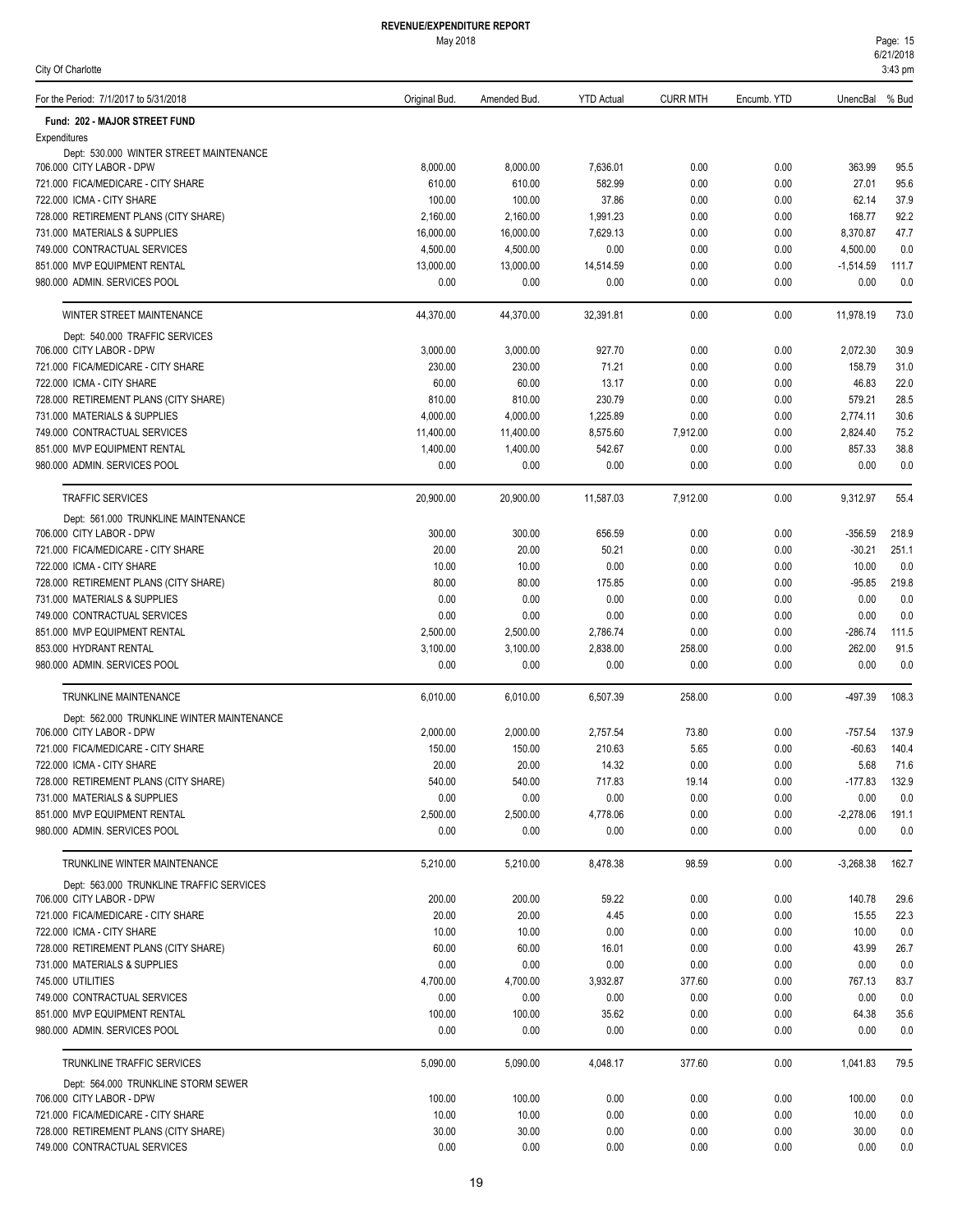| Page: 16              |  |
|-----------------------|--|
| 6/21/2018             |  |
| $2.12 \, \mathrm{nm}$ |  |

| $V = U - V - V$<br>City Of Charlotte<br>$3:43$ pm |               |              |                   |                 |             |                |      |
|---------------------------------------------------|---------------|--------------|-------------------|-----------------|-------------|----------------|------|
| For the Period: 7/1/2017 to 5/31/2018             | Original Bud. | Amended Bud. | <b>YTD Actual</b> | <b>CURR MTH</b> | Encumb. YTD | UnencBal % Bud |      |
| Fund: 202 - MAJOR STREET FUND                     |               |              |                   |                 |             |                |      |
| Expenditures                                      |               |              |                   |                 |             |                |      |
| Dept: 564.000 TRUNKLINE STORM SEWER               |               |              |                   |                 |             |                |      |
| 851.000 MVP EQUIPMENT RENTAL                      | 0.00          | 0.00         | 0.00              | 0.00            | 0.00        | 0.00           | 0.0  |
| 980.000 ADMIN, SERVICES POOL                      | 0.00          | 0.00         | 0.00              | 0.00            | 0.00        | 0.00           | 0.0  |
| TRUNKLINE STORM SEWER                             | 140.00        | 140.00       | 0.00              | 0.00            | 0.00        | 140.00         | 0.0  |
| Dept: 900.000 CONTRIBUTIONS TO OTHER FUNDS        |               |              |                   |                 |             |                |      |
| 859,000 CONTRIBUTIONS TO OTHER FUNDS              | 0.00          | 0.00         | 0.00              | 0.00            | 0.00        | 0.00           | 0.0  |
| 859.203 CONTRIB. TO LOCAL STREET FUND             | 0.00          | 0.00         | 0.00              | 0.00            | 0.00        | 0.00           | 0.0  |
| CONTRIBUTIONS TO OTHER FUNDS                      | 0.00          | 0.00         | 0.00              | 0.00            | 0.00        | 0.00           | 0.0  |
| Dept: 999.000 GASB 34                             |               |              |                   |                 |             |                |      |
| 859.203 CONTRIB. TO LOCAL STREET FUND             | 0.00          | 0.00         | 0.00              | 0.00            | 0.00        | 0.00           | 0.0  |
| 859.312 CONTRIB. TO MI TRANS BOND FUND            | 0.00          | 0.00         | 0.00              | 0.00            | 0.00        | 0.00           | 0.0  |
| GASB 34                                           | 0.00          | 0.00         | 0.00              | 0.00            | 0.00        | 0.00           | 0.0  |
| Expenditures                                      | 1,243,810.00  | 1,243,810.00 | 466,428.59        | 24,917.73       | 0.00        | 777,381.41     | 37.5 |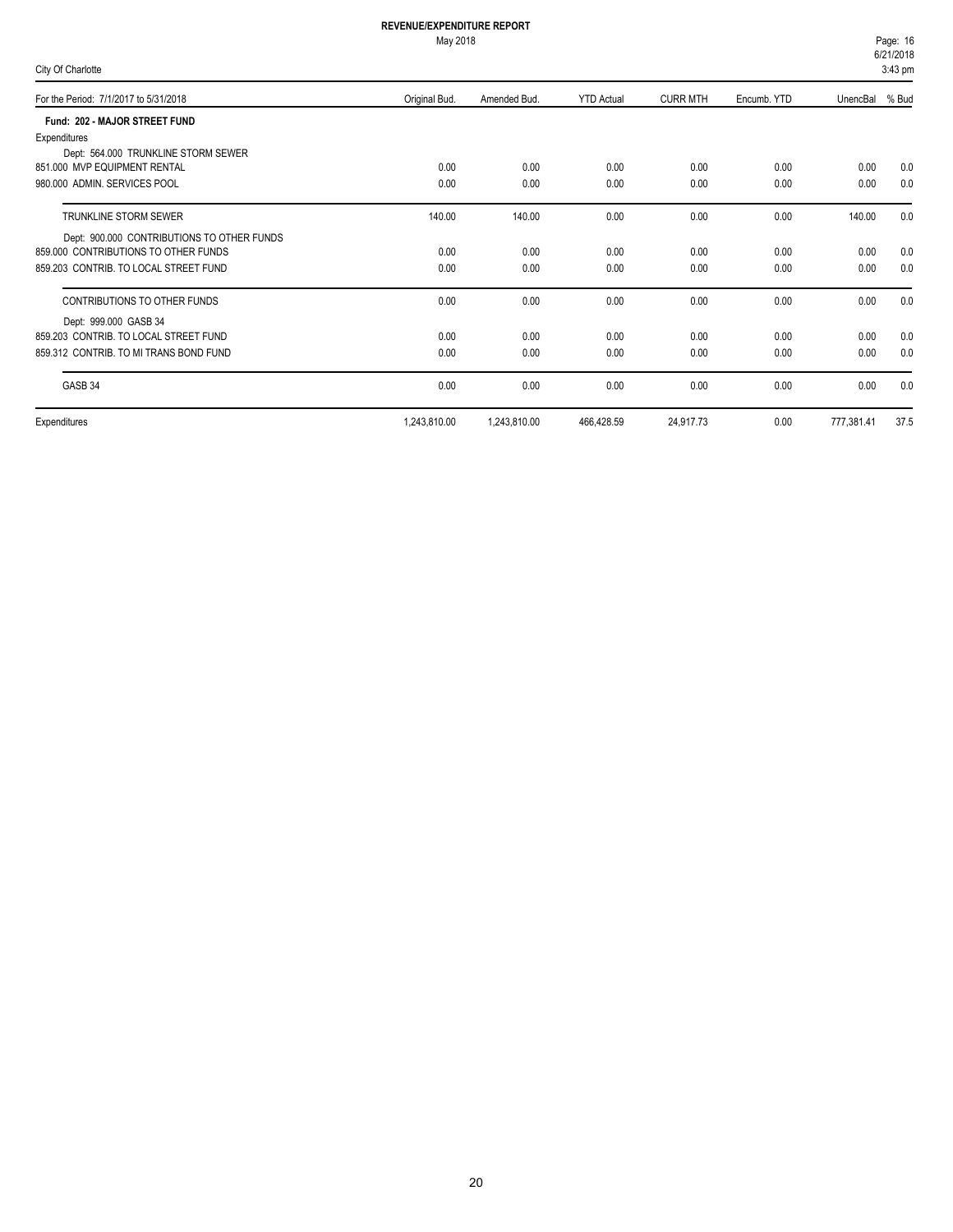| For the Period: 7/1/2017 to 5/31/2018                                | Original Bud.          | Amended Bud.           | <b>YTD Actual</b>      | <b>CURR MTH</b> | Encumb. YTD  | UnencBal                  | % Bud          |
|----------------------------------------------------------------------|------------------------|------------------------|------------------------|-----------------|--------------|---------------------------|----------------|
| Fund: 203 - LOCAL STREET FUND                                        |                        |                        |                        |                 |              |                           |                |
| Revenues                                                             |                        |                        |                        |                 |              |                           |                |
| Dept: 000.000                                                        |                        |                        |                        |                 |              |                           |                |
| 401.000 PLANNED USE OF CASH                                          | 0.00                   | 0.00                   | 0.00                   | 0.00            | 0.00         | 0.00                      | 0.0            |
| 415.000 SPECIAL ASSESSMENT REVENUE<br>431.000 STATE AID              | 2,300.00<br>230,000.00 | 2,300.00<br>230,000.00 | 3,220.83<br>249,078.94 | 0.00<br>0.00    | 0.00<br>0.00 | $-920.83$<br>$-19,078.94$ | 140.0<br>108.3 |
| 501.000 INTEREST INCOME                                              | 500.00                 | 500.00                 | 249.04                 | 0.00            | 0.00         | 250.96                    | 49.8           |
| 502.000 ASSESSMENT/LIEN INTEREST                                     | 600.00                 | 600.00                 | 611.14                 | 0.00            | 0.00         | $-11.14$                  | 101.9          |
| 596.000 SUNDRY REVENUE                                               | 100.00                 | 100.00                 | 827.40                 | 0.00            | 0.00         | $-727.40$                 | 827.4          |
| 603.000 CONTRIBUTIONS FROM OTHERS                                    | 0.00                   | 0.00                   | 0.00                   | 0.00            | 0.00         | 0.00                      | 0.0            |
| 605,000 CONTRIBUTIONS FROM OTHER FUNDS                               | 0.00                   | 0.00                   | 0.00                   | 0.00            | 0.00         | 0.00                      | 0.0            |
| 605.101 CONTRIBUTION FROM GENERAL FUND                               | 18,000.00              | 18,000.00              | 16,500.00              | 1,500.00        | 0.00         | 1,500.00                  | 91.7           |
| 605.202 CONTRIBUTION FROM MAJOR STREET                               | 0.00                   | 0.00                   | 0.00                   | 0.00            | 0.00         | 0.00                      | 0.0            |
| Dept: 000.000                                                        | 251,500.00             | 251,500.00             | 270,487.35             | 1,500.00        | 0.00         | $-18,987.35$              | 107.5          |
| Revenues                                                             | 251,500.00             | 251,500.00             | 270,487.35             | 1,500.00        | 0.00         | $-18,987.35$              | 107.5          |
| Expenditures                                                         |                        |                        |                        |                 |              |                           |                |
| Dept: 430.000 STORM SEWERS                                           |                        |                        |                        |                 |              |                           |                |
| 706.000 CITY LABOR - DPW                                             | 1,500.00               | 1,500.00               | 3,318.32               | 185.83          | 0.00         | $-1,818.32$               | 221.2          |
| 721.000 FICA/MEDICARE - CITY SHARE                                   | 120.00                 | 120.00                 | 253.65                 | 14.20           | 0.00         | $-133.65$                 | 211.4          |
| 722.000 ICMA - CITY SHARE                                            | 40.00                  | 40.00                  | 8.17                   | 0.00            | 0.00         | 31.83                     | 20.4           |
| 728.000 RETIREMENT PLANS (CITY SHARE)                                | 410.00                 | 410.00                 | 882.69                 | 50.23           | 0.00         | $-472.69$                 | 215.3          |
| 731.000 MATERIALS & SUPPLIES<br>746.000 PROFESSIONAL SERVICES        | 400.00<br>0.00         | 400.00<br>0.00         | 595.68<br>0.00         | 0.00<br>0.00    | 0.00<br>0.00 | $-195.68$<br>0.00         | 148.9<br>0.0   |
| 851.000 MVP EQUIPMENT RENTAL                                         | 3,000.00               | 3,000.00               | 6,571.91               | 1,147.76        | 0.00         | $-3,571.91$               | 219.1          |
| 868.000 EATON COUNTY DRAIN ASSESSMENTS                               | 2,500.00               | 2,500.00               | 20,824.78              | 0.00            | 0.00         | $-18,324.78$              | 833.0          |
| <b>STORM SEWERS</b>                                                  | 7,970.00               | 7,970.00               | 32,455.20              | 1,398.02        | 0.00         | $-24,485.20$              | 407.2          |
| Dept: 440.000 SIDEWALK MAINTENANCE                                   |                        |                        |                        |                 |              |                           |                |
| 706.000 CITY LABOR - DPW                                             | 6,000.00               | 6,000.00               | 5,400.49               | 0.00            | 0.00         | 599.51                    | 90.0           |
| 721.000 FICA/MEDICARE - CITY SHARE                                   | 460.00                 | 460.00                 | 413.57                 | 0.00            | 0.00         | 46.43                     | 89.9           |
| 722.000 ICMA - CITY SHARE                                            | 120.00                 | 120.00                 | 41.02                  | 0.00            | 0.00         | 78.98                     | 34.2           |
| 728.000 RETIREMENT PLANS (CITY SHARE)                                | 1,620.00               | 1,620.00               | 1,393.81               | 0.00            | 0.00         | 226.19                    | 86.0           |
| 731.000 MATERIALS & SUPPLIES                                         | 8,000.00               | 8,000.00               | 4,056.72               | 0.00            | 0.00         | 3,943.28                  | 50.7           |
| 746.000 PROFESSIONAL SERVICES                                        | 200.00                 | 200.00                 | 0.00                   | 0.00            | 0.00         | 200.00                    | 0.0            |
| 851.000 MVP EQUIPMENT RENTAL                                         | 7,000.00               | 7,000.00               | 6,584.71               | 0.00            | 0.00         | 415.29                    | 94.1           |
| SIDEWALK MAINTENANCE                                                 | 23,400.00              | 23,400.00              | 17,890.32              | 0.00            | 0.00         | 5,509.68                  | 76.5           |
| Dept: 442,000 HANDI-CAP RAMPS                                        |                        |                        |                        |                 |              |                           |                |
| 706.000 CITY LABOR - DPW                                             | 100.00                 | 100.00                 | 0.00                   | 0.00            | 0.00         | 100.00                    | 0.0            |
| 721.000 FICA/MEDICARE - CITY SHARE<br>722.000 ICMA - CITY SHARE      | 10.00<br>0.00          | 10.00<br>0.00          | 0.00<br>0.00           | 0.00<br>0.00    | 0.00<br>0.00 | 10.00<br>0.00             | 0.0<br>0.0     |
| 728.000 RETIREMENT PLANS (CITY SHARE)                                | 30.00                  | 30.00                  | 0.00                   | 0.00            | 0.00         | 30.00                     | 0.0            |
| 731.000 MATERIALS & SUPPLIES                                         | 200.00                 | 200.00                 | 0.00                   | 0.00            | 0.00         | 200.00                    | 0.0            |
| 749.000 CONTRACTUAL SERVICES                                         | 300.00                 | 300.00                 | 0.00                   | 0.00            | 0.00         | 300.00                    | 0.0            |
| 851.000 MVP EQUIPMENT RENTAL                                         | 100.00                 | 100.00                 | 0.00                   | 0.00            | 0.00         | 100.00                    | 0.0            |
| <b>HANDI-CAP RAMPS</b>                                               | 740.00                 | 740.00                 | 0.00                   | 0.00            | 0.00         | 740.00                    | 0.0            |
| Dept: 511.000 LOCAL STREET CONSTRUCTION                              |                        |                        |                        |                 |              |                           |                |
| 746.000 PROFESSIONAL SERVICES                                        | 0.00                   | 0.00                   | 0.00                   | 0.00            | 0.00         | 0.00                      | 0.0            |
| LOCAL STREET CONSTRUCTION                                            | 0.00                   | 0.00                   | 0.00                   | 0.00            | 0.00         | 0.00                      | 0.0            |
| Dept: 520.000 STREET ADMINISTRATION                                  |                        |                        |                        |                 |              |                           |                |
| 703.000 ADMINSTRATIVE SALARIES                                       | 23,050.00              | 23,050.00              | 21,506.19              | 1,792.18        | 0.00         | 1,543.81                  | 93.3           |
| 704.000 STAFF WAGES                                                  | 1,970.00               | 1,970.00               | 1,541.30               | 151.36          | 0.00         | 428.70                    | 78.2           |
| 710.000 COMPENSATED ABSENCES                                         | 4,000.00               | 4,000.00               | 2,406.34               | 0.00            | 0.00         | 1,593.66                  | 60.2           |
| 711.000 LONGEVITY                                                    | 690.00                 | 690.00                 | 585.37                 | 0.00            | 0.00         | 104.63                    | 84.8           |
| 712.000 SPECIAL COMPENSATION                                         | 700.00                 | 700.00                 | 286.47                 | 0.00            | 0.00         | 413.53                    | 40.9           |
| 714.000 UNUSED SICK & VACATION LEAVE<br>715.000 HEALTH REIMBURSEMENT | 1,590.00<br>150.00     | 1,590.00<br>150.00     | 307.30<br>388.02       | 0.00<br>12.50   | 0.00<br>0.00 | 1,282.70<br>$-238.02$     | 19.3<br>258.7  |
| 718.000 AUTO ALLOWANCE                                               | 460.00                 | 460.00                 | 419.28                 | 34.94           | 0.00         | 40.72                     | 91.1           |
|                                                                      |                        |                        |                        |                 |              |                           |                |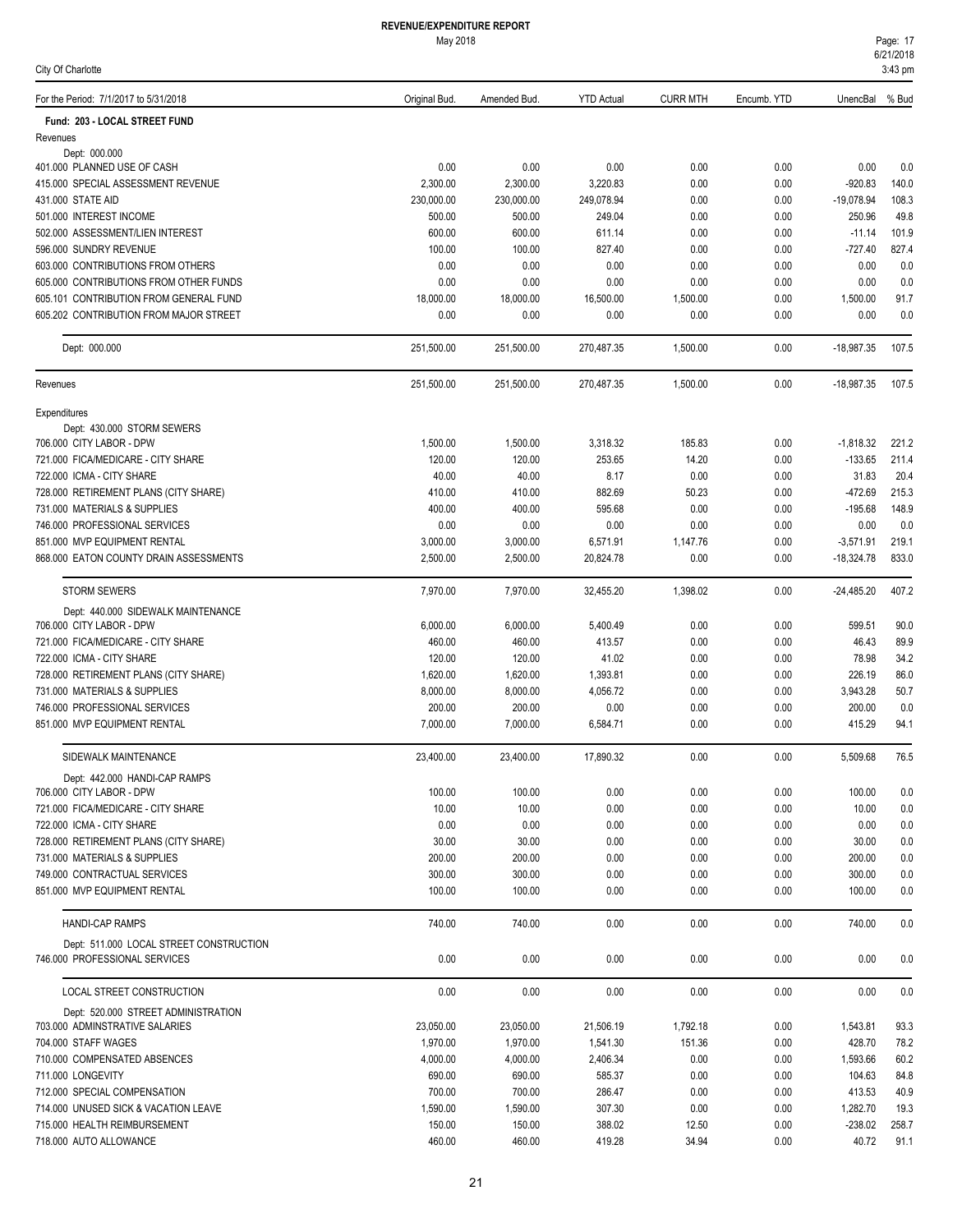#### May 2018

City Of Charlotte

| For the Period: 7/1/2017 to 5/31/2018                                  | Original Bud.         | Amended Bud.          | <b>YTD Actual</b>     | <b>CURR MTH</b>      | Encumb. YTD  | UnencBal % Bud     |              |
|------------------------------------------------------------------------|-----------------------|-----------------------|-----------------------|----------------------|--------------|--------------------|--------------|
| Fund: 203 - LOCAL STREET FUND                                          |                       |                       |                       |                      |              |                    |              |
| Expenditures                                                           |                       |                       |                       |                      |              |                    |              |
| Dept: 520.000 STREET ADMINISTRATION                                    |                       |                       |                       |                      |              |                    |              |
| 719.000 CLOTHING ALLOWANCE                                             | 940.00                | 940.00                | 396.05                | 0.00                 | 0.00         | 543.95             | 42.1         |
| 721.000 FICA/MEDICARE - CITY SHARE                                     | 2,570.00              | 2,570.00              | 1,915.58              | 151.87               | 0.00         | 654.42             | 74.5         |
| 722.000 ICMA - CITY SHARE<br>723.000 VISION CARE                       | 200.00<br>400.00      | 200.00<br>400.00      | 168.45<br>158.86      | 0.00<br>0.00         | 0.00         | 31.55<br>241.14    | 84.2<br>39.7 |
| 724.000 LIFE, WORK COMP, UNEMPLOYMENT                                  | 2,500.00              | 2,500.00              | 4,080.10              | 3,864.49             | 0.00<br>0.00 | $-1,580.10$        | 163.2        |
| 725.604 DENTAL & HEALTH BENEFITS                                       | 21,720.00             | 21,720.00             | 7,581.64              | 0.00                 | 0.00         | 14,138.36          | 34.9         |
| 728.000 RETIREMENT PLANS (CITY SHARE)                                  | 9,600.00              | 9,600.00              | 7,624.89              | 659.02               | 0.00         | 1,975.11           | 79.4         |
| 728.001 RETIRMENT HEALTH SAVINGS                                       | 940.00                | 940.00                | 950.84                | 629.71               | 0.00         | $-10.84$           | 101.2        |
| 735,000 DUES & SUBSCRIPTIONS                                           | 0.00                  | 0.00                  | 0.00                  | 0.00                 | 0.00         | 0.00               | 0.0          |
| 748.000 CONFERENCES & TRAINING                                         | 100.00                | 100.00                | 0.00                  | 0.00                 | 0.00         | 100.00             | 0.0          |
| STREET ADMINISTRATION                                                  | 71,580.00             | 71,580.00             | 50,316.68             | 7,296.07             | 0.00         | 21,263.32          | 70.3         |
| Dept: 521.000 STREET CONSTRUCTION                                      |                       |                       |                       |                      |              |                    |              |
| 703.000 ADMINSTRATIVE SALARIES                                         | 0.00                  | 0.00                  | 0.00                  | 0.00                 | 0.00         | 0.00               | 0.0          |
| 704.000 STAFF WAGES                                                    | 0.00                  | 0.00                  | 0.00                  | 0.00                 | 0.00         | 0.00               | 0.0          |
| 710.000 COMPENSATED ABSENCES                                           | 0.00                  | 0.00                  | 0.00                  | 0.00                 | 0.00         | 0.00               | 0.0          |
| 711.000 LONGEVITY                                                      | 0.00                  | 0.00                  | 0.00                  | 0.00                 | 0.00         | 0.00               | 0.0          |
| 714.000 UNUSED SICK & VACATION LEAVE                                   | 0.00                  | 0.00                  | 0.00                  | 0.00                 | 0.00         | 0.00               | 0.0          |
| 719.000 CLOTHING ALLOWANCE                                             | 0.00                  | 0.00                  | 0.00                  | 0.00                 | 0.00         | 0.00               | 0.0          |
| 721.000 FICA/MEDICARE - CITY SHARE                                     | 0.00                  | 0.00                  | 0.00                  | 0.00                 | 0.00         | 0.00               | 0.0          |
| 724.000 LIFE, WORK COMP, UNEMPLOYMENT                                  | 0.00                  | 0.00                  | 0.00                  | 0.00                 | 0.00         | 0.00               | 0.0          |
| 725.603 RETIREMENT HEALTH BENEFITS                                     | 0.00                  | 0.00                  | 0.00                  | 0.00                 | 0.00         | 0.00               | 0.0          |
| 725.604 DENTAL & HEALTH BENEFITS                                       | 0.00                  | 0.00                  | 0.00                  | 0.00                 | 0.00         | 0.00               | 0.0          |
| 728.000 RETIREMENT PLANS (CITY SHARE)<br>746.000 PROFESSIONAL SERVICES | 0.00<br>0.00          | 0.00<br>0.00          | 0.00<br>0.00          | 0.00<br>0.00         | 0.00<br>0.00 | 0.00<br>0.00       | 0.0<br>0.0   |
| 748.000 CONFERENCES & TRAINING                                         | 0.00                  | 0.00                  | 0.00                  | 0.00                 | 0.00         | 0.00               | 0.0          |
| 862.000 CAP. OUTLAY-IMPROVEMENTS                                       | 0.00                  | 0.00                  | 0.00                  | 0.00                 | 0.00         | 0.00               | 0.0          |
| 872.000 INTEREST EXPENSE                                               | 0.00                  | 0.00                  | 0.00                  | 0.00                 | 0.00         | 0.00               | 0.0          |
| 872.001 BOND FEES                                                      | 0.00                  | 0.00                  | 0.00                  | 0.00                 | 0.00         | 0.00               | 0.0          |
| 980.000 ADMIN. SERVICES POOL                                           | 0.00                  | 0.00                  | 0.00                  | 0.00                 | 0.00         | 0.00               | 0.0          |
| STREET CONSTRUCTION                                                    | 0.00                  | 0.00                  | 0.00                  | 0.00                 | 0.00         | 0.00               | 0.0          |
| Dept: 522.000 STREET REPAIR                                            |                       |                       |                       |                      |              |                    |              |
| 706.000 CITY LABOR - DPW                                               | 17,300.00             | 17,300.00             | 9,988.82              | 890.45               | 0.00         | 7,311.18           | 57.7         |
| 721.000 FICA/MEDICARE - CITY SHARE                                     | 1,320.00              | 1,320.00              | 757.96                | 67.76                | 0.00         | 562.04             | 57.4         |
| 722.000 ICMA - CITY SHARE                                              | 50.00                 | 50.00                 | 0.00                  | 0.00                 | 0.00         | 50.00              | 0.0          |
| 728.000 RETIREMENT PLANS (CITY SHARE)                                  | 4,680.00              | 4,680.00              | 2,700.01              | 240.69               | 0.00         | 1,979.99           | 57.7         |
| 731.000 MATERIALS & SUPPLIES                                           | 2,000.00              | 2,000.00              | 0.00                  | 0.00                 | 0.00         | 2,000.00           | 0.0          |
| 749.000 CONTRACTUAL SERVICES                                           | 10,000.00             | 10,000.00             | 0.00                  | 0.00                 | 0.00         | 10,000.00          | 0.0          |
| 851.000 MVP EQUIPMENT RENTAL                                           | 6,000.00              | 6,000.00              | 4,487.54              | 461.56               | 0.00         | 1,512.46           | 74.8         |
| <b>STREET REPAIR</b>                                                   | 41,350.00             | 41,350.00             | 17,934.33             | 1.660.46             | 0.00         | 23,415.67          | 43.4         |
| Dept: 523.000 LOCAL STREET REPAIR<br>706.000 CITY LABOR - DPW          | 0.00                  | 0.00                  | 0.00                  | 0.00                 | 0.00         | 0.00               | 0.0          |
| 721.000 FICA/MEDICARE - CITY SHARE                                     | 0.00                  | 0.00                  | 0.00                  | 0.00                 | 0.00         | 0.00               | 0.0          |
| 731.000 MATERIALS & SUPPLIES                                           | 0.00                  | 0.00                  | 0.00                  | 0.00                 | 0.00         | 0.00               | 0.0          |
| 749.000 CONTRACTUAL SERVICES                                           | 0.00                  | 0.00                  | 0.00                  | 0.00                 | 0.00         | 0.00               | 0.0          |
| 851.000 MVP EQUIPMENT RENTAL                                           | 0.00                  | 0.00                  | 0.00                  | 0.00                 | 0.00         | 0.00               | 0.0          |
| 980.000 ADMIN. SERVICES POOL                                           | 0.00                  | 0.00                  | 0.00                  | 0.00                 | 0.00         | 0.00               | 0.0          |
| LOCAL STREET REPAIR                                                    | 0.00                  | 0.00                  | 0.00                  | 0.00                 | 0.00         | 0.00               | 0.0          |
| Dept: 524.000 STREET MAINTENANCE                                       |                       |                       |                       |                      |              |                    |              |
| 706.000 CITY LABOR - DPW                                               | 8,600.00              | 8,600.00              | 7,935.38              | 820.90               | 0.00         | 664.62             | 92.3         |
| 721.000 FICA/MEDICARE - CITY SHARE                                     | 660.00                | 660.00                | 606.51                | 62.69                | 0.00         | 53.49              | 91.9         |
| 722.000 ICMA - CITY SHARE                                              | 50.00                 | 50.00                 | 5.36                  | 0.00                 | 0.00         | 44.64              | 10.7         |
| 728.000 RETIREMENT PLANS (CITY SHARE)                                  | 2,330.00              | 2,330.00              | 2,136.43              | 221.90               | 0.00         | 193.57             | 91.7         |
| 731.000 MATERIALS & SUPPLIES                                           | 8,500.00              | 8,500.00              | 6,297.93              | 625.00               | 0.00         | 2,202.07           | 74.1         |
| 746.000 PROFESSIONAL SERVICES<br>851.000 MVP EQUIPMENT RENTAL          | 8,000.00<br>14,000.00 | 8,000.00<br>14,000.00 | 3,094.00<br>13,854.32 | 3,094.00<br>2,681.80 | 0.00<br>0.00 | 4,906.00<br>145.68 | 38.7<br>99.0 |
| 862.000 CAP. OUTLAY-IMPROVEMENTS                                       | 0.00                  | 0.00                  | 0.00                  | 0.00                 | 0.00         | 0.00               | 0.0          |
|                                                                        |                       |                       |                       |                      |              |                    |              |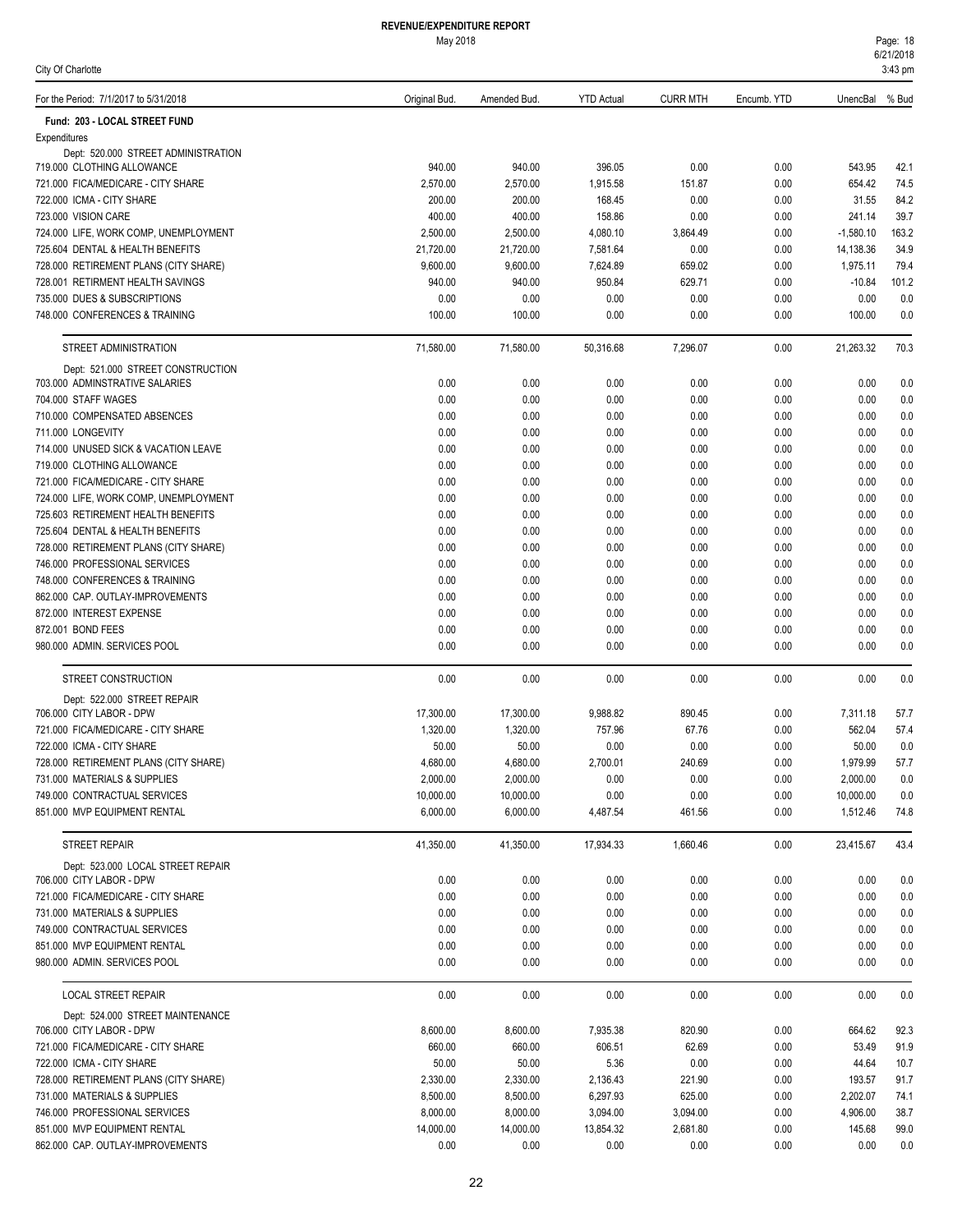| <b>REVENUE/EXPENDITURE REPORT</b> |  |
|-----------------------------------|--|
| May 2018                          |  |

| May 2018 |  |
|----------|--|
|          |  |

| Page: 19  |  |
|-----------|--|
| 6/21/2018 |  |
| 3:43 pm   |  |

| For the Period: 7/1/2017 to 5/31/2018                                | Original Bud.      | Amended Bud.       | <b>YTD Actual</b> | <b>CURR MTH</b> | Encumb. YTD  | UnencBal % Bud     |              |
|----------------------------------------------------------------------|--------------------|--------------------|-------------------|-----------------|--------------|--------------------|--------------|
| Fund: 203 - LOCAL STREET FUND<br>Expenditures                        |                    |                    |                   |                 |              |                    |              |
| STREET MAINTENANCE                                                   | 42,140.00          | 42,140.00          | 33,929.93         | 7,506.29        | 0.00         | 8,210.07           | 80.5         |
| Dept: 525.000 LOCAL STREET MAINTENANCE                               |                    |                    |                   |                 |              |                    |              |
| 706.000 CITY LABOR - DPW<br>721.000 FICA/MEDICARE - CITY SHARE       | 0.00<br>0.00       | 0.00<br>0.00       | 0.00<br>0.00      | 0.00<br>0.00    | 0.00<br>0.00 | 0.00<br>0.00       | 0.0<br>0.0   |
| 731.000 MATERIALS & SUPPLIES                                         | 0.00               | 0.00               | 0.00              | 0.00            | 0.00         | 0.00               | $0.0\,$      |
| 749.000 CONTRACTUAL SERVICES                                         | 0.00               | 0.00               | 0.00              | 0.00            | 0.00         | 0.00               | $0.0\,$      |
| 851.000 MVP EQUIPMENT RENTAL                                         | 0.00               | 0.00               | 0.00              | 0.00            | 0.00         | 0.00               | 0.0          |
| 980.000 ADMIN. SERVICES POOL                                         | 0.00               | 0.00               | 0.00              | 0.00            | 0.00         | 0.00               | 0.0          |
| LOCAL STREET MAINTENANCE                                             | 0.00               | 0.00               | 0.00              | 0.00            | 0.00         | 0.00               | 0.0          |
| Dept: 526.000 STREET SWEEPING<br>706.000 CITY LABOR - DPW            | 9,000.00           | 9,000.00           | 5,677.72          | 769.95          | 0.00         | 3,322.28           | 63.1         |
| 721.000 FICA/MEDICARE - CITY SHARE                                   | 690.00             | 690.00             | 434.22            | 58.90           | 0.00         | 255.78             | 62.9         |
| 722.000 ICMA - CITY SHARE                                            | 50.00              | 50.00              | 0.00              | 0.00            | 0.00         | 50.00              | 0.0          |
| 728.000 RETIREMENT PLANS (CITY SHARE)                                | 2,430.00           | 2,430.00           | 1,534.07          | 208.11          | 0.00         | 895.93             | 63.1         |
| 749.000 CONTRACTUAL SERVICES                                         | 0.00               | 0.00               | 0.00              | 0.00            | 0.00         | 0.00               | 0.0          |
| 851.000 MVP EQUIPMENT RENTAL                                         | 39,000.00          | 39,000.00          | 31,071.70         | 4,924.78        | 0.00         | 7,928.30           | 79.7         |
| 853.000 HYDRANT RENTAL                                               | 16,500.00          | 16,500.00          | 15,125.00         | 1,375.00        | 0.00         | 1,375.00           | 91.7         |
| <b>STREET SWEEPING</b>                                               | 67,670.00          | 67,670.00          | 53,842.71         | 7,336.74        | 0.00         | 13,827.29          | 79.6         |
| Dept: 527.000 LOCAL STREET SWEEPING<br>706.000 CITY LABOR - DPW      | 0.00               | 0.00               | 0.00              | 0.00            | 0.00         | 0.00               | 0.0          |
| 721.000 FICA/MEDICARE - CITY SHARE                                   | 0.00               | 0.00               | 0.00              | 0.00            | 0.00         | 0.00               | 0.0          |
| 851.000 MVP EQUIPMENT RENTAL                                         | 0.00               | 0.00               | 0.00              | 0.00            | 0.00         | 0.00               | 0.0          |
| 853.000 HYDRANT RENTAL                                               | 0.00               | 0.00               | 0.00              | 0.00            | 0.00         | 0.00               | 0.0          |
| 980.000 ADMIN. SERVICES POOL                                         | 0.00               | 0.00               | 0.00              | 0.00            | 0.00         | 0.00               | 0.0          |
| <b>LOCAL STREET SWEEPING</b>                                         | 0.00               | 0.00               | 0.00              | 0.00            | 0.00         | 0.00               | 0.0          |
| Dept: 529.000 GRAVEL STREET MAINTENANCE<br>706.000 CITY LABOR - DPW  | 4,000.00           | 4,000.00           | 1,134.72          | 160.88          | 0.00         | 2,865.28           | 28.4         |
| 721.000 FICA/MEDICARE - CITY SHARE                                   | 310.00             | 310.00             | 86.86             | 12.40           | 0.00         | 223.14             | 28.0         |
| 722.000 ICMA - CITY SHARE                                            | 60.00              | 60.00              | 10.89             | 3.46            | 0.00         | 49.11              | 18.2         |
| 728.000 RETIREMENT PLANS (CITY SHARE)                                | 1,080.00           | 1,080.00           | 289.63            | 37.79           | 0.00         | 790.37             | 26.8         |
| 731.000 MATERIALS & SUPPLIES                                         | 14,000.00          | 14,000.00          | 3,604.86          | 879.06          | 0.00         | 10,395.14          | 25.7         |
| 749.000 CONTRACTUAL SERVICES                                         | 3,000.00           | 3,000.00           | 1,170.00          | 0.00            | 0.00         | 1,830.00           | 39.0         |
| 851.000 MVP EQUIPMENT RENTAL                                         | 9,000.00           | 9,000.00           | 3,365.58          | 621.24          | 0.00         | 5,634.42           | 37.4         |
| 980.000 ADMIN. SERVICES POOL                                         | 0.00               | 0.00               | 0.00              | 0.00            | 0.00         | 0.00               | 0.0          |
| <b>GRAVEL STREET MAINTENANCE</b>                                     | 31,450.00          | 31,450.00          | 9,662.54          | 1,714.83        | 0.00         | 21,787.46          | 30.7         |
| Dept: 530.000 WINTER STREET MAINTENANCE<br>706.000 CITY LABOR - DPW  | 11,000.00          | 11,000.00          | 7,307.43          | 26.40           | 0.00         | 3,692.57           | 66.4         |
| 721.000 FICA/MEDICARE - CITY SHARE                                   | 840.00             | 840.00             | 558.15            | 2.02            | 0.00         | 281.85             | 66.4         |
| 722.000 ICMA - CITY SHARE                                            | 50.00              | 50.00              | 35.66             | 0.00            | 0.00         | 14.34              | 71.3         |
| 728.000 RETIREMENT PLANS (CITY SHARE)                                | 2,970.00           | 2,970.00           | 1,906.73          | 7.13            | 0.00         | 1,063.27           | 64.2         |
| 731.000 MATERIALS & SUPPLIES                                         | 15,000.00          | 15,000.00          | 8,096.35          | 0.00            | 0.00         | 6,903.65           | 54.0         |
| 851.000 MVP EQUIPMENT RENTAL                                         | 16,000.00          | 16,000.00          | 14,681.50         | 0.00            | 0.00         | 1,318.50           | 91.8         |
| WINTER STREET MAINTENANCE                                            | 45,860.00          | 45.860.00          | 32,585.82         | 35.55           | 0.00         | 13,274.18          | 71.1         |
| Dept: 531.000 LOCAL STREET WINTER MAINT.<br>706.000 CITY LABOR - DPW | 0.00               | 0.00               | 0.00              | 0.00            | 0.00         | 0.00               | 0.0          |
| 721.000 FICA/MEDICARE - CITY SHARE                                   | 0.00               | 0.00               | 0.00              | 0.00            | 0.00         | 0.00               | 0.0          |
| 731.000 MATERIALS & SUPPLIES                                         | 0.00               | 0.00               | 0.00              | 0.00            | 0.00         | 0.00               | 0.0          |
| 851.000 MVP EQUIPMENT RENTAL                                         | 0.00               | 0.00               | 0.00              | 0.00            | 0.00         | 0.00               | 0.0          |
| 980.000 ADMIN. SERVICES POOL                                         | 0.00               | 0.00               | 0.00              | 0.00            | 0.00         | 0.00               | 0.0          |
| LOCAL STREET WINTER MAINT.                                           | 0.00               | 0.00               | 0.00              | 0.00            | 0.00         | 0.00               | 0.0          |
| Dept: 540.000 TRAFFIC SERVICES                                       |                    |                    |                   |                 |              |                    |              |
| 706.000 CITY LABOR - DPW<br>721.000 FICA/MEDICARE - CITY SHARE       | 3,000.00<br>230.00 | 3,000.00<br>230.00 | 1,228.98<br>94.16 | 19.74<br>1.51   | 0.00<br>0.00 | 1,771.02<br>135.84 | 41.0<br>40.9 |
| 722.000 ICMA - CITY SHARE                                            | 50.00              | 50.00              | 9.82              | 0.00            | 0.00         | 40.18              | 19.6         |
|                                                                      |                    |                    |                   |                 |              |                    |              |

23

City Of Charlotte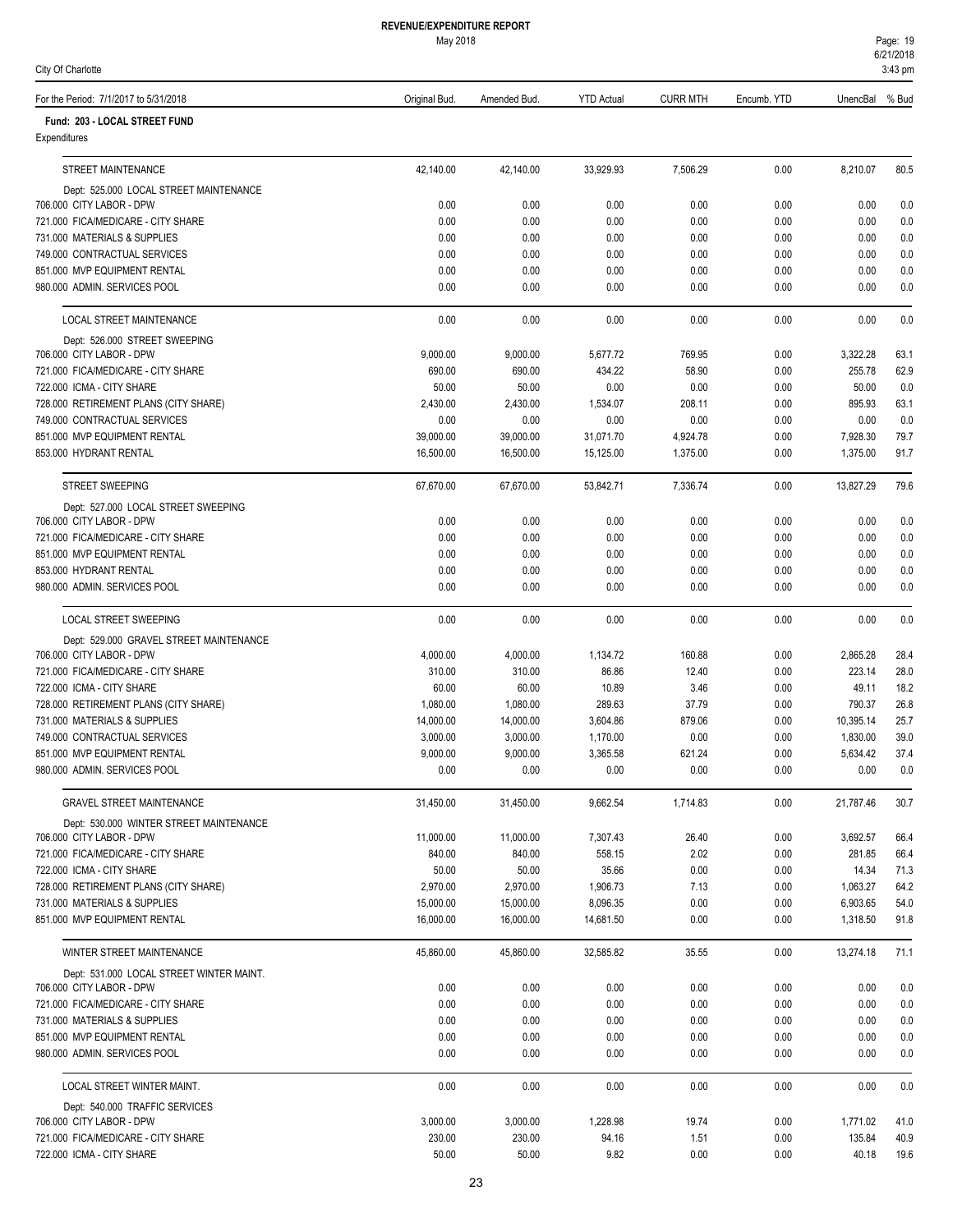#### May 2018

|  |  | City Of Charlotte |
|--|--|-------------------|
|--|--|-------------------|

6/21/2018 Page: 20 3:43 pm

| For the Period: 7/1/2017 to 5/31/2018       | Original Bud. | Amended Bud. | <b>YTD Actual</b> | <b>CURR MTH</b> | Encumb. YTD | UnencBal  | % Bud |
|---------------------------------------------|---------------|--------------|-------------------|-----------------|-------------|-----------|-------|
| Fund: 203 - LOCAL STREET FUND               |               |              |                   |                 |             |           |       |
| Expenditures                                |               |              |                   |                 |             |           |       |
| Dept: 540.000 TRAFFIC SERVICES              |               |              |                   |                 |             |           |       |
| 728.000 RETIREMENT PLANS (CITY SHARE)       | 810.00        | 810.00       | 315.08            | 5.33            | 0.00        | 494.92    | 38.9  |
| 731,000 MATERIALS & SUPPLIES                | 4,000.00      | 4,000.00     | 1,251.21          | 11.85           | 0.00        | 2,748.79  | 31.3  |
| 749.000 CONTRACTUAL SERVICES                | 7,500.00      | 7,500.00     | 7,484.00          | 6,213.00        | 0.00        | 16.00     | 99.8  |
| 851.000 MVP EQUIPMENT RENTAL                | 1,500.00      | 1,500.00     | 1,205.31          | 0.00            | 0.00        | 294.69    | 80.4  |
| <b>TRAFFIC SERVICES</b>                     | 17,090.00     | 17,090.00    | 11,588.56         | 6,251.43        | 0.00        | 5,501.44  | 67.8  |
| Dept: 541.000 LOCAL STREET TRAFFIC SERVICES |               |              |                   |                 |             |           |       |
| 706,000 CITY LABOR - DPW                    | 0.00          | 0.00         | 0.00              | 0.00            | 0.00        | 0.00      | 0.0   |
| 721.000 FICA/MEDICARE - CITY SHARE          | 0.00          | 0.00         | 0.00              | 0.00            | 0.00        | 0.00      | 0.0   |
| 731,000 MATERIALS & SUPPLIES                | 0.00          | 0.00         | 0.00              | 0.00            | 0.00        | 0.00      | 0.0   |
| 749.000 CONTRACTUAL SERVICES                | 0.00          | 0.00         | 0.00              | 0.00            | 0.00        | 0.00      | 0.0   |
| 851.000 MVP EQUIPMENT RENTAL                | 0.00          | 0.00         | 0.00              | 0.00            | 0.00        | 0.00      | 0.0   |
| 980.000 ADMIN, SERVICES POOL                | 0.00          | 0.00         | 0.00              | 0.00            | 0.00        | 0.00      | 0.0   |
| <b>LOCAL STREET TRAFFIC SERVICES</b>        | 0.00          | 0.00         | 0.00              | 0.00            | 0.00        | 0.00      | 0.0   |
| Dept: 999.000 GASB 34                       |               |              |                   |                 |             |           |       |
| 859.312 CONTRIB. TO MI TRANS BOND FUND      | 0.00          | 0.00         | 0.00              | 0.00            | 0.00        | 0.00      | 0.0   |
| GASB 34                                     | 0.00          | 0.00         | 0.00              | 0.00            | 0.00        | 0.00      | 0.0   |
| Expenditures                                | 349,250.00    | 349,250.00   | 260,206.09        | 33,199.39       | 0.00        | 89,043.91 | 74.5  |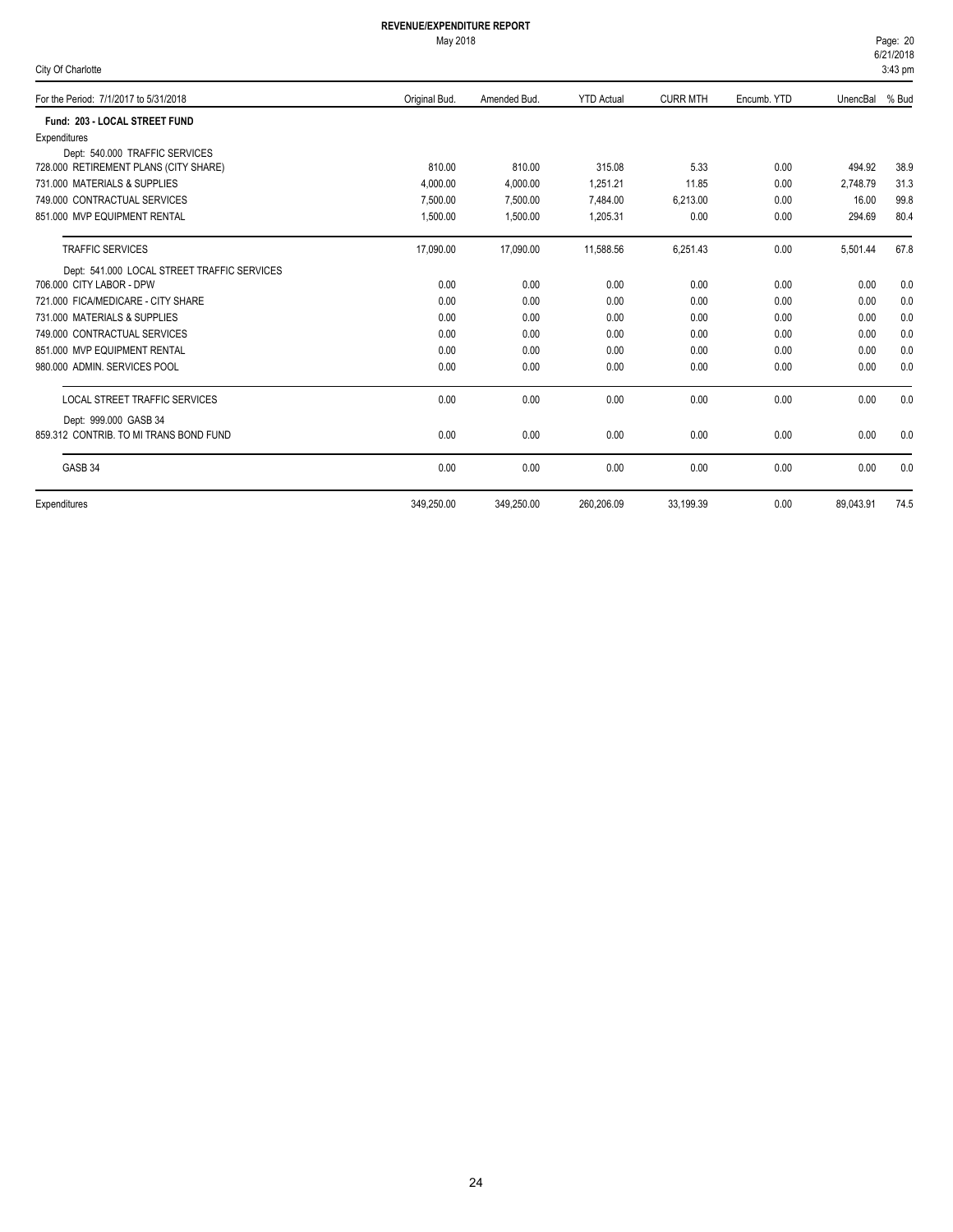# May 2018

6/21/2018 Page: 21

| City Of Charlotte                          |               |              |                   |                 |             |             | $3:43$ pm |
|--------------------------------------------|---------------|--------------|-------------------|-----------------|-------------|-------------|-----------|
| For the Period: 7/1/2017 to 5/31/2018      | Original Bud. | Amended Bud. | <b>YTD Actual</b> | <b>CURR MTH</b> | Encumb. YTD | UnencBal    | % Bud     |
| Fund: 230 - POLICE DRUG ENFORCEMENT        |               |              |                   |                 |             |             |           |
| Revenues                                   |               |              |                   |                 |             |             |           |
| Dept: 000.000                              |               |              |                   |                 |             |             |           |
| 401.000 PLANNED USE OF CASH                | 0.00          | 0.00         | 0.00              | 0.00            | 0.00        | 0.00        | 0.0       |
| 473.000 CIVIL INFRACTIONS                  | 0.00          | 0.00         | 0.00              | 0.00            | 0.00        | 0.00        | 0.0       |
| 501.000 INTEREST INCOME                    | 50.00         | 50.00        | 39.78             | 0.00            | 0.00        | 10.22       | 79.6      |
| 581.000 FORFEITURES                        | 250.00        | 250.00       | 1,419.75          | 0.00            | 0.00        | $-1,169.75$ | 567.9     |
| 596.000 SUNDRY REVENUE                     | 0.00          | 0.00         | 0.00              | 0.00            | 0.00        | 0.00        | 0.0       |
| 605,000 CONTRIBUTIONS FROM OTHER FUNDS     | 0.00          | 0.00         | 0.00              | 0.00            | 0.00        | 0.00        | 0.0       |
| 605.101 CONTRIBUTION FROM GENERAL FUND     | 0.00          | 0.00         | 0.00              | 0.00            | 0.00        | 0.00        | 0.0       |
| Dept: 000.000                              | 300.00        | 300.00       | 1,459.53          | 0.00            | 0.00        | $-1,159.53$ | 486.5     |
| Revenues                                   | 300.00        | 300.00       | 1,459.53          | 0.00            | 0.00        | $-1,159.53$ | 486.5     |
| Expenditures                               |               |              |                   |                 |             |             |           |
| Dept: 301.000 DRUG ENFORCEMENT             |               |              |                   |                 |             |             |           |
| 731.000 MATERIALS & SUPPLIES               | 1.500.00      | 1.500.00     | 0.00              | 0.00            | 0.00        | 1,500.00    | 0.0       |
| 749.000 CONTRACTUAL SERVICES               | 0.00          | 0.00         | 0.00              | 0.00            | 0.00        | 0.00        | 0.0       |
| 750.000 OTHER COMPENSATION                 | 0.00          | 0.00         | 0.00              | 0.00            | 0.00        | 0.00        | 0.0       |
| 759.000 FORFEITURE REIMBURSEMENTS          | 500.00        | 500.00       | 0.00              | 0.00            | 0.00        | 500.00      | 0.0       |
| <b>DRUG ENFORCEMENT</b>                    | 2,000.00      | 2,000.00     | 0.00              | 0.00            | 0.00        | 2,000.00    | 0.0       |
| Dept: 900.000 CONTRIBUTIONS TO OTHER FUNDS |               |              |                   |                 |             |             |           |
| 859.000 CONTRIBUTIONS TO OTHER FUNDS       | 0.00          | 0.00         | 0.00              | 0.00            | 0.00        | 0.00        | 0.0       |
| CONTRIBUTIONS TO OTHER FUNDS               | 0.00          | 0.00         | 0.00              | 0.00            | 0.00        | 0.00        | 0.0       |
| Expenditures                               | 2.000.00      | 2,000.00     | 0.00              | 0.00            | 0.00        | 2,000.00    | 0.0       |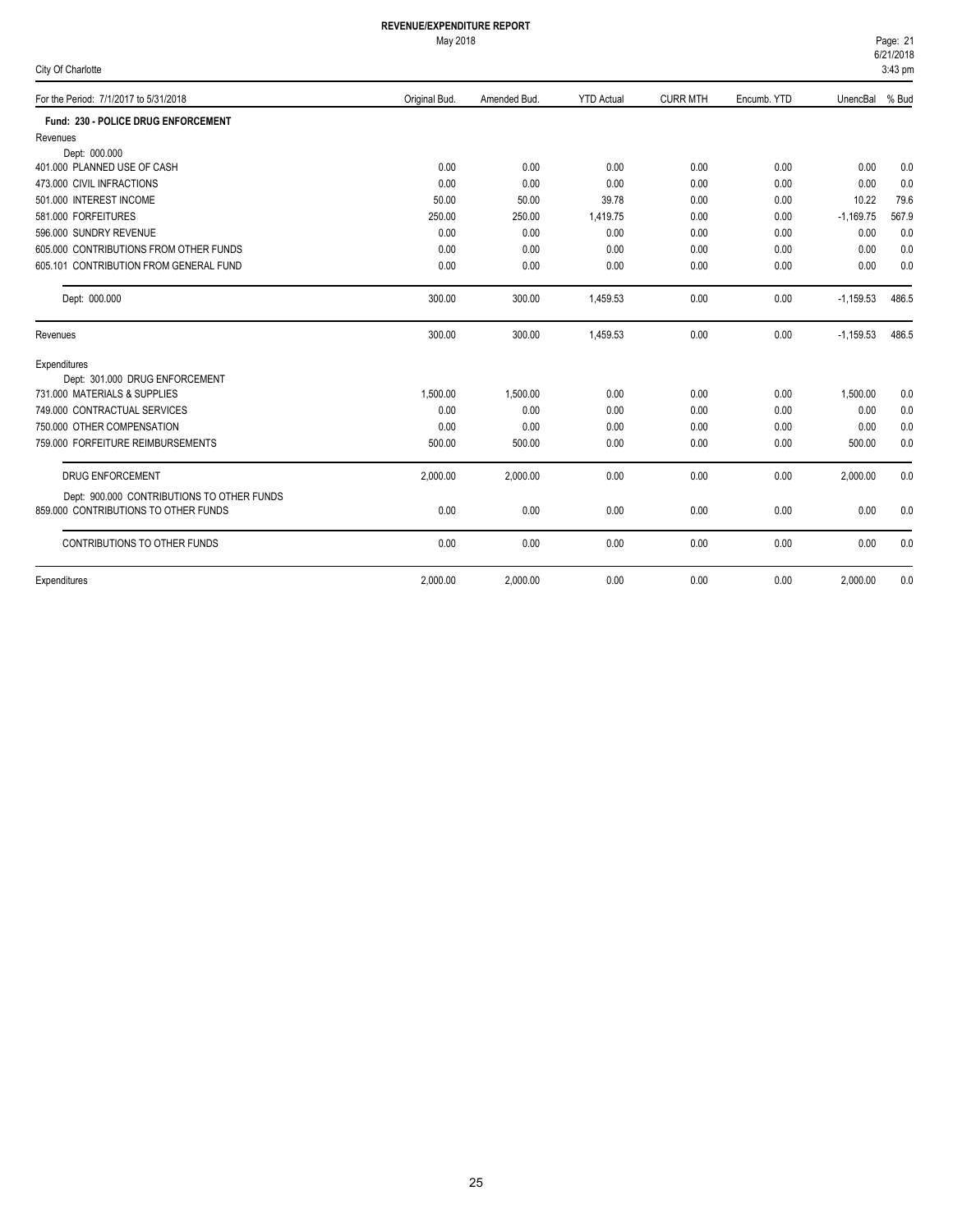| City Of Charlotte                      |               |              |                   |                 |             |          | 3:43 pm |  |
|----------------------------------------|---------------|--------------|-------------------|-----------------|-------------|----------|---------|--|
| For the Period: 7/1/2017 to 5/31/2018  | Original Bud. | Amended Bud. | <b>YTD Actual</b> | <b>CURR MTH</b> | Encumb. YTD | UnencBal | % Bud   |  |
| Fund: 240 - ACT 302 POLICE TRAINING    |               |              |                   |                 |             |          |         |  |
| Revenues                               |               |              |                   |                 |             |          |         |  |
| Dept: 000.000                          |               |              |                   |                 |             |          |         |  |
| 401.000 PLANNED USE OF CASH            | 0.00          | 0.00         | 0.00              | 0.00            | 0.00        | 0.00     | 0.0     |  |
| 431,000 STATE AID                      | 3,000.00      | 3,000.00     | 1,437.15          | 0.00            | 0.00        | 1,562.85 | 47.9    |  |
| 501.000 INTEREST INCOME                | 0.00          | 0.00         | 0.00              | 0.00            | 0.00        | 0.00     | 0.0     |  |
| 605,000 CONTRIBUTIONS FROM OTHER FUNDS | 0.00          | 0.00         | 0.00              | 0.00            | 0.00        | 0.00     | 0.0     |  |
| 605.101 CONTRIBUTION FROM GENERAL FUND | 6,500.00      | 6,500.00     | 5,962.00          | 542.00          | 0.00        | 538.00   | 91.7    |  |
| Dept: 000.000                          | 9,500.00      | 9,500.00     | 7,399.15          | 542.00          | 0.00        | 2,100.85 | 77.9    |  |
| Revenues                               | 9,500.00      | 9,500.00     | 7,399.15          | 542.00          | 0.00        | 2,100.85 | 77.9    |  |
| Expenditures                           |               |              |                   |                 |             |          |         |  |
| Dept: 302.000 ACT 302 POLICE TRAINING  |               |              |                   |                 |             |          |         |  |
| 731.000 MATERIALS & SUPPLIES           | 0.00          | 0.00         | 0.00              | 0.00            | 0.00        | 0.00     | 0.0     |  |
| 748,000 CONFERENCES & TRAINING         | 6,500.00      | 6,500.00     | 6,514.31          | 434.11          | 0.00        | $-14.31$ | 100.2   |  |
| 748.302 302 TRAINING                   | 3,000.00      | 3,000.00     | 500.00            | 0.00            | 0.00        | 2,500.00 | 16.7    |  |
| 749.000 CONTRACTUAL SERVICES           | 0.00          | 0.00         | 0.00              | 0.00            | 0.00        | 0.00     | 0.0     |  |
| 872.000 INTEREST EXPENSE               | 0.00          | 0.00         | 0.00              | 0.00            | 0.00        | 0.00     | 0.0     |  |
| 980.000 ADMIN, SERVICES POOL           | 0.00          | 0.00         | 0.00              | 0.00            | 0.00        | 0.00     | 0.0     |  |
| ACT 302 POLICE TRAINING                | 9,500.00      | 9,500.00     | 7,014.31          | 434.11          | 0.00        | 2,485.69 | 73.8    |  |
| Expenditures                           | 9,500.00      | 9,500.00     | 7,014.31          | 434.11          | 0.00        | 2,485.69 | 73.8    |  |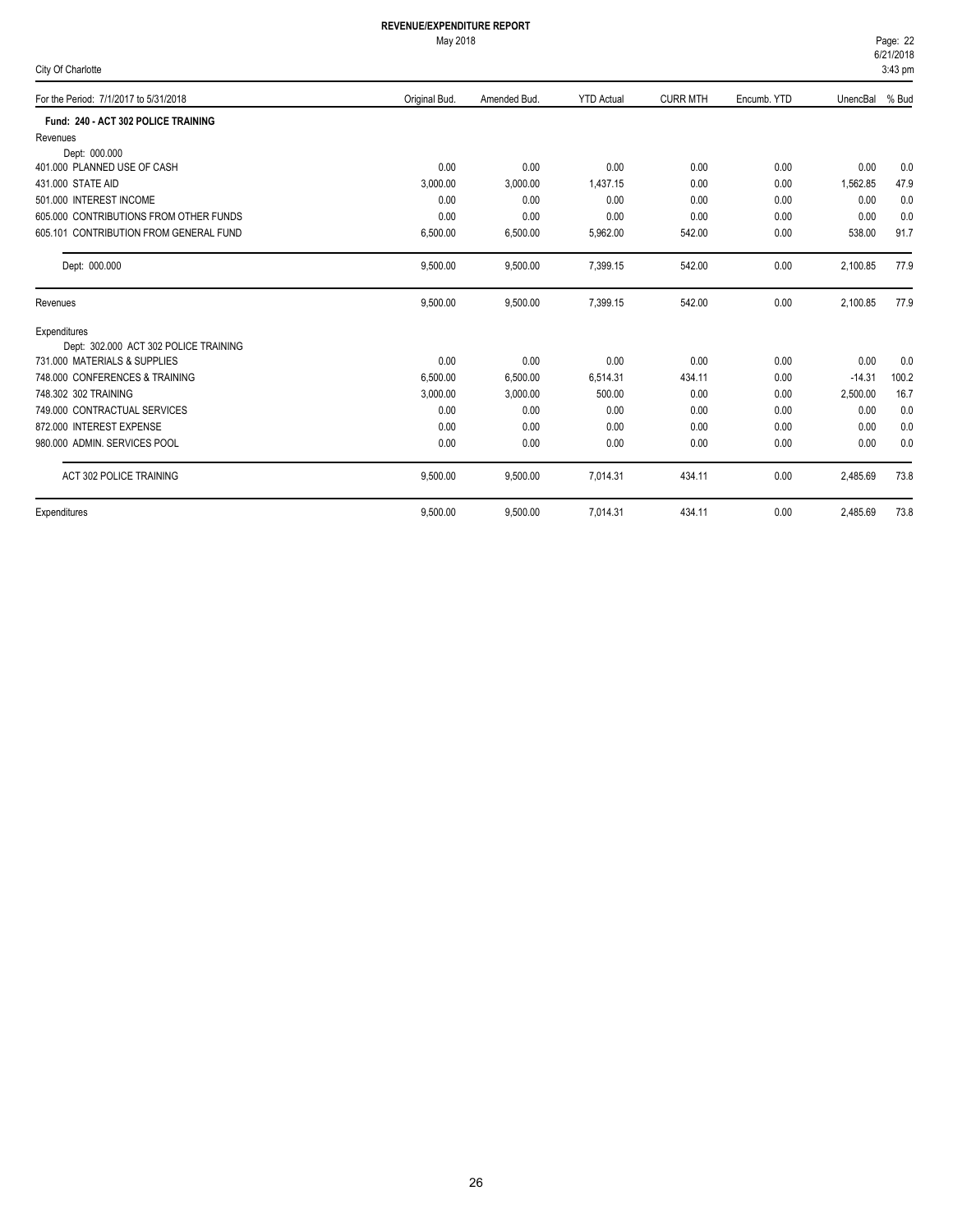#### May 2018

|  |  | City Of Charlotte |
|--|--|-------------------|
|--|--|-------------------|

6/21/2018 Page: 23  $3:43$  pm

| <b>UITA OF CHANGE</b>                   |               |              |                   |                 |             |          | o.40 pm |
|-----------------------------------------|---------------|--------------|-------------------|-----------------|-------------|----------|---------|
| For the Period: 7/1/2017 to 5/31/2018   | Original Bud. | Amended Bud. | <b>YTD Actual</b> | <b>CURR MTH</b> | Encumb. YTD | UnencBal | % Bud   |
| Fund: 250 - STREET CONSTRUCTION         |               |              |                   |                 |             |          |         |
| Revenues                                |               |              |                   |                 |             |          |         |
| Dept: 000.000                           |               |              |                   |                 |             |          |         |
| 415.000 SPECIAL ASSESSMENT REVENUE      | 0.00          | 0.00         | 0.00              | 0.00            | 0.00        | 0.00     | 0.0     |
| 501.000 INTEREST INCOME                 | 0.00          | 0.00         | 0.00              | 0.00            | 0.00        | 0.00     | 0.0     |
| 502.000 ASSESSMENT/LIEN INTEREST        | 0.00          | 0.00         | 0.00              | 0.00            | 0.00        | 0.00     | 0.0     |
| 605,000 CONTRIBUTIONS FROM OTHER FUNDS  | 0.00          | 0.00         | 0.00              | 0.00            | 0.00        | 0.00     | 0.0     |
| Dept: 000.000                           | 0.00          | 0.00         | 0.00              | 0.00            | 0.00        | 0.00     | 0.0     |
| Revenues                                | 0.00          | 0.00         | 0.00              | 0.00            | 0.00        | 0.00     | 0.0     |
| Expenditures                            |               |              |                   |                 |             |          |         |
| Dept: 510.000 MAJOR STREET CONSTRUCTION |               |              |                   |                 |             |          |         |
| 746.000 PROFESSIONAL SERVICES           | 0.00          | 0.00         | 0.00              | 0.00            | 0.00        | 0.00     | 0.0     |
| 980.000 ADMIN. SERVICES POOL            | 0.00          | 0.00         | 0.00              | 0.00            | 0.00        | 0.00     | 0.0     |
| MAJOR STREET CONSTRUCTION               | 0.00          | 0.00         | 0.00              | 0.00            | 0.00        | 0.00     | 0.0     |
| Dept: 511.000 LOCAL STREET CONSTRUCTION |               |              |                   |                 |             |          |         |
| 746.000 PROFESSIONAL SERVICES           | 0.00          | 0.00         | 0.00              | 0.00            | 0.00        | 0.00     | 0.0     |
| 749.000 CONTRACTUAL SERVICES            | 0.00          | 0.00         | 0.00              | 0.00            | 0.00        | 0.00     | 0.0     |
| 980.000 ADMIN. SERVICES POOL            | 0.00          | 0.00         | 0.00              | 0.00            | 0.00        | 0.00     | 0.0     |
| <b>LOCAL STREET CONSTRUCTION</b>        | 0.00          | 0.00         | 0.00              | 0.00            | 0.00        | 0.00     | 0.0     |
| Expenditures                            | 0.00          | 0.00         | 0.00              | 0.00            | 0.00        | 0.00     | 0.0     |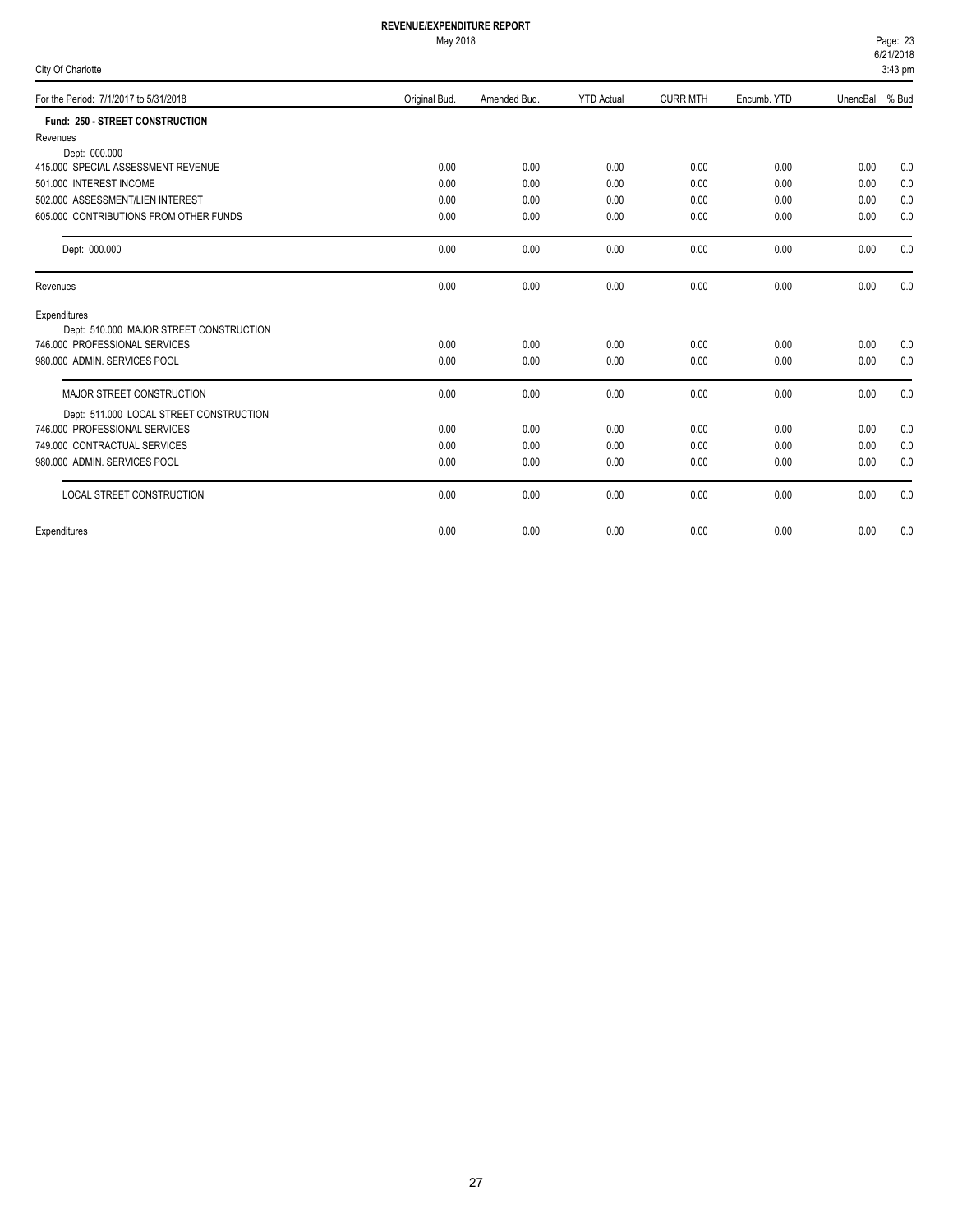| For the Period: 7/1/2017 to 5/31/2018                               | Original Bud.      | Amended Bud.       | <b>YTD Actual</b> | <b>CURR MTH</b> | Encumb. YTD  | UnencBal % Bud     |             |
|---------------------------------------------------------------------|--------------------|--------------------|-------------------|-----------------|--------------|--------------------|-------------|
| Fund: 260 - DDA FUND                                                |                    |                    |                   |                 |              |                    |             |
| Revenues                                                            |                    |                    |                   |                 |              |                    |             |
| Dept: 000.000<br>401.000 PLANNED USE OF CASH                        | 0.00               | 0.00               | 0.00              | 0.00            | 0.00         | 0.00               | 0.0         |
| 411.000 CURRENT PROPERTY TAXES                                      | 13,600.00          | 13,600.00          | 13,572.65         | 0.00            | 0.00         | 27.35              | 99.8        |
| 415.000 SPECIAL ASSESSMENT REVENUE                                  | 13,385.00          | 13,385.00          | 13,385.18         | 0.00            | 0.00         | $-0.18$            | 100.0       |
| 417.000 PAYMENT SMALL TAXPAYER                                      | 0.00               | 0.00               | 0.00              | 0.00            | 0.00         | 0.00               | 0.0         |
| 424.000 PARKING PERMITS                                             | 1,500.00           | 1,500.00           | 1,740.00          | 325.00          | 0.00         | $-240.00$          | 116.0       |
| 437.000 STATE GRANTS                                                | 0.00               | 0.00               | 0.00              | 0.00            | 0.00         | 0.00               | 0.0         |
| 501.000 INTEREST INCOME                                             | 20.00              | 20.00              | 15.67             | 0.00            | 0.00         | 4.33               | 78.4        |
| 502.000 ASSESSMENT/LIEN INTEREST                                    | 0.00               | 0.00               | 0.00              | 0.00            | 0.00         | 0.00               | 0.0         |
| 596.000 SUNDRY REVENUE<br>603.000 CONTRIBUTIONS FROM OTHERS         | 200.00<br>2,500.00 | 200.00<br>2,500.00 | 0.00<br>1,125.00  | 0.00<br>0.00    | 0.00<br>0.00 | 200.00<br>1,375.00 | 0.0<br>45.0 |
| 605.000 CONTRIBUTIONS FROM OTHER FUNDS                              | 0.00               | 0.00               | 0.00              | 0.00            | 0.00         | 0.00               | 0.0         |
| 605.310 CONTRIB FROM GO BOND 1994 FUND                              | 0.00               | 0.00               | 0.00              | 0.00            | 0.00         | 0.00               | 0.0         |
| 606.000 LOAN PROCEEDS                                               | 0.00               | 0.00               | 0.00              | 0.00            | 0.00         | 0.00               | 0.0         |
| 610.000 RESIDUAL EQUITY TRANSFER IN                                 | 0.00               | 0.00               | 0.00              | 0.00            | 0.00         | 0.00               | 0.0         |
| Dept: 000.000                                                       | 31,205.00          | 31,205.00          | 29,838.50         | 325.00          | 0.00         | 1,366.50           | 95.6        |
| Revenues                                                            | 31,205.00          | 31,205.00          | 29,838.50         | 325.00          | 0.00         | 1,366.50           | 95.6        |
| Expenditures                                                        |                    |                    |                   |                 |              |                    |             |
| Dept: 600.000 DDA                                                   |                    |                    |                   |                 |              |                    |             |
| 706.000 CITY LABOR - DPW                                            | 0.00               | 0.00               | 0.00              | 0.00            | 0.00         | 0.00               | 0.0         |
| 711.000 LONGEVITY                                                   | 0.00               | 0.00               | 0.00              | 0.00            | 0.00         | 0.00               | 0.0         |
| 721.000 FICA/MEDICARE - CITY SHARE                                  | 0.00               | 0.00               | 0.00              | 0.00            | 0.00         | 0.00               | 0.0         |
| 731.000 MATERIALS & SUPPLIES<br>749.000 CONTRACTUAL SERVICES        | 0.00<br>0.00       | 0.00<br>0.00       | 0.00<br>0.00      | 0.00<br>0.00    | 0.00<br>0.00 | 0.00<br>0.00       | 0.0<br>0.0  |
| 851.000 MVP EQUIPMENT RENTAL                                        | 0.00               | 0.00               | 0.00              | 0.00            | 0.00         | 0.00               | 0.0         |
| 864.000 CAPITAL OUTLAY - EQUIPMENT                                  | 0.00               | 0.00               | 0.00              | 0.00            | 0.00         | 0.00               | 0.0         |
| 972.000 SUNDRY                                                      | 0.00               | 0.00               | 0.00              | 0.00            | 0.00         | 0.00               | 0.0         |
| <b>DDA</b>                                                          | 0.00               | 0.00               | 0.00              | 0.00            | 0.00         | 0.00               | 0.0         |
| Dept: 800.000 ECONOMIC DEVELOPMENT                                  |                    |                    |                   |                 |              |                    |             |
| 703.000 ADMINSTRATIVE SALARIES                                      | 0.00               | 0.00               | 0.00              | 0.00            | 0.00         | 0.00               | 0.0         |
| 706.000 CITY LABOR - DPW<br>707.000 PART-TIME STAFF WAGES           | 2,000.00           | 2,000.00           | 1,343.61          | 421.66<br>0.00  | 0.00         | 656.39             | 67.2        |
| 721.000 FICA/MEDICARE - CITY SHARE                                  | 0.00<br>310.00     | 0.00<br>310.00     | 0.00<br>102.88    | 32.20           | 0.00<br>0.00 | 0.00<br>207.12     | 0.0<br>33.2 |
| 722.000 ICMA - CITY SHARE                                           | 60.00              | 60.00              | 7.25              | 0.67            | 0.00         | 52.75              | 12.1        |
| 728.000 RETIREMENT PLANS (CITY SHARE)                               | 900.00             | 900.00             | 349.27            | 112.90          | $0.00\,$     | 550.73             | 38.8        |
| 731.000 MATERIALS & SUPPLIES                                        | 500.00             | 500.00             | 772.28            | 72.67           | 0.00         | $-272.28$          | 154.5       |
| 737.000 PRINTING & PUBLISHING                                       | 50.00              | 50.00              | 0.00              | 0.00            | 0.00         | 50.00              | 0.0         |
| 745.000 UTILITIES                                                   | 0.00               | 0.00               | 0.00              | 0.00            | 0.00         | 0.00               | 0.0         |
| 746.000 PROFESSIONAL SERVICES                                       | 0.00               | 0.00               | 0.00              | 0.00            | 0.00         | 0.00               | 0.0         |
| 748.000 CONFERENCES & TRAINING                                      | 0.00               | 0.00               | 0.00              | 0.00            | 0.00         | 0.00               | 0.0         |
| 749.000 CONTRACTUAL SERVICES                                        | 19,050.00          | 19,050.00          | 17,194.95         | 202.68          | 0.00         | 1,855.05           | 90.3        |
| 753.000 SPECIAL PURPOSE EXPENSES                                    | 5,000.00           | 5,000.00           | 5,060.28          | 0.00            | 0.00         | $-60.28$           | 101.2       |
| 755.000 CONTRIBUTION TO OTHERS<br>851.000 MVP EQUIPMENT RENTAL      | 0.00<br>1,500.00   | 0.00<br>1,500.00   | 0.00<br>536.23    | 0.00<br>205.15  | 0.00         | 0.00               | 0.0         |
| 862.000 CAP. OUTLAY-IMPROVEMENTS                                    | 0.00               | 0.00               | 0.00              | 0.00            | 0.00<br>0.00 | 963.77<br>0.00     | 35.7<br>0.0 |
| 864.000 CAPITAL OUTLAY - EQUIPMENT                                  | 0.00               | 0.00               | 0.00              | 0.00            | 0.00         | 0.00               | 0.0         |
| 871.000 PRINCIPAL                                                   | 0.00               | 0.00               | 0.00              | 0.00            | 0.00         | 0.00               | 0.0         |
| 872.000 INTEREST EXPENSE                                            | 0.00               | 0.00               | 0.00              | 0.00            | 0.00         | 0.00               | 0.0         |
| 972.000 SUNDRY                                                      | 0.00               | 0.00               | 0.00              | 0.00            | 0.00         | 0.00               | 0.0         |
| ECONOMIC DEVELOPMENT                                                | 29,370.00          | 29,370.00          | 25,366.75         | 1,047.93        | 0.00         | 4,003.25           | 86.4        |
| Dept: 810.000 CHARHIAN DEVELOPMENT<br>746.000 PROFESSIONAL SERVICES | 0.00               | 0.00               | 0.00              | 0.00            | 0.00         | 0.00               | 0.0         |
|                                                                     |                    |                    |                   |                 |              |                    |             |
| CHARHIAN DEVELOPMENT<br>Dept: 900.000 CONTRIBUTIONS TO OTHER FUNDS  | 0.00               | 0.00               | 0.00              | 0.00            | 0.00         | 0.00               | 0.0         |
| 859.000 CONTRIBUTIONS TO OTHER FUNDS                                | 0.00               | 0.00               | 0.00              | 0.00            | 0.00         | 0.00               | 0.0         |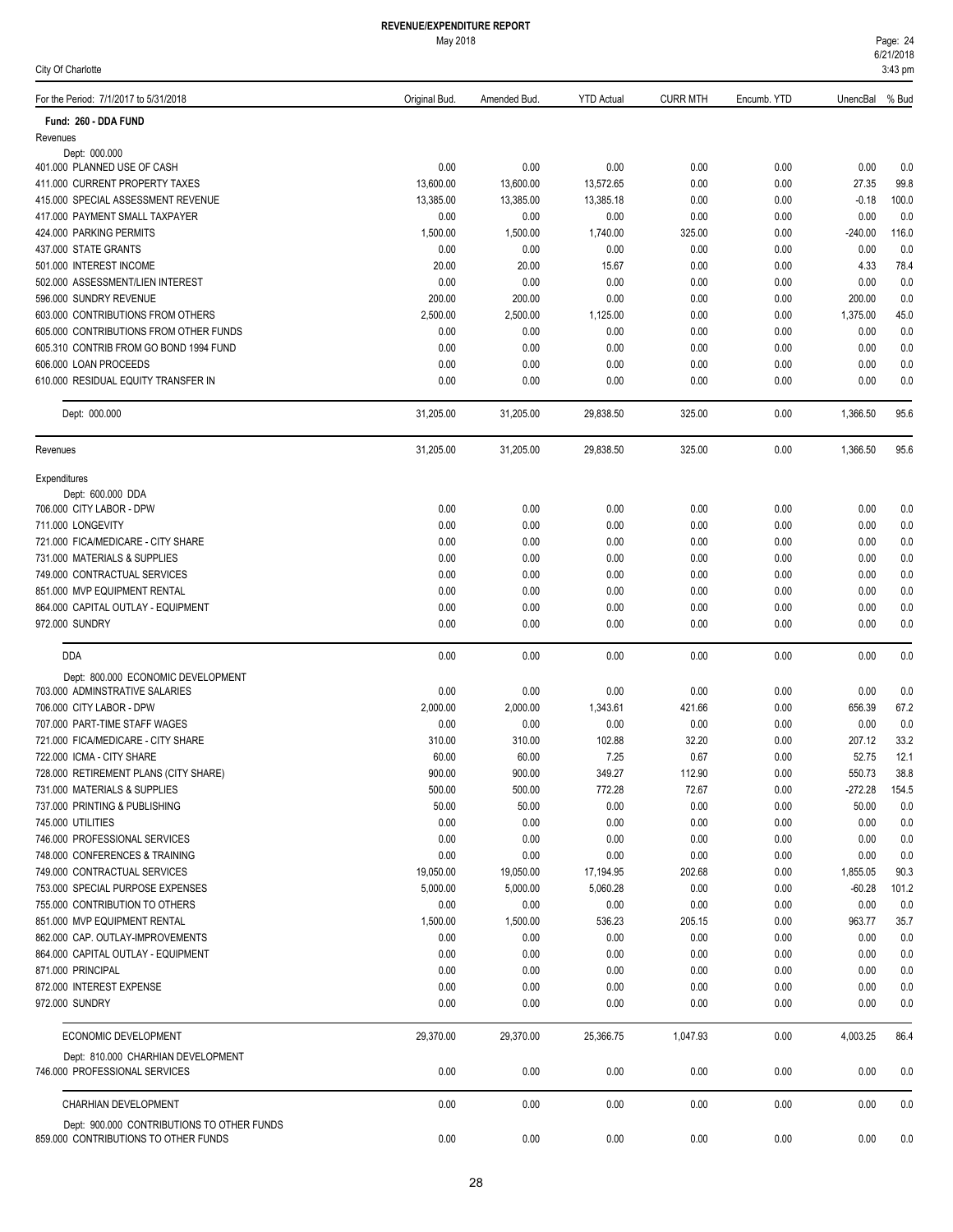| May 2018                                                  |               |              |                   |                 |             |          | Page: 25<br>6/21/2018 |  |
|-----------------------------------------------------------|---------------|--------------|-------------------|-----------------|-------------|----------|-----------------------|--|
| City Of Charlotte                                         |               |              |                   |                 |             |          | 3:43 pm               |  |
| For the Period: 7/1/2017 to 5/31/2018                     | Original Bud. | Amended Bud. | <b>YTD Actual</b> | <b>CURR MTH</b> | Encumb. YTD | UnencBal | % Bud                 |  |
| Fund: 260 - DDA FUND<br>Expenditures                      |               |              |                   |                 |             |          |                       |  |
| CONTRIBUTIONS TO OTHER FUNDS                              | 0.00          | 0.00         | 0.00              | 0.00            | 0.00        | 0.00     | 0.0                   |  |
| Dept: 999.000 GASB 34<br>859.101 CONTRIB. TO GENERAL FUND | 0.00          | 0.00         | 0.00              | 0.00            | 0.00        | 0.00     | 0.0                   |  |
| GASB 34                                                   | 0.00          | 0.00         | 0.00              | 0.00            | 0.00        | 0.00     | 0.0                   |  |
| Expenditures                                              | 29,370.00     | 29,370.00    | 25,366.75         | 1,047.93        | 0.00        | 4,003.25 | 86.4                  |  |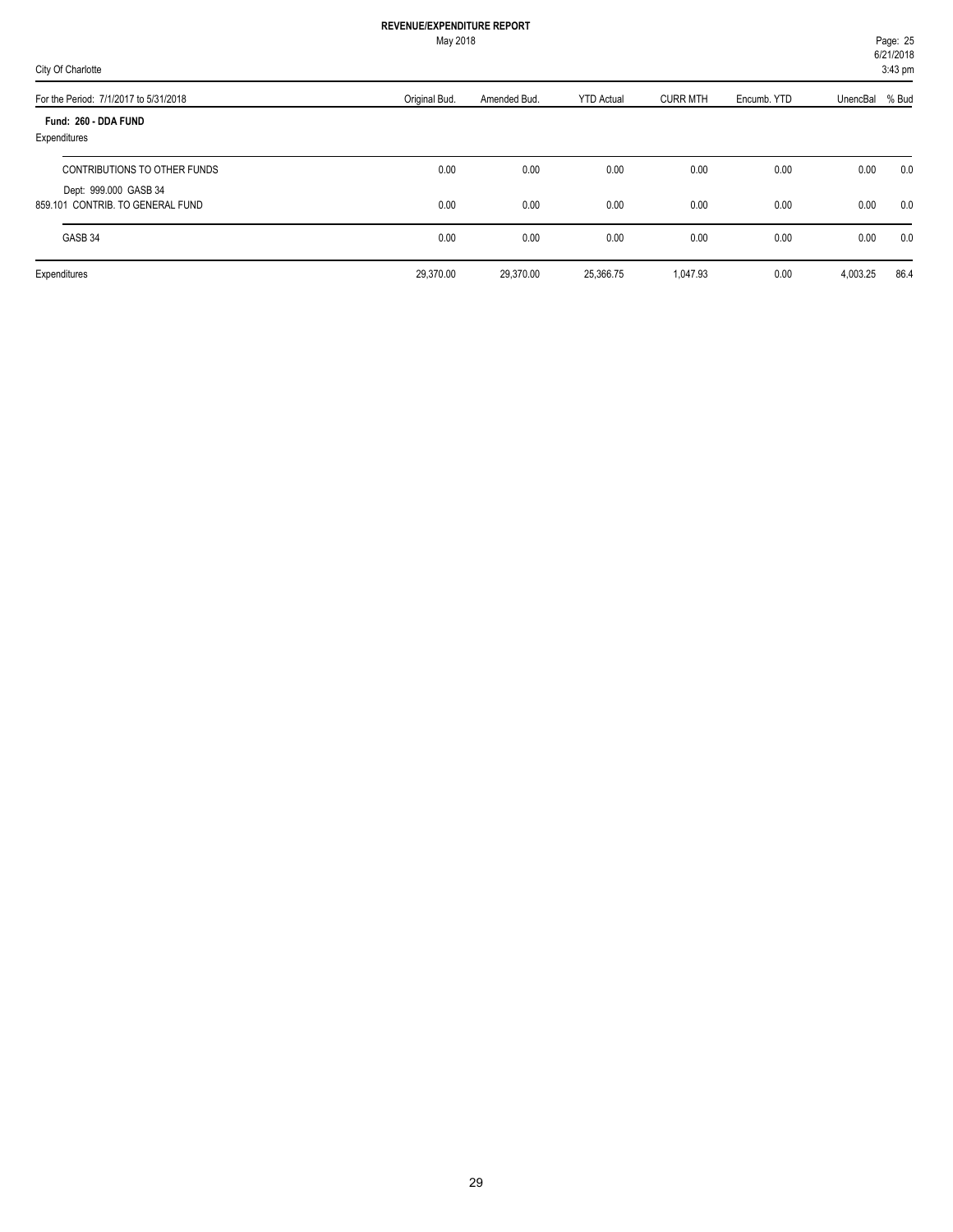|  |  | City Of Charlotte |
|--|--|-------------------|
|--|--|-------------------|

| For the Period: 7/1/2017 to 5/31/2018                          | Original Bud. | Amended Bud. | <b>YTD Actual</b> | <b>CURR MTH</b> | Encumb. YTD  | UnencBal     | % Bud      |
|----------------------------------------------------------------|---------------|--------------|-------------------|-----------------|--------------|--------------|------------|
| Fund: 261 - LDFA                                               |               |              |                   |                 |              |              |            |
| Revenues                                                       |               |              |                   |                 |              |              |            |
| Dept: 000.000                                                  |               |              |                   |                 |              |              |            |
| 401.000 PLANNED USE OF CASH                                    | 0.00          | 0.00         | 0.00              | 0.00            | 0.00         | 0.00         | 0.0        |
| 411.000 CURRENT PROPERTY TAXES                                 | 0.00          | 0.00         | 0.00              | 0.00            | 0.00         | 0.00         | 0.0        |
| 501.000 INTEREST INCOME                                        | 1,500.00      | 1,500.00     | 2,932.91          | 0.00            | 0.00         | $-1,432.91$  | 195.5      |
| 596.000 SUNDRY REVENUE                                         | 0.00          | 0.00         | 0.00              | 0.00            | 0.00         | 0.00         | 0.0        |
| 605,000 CONTRIBUTIONS FROM OTHER FUNDS                         | 0.00          | 0.00         | 0.00              | 0.00            | 0.00         | 0.00         | 0.0        |
| 606.100 MEDC UTILITIES LOAN PROCEEDS                           | 0.00          | 0.00         | 0.00              | 0.00            | 0.00         | 0.00         | 0.0        |
| 607.000 LOAN REPAYMENT                                         | 4,080.00      | 4,080.00     | 3,740.00          | 340.00          | 0.00         | 340.00       | 91.7       |
| 698.000 BOND PROCEEDS                                          | 0.00          | 0.00         | 0.00              | 0.00            | 0.00         | 0.00         | 0.0        |
| Dept: 000.000                                                  | 5,580.00      | 5,580.00     | 6,672.91          | 340.00          | 0.00         | $-1,092.91$  | 119.6      |
| Revenues                                                       | 5,580.00      | 5,580.00     | 6,672.91          | 340.00          | 0.00         | $-1,092.91$  | 119.6      |
| Expenditures                                                   |               |              |                   |                 |              |              |            |
| Dept: 800.000 ECONOMIC DEVELOPMENT                             |               |              |                   |                 |              |              |            |
| 735.000 DUES & SUBSCRIPTIONS                                   | 250.00        | 250.00       | 0.00              | 0.00            | 0.00         | 250.00       | 0.0        |
| 746.000 PROFESSIONAL SERVICES                                  | 5,000.00      | 5,000.00     | 474.50            | 0.00            | 0.00         | 4,525.50     | 9.5        |
| 749.000 CONTRACTUAL SERVICES                                   | 1,000.00      | 1,000.00     | 0.00              | 0.00            | 0.00         | 1,000.00     | 0.0        |
| 858.101 LOAN TO GENERAL FUND                                   | 0.00          | 0.00         | 0.00              | 0.00            | 0.00         | 0.00         | 0.0        |
| 858.260 LOAN TO DDA                                            | 0.00          | 0.00         | 0.00              | 0.00            | 0.00         | 0.00         | 0.0        |
| 862.000 CAP. OUTLAY-IMPROVEMENTS                               | 240,000.00    | 240,000.00   | 0.00              | 0.00            | 0.00         | 240,000.00   | 0.0        |
| 864.000 CAPITAL OUTLAY - EQUIPMENT                             | 0.00          | 0.00         | 0.00              | 0.00            | 0.00         | 0.00         | 0.0        |
| 871.000 PRINCIPAL                                              | 0.00          | 0.00         | 0.00              | 0.00            | 0.00         | 0.00         | 0.0        |
| 972.000 SUNDRY                                                 | 100.00        | 100.00       | 0.00              | 0.00            | 0.00         | 100.00       | 0.0        |
| ECONOMIC DEVELOPMENT                                           | 246,350.00    | 246,350.00   | 474.50            | 0.00            | 0.00         | 245,875.50   | 0.2        |
| Dept: 840.000 LDFA EXPENDITURES                                |               |              |                   |                 |              |              |            |
| 749.000 CONTRACTUAL SERVICES                                   | 0.00          | 0.00         | 0.00              | 0.00            | 0.00         | 0.00         | 0.0        |
| 864.000 CAPITAL OUTLAY - EQUIPMENT                             | 0.00          | 0.00         | 0.00              | 0.00            | 0.00         | 0.00         | 0.0        |
| 864.003 CAP. OUTLAY SLEDDING ICE RINK                          | 0.00          | 0.00         | 0.00              | 0.00            | 0.00         | 0.00         | 0.0        |
| 872.000 INTEREST EXPENSE<br>890.000 ADMINSTRATIVE SERVICE POOL | 0.00          | 0.00         | 0.00              | 0.00            | 0.00<br>0.00 | 0.00<br>0.00 | 0.0        |
| 980.000 ADMIN. SERVICES POOL                                   | 0.00<br>0.00  | 0.00<br>0.00 | 0.00<br>0.00      | 0.00<br>0.00    | 0.00         | 0.00         | 0.0<br>0.0 |
|                                                                |               |              |                   |                 |              |              |            |
| LDFA EXPENDITURES                                              | 0.00          | 0.00         | 0.00              | 0.00            | 0.00         | 0.00         | 0.0        |
| Dept: 845.000 INDUSTRIAL PARK EXPENSES                         |               |              |                   |                 |              |              |            |
| 706.000 CITY LABOR - DPW                                       | 0.00          | 0.00         | 0.00              | 0.00            | 0.00         | 0.00         | 0.0        |
| 721.000 FICA/MEDICARE - CITY SHARE                             | 0.00          | 0.00         | 0.00              | 0.00            | 0.00         | 0.00         | 0.0        |
| 890.000 ADMINSTRATIVE SERVICE POOL                             | 0.00          | 0.00         | 0.00              | 0.00            | 0.00         | 0.00         | 0.0        |
| INDUSTRIAL PARK EXPENSES                                       | 0.00          | 0.00         | 0.00              | 0.00            | 0.00         | 0.00         | 0.0        |
| Dept: 900.000 CONTRIBUTIONS TO OTHER FUNDS                     |               |              |                   |                 |              |              |            |
| 859.270 CONTRIB TO INDUSTRIAL PRK FUND                         | 0.00          | 0.00         | 0.00              | 0.00            | 0.00         | 0.00         | 0.0        |
| CONTRIBUTIONS TO OTHER FUNDS                                   | 0.00          | 0.00         | 0.00              | 0.00            | 0.00         | 0.00         | 0.0        |
| Dept: 999.000 GASB 34<br>859.101 CONTRIB. TO GENERAL FUND      | 0.00          | 0.00         | 0.00              | 0.00            | 0.00         | 0.00         | 0.0        |
| GASB 34                                                        | 0.00          | 0.00         | 0.00              | 0.00            | 0.00         | 0.00         | 0.0        |
|                                                                |               |              |                   |                 |              |              |            |
| Expenditures                                                   | 246,350.00    | 246,350.00   | 474.50            | 0.00            | 0.00         | 245,875.50   | 0.2        |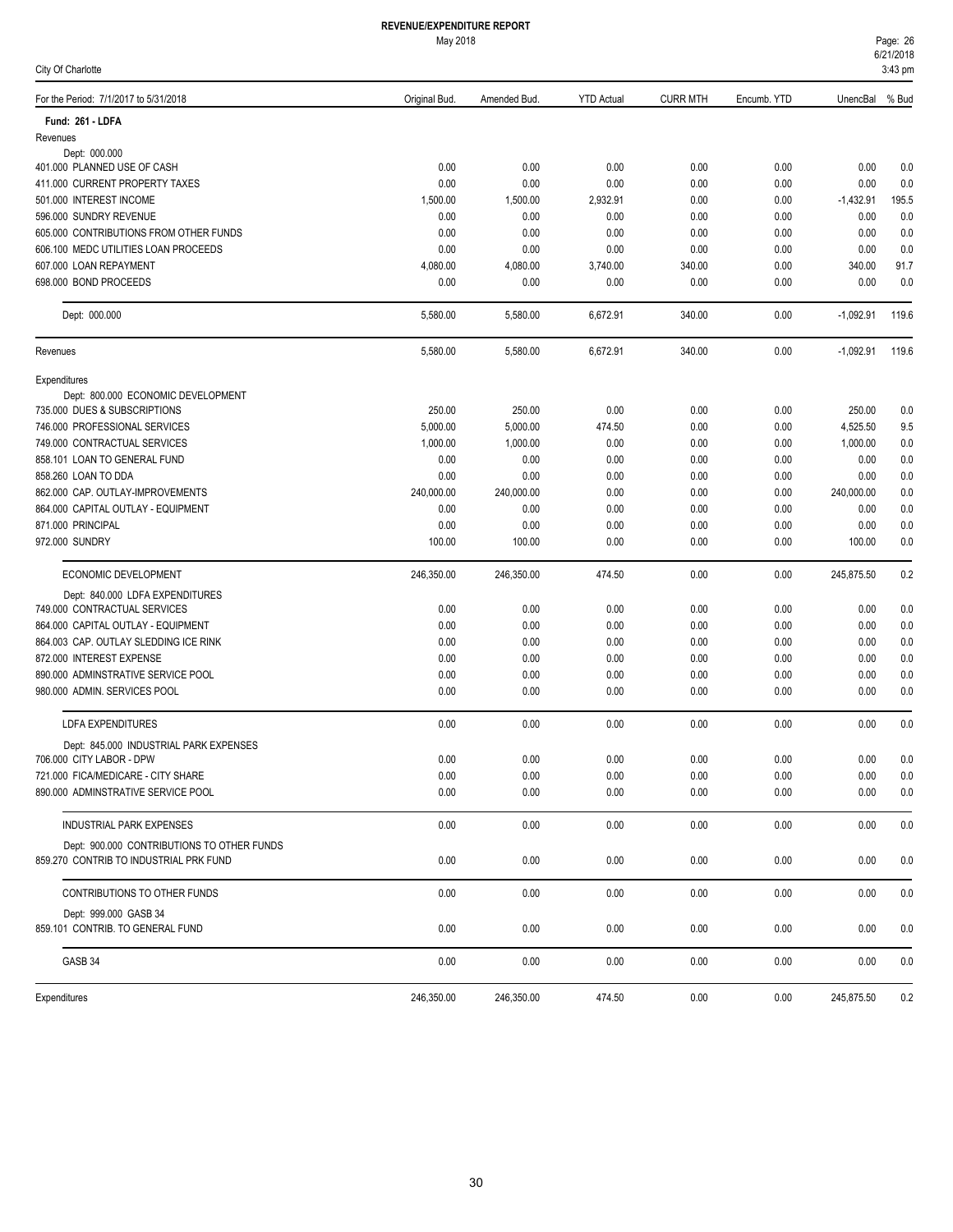|  |  | City Of Charlotte |  |
|--|--|-------------------|--|
|--|--|-------------------|--|

| For the Period: 7/1/2017 to 5/31/2018                                | Original Bud.      | Amended Bud.       | <b>YTD Actual</b> | <b>CURR MTH</b> | Encumb. YTD  | UnencBal         | % Bud              |
|----------------------------------------------------------------------|--------------------|--------------------|-------------------|-----------------|--------------|------------------|--------------------|
| Fund: 270 - ECONOMIC DEVELOPMENT FUND                                |                    |                    |                   |                 |              |                  |                    |
| Revenues                                                             |                    |                    |                   |                 |              |                  |                    |
| Dept: 000.000                                                        |                    |                    |                   |                 |              |                  |                    |
| 401.000 PLANNED USE OF CASH                                          | 0.00               | 0.00               | 0.00              | 0.00            | 0.00         | 0.00             | 0.0                |
| 431.000 STATE AID                                                    | 0.00               | 0.00               | 0.00              | 0.00            | 0.00         | 0.00             | 0.0                |
| 437.002 STATE GRANT - DNR                                            | 0.00<br>0.00       | 0.00<br>0.00       | 0.00<br>0.00      | 0.00<br>0.00    | 0.00<br>0.00 | 0.00<br>0.00     | 0.0<br>0.0         |
| 492.000 SALE OF LAND (G.F.A.)<br>501.000 INTEREST INCOME             | 100.00             | 100.00             | 359.30            | 0.00            | 0.00         | $-259.30$        | 359.3              |
| 593.000 RENT EARNED-CITY PROPERTY                                    | 8,265.00           | 8,265.00           | 8,265.00          | 0.00            | 0.00         | 0.00             | 100.0              |
| 594.000 GAIN/LOSS ON SALE OF ASSETS                                  | 30.000.00          | 30,000.00          | 75,784.60         | 0.00            | 0.00         | -45,784.60       | 252.6              |
| 596.000 SUNDRY REVENUE                                               | 0.00               | 0.00               | 0.00              | 0.00            | 0.00         | 0.00             | 0.0                |
| 605.261 CONTRIBUTION FROM LDFA FUND                                  | 0.00               | 0.00               | 0.00              | 0.00            | 0.00         | 0.00             | 0.0                |
| Dept: 000.000                                                        | 38,365.00          | 38,365.00          | 84,408.90         | 0.00            | 0.00         | $-46,043.90$     | 220.0              |
| Revenues                                                             | 38,365.00          | 38,365.00          | 84,408.90         | 0.00            | 0.00         | $-46,043.90$     | 220.0              |
| Expenditures                                                         |                    |                    |                   |                 |              |                  |                    |
| Dept: 800.000 ECONOMIC DEVELOPMENT                                   |                    |                    |                   |                 |              |                  |                    |
| 703.000 ADMINSTRATIVE SALARIES                                       | 0.00               | 0.00               | 0.00              | 0.00            | 0.00         | 0.00             | 0.0                |
| 706.000 CITY LABOR - DPW                                             | 0.00               | 0.00               | 0.00              | 0.00            | 0.00         | 0.00             | 0.0                |
| 711.000 LONGEVITY                                                    | 0.00               | 0.00               | 0.00              | 0.00            | 0.00         | 0.00             | 0.0                |
| 714.000 UNUSED SICK & VACATION LEAVE                                 | 0.00               | 0.00               | 0.00              | 0.00            | 0.00         | 0.00             | 0.0                |
| 721.000 FICA/MEDICARE - CITY SHARE                                   | 0.00               | 0.00               | 0.00              | 0.00            | 0.00         | 0.00             | 0.0                |
| 723.000 VISION CARE                                                  | 0.00               | 0.00               | 0.00              | 0.00            | 0.00         | 0.00             | 0.0                |
| 724.000 LIFE, WORK COMP, UNEMPLOYMENT                                | 0.00               | 0.00               | 0.00              | 0.00            | 0.00         | 0.00             | 0.0                |
| 725.604 DENTAL & HEALTH BENEFITS                                     | 0.00               | 0.00               | 0.00              | 0.00            | 0.00         | 0.00             | 0.0                |
| 728.000 RETIREMENT PLANS (CITY SHARE)                                | 0.00               | 0.00               | 0.00              | 0.00            | 0.00         | 0.00             | 0.0                |
| 728.001 RETIRMENT HEALTH SAVINGS                                     | 0.00               | 0.00               | 0.00              | 0.00            | 0.00         | 0.00             | 0.0                |
| 731.000 MATERIALS & SUPPLIES                                         | 250.00             | 250.00             | 0.00              | 0.00            | 0.00         | 250.00           | 0.0                |
| 735.000 DUES & SUBSCRIPTIONS                                         | 275.00             | 275.00             | 0.00              | 0.00            | 0.00         | 275.00           | 0.0                |
| 746.000 PROFESSIONAL SERVICES                                        | 5,000.00           | 5,000.00           | 0.00              | 0.00            | 0.00         | 5,000.00         | 0.0                |
| 748.000 CONFERENCES & TRAINING<br>749.000 CONTRACTUAL SERVICES       | 500.00<br>2,000.00 | 500.00<br>2,000.00 | 0.00<br>1,368.00  | 0.00<br>320.00  | 0.00<br>0.00 | 500.00<br>632.00 | 0.0<br>68.4        |
| 851.000 MVP EQUIPMENT RENTAL                                         | 250.00             | 250.00             | 0.00              | 0.00            | 0.00         | 250.00           | 0.0                |
| 862.000 CAP. OUTLAY-IMPROVEMENTS                                     | 0.00               | 0.00               | 0.00              | 0.00            | 0.00         | 0.00             | 0.0                |
| 972.000 SUNDRY                                                       | 0.00               | 0.00               | 0.00              | 0.00            | 0.00         | 0.00             | 0.0                |
| 974.000 MCLANE DEBT PAYMENTS                                         | 0.00               | 0.00               | 0.00              | 0.00            | 0.00         | 0.00             | 0.0                |
| ECONOMIC DEVELOPMENT                                                 | 8,275.00           | 8,275.00           | 1,368.00          | 320.00          | 0.00         | 6,907.00         | 16.5               |
| Dept: 845.000 INDUSTRIAL PARK EXPENSES                               |                    |                    |                   |                 |              |                  |                    |
| 706.000 CITY LABOR - DPW                                             | 0.00               | 0.00               | 0.00              | 0.00            | 0.00         | 0.00             | 0.0                |
| 721.000 FICA/MEDICARE - CITY SHARE                                   | 0.00               | 0.00               | 0.00              | 0.00            | 0.00         | 0.00             | $0.0\,$            |
| 731.000 MATERIALS & SUPPLIES                                         | 0.00               | 0.00               | 0.00              | 0.00            | 0.00         | 0.00             | 0.0                |
| 743.000 TAXES                                                        | 0.00               | 0.00               | 0.00              | 0.00            | 0.00         | 0.00             | $0.0\,$            |
| 746.000 PROFESSIONAL SERVICES                                        | 0.00               | 0.00               | 0.00              | 0.00            | 0.00         | 0.00             | $0.0\,$            |
| 748.000 CONFERENCES & TRAINING                                       | 0.00               | 0.00               | 0.00              | 0.00            | 0.00         | 0.00             | 0.0                |
| 749.000 CONTRACTUAL SERVICES                                         | 0.00               | 0.00               | 0.00              | 0.00            | 0.00         | 0.00             | 0.0                |
| 851.000 MVP EQUIPMENT RENTAL<br>859,000 CONTRIBUTIONS TO OTHER FUNDS | 0.00               | 0.00               | 0.00              | 0.00            | 0.00         | 0.00             | 0.0                |
| 864.000 CAPITAL OUTLAY - EQUIPMENT                                   | 0.00               | 0.00               | 0.00              | 0.00            | 0.00         | 0.00             | $0.0\,$<br>$0.0\,$ |
| 870.000 BOND ISSUANCE FEES                                           | 0.00<br>0.00       | 0.00<br>0.00       | 0.00<br>0.00      | 0.00<br>0.00    | 0.00<br>0.00 | 0.00<br>0.00     |                    |
| 875.000 debt serv-principal                                          | 0.00               | 0.00               | 0.00              | 0.00            | 0.00         | 0.00             | 0.0<br>0.0         |
| 972.000 SUNDRY                                                       | 0.00               | 0.00               | 0.00              | 0.00            | 0.00         | 0.00             | $0.0\,$            |
| 974.000 MCLANE DEBT PAYMENTS                                         | 0.00               | 0.00               | 0.00              | 0.00            | 0.00         | 0.00             | $0.0\,$            |
| 980.000 ADMIN. SERVICES POOL                                         | 0.00               | 0.00               | 0.00              | 0.00            | 0.00         | 0.00             | 0.0                |
| <b>INDUSTRIAL PARK EXPENSES</b>                                      | 0.00               | 0.00               | 0.00              | 0.00            | 0.00         | 0.00             | 0.0                |
| Dept: 999.000 GASB 34<br>859.101 CONTRIB. TO GENERAL FUND            | 25,000.00          | 25,000.00          | 22,913.00         | 2,083.00        | 0.00         | 2,087.00         | 91.7               |
| GASB 34                                                              | 25,000.00          | 25,000.00          | 22,913.00         | 2,083.00        | 0.00         | 2,087.00         | 91.7               |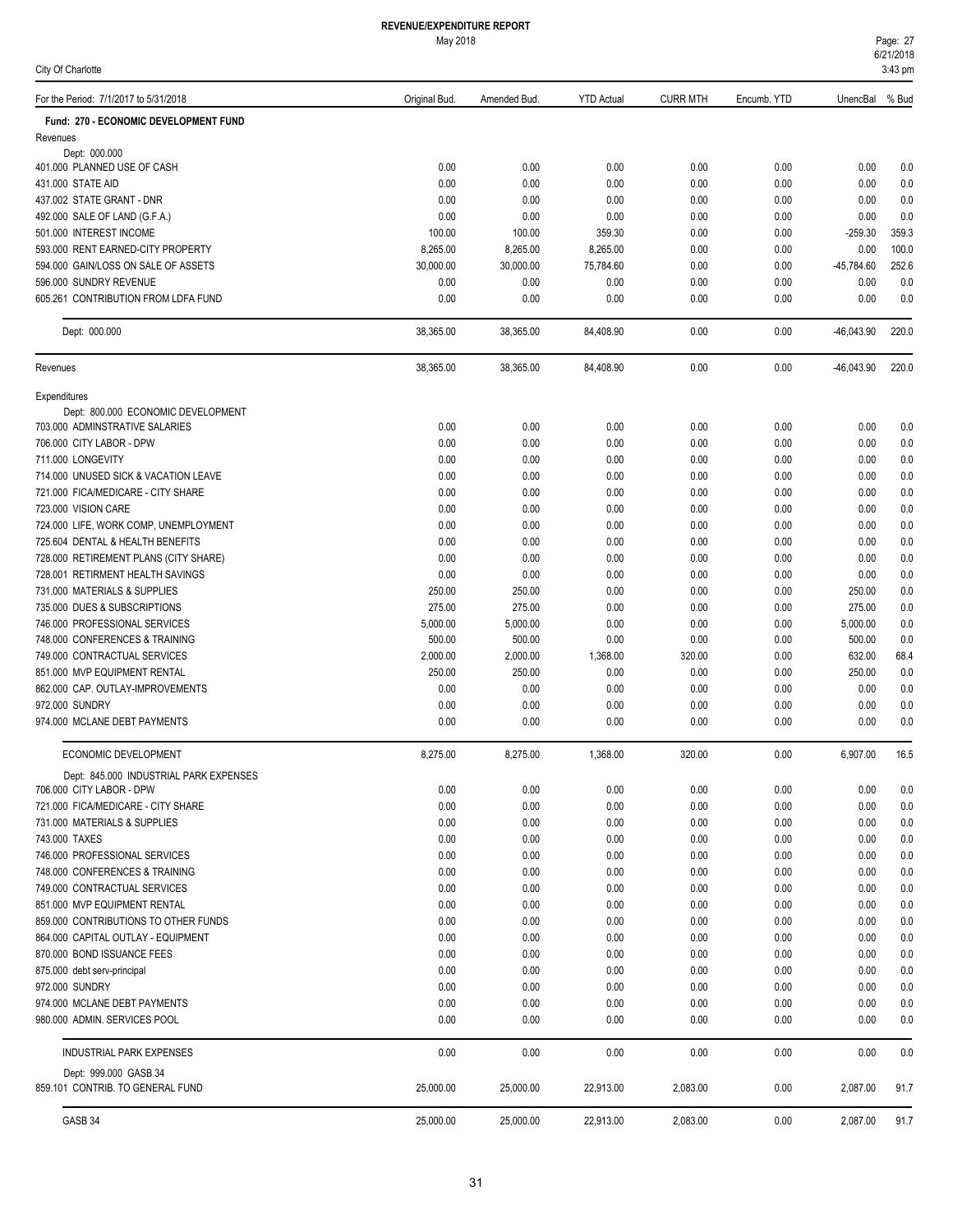| City Of Charlotte                     | May 2018      |              |                   |                 |             |          | Page: 28<br>6/21/2018<br>$3:43$ pm |
|---------------------------------------|---------------|--------------|-------------------|-----------------|-------------|----------|------------------------------------|
| For the Period: 7/1/2017 to 5/31/2018 | Original Bud. | Amended Bud. | <b>YTD Actual</b> | <b>CURR MTH</b> | Encumb, YTD | UnencBal | % Bud                              |
| Fund: 270 - ECONOMIC DEVELOPMENT FUND |               |              |                   |                 |             |          |                                    |
| Expenditures                          | 33,275.00     | 33,275.00    | 24.281.00         | 2.403.00        | 0.00        | 8,994.00 | 73.0                               |
|                                       |               |              |                   |                 |             |          |                                    |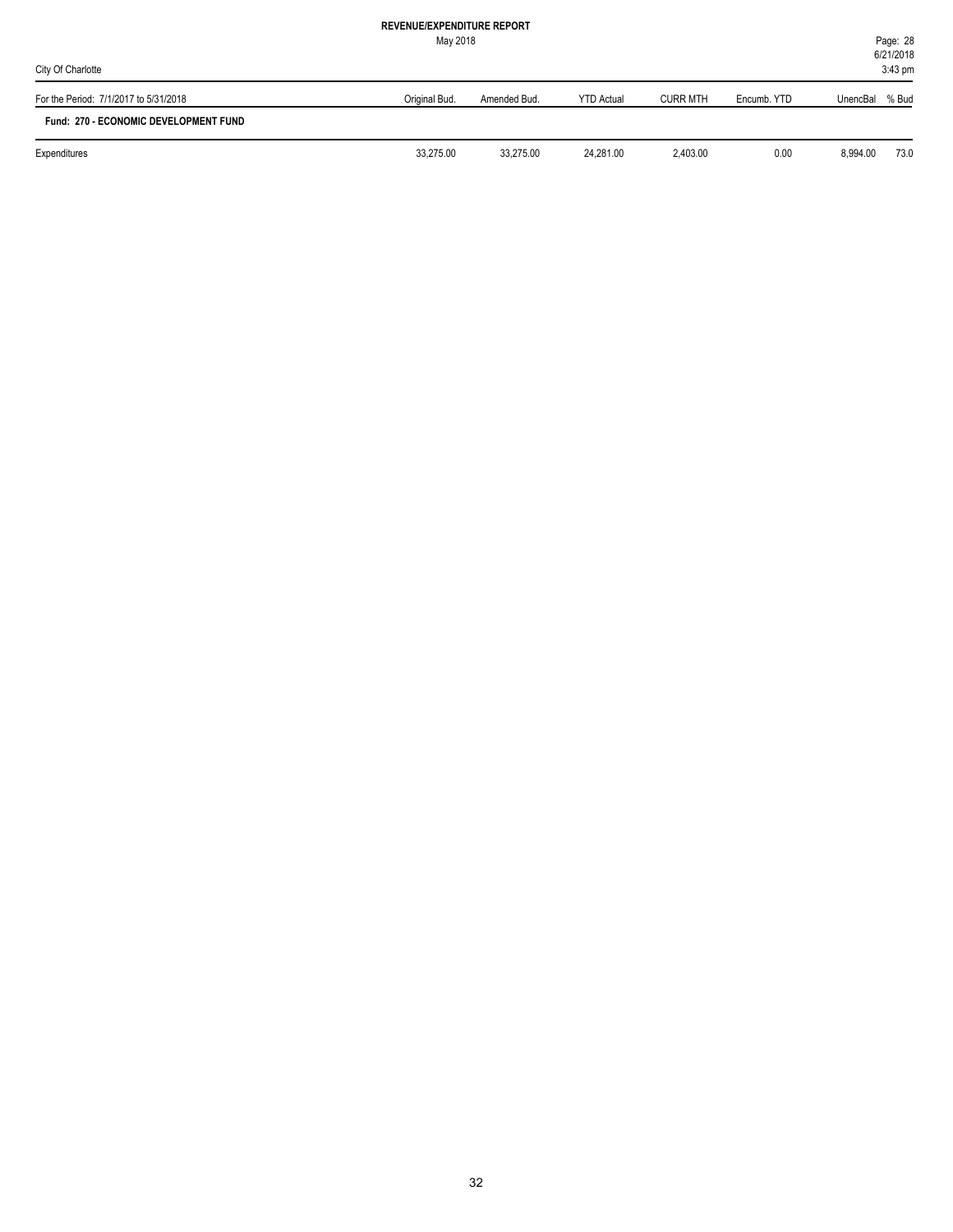| For the Period: 7/1/2017 to 5/31/2018  | Original Bud. | Amended Bud. | <b>YTD Actual</b> | <b>CURR MTH</b> | Encumb. YTD | UnencBal % Bud |       |
|----------------------------------------|---------------|--------------|-------------------|-----------------|-------------|----------------|-------|
| Fund: 280 - AIRPORT FUND               |               |              |                   |                 |             |                |       |
| Revenues                               |               |              |                   |                 |             |                |       |
| Dept: 000.000                          |               |              |                   |                 |             |                |       |
| 401.000 PLANNED USE OF CASH            | 0.00          | 0.00         | 0.00              | 0.00            | 0.00        | 0.00           | 0.0   |
| 439.004 FEDERAL GRANT - FAA            | 0.00          | 0.00         | 145,857.40        | 0.00            | 0.00        | $-145,857.40$  | 0.0   |
| 444.000 AIRPORT HANGER RENT            | 40,000.00     | 40,000.00    | 27,700.36         | 0.00            | 0.00        | 12,299.64      | 69.3  |
| 451.000 COPY/FAX CHARGES               | 0.00          | 0.00         | 0.00              | 0.00            | 0.00        | 0.00           | 0.0   |
| 501.000 INTEREST INCOME                | 0.00          | 0.00         | 65.36             | 0.00            | 0.00        | $-65.36$       | 0.0   |
| 592.000 FUEL SALES                     | 60,000.00     | 60,000.00    | 30,436.14         | $-102.18$       | 0.00        | 29,563.86      | 50.7  |
| 593.000 RENT EARNED-CITY PROPERTY      | 10,400.00     | 10,400.00    | 2,400.00          | 0.00            | 0.00        | 8,000.00       | 23.1  |
| 596.000 SUNDRY REVENUE                 | 0.00          | 0.00         | 68.67             | 38.75           | 0.00        | $-68.67$       | 0.0   |
| 603.000 CONTRIBUTIONS FROM OTHERS      | 10,000.00     | 10,000.00    | 0.00              | 0.00            | 0.00        | 10,000.00      | 0.0   |
| 605.101 CONTRIBUTION FROM GENERAL FUND | 44,460.00     | 44,460.00    | 40,755.00         | 3,705.00        | 0.00        | 3,705.00       | 91.7  |
| 606.000 LOAN PROCEEDS                  | 0.00          | 0.00         | 0.00              | 0.00            | 0.00        | 0.00           | 0.0   |
| Dept: 000.000                          | 164,860.00    | 164,860.00   | 247,282.93        | 3,641.57        | 0.00        | $-82,422.93$   | 150.0 |
| Revenues                               | 164,860.00    | 164,860.00   | 247,282.93        | 3,641.57        | 0.00        | $-82,422.93$   | 150.0 |
| Expenditures                           |               |              |                   |                 |             |                |       |
| Dept: 830.000 AIRPORT                  |               |              |                   |                 |             |                |       |
| 706,000 CITY LABOR - DPW               | 2,600.00      | 2,600.00     | 6,227.98          | 2,462.94        | 0.00        | $-3,627.98$    | 239.5 |
| 721.000 FICA/MEDICARE - CITY SHARE     | 200.00        | 200.00       | 477.51            | 188.98          | 0.00        | $-277.51$      | 238.8 |
| 722.000 ICMA - CITY SHARE              | 60.00         | 60.00        | 73.55             | 33.88           | 0.00        | $-13.55$       | 122.6 |
| 728.000 RETIREMENT PLANS (CITY SHARE)  | 700.00        | 700.00       | 1,562.56          | 611.54          | 0.00        | $-862.56$      | 223.2 |
| 731.000 MATERIALS & SUPPLIES           | 1,500.00      | 1,500.00     | 2,206.86          | 757.40          | 0.00        | $-706.86$      | 147.1 |
| 734.000 GASOLINE & OIL                 | 60,000.00     | 60,000.00    | 25,084.74         | 0.00            | 0.00        | 34,915.26      | 41.8  |
| 741.000 MAINTENANCE - EQ/BLDG/GRNDS    | 1,500.00      | 1,500.00     | 1,005.19          | 0.00            | 0.00        | 494.81         | 67.0  |
| 742.000 BUILDING AND MAINTENANCE       | 0.00          | 0.00         | 0.00              | 0.00            | 0.00        | 0.00           | 0.0   |
| 743,000 TAXES                          | 8,000.00      | 8,000.00     | 8,655.98          | 0.00            | 0.00        | $-655.98$      | 108.2 |
| 744.000 TELEPHONE & INTERNET           | 2,700.00      | 2,700.00     | 3,686.55          | 389.36          | 0.00        | $-986.55$      | 136.5 |
| 745.000 UTILITIES                      | 18,000.00     | 18,000.00    | 12,629.84         | 763.73          | 0.00        | 5,370.16       | 70.2  |
| 746.000 PROFESSIONAL SERVICES          | 17,500.00     | 17,500.00    | 10,259.63         | 833.33          | 0.00        | 7,240.37       | 58.6  |
| 747.000 INSURANCE & BONDS              | 6,100.00      | 6,100.00     | 7,400.00          | 2,122.00        | 0.00        | $-1,300.00$    | 121.3 |
| 749.000 CONTRACTUAL SERVICES           | 15,000.00     | 15,000.00    | 10,447.51         | 1,427.02        | 0.00        | 4,552.49       | 69.7  |
| 851.000 MVP EQUIPMENT RENTAL           | 5,000.00      | 5,000.00     | 6,149.89          | 813.56          | 0.00        | $-1,149.89$    | 123.0 |
| 862.000 CAP. OUTLAY-IMPROVEMENTS       | 21,000.00     | 21,000.00    | 327.59            | 327.59          | 0.00        | 20,672.41      | 1.6   |
| 871.000 PRINCIPAL                      | 0.00          | 0.00         | 0.00              | 0.00            | 0.00        | 0.00           | 0.0   |
| 872.000 INTEREST EXPENSE               | 0.00          | 0.00         | 0.00              | 0.00            | 0.00        | 0.00           | 0.0   |
| 972.000 SUNDRY                         | 5,000.00      | 5,000.00     | 1,448.16          | 0.00            | 0.00        | 3,551.84       | 29.0  |
| <b>AIRPORT</b>                         | 164,860.00    | 164,860.00   | 97,643.54         | 10,731.33       | 0.00        | 67,216.46      | 59.2  |
| Expenditures                           | 164.860.00    | 164.860.00   | 97.643.54         | 10.731.33       | 0.00        | 67.216.46      | 59.2  |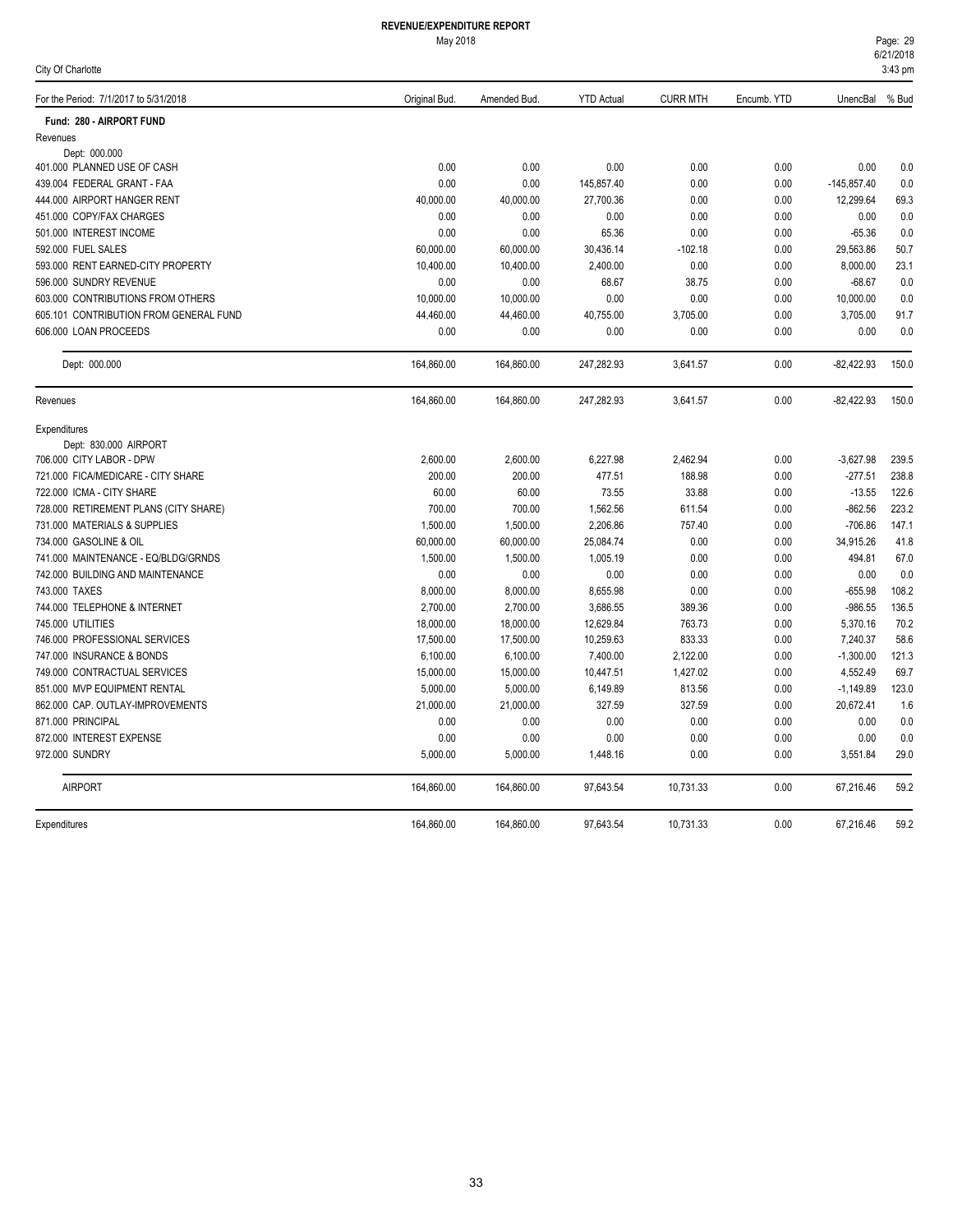| Page: 30          |  |
|-------------------|--|
| 6/21/2018         |  |
| $3.13 \text{ nm}$ |  |

| City Of Charlotte                       |               |              |                   |                 | $V = U - V$<br>$3:43$ pm |                |     |
|-----------------------------------------|---------------|--------------|-------------------|-----------------|--------------------------|----------------|-----|
| For the Period: 7/1/2017 to 5/31/2018   | Original Bud. | Amended Bud. | <b>YTD Actual</b> | <b>CURR MTH</b> | Encumb. YTD              | UnencBal % Bud |     |
| Fund: 281 - CHARLOTTE COMMUNITY LIBRARY |               |              |                   |                 |                          |                |     |
| Revenues                                |               |              |                   |                 |                          |                |     |
| Dept: 000.000                           |               |              |                   |                 |                          |                |     |
| 451.000 COPY/FAX CHARGES                | 0.00          | 0.00         | 0.00              | 0.00            | 0.00                     | 0.00           | 0.0 |
| Dept: 000.000                           | 0.00          | 0.00         | 0.00              | 0.00            | 0.00                     | 0.00           | 0.0 |
| Revenues                                | 0.00          | 0.00         | 0.00              | 0.00            | 0.00                     | 0.00           | 0.0 |
| Expenditures                            |               |              |                   |                 |                          |                |     |
| Dept: 811.000 COMMUNITY LIBRARY         |               |              |                   |                 |                          |                |     |
| 706.000 CITY LABOR - DPW                | 0.00          | 0.00         | 0.00              | 0.00            | 0.00                     | 0.00           | 0.0 |
| 721.000 FICA/MEDICARE - CITY SHARE      | 0.00          | 0.00         | 0.00              | 0.00            | 0.00                     | 0.00           | 0.0 |
| 851.000 MVP EQUIPMENT RENTAL            | 0.00          | 0.00         | 0.00              | 0.00            | 0.00                     | 0.00           | 0.0 |
| <b>COMMUNITY LIBRARY</b>                | 0.00          | 0.00         | 0.00              | 0.00            | 0.00                     | 0.00           | 0.0 |
| Expenditures                            | 0.00          | 0.00         | 0.00              | 0.00            | 0.00                     | 0.00           | 0.0 |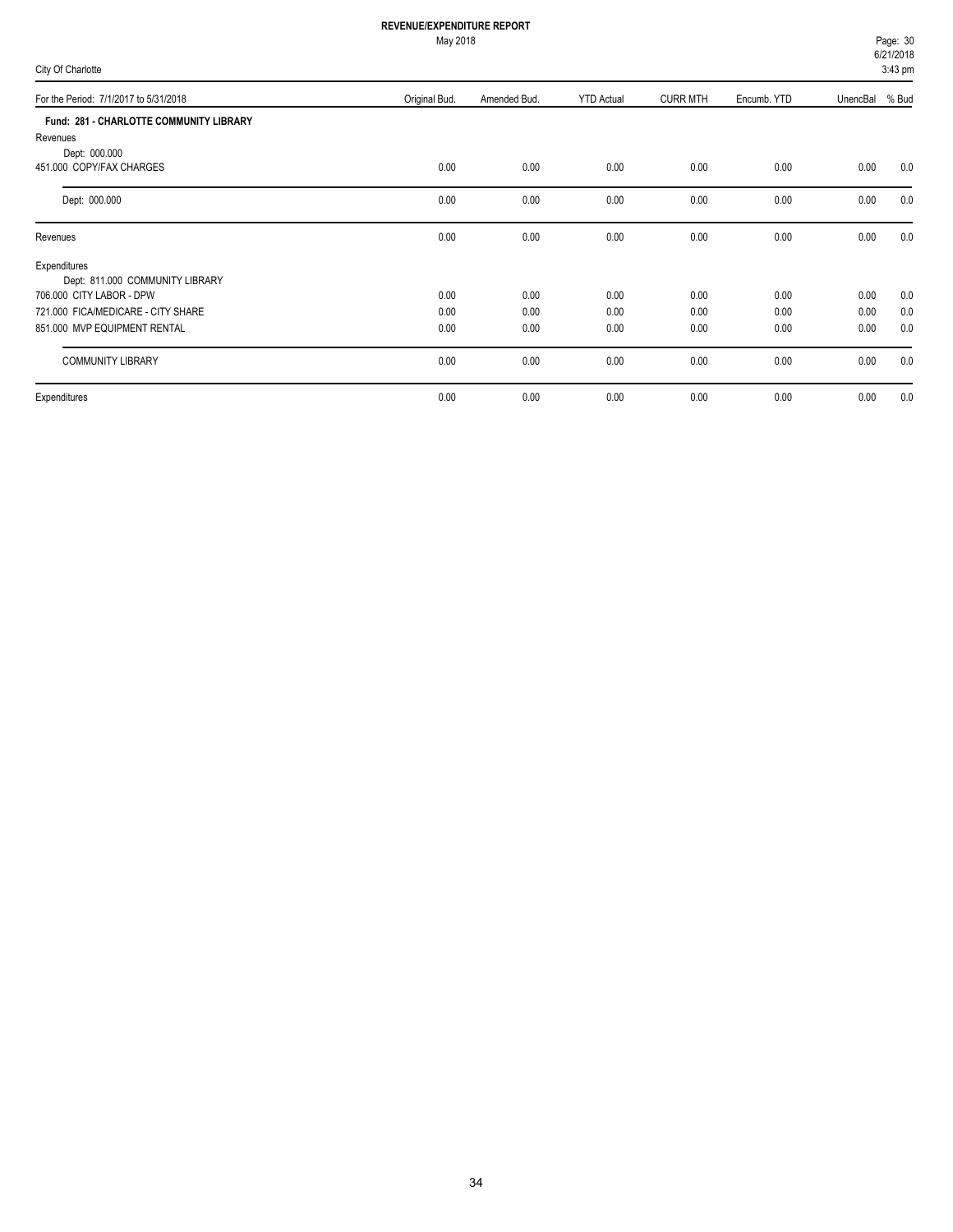#### May 2018

|  | City Of Charlotte |  |
|--|-------------------|--|
|--|-------------------|--|

6/21/2018 Page: 31 3:43 pm

| For the Period: 7/1/2017 to 5/31/2018  | Original Bud. | Amended Bud. | <b>YTD Actual</b> | <b>CURR MTH</b> | Encumb. YTD | UnencBal     | % Bud |
|----------------------------------------|---------------|--------------|-------------------|-----------------|-------------|--------------|-------|
| Fund: 285 - CAMP FRANCES               |               |              |                   |                 |             |              |       |
| Revenues                               |               |              |                   |                 |             |              |       |
| Dept: 000.000                          |               |              |                   |                 |             |              |       |
| 501.000 INTEREST INCOME                | 0.00          | 0.00         | 0.00              | 0.00            | 0.00        | 0.00         | 0.0   |
| 593.000 RENT EARNED-CITY PROPERTY      | 0.00          | 0.00         | 4,085.00          | 665.00          | 0.00        | $-4,085.00$  | 0.0   |
| 596.000 SUNDRY REVENUE                 | 0.00          | 0.00         | 50.00             | 0.00            | 0.00        | $-50.00$     | 0.0   |
| 603.000 CONTRIBUTIONS FROM OTHERS      | 0.00          | 0.00         | 13,176.63         | 6,000.00        | 0.00        | $-13,176.63$ | 0.0   |
| 605.101 CONTRIBUTION FROM GENERAL FUND | 0.00          | 0.00         | 0.00              | 0.00            | 0.00        | 0.00         | 0.0   |
| Dept: 000.000                          | 0.00          | 0.00         | 17.311.63         | 6.665.00        | 0.00        | $-17,311.63$ | 0.0   |
| Revenues                               | 0.00          | 0.00         | 17,311.63         | 6,665.00        | 0.00        | $-17,311.63$ | 0.0   |
| Expenditures                           |               |              |                   |                 |             |              |       |
| Dept: 825.000 PARKS & RECREATION       |               |              |                   |                 |             |              |       |
| 731.000 MATERIALS & SUPPLIES           | 0.00          | 0.00         | 373.54            | 0.00            | 0.00        | $-373.54$    | 0.0   |
| 734.000 GASOLINE & OIL                 | 0.00          | 0.00         | 728.15            | 0.00            | 0.00        | $-728.15$    | 0.0   |
| 745,000 UTILITIES                      | 0.00          | 0.00         | 495.72            | 50.55           | 0.00        | $-495.72$    | 0.0   |
| 747.000 INSURANCE & BONDS              | 0.00          | 0.00         | 354.00            | 41.00           | 0.00        | $-354.00$    | 0.0   |
| 749.000 CONTRACTUAL SERVICES           | 0.00          | 0.00         | 6,032.45          | 4,630.14        | 0.00        | $-6,032.45$  | 0.0   |
| 753.000 SPECIAL PURPOSE EXPENSES       | 0.00          | 0.00         | 2,764.20          | 0.00            | 0.00        | $-2,764.20$  | 0.0   |
| 972.000 SUNDRY                         | 0.00          | 0.00         | 20.00             | 0.00            | 0.00        | $-20.00$     | 0.0   |
| PARKS & RECREATION                     | 0.00          | 0.00         | 10,768.06         | 4.721.69        | 0.00        | $-10,768.06$ | 0.0   |
| Dept: 999.000 GASB 34                  |               |              |                   |                 |             |              |       |
| 859.101 CONTRIB. TO GENERAL FUND       | 0.00          | 0.00         | 0.00              | 0.00            | 0.00        | 0.00         | 0.0   |
| GASB <sub>34</sub>                     | 0.00          | 0.00         | 0.00              | 0.00            | 0.00        | 0.00         | 0.0   |
| Expenditures                           | 0.00          | 0.00         | 10,768.06         | 4,721.69        | 0.00        | $-10,768.06$ | 0.0   |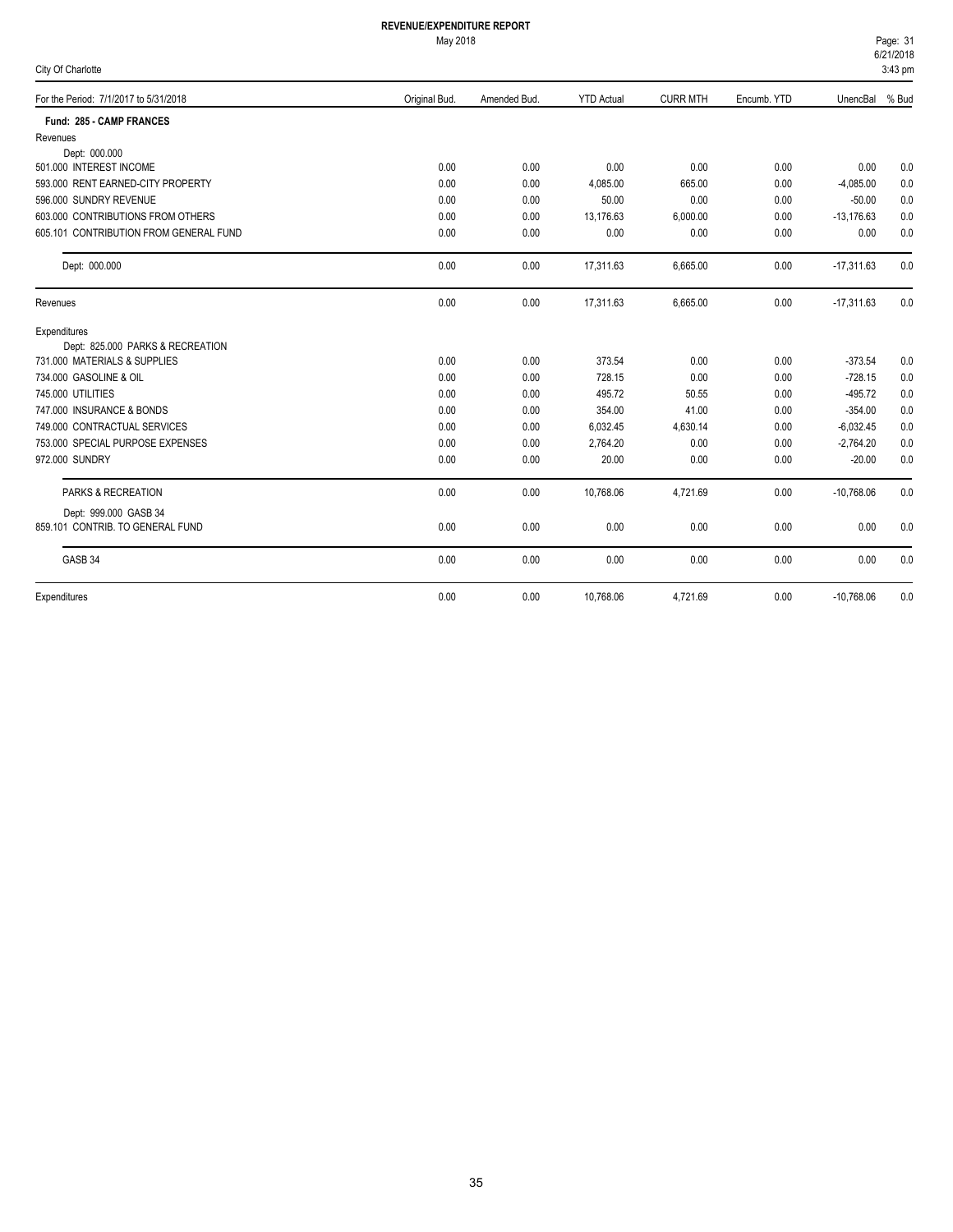|  |  | City Of Charlotte |  |
|--|--|-------------------|--|
|--|--|-------------------|--|

| For the Period: 7/1/2017 to 5/31/2018   | Original Bud. | Amended Bud. | <b>YTD Actual</b> | <b>CURR MTH</b> | Encumb. YTD | UnencBal % Bud |      |
|-----------------------------------------|---------------|--------------|-------------------|-----------------|-------------|----------------|------|
| Fund: 290 - FEDERAL & STATE GRANTS FUND |               |              |                   |                 |             |                |      |
| Revenues                                |               |              |                   |                 |             |                |      |
| Dept: 000.000                           |               |              |                   |                 |             |                |      |
| 401.000 PLANNED USE OF CASH             | 0.00          | 0.00         | 0.00              | 0.00            | 0.00        | 0.00           | 0.0  |
| 437.004 STATE GRANT - BENNETT PARK      | 0.00          | 0.00         | 0.00              | 0.00            | 0.00        | 0.00           | 0.0  |
| 437.006 STATE GRANT - MSHDA             | 0.00          | 0.00         | 39,500.00         | 0.00            | 0.00        | $-39,500.00$   | 0.0  |
| 439.006 BROWNFIELD GRANT                | 0.00          | 0.00         | 0.00              | 0.00            | 0.00        | 0.00           | 0.0  |
| 439.007 CDBG                            | 236,000.00    | 236,000.00   | 0.00              | 0.00            | 0.00        | 236,000.00     | 0.0  |
| 501.000 INTEREST INCOME                 | 0.00          | 0.00         | 0.00              | 0.00            | 0.00        | 0.00           | 0.0  |
| 603.000 CONTRIBUTIONS FROM OTHERS       | 0.00          | 0.00         | 75,000.00         | 0.00            | 0.00        | $-75,000.00$   | 0.0  |
| 605.101 CONTRIBUTION FROM GENERAL FUND  | 0.00          | 0.00         | 0.00              | 0.00            | 0.00        | 0.00           | 0.0  |
| Dept: 000.000                           | 236,000.00    | 236,000.00   | 114,500.00        | 0.00            | 0.00        | 121,500.00     | 48.5 |
| Revenues                                | 236,000.00    | 236,000.00   | 114,500.00        | 0.00            | 0.00        | 121,500.00     | 48.5 |
| Expenditures                            |               |              |                   |                 |             |                |      |
| Dept: 880.001 MSHDA GRANT               |               |              |                   |                 |             |                |      |
| 746.000 PROFESSIONAL SERVICES           | 0.00          | 0.00         | 0.00              | 0.00            | 0.00        | 0.00           | 0.0  |
| 862.000 CAP. OUTLAY-IMPROVEMENTS        | 0.00          | 0.00         | 0.00              | 0.00            | 0.00        | 0.00           | 0.0  |
| 972.000 SUNDRY                          | 0.00          | 0.00         | 0.00              | 0.00            | 0.00        | 0.00           | 0.0  |
| <b>MSHDA GRANT</b>                      | 0.00          | 0.00         | 0.00              | 0.00            | 0.00        | 0.00           | 0.0  |
| Dept: 890.001 BROWNFIELD GRANT          |               |              |                   |                 |             |                |      |
| 746.000 PROFESSIONAL SERVICES           | 0.00          | 0.00         | 0.00              | 0.00            | 0.00        | 0.00           | 0.0  |
| <b>BROWNFIELD GRANT</b>                 | 0.00          | 0.00         | 0.00              | 0.00            | 0.00        | 0.00           | 0.0  |
| Dept: 890.002 CDBG                      |               |              |                   |                 |             |                |      |
| 746.000 PROFESSIONAL SERVICES           | 36,000.00     | 36,000.00    | 0.00              | 0.00            | 0.00        | 36,000.00      | 0.0  |
| 862.000 CAP. OUTLAY-IMPROVEMENTS        | 200,000.00    | 200,000.00   | 0.00              | 0.00            | 0.00        | 200,000.00     | 0.0  |
| 864.000 CAPITAL OUTLAY - EQUIPMENT      | 0.00          | 0.00         | 0.00              | 0.00            | 0.00        | 0.00           | 0.0  |
| <b>CDBG</b>                             | 236,000.00    | 236,000.00   | 0.00              | 0.00            | 0.00        | 236,000.00     | 0.0  |
| Dept: 890.003 STATE GRANTS              |               |              |                   |                 |             |                |      |
| 862.000 CAP. OUTLAY-IMPROVEMENTS        | 0.00          | 0.00         | 0.00              | 0.00            | 0.00        | 0.00           | 0.0  |
| <b>STATE GRANTS</b>                     | 0.00          | 0.00         | 0.00              | 0.00            | 0.00        | 0.00           | 0.0  |
| Expenditures                            | 236.000.00    | 236.000.00   | 0.00              | 0.00            | 0.00        | 236,000.00     | 0.0  |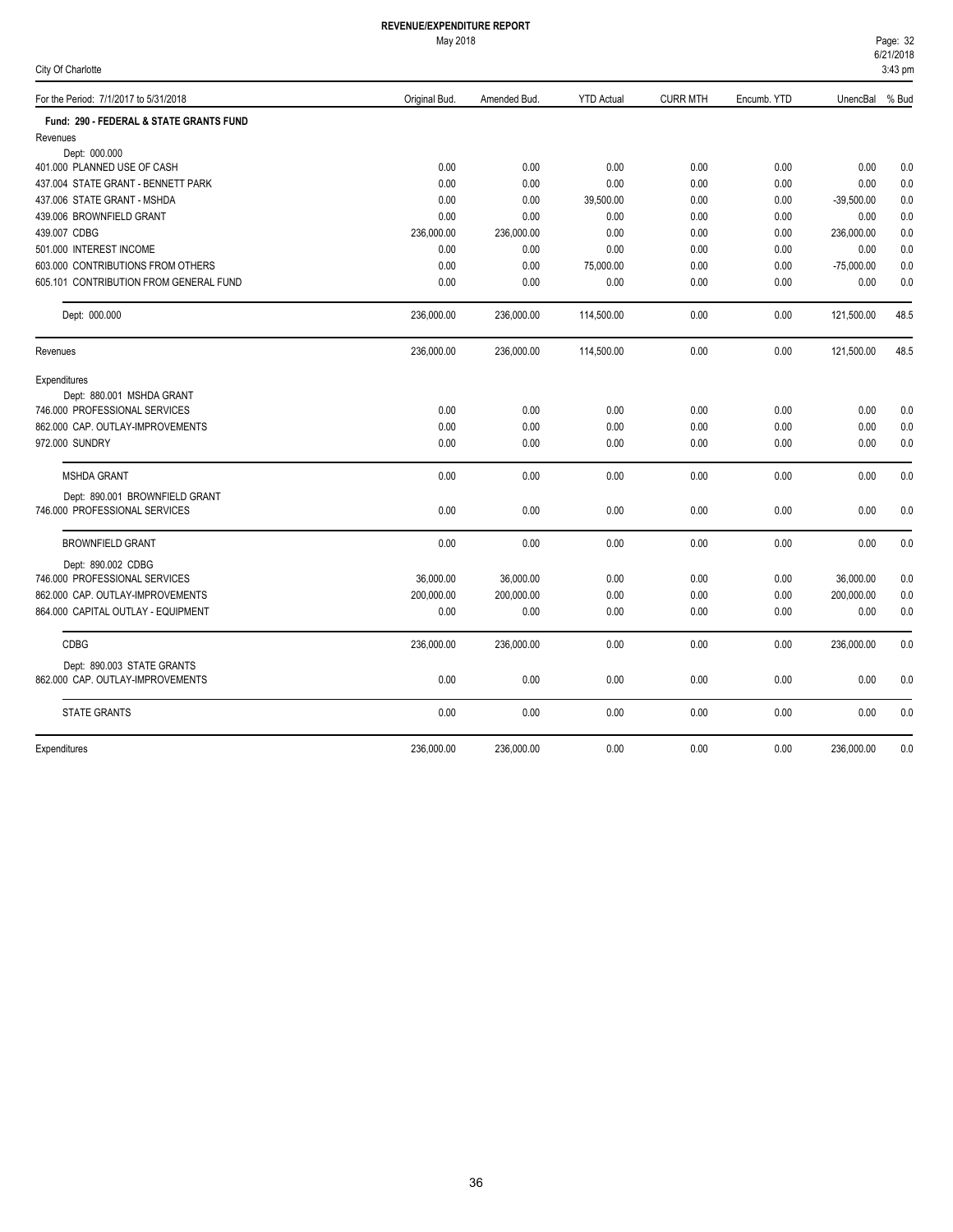| Page: 33          |  |
|-------------------|--|
| 6/21/2018         |  |
| <u>__________</u> |  |

| City Of Charlotte                          |               |              |                   |                 |             |          | $3:43$ pm |
|--------------------------------------------|---------------|--------------|-------------------|-----------------|-------------|----------|-----------|
| For the Period: 7/1/2017 to 5/31/2018      | Original Bud. | Amended Bud. | <b>YTD Actual</b> | <b>CURR MTH</b> | Encumb. YTD | UnencBal | % Bud     |
| Fund: 310 - G.O. BOND 1994 (D.D.A.)        |               |              |                   |                 |             |          |           |
| Revenues                                   |               |              |                   |                 |             |          |           |
| Dept: 000.000                              |               |              |                   |                 |             |          |           |
| 501.000 INTEREST INCOME                    | 0.00          | 0.00         | 0.00              | 0.00            | 0.00        | 0.00     | 0.0       |
| 605,000 CONTRIBUTIONS FROM OTHER FUNDS     | 0.00          | 0.00         | 0.00              | 0.00            | 0.00        | 0.00     | 0.0       |
| Dept: 000.000                              | 0.00          | 0.00         | 0.00              | 0.00            | 0.00        | 0.00     | 0.0       |
| Revenues                                   | 0.00          | 0.00         | 0.00              | 0.00            | 0.00        | 0.00     | 0.0       |
| Expenditures                               |               |              |                   |                 |             |          |           |
| Dept: 826.000 DEBT SERVICE                 |               |              |                   |                 |             |          |           |
| 871.000 PRINCIPAL                          | 0.00          | 0.00         | 0.00              | 0.00            | 0.00        | 0.00     | 0.0       |
| 872.000 INTEREST EXPENSE                   | 0.00          | 0.00         | 0.00              | 0.00            | 0.00        | 0.00     | 0.0       |
| 972.000 SUNDRY                             | 0.00          | 0.00         | 0.00              | 0.00            | 0.00        | 0.00     | 0.0       |
| <b>DEBT SERVICE</b>                        | 0.00          | 0.00         | 0.00              | 0.00            | 0.00        | 0.00     | 0.0       |
| Dept: 900.000 CONTRIBUTIONS TO OTHER FUNDS |               |              |                   |                 |             |          |           |
| 859.260 CONTRIB TO D.D.A. FUND             | 0.00          | 0.00         | 0.00              | 0.00            | 0.00        | 0.00     | 0.0       |
| 900.000 RESIDUAL EQUITY TRANSFER OUT       | 0.00          | 0.00         | 0.00              | 0.00            | 0.00        | 0.00     | 0.0       |
| CONTRIBUTIONS TO OTHER FUNDS               | 0.00          | 0.00         | 0.00              | 0.00            | 0.00        | 0.00     | 0.0       |
| Expenditures                               | 0.00          | 0.00         | 0.00              | 0.00            | 0.00        | 0.00     | 0.0       |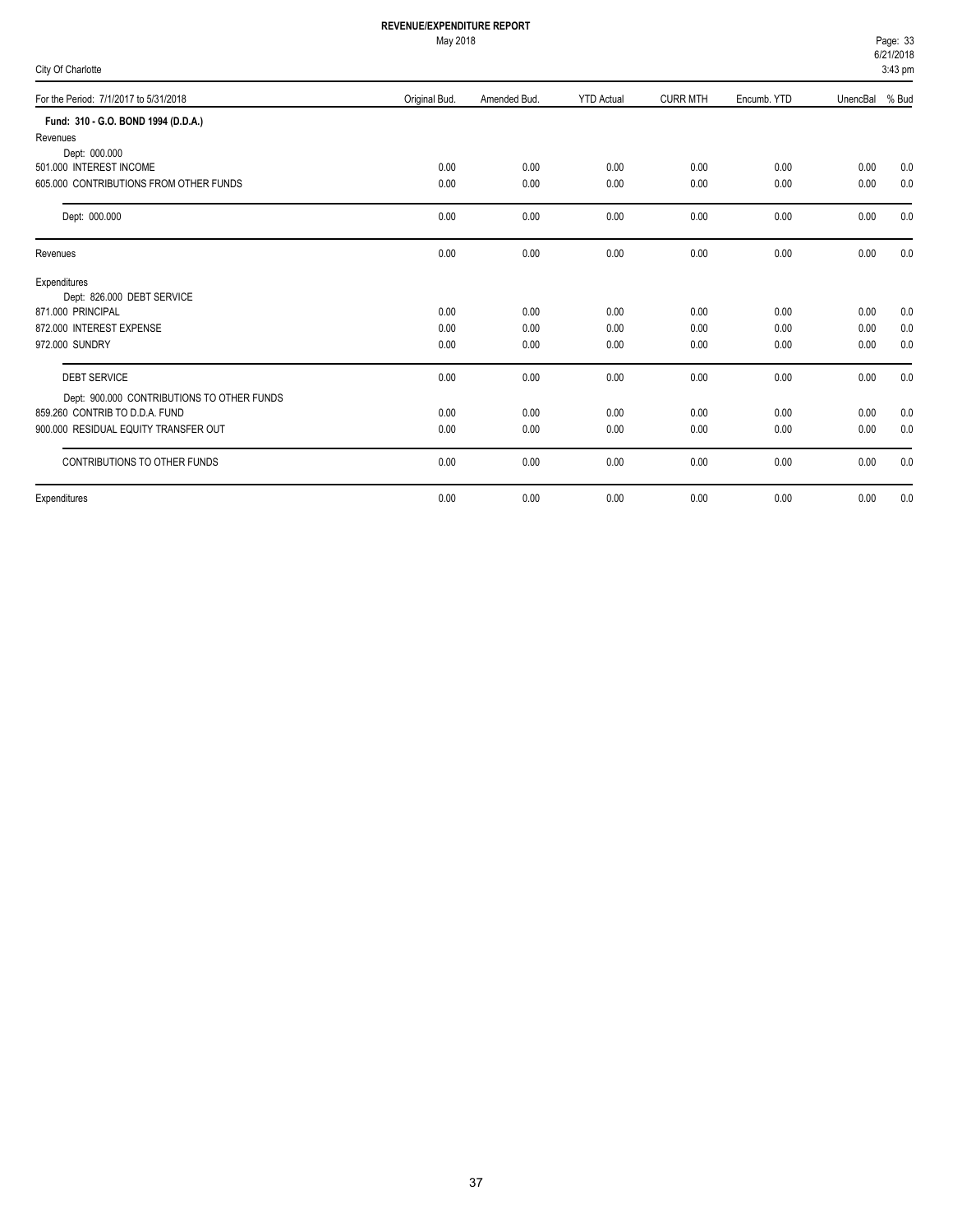# May 2018

|  |  | City Of Charlotte |
|--|--|-------------------|
|--|--|-------------------|

6/21/2018 Page: 34  $3:43$ 

| <b>City Of Critician City</b>              |               |              |                   |                 |             |                | 3.43 pm |
|--------------------------------------------|---------------|--------------|-------------------|-----------------|-------------|----------------|---------|
| For the Period: 7/1/2017 to 5/31/2018      | Original Bud. | Amended Bud. | <b>YTD Actual</b> | <b>CURR MTH</b> | Encumb. YTD | UnencBal % Bud |         |
| Fund: 311 - BUILDING AUTHORITY BONDS, 2001 |               |              |                   |                 |             |                |         |
| Revenues                                   |               |              |                   |                 |             |                |         |
| Dept: 000.000                              |               |              |                   |                 |             |                |         |
| 501.000 INTEREST INCOME                    | 0.00          | 0.00         | 0.00              | 0.00            | 0.00        | 0.00           | 0.0     |
| 600.000 REIMBURSEMENTS                     | 0.00          | 0.00         | 0.00              | 0.00            | 0.00        | 0.00           | 0.0     |
| 605.101 CONTRIBUTION FROM GENERAL FUND     | 0.00          | 0.00         | 0.00              | 0.00            | 0.00        | 0.00           | 0.0     |
| 605.510 CONTRIBUTION FROM W & S FUND       | 0.00          | 0.00         | 0.00              | 0.00            | 0.00        | 0.00           | 0.0     |
| Dept: 000.000                              | 0.00          | 0.00         | 0.00              | 0.00            | 0.00        | 0.00           | 0.0     |
| Revenues                                   | 0.00          | 0.00         | 0.00              | 0.00            | 0.00        | 0.00           | 0.0     |
| Expenditures                               |               |              |                   |                 |             |                |         |
| Dept: 826.000 DEBT SERVICE                 |               |              |                   |                 |             |                |         |
| 871.000 PRINCIPAL                          | 0.00          | 0.00         | 0.00              | 0.00            | 0.00        | 0.00           | 0.0     |
| 872.000 INTEREST EXPENSE                   | 0.00          | 0.00         | 0.00              | 0.00            | 0.00        | 0.00           | 0.0     |
| 873.000 PAYING AGENT FEES                  | 0.00          | 0.00         | 0.00              | 0.00            | 0.00        | 0.00           | 0.0     |
| 972.000 SUNDRY                             | 0.00          | 0.00         | 0.00              | 0.00            | 0.00        | 0.00           | 0.0     |
| <b>DEBT SERVICE</b>                        | 0.00          | 0.00         | 0.00              | 0.00            | 0.00        | 0.00           | 0.0     |
| Expenditures                               | 0.00          | 0.00         | 0.00              | 0.00            | 0.00        | 0.00           | 0.0     |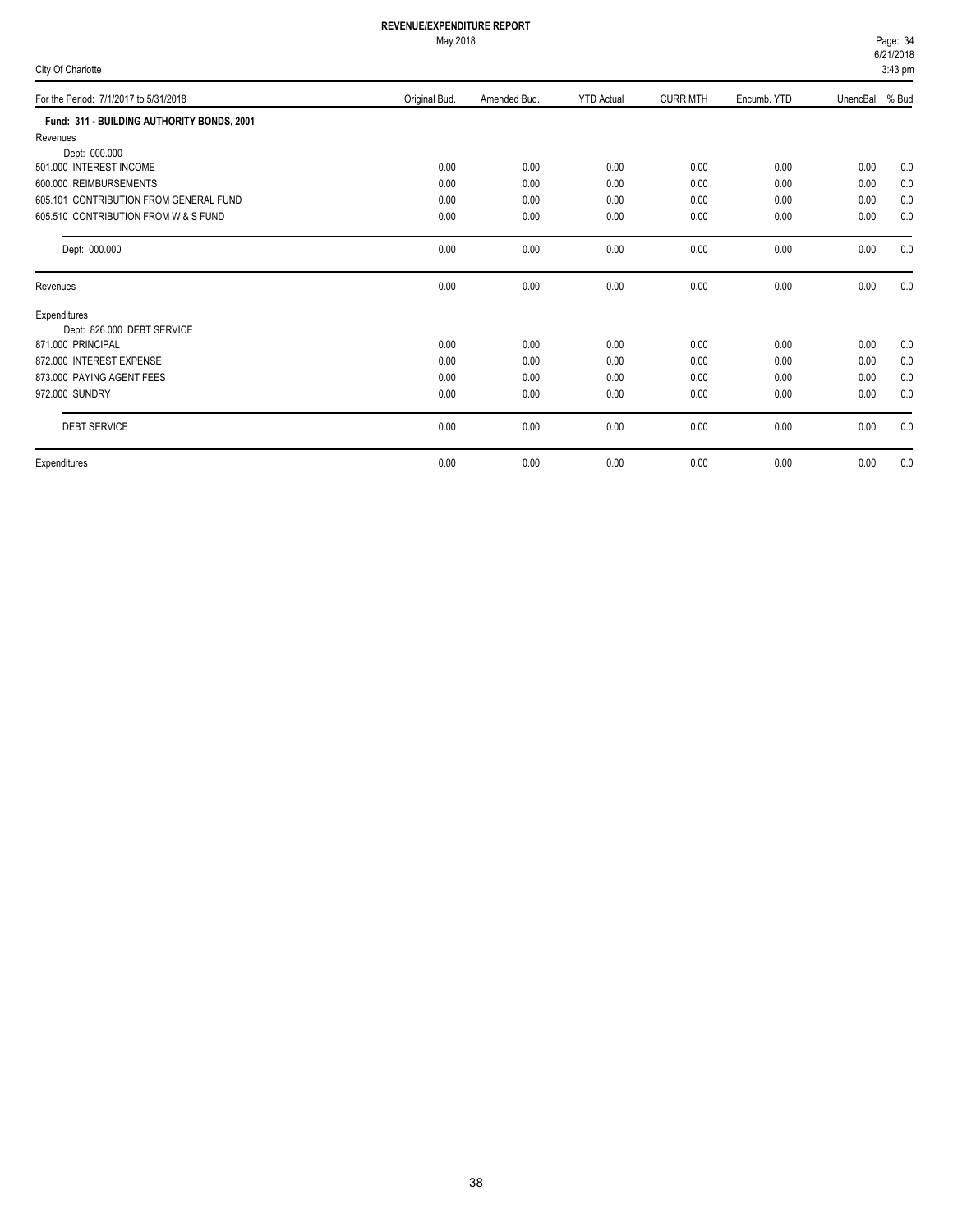# May 2018

|  |  | City Of Charlotte |
|--|--|-------------------|
|--|--|-------------------|

6/21/2018 Page: 35  $3:43$  pm

| <b>UITY OF URING</b>                     |               |              |                   |                 |             |          | וווµ טד.ט |
|------------------------------------------|---------------|--------------|-------------------|-----------------|-------------|----------|-----------|
| For the Period: 7/1/2017 to 5/31/2018    | Original Bud. | Amended Bud. | <b>YTD Actual</b> | <b>CURR MTH</b> | Encumb. YTD | UnencBal | % Bud     |
| Fund: 312 - MICHIGAN TRANSPORTATION 2001 |               |              |                   |                 |             |          |           |
| Revenues                                 |               |              |                   |                 |             |          |           |
| Dept: 000.000                            |               |              |                   |                 |             |          |           |
| 501.000 INTEREST INCOME                  | 0.00          | 0.00         | 0.00              | 0.00            | 0.00        | 0.00     | 0.0       |
| 605.202 CONTRIBUTION FROM MAJOR STREET   | 0.00          | 0.00         | 0.00              | 0.00            | 0.00        | 0.00     | 0.0       |
| 605.203 CONTRIBUTION FROM LOCAL STREET   | 0.00          | 0.00         | 0.00              | 0.00            | 0.00        | 0.00     | 0.0       |
| Dept: 000.000                            | 0.00          | 0.00         | 0.00              | 0.00            | 0.00        | 0.00     | 0.0       |
| Revenues                                 | 0.00          | 0.00         | 0.00              | 0.00            | 0.00        | 0.00     | 0.0       |
| Expenditures                             |               |              |                   |                 |             |          |           |
| Dept: 826.000 DEBT SERVICE               |               |              |                   |                 |             |          |           |
| 871.000 PRINCIPAL                        | 0.00          | 0.00         | 0.00              | 0.00            | 0.00        | 0.00     | 0.0       |
| 872.000 INTEREST EXPENSE                 | 0.00          | 0.00         | 0.00              | 0.00            | 0.00        | 0.00     | 0.0       |
| 873.000 PAYING AGENT FEES                | 0.00          | 0.00         | 0.00              | 0.00            | 0.00        | 0.00     | 0.0       |
| <b>DEBT SERVICE</b>                      | 0.00          | 0.00         | 0.00              | 0.00            | 0.00        | 0.00     | 0.0       |
| Expenditures                             | 0.00          | 0.00         | 0.00              | 0.00            | 0.00        | 0.00     | 0.0       |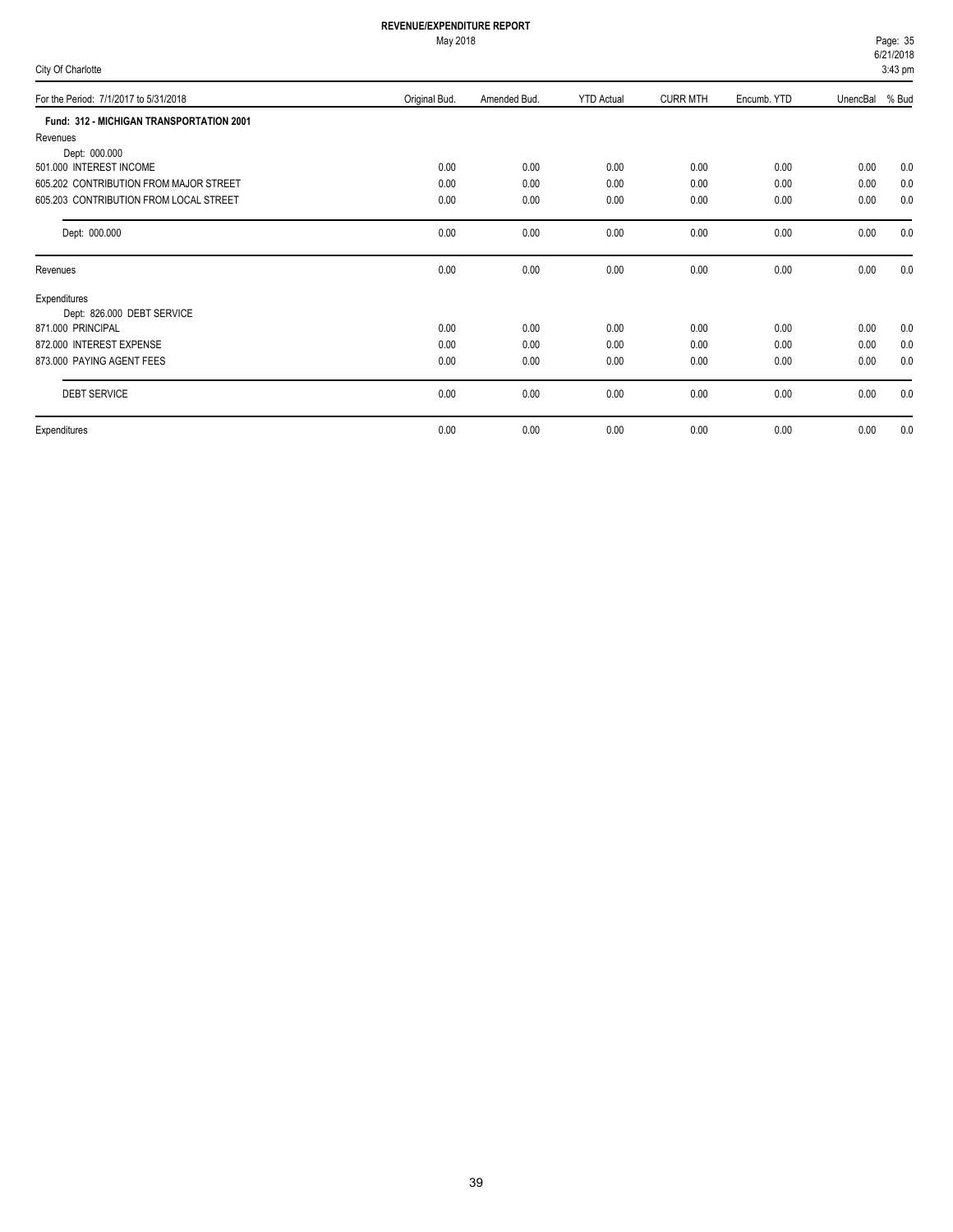| Page: 36  |  |
|-----------|--|
| 6/21/2018 |  |
| 2.12~nm   |  |

| City Of Charlotte                          |               |              |                   |                 |             |                | $V = U - V$<br>$3:43$ pm |
|--------------------------------------------|---------------|--------------|-------------------|-----------------|-------------|----------------|--------------------------|
| For the Period: 7/1/2017 to 5/31/2018      | Original Bud. | Amended Bud. | <b>YTD Actual</b> | <b>CURR MTH</b> | Encumb. YTD | UnencBal % Bud |                          |
| Fund: 330 - 2008 FACILITY BLDG G.O. BOND   |               |              |                   |                 |             |                |                          |
| Revenues                                   |               |              |                   |                 |             |                |                          |
| Dept: 000.000                              |               |              |                   |                 |             |                |                          |
| 411.000 CURRENT PROPERTY TAXES             | 202,700.00    | 202,700.00   | 210,161.27        | 0.00            | 0.00        | $-7,461.27$    | 103.7                    |
| 417.000 PAYMENT SMALL TAXPAYER             | 0.00          | 0.00         | 0.17              | 0.17            | 0.00        | $-0.17$        | 0.0                      |
| 501.000 INTEREST INCOME                    | 0.00          | 0.00         | 0.00              | 0.00            | 0.00        | 0.00           | 0.0                      |
| 596.000 SUNDRY REVENUE                     | 0.00          | 0.00         | 931.69            | 0.00            | 0.00        | $-931.69$      | 0.0                      |
| Dept: 000.000                              | 202,700.00    | 202,700.00   | 211,093.13        | 0.17            | 0.00        | $-8,393.13$    | 104.1                    |
| Revenues                                   | 202,700.00    | 202,700.00   | 211,093.13        | 0.17            | 0.00        | $-8,393.13$    | 104.1                    |
| Expenditures                               |               |              |                   |                 |             |                |                          |
| Dept: 826.000 DEBT SERVICE                 |               |              |                   |                 |             |                |                          |
| 871.000 PRINCIPAL                          | 110,000.00    | 110,000.00   | 110,000.00        | 0.00            | 0.00        | 0.00           | 100.0                    |
| 872.000 INTEREST EXPENSE                   | 96,688.00     | 96,688.00    | 81,539.75         | 0.00            | 0.00        | 15,148.25      | 84.3                     |
| 873.000 PAYING AGENT FEES                  | 500.00        | 500.00       | 0.00              | 0.00            | 0.00        | 500.00         | 0.0                      |
| <b>DEBT SERVICE</b>                        | 207,188.00    | 207,188.00   | 191,539.75        | 0.00            | 0.00        | 15,648.25      | 92.4                     |
| Dept: 878.000 G.O. BONDS 78                |               |              |                   |                 |             |                |                          |
| 972.000 SUNDRY                             | 0.00          | 0.00         | 15,147.78         | 0.00            | 0.00        | $-15,147.78$   | 0.0                      |
| G.O. BONDS 78                              | 0.00          | 0.00         | 15.147.78         | 0.00            | 0.00        | $-15,147.78$   | 0.0                      |
| Dept: 900.000 CONTRIBUTIONS TO OTHER FUNDS |               |              |                   |                 |             |                |                          |
| 859,000 CONTRIBUTIONS TO OTHER FUNDS       | 0.00          | 0.00         | 0.00              | 0.00            | 0.00        | 0.00           | 0.0                      |
| CONTRIBUTIONS TO OTHER FUNDS               | 0.00          | 0.00         | 0.00              | 0.00            | 0.00        | 0.00           | 0.0                      |
| Expenditures                               | 207,188.00    | 207,188.00   | 206,687.53        | 0.00            | 0.00        | 500.47         | 99.8                     |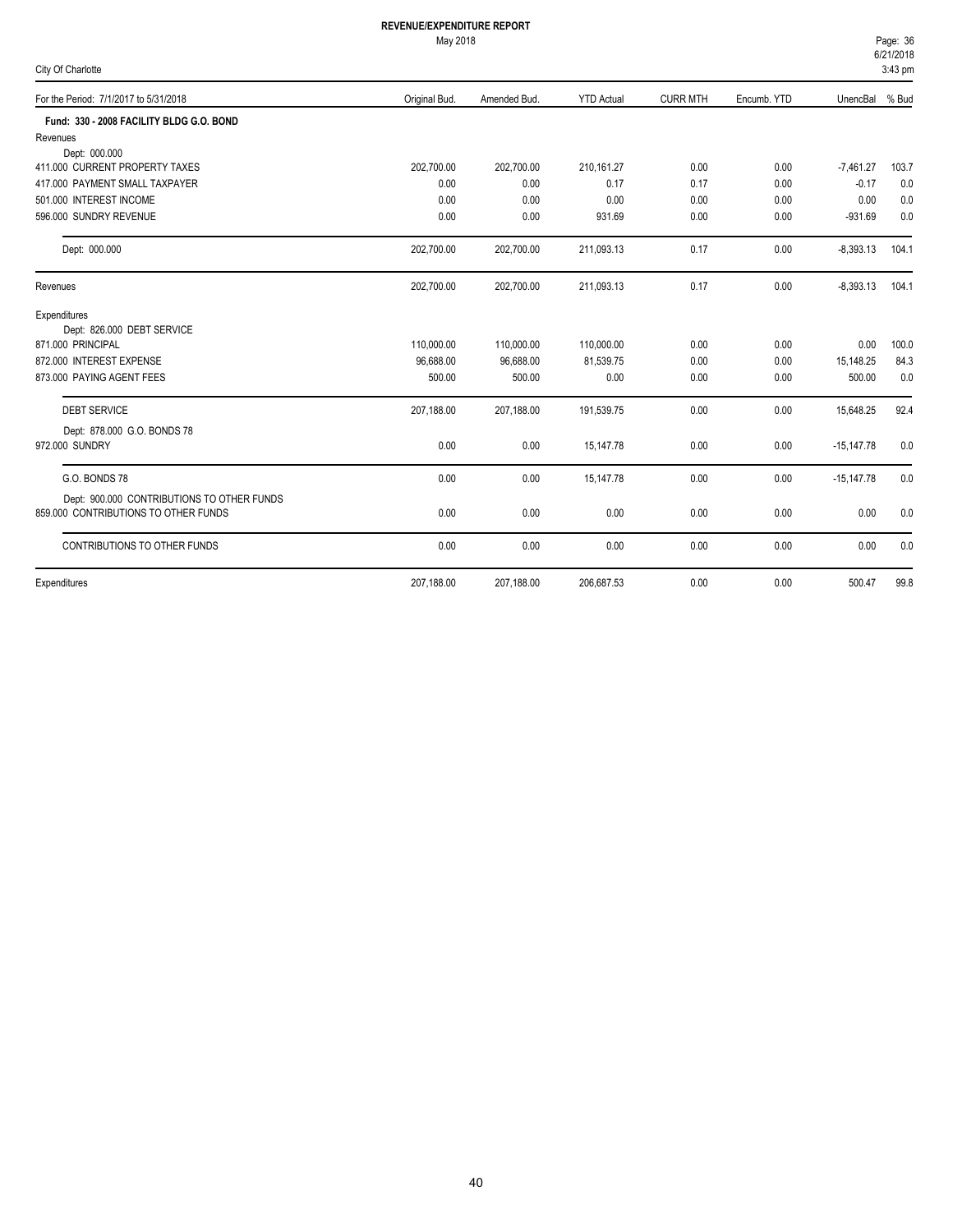May 2018

For the Period: 7/1/2017 to 5/31/2018 Control of the Period: 7/1/2017 to 5/31/2018

City Of Charlotte

|                 |             | Page: 37<br>6/21/2018<br>3:43 pm |
|-----------------|-------------|----------------------------------|
| <b>CURR MTH</b> | Encumb, YTD | UnencBal % Bud                   |
|                 |             |                                  |

| <b>Fund: 401 - CONSTRUCTION FUND</b>    |      |      |      |      |      |      |     |
|-----------------------------------------|------|------|------|------|------|------|-----|
| Revenues                                |      |      |      |      |      |      |     |
| Dept: 000.000                           |      |      |      |      |      |      |     |
| 605.101 CONTRIBUTION FROM GENERAL FUND  | 0.00 | 0.00 | 0.00 | 0.00 | 0.00 | 0.00 | 0.0 |
| 698,000 BOND PROCEEDS                   | 0.00 | 0.00 | 0.00 | 0.00 | 0.00 | 0.00 | 0.0 |
| Dept: 000.000                           | 0.00 | 0.00 | 0.00 | 0.00 | 0.00 | 0.00 | 0.0 |
| Revenues                                | 0.00 | 0.00 | 0.00 | 0.00 | 0.00 | 0.00 | 0.0 |
| Expenditures                            |      |      |      |      |      |      |     |
| Dept: 604.000 BOND PROCEED EXPENDITURES |      |      |      |      |      |      |     |
| 746.000 PROFESSIONAL SERVICES           | 0.00 | 0.00 | 0.00 | 0.00 | 0.00 | 0.00 | 0.0 |
| 862.000 CAP. OUTLAY-IMPROVEMENTS        | 0.00 | 0.00 | 0.00 | 0.00 | 0.00 | 0.00 | 0.0 |
| BOND PROCEED EXPENDITURES               | 0.00 | 0.00 | 0.00 | 0.00 | 0.00 | 0.00 | 0.0 |
| Expenditures                            | 0.00 | 0.00 | 0.00 | 0.00 | 0.00 | 0.00 | 0.0 |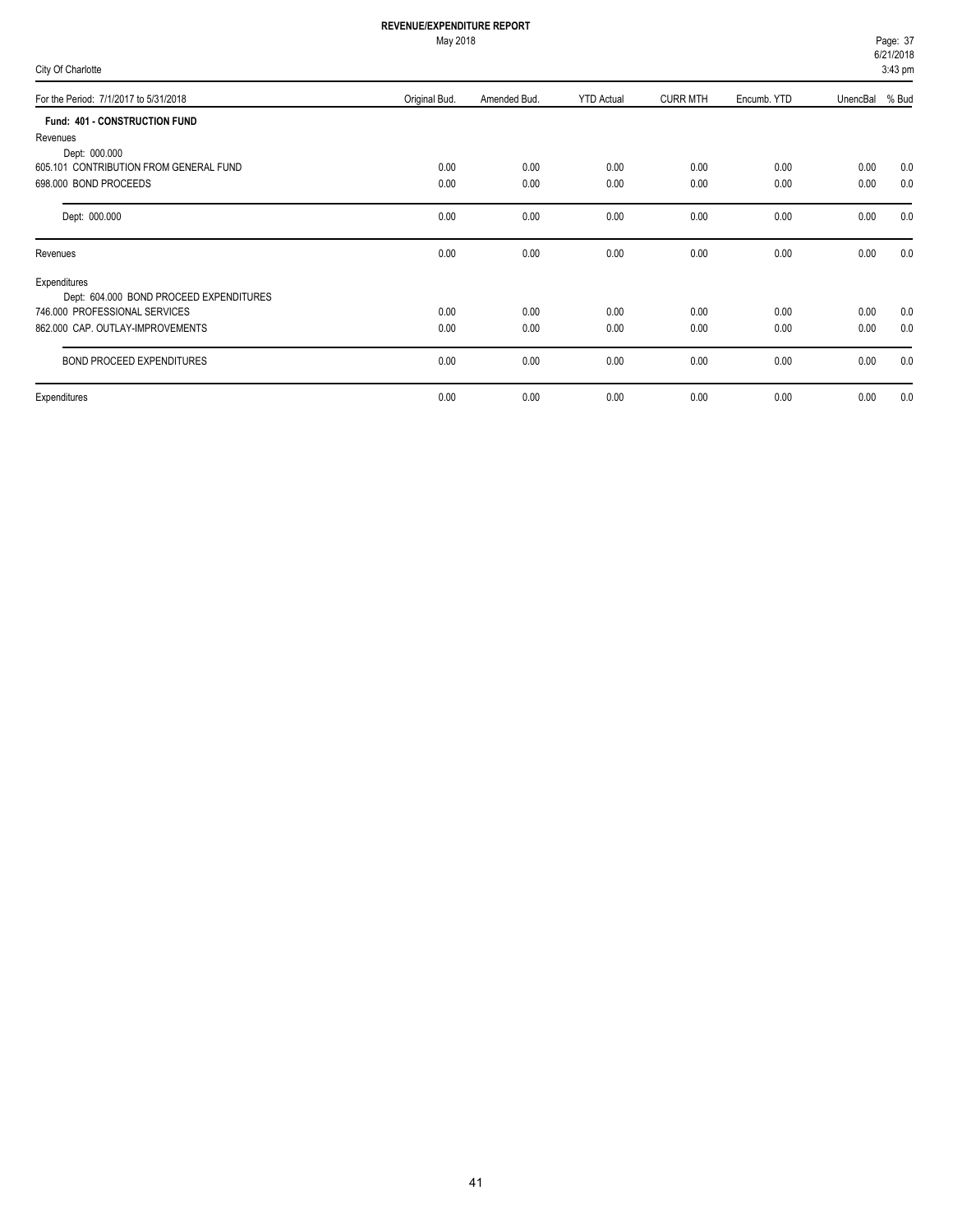|  |  | City Of Charlotte |
|--|--|-------------------|
|--|--|-------------------|

| City Of Charlotte                                                                  |               |              |                   |                 |             |          | $3:43$ pm |
|------------------------------------------------------------------------------------|---------------|--------------|-------------------|-----------------|-------------|----------|-----------|
| For the Period: 7/1/2017 to 5/31/2018                                              | Original Bud. | Amended Bud. | <b>YTD Actual</b> | <b>CURR MTH</b> | Encumb. YTD | UnencBal | % Bud     |
| Fund: 410 - D.D.A. CONSTRUCTION FUND<br>Revenues                                   |               |              |                   |                 |             |          |           |
| Dept: 000.000<br>501.000 INTEREST INCOME                                           | 0.00          | 0.00         | 0.00              | 0.00            | 0.00        | 0.00     | 0.0       |
| Dept: 000.000                                                                      | 0.00          | 0.00         | 0.00              | 0.00            | 0.00        | 0.00     | 0.0       |
| Revenues                                                                           | 0.00          | 0.00         | 0.00              | 0.00            | 0.00        | 0.00     | 0.0       |
| Expenditures<br>Dept: 826.000 DEBT SERVICE<br>972.000 SUNDRY                       | 0.00          | 0.00         | 0.00              | 0.00            | 0.00        | 0.00     | 0.0       |
| <b>DEBT SERVICE</b>                                                                | 0.00          | 0.00         | 0.00              | 0.00            | 0.00        | 0.00     | 0.0       |
| Dept: 900.000 CONTRIBUTIONS TO OTHER FUNDS<br>859,000 CONTRIBUTIONS TO OTHER FUNDS | 0.00          | 0.00         | 0.00              | 0.00            | 0.00        | 0.00     | 0.0       |
| CONTRIBUTIONS TO OTHER FUNDS                                                       | 0.00          | 0.00         | 0.00              | 0.00            | 0.00        | 0.00     | 0.0       |
| Expenditures                                                                       | 0.00          | 0.00         | 0.00              | 0.00            | 0.00        | 0.00     | 0.0       |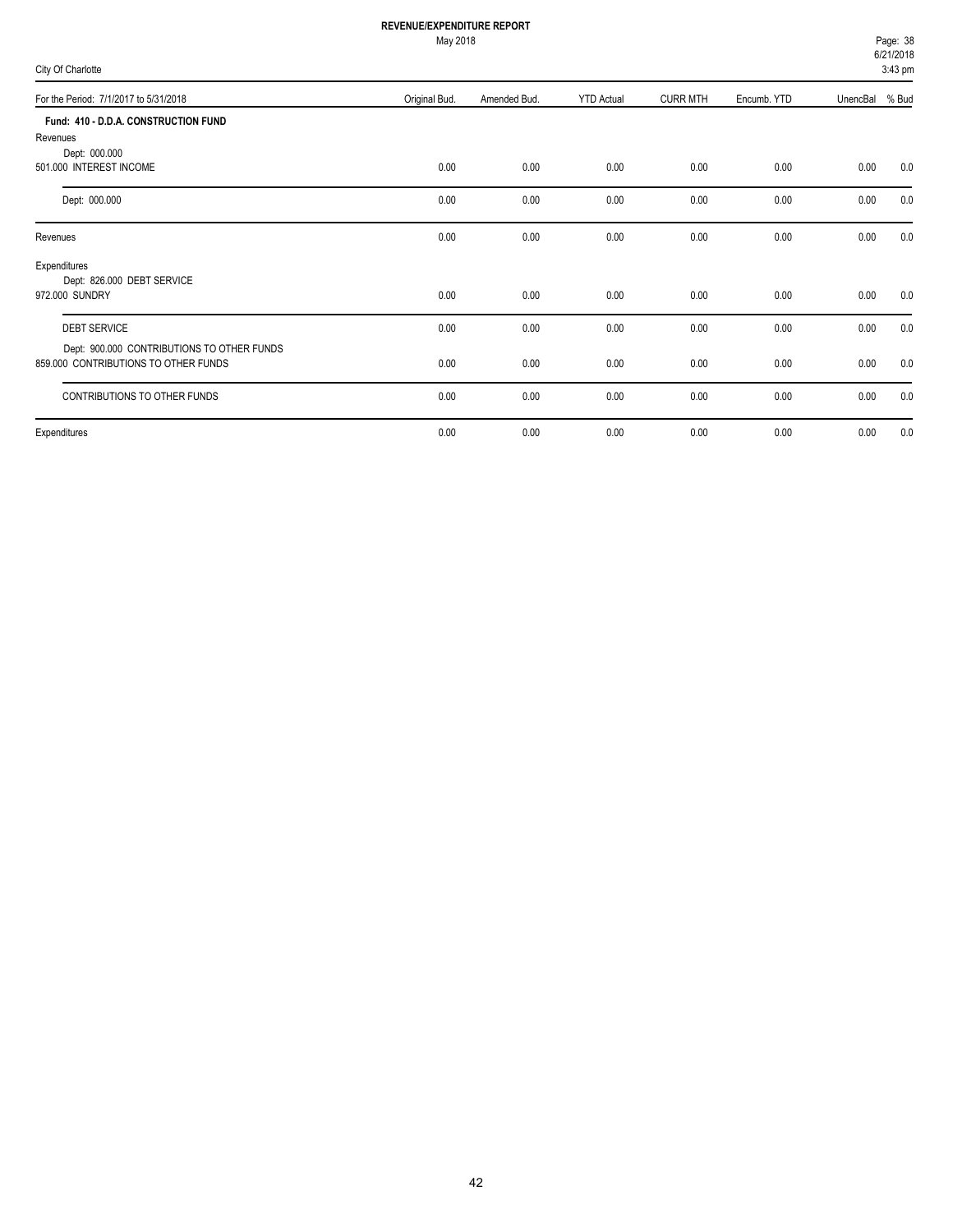|  | City Of Charlotte |  |
|--|-------------------|--|
|--|-------------------|--|

| City Of Charlotte                       |               |              |                   |                 |             |          | 3:43 pm |
|-----------------------------------------|---------------|--------------|-------------------|-----------------|-------------|----------|---------|
| For the Period: 7/1/2017 to 5/31/2018   | Original Bud. | Amended Bud. | <b>YTD Actual</b> | <b>CURR MTH</b> | Encumb. YTD | UnencBal | % Bud   |
| Fund: 411 - BUILDING FUND               |               |              |                   |                 |             |          |         |
| Revenues                                |               |              |                   |                 |             |          |         |
| Dept: 000.000                           |               |              |                   |                 |             |          |         |
| 401.000 PLANNED USE OF CASH             | 0.00          | 0.00         | 0.00              | 0.00            | 0.00        | 0.00     | 0.0     |
| 501.000 INTEREST INCOME                 | 0.00          | 0.00         | 0.00              | 0.00            | 0.00        | 0.00     | 0.0     |
| 596.000 SUNDRY REVENUE                  | 0.00          | 0.00         | 0.00              | 0.00            | 0.00        | 0.00     | 0.0     |
| 605,000 CONTRIBUTIONS FROM OTHER FUNDS  | 0.00          | 0.00         | 0.00              | 0.00            | 0.00        | 0.00     | 0.0     |
| 698.000 BOND PROCEEDS                   | 0.00          | 0.00         | 0.00              | 0.00            | 0.00        | 0.00     | 0.0     |
| Dept: 000.000                           | 0.00          | 0.00         | 0.00              | 0.00            | 0.00        | 0.00     | 0.0     |
| Revenues                                | 0.00          | 0.00         | 0.00              | 0.00            | 0.00        | 0.00     | 0.0     |
| Expenditures                            |               |              |                   |                 |             |          |         |
| Dept: 604.000 BOND PROCEED EXPENDITURES |               |              |                   |                 |             |          |         |
| 746.000 PROFESSIONAL SERVICES           | 0.00          | 0.00         | 0.00              | 0.00            | 0.00        | 0.00     | 0.0     |
| 749.000 CONTRACTUAL SERVICES            | 0.00          | 0.00         | 0.00              | 0.00            | 0.00        | 0.00     | 0.0     |
| 864.000 CAPITAL OUTLAY - EQUIPMENT      | 0.00          | 0.00         | 0.00              | 0.00            | 0.00        | 0.00     | 0.0     |
| 865.000 CAP. OUTLAY - COMPUTER EQUIP    | 0.00          | 0.00         | 0.00              | 0.00            | 0.00        | 0.00     | 0.0     |
| 972.000 SUNDRY                          | 0.00          | 0.00         | 0.00              | 0.00            | 0.00        | 0.00     | 0.0     |
| <b>BOND PROCEED EXPENDITURES</b>        | 0.00          | 0.00         | 0.00              | 0.00            | 0.00        | 0.00     | 0.0     |
| Dept: 826.000 DEBT SERVICE              |               |              |                   |                 |             |          |         |
| 746.001 Prof Services-Cable & Annex.    | 0.00          | 0.00         | 0.00              | 0.00            | 0.00        | 0.00     | 0.0     |
| 749.000 CONTRACTUAL SERVICES            | 0.00          | 0.00         | 0.00              | 0.00            | 0.00        | 0.00     | 0.0     |
| 859,000 CONTRIBUTIONS TO OTHER FUNDS    | 0.00          | 0.00         | 0.00              | 0.00            | 0.00        | 0.00     | 0.0     |
| <b>DEBT SERVICE</b>                     | 0.00          | 0.00         | 0.00              | 0.00            | 0.00        | 0.00     | 0.0     |
| Expenditures                            | 0.00          | 0.00         | 0.00              | 0.00            | 0.00        | 0.00     | 0.0     |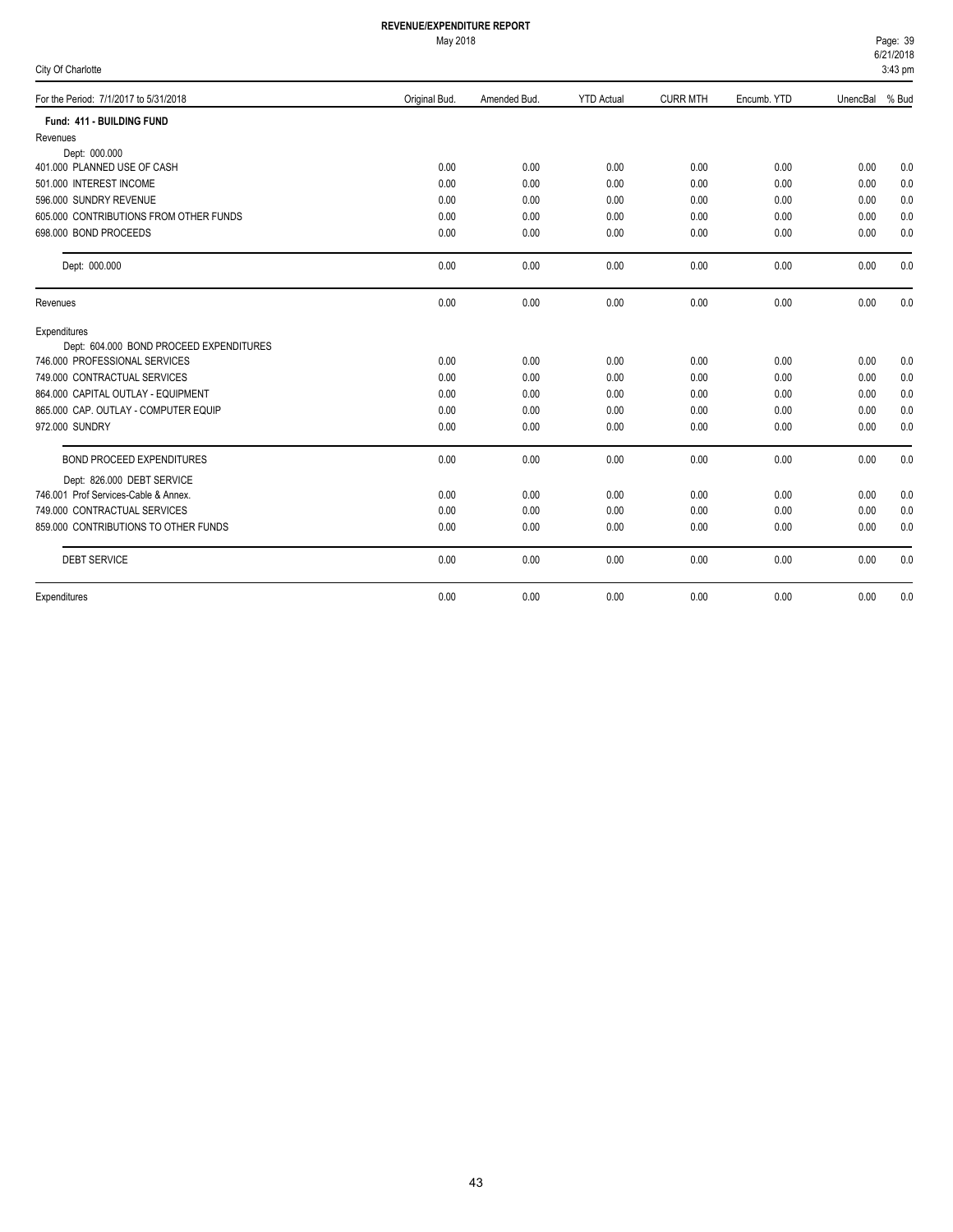|  |  | City Of Charlotte |
|--|--|-------------------|
|--|--|-------------------|

| For the Period: 7/1/2017 to 5/31/2018   | Original Bud. | Amended Bud. | <b>YTD Actual</b> | <b>CURR MTH</b> | Encumb. YTD | UnencBal % Bud |     |
|-----------------------------------------|---------------|--------------|-------------------|-----------------|-------------|----------------|-----|
| Fund: 412 - BUILDING FUND (DPW)         |               |              |                   |                 |             |                |     |
| Revenues                                |               |              |                   |                 |             |                |     |
| Dept: 000.000                           |               |              |                   |                 |             |                |     |
| 501.000 INTEREST INCOME                 | 0.00          | 0.00         | 0.00              | 0.00            | 0.00        | 0.00           | 0.0 |
| 605,000 CONTRIBUTIONS FROM OTHER FUNDS  | 0.00          | 0.00         | 0.00              | 0.00            | 0.00        | 0.00           | 0.0 |
| 698,000 BOND PROCEEDS                   | 0.00          | 0.00         | 0.00              | 0.00            | 0.00        | 0.00           | 0.0 |
| Dept: 000.000                           | 0.00          | 0.00         | 0.00              | 0.00            | 0.00        | 0.00           | 0.0 |
| Revenues                                | 0.00          | 0.00         | 0.00              | 0.00            | 0.00        | 0.00           | 0.0 |
| Expenditures                            |               |              |                   |                 |             |                |     |
| Dept: 604.000 BOND PROCEED EXPENDITURES |               |              |                   |                 |             |                |     |
| 746.000 PROFESSIONAL SERVICES           | 0.00          | 0.00         | 0.00              | 0.00            | 0.00        | 0.00           | 0.0 |
| 746.005 LEGAL FEES - DPW GARAGE DEBT    | 0.00          | 0.00         | 0.00              | 0.00            | 0.00        | 0.00           | 0.0 |
| 749.000 CONTRACTUAL SERVICES            | 0.00          | 0.00         | 0.00              | 0.00            | 0.00        | 0.00           | 0.0 |
| 972.000 SUNDRY                          | 0.00          | 0.00         | 0.00              | 0.00            | 0.00        | 0.00           | 0.0 |
| BOND PROCEED EXPENDITURES               | 0.00          | 0.00         | 0.00              | 0.00            | 0.00        | 0.00           | 0.0 |
| Expenditures                            | 0.00          | 0.00         | 0.00              | 0.00            | 0.00        | 0.00           | 0.0 |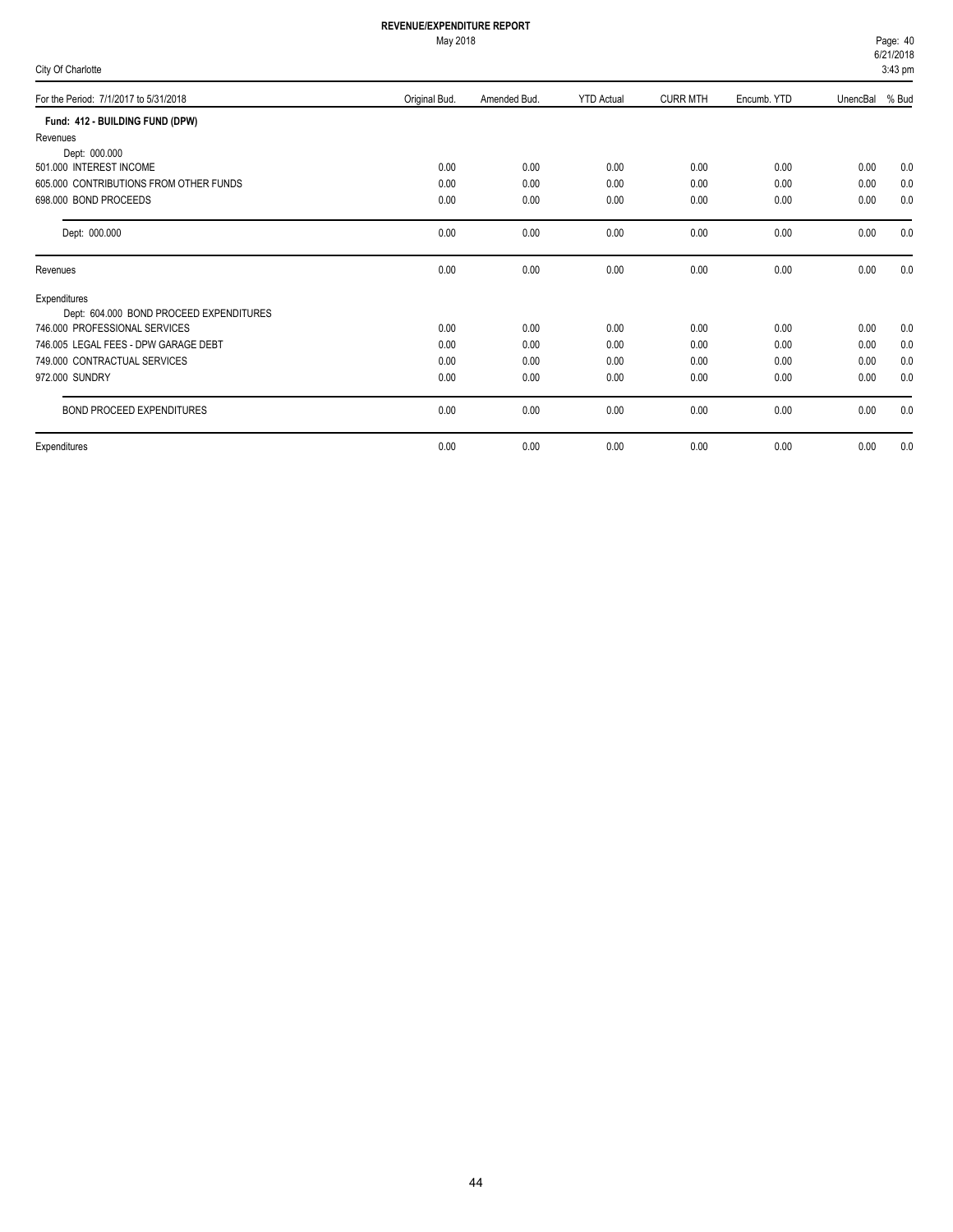|  |  | City Of Charlotte |  |
|--|--|-------------------|--|
|--|--|-------------------|--|

|                                         |               |              |                   |                 |             |          | -. . - p |
|-----------------------------------------|---------------|--------------|-------------------|-----------------|-------------|----------|----------|
| For the Period: 7/1/2017 to 5/31/2018   | Original Bud. | Amended Bud. | <b>YTD Actual</b> | <b>CURR MTH</b> | Encumb. YTD | UnencBal | % Bud    |
| Fund: 413 - STREET CONSTRUCTION         |               |              |                   |                 |             |          |          |
| Revenues                                |               |              |                   |                 |             |          |          |
| Dept: 000.000                           |               |              |                   |                 |             |          |          |
| 401.000 PLANNED USE OF CASH             | 0.00          | 0.00         | 0.00              | 0.00            | 0.00        | 0.00     | 0.0      |
| 494.000 CONTRIBUTION-EATON COUNTY       | 0.00          | 0.00         | 0.00              | 0.00            | 0.00        | 0.00     | 0.0      |
| 495,000 CONTRIB-EATON CNTY ROAD COMM    | 0.00          | 0.00         | 0.00              | 0.00            | 0.00        | 0.00     | 0.0      |
| 496.000 CONTRIB. - CHARLOTTE PUB SCHL   | 0.00          | 0.00         | 0.00              | 0.00            | 0.00        | 0.00     | 0.0      |
| 501.000 INTEREST INCOME                 | 0.00          | 0.00         | 0.00              | 0.00            | 0.00        | 0.00     | 0.0      |
| 596.000 SUNDRY REVENUE                  | 0.00          | 0.00         | 0.00              | 0.00            | 0.00        | 0.00     | 0.0      |
| 698,000 BOND PROCEEDS                   | 0.00          | 0.00         | 0.00              | 0.00            | 0.00        | 0.00     | 0.0      |
| Dept: 000.000                           | 0.00          | 0.00         | 0.00              | 0.00            | 0.00        | 0.00     | 0.0      |
| Revenues                                | 0.00          | 0.00         | 0.00              | 0.00            | 0.00        | 0.00     | 0.0      |
| Expenditures                            |               |              |                   |                 |             |          |          |
| Dept: 604.000 BOND PROCEED EXPENDITURES |               |              |                   |                 |             |          |          |
| 746.007 ENGINEERING                     | 0.00          | 0.00         | 0.00              | 0.00            | 0.00        | 0.00     | 0.0      |
| 864.004 FACILITY DEVELOPMENT            | 0.00          | 0.00         | 0.00              | 0.00            | 0.00        | 0.00     | 0.0      |
| 864.006 DEAN/PARK                       | 0.00          | 0.00         | 0.00              | 0.00            | 0.00        | 0.00     | 0.0      |
| 864.008 CAPITAL OUTLAY - POCKET PARK    | 0.00          | 0.00         | 0.00              | 0.00            | 0.00        | 0.00     | 0.0      |
| 864.010 2003 STREET IMPROVEMENTS        | 0.00          | 0.00         | 0.00              | 0.00            | 0.00        | 0.00     | 0.0      |
| <b>BOND PROCEED EXPENDITURES</b>        | 0.00          | 0.00         | 0.00              | 0.00            | 0.00        | 0.00     | 0.0      |
| Expenditures                            | 0.00          | 0.00         | 0.00              | 0.00            | 0.00        | 0.00     | 0.0      |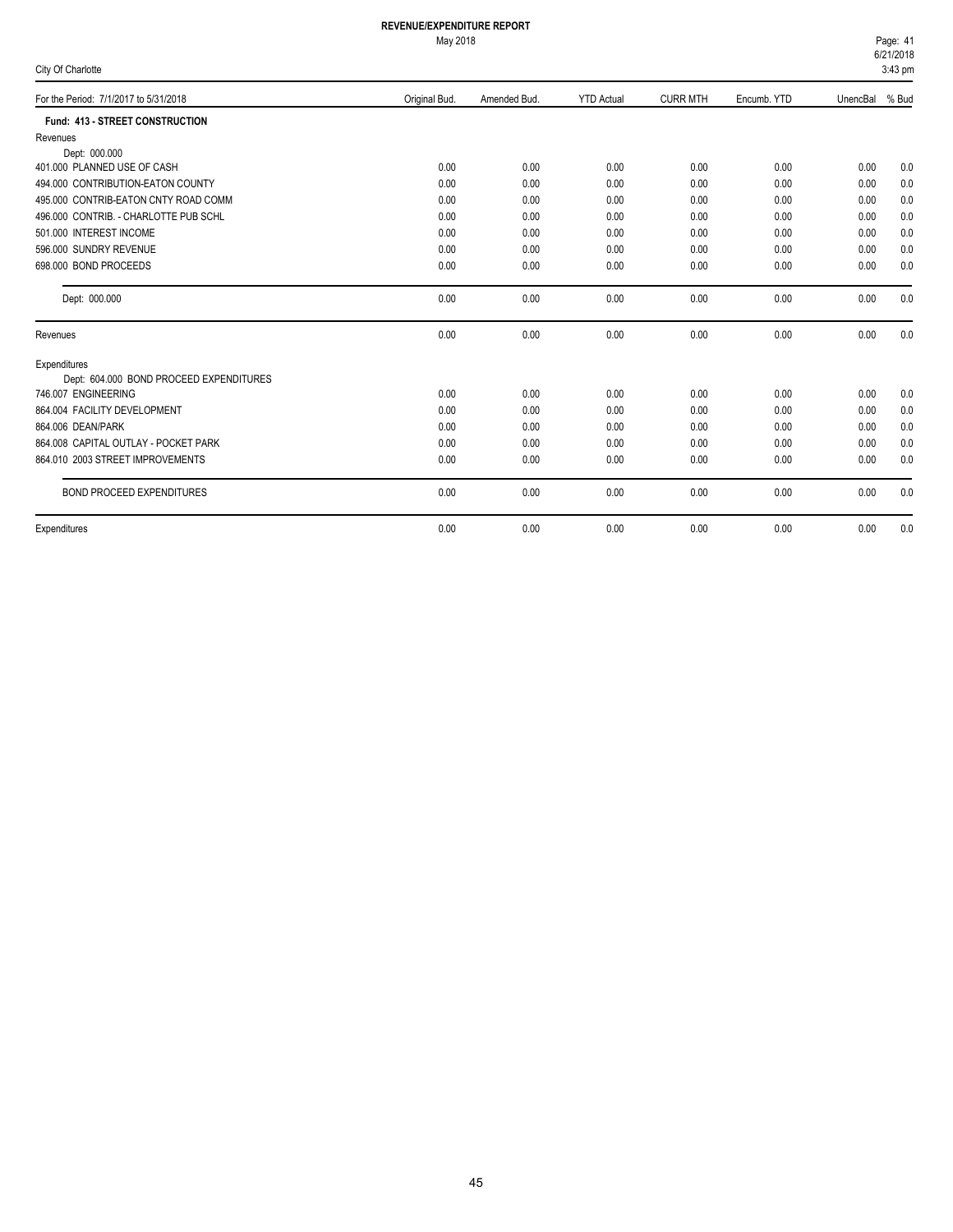| For the Period: 7/1/2017 to 5/31/2018      | Original Bud. | Amended Bud. | <b>YTD Actual</b> | <b>CURR MTH</b> | Encumb. YTD | UnencBal  | % Bud |
|--------------------------------------------|---------------|--------------|-------------------|-----------------|-------------|-----------|-------|
| Fund: 500 - RECYCLING FUND                 |               |              |                   |                 |             |           |       |
| Revenues                                   |               |              |                   |                 |             |           |       |
| Dept: 000.000                              |               |              |                   |                 |             |           |       |
| 401.000 PLANNED USE OF CASH                | 0.00          | 0.00         | 0.00              | 0.00            | 0.00        | 0.00      | 0.0   |
| 438.000 COUNTY/LOCAL GRANTS                | 27,000.00     | 27,000.00    | 26,813.85         | 9,834.49        | 0.00        | 186.15    | 99.3  |
| 501.000 INTEREST INCOME                    | 0.00          | 0.00         | 30.30             | 0.00            | 0.00        | $-30.30$  | 0.0   |
| 594,000 GAIN/LOSS ON SALE OF ASSETS        | 0.00          | 0.00         | 0.00              | 0.00            | 0.00        | 0.00      | 0.0   |
| 595.000 SALE OF RECYCLABLE MATERIAL        | 28,000.00     | 28,000.00    | 21,855.94         | 678.35          | 0.00        | 6,144.06  | 78.1  |
| 596.000 SUNDRY REVENUE                     | 9,000.00      | 9,000.00     | 8,964.36          | 1,054.00        | 0.00        | 35.64     | 99.6  |
| 603,000 CONTRIBUTIONS FROM OTHERS          | 0.00          | 0.00         | 0.00              | 0.00            | 0.00        | 0.00      | 0.0   |
| 605.101 CONTRIBUTION FROM GENERAL FUND     | 8,730.00      | 8,730.00     | 8,008.00          | 728.00          | 0.00        | 722.00    | 91.7  |
| Dept: 000.000                              | 72,730.00     | 72,730.00    | 65,672.45         | 12,294.84       | 0.00        | 7,057.55  | 90.3  |
| Revenues                                   | 72,730.00     | 72,730.00    | 65,672.45         | 12,294.84       | 0.00        | 7,057.55  | 90.3  |
| Expenditures                               |               |              |                   |                 |             |           |       |
| Dept: 841.000 HALL STREET RECYCLING CENTER |               |              |                   |                 |             |           |       |
| 706.000 CITY LABOR - DPW                   | 2,000.00      | 2,000.00     | 1,468.65          | 59.54           | 0.00        | 531.35    | 73.4  |
| 707.000 PART-TIME STAFF WAGES              | 39,000.00     | 39,000.00    | 32,857.18         | 3,196.32        | 0.00        | 6,142.82  | 84.2  |
| 710.000 COMPENSATED ABSENCES               | 0.00          | 0.00         | 0.00              | 0.00            | 0.00        | 0.00      | 0.0   |
| 719.000 CLOTHING ALLOWANCE                 | 0.00          | 0.00         | 0.00              | 0.00            | 0.00        | 0.00      | 0.0   |
| 721.000 FICA/MEDICARE - CITY SHARE         | 3,140.00      | 3,140.00     | 2,626.40          | 249.10          | 0.00        | 513.60    | 83.6  |
| 722.000 ICMA - CITY SHARE                  | 50.00         | 50.00        | 21.73             | 0.90            | 0.00        | 28.27     | 43.5  |
| 724.000 LIFE, WORK COMP, UNEMPLOYMENT      | 1,000.00      | 1,000.00     | 1,157.62          | 1,117.81        | 0.00        | $-157.62$ | 115.8 |
| 728.000 RETIREMENT PLANS (CITY SHARE)      | 540.00        | 540.00       | 361.28            | 14.67           | 0.00        | 178.72    | 66.9  |
| 731.000 MATERIALS & SUPPLIES               | 3,500.00      | 3,500.00     | 2,208.69          | 173.62          | 0.00        | 1,291.31  | 63.1  |
| 745.000 UTILITIES                          | 2,100.00      | 2,100.00     | 1,804.46          | 148.26          | 0.00        | 295.54    | 85.9  |
| 747.000 INSURANCE & BONDS                  | 100.00        | 100.00       | 60.00             | 60.00           | 0.00        | 40.00     | 60.0  |
| 749.000 CONTRACTUAL SERVICES               | 6,000.00      | 6,000.00     | 5,383.89          | 458.57          | 0.00        | 616.11    | 89.7  |
| 851.000 MVP EQUIPMENT RENTAL               | 2,100.00      | 2,100.00     | 1,024.03          | 192.35          | 0.00        | 1,075.97  | 48.8  |
| 863.000 CAP. OUTLAY - MOTOR VEHICLES       | 0.00          | 0.00         | 0.00              | 0.00            | 0.00        | 0.00      | 0.0   |
| 864.000 CAPITAL OUTLAY - EQUIPMENT         | 0.00          | 0.00         | 425.00            | 0.00            | 0.00        | $-425.00$ | 0.0   |
| 971.000 DEPRECIATION EXPENSE               | 1,900.00      | 1,900.00     | 0.00              | 0.00            | 0.00        | 1,900.00  | 0.0   |
| 972.000 SUNDRY                             | 100.00        | 100.00       | 0.00              | 0.00            | 0.00        | 100.00    | 0.0   |
| 980.000 ADMIN. SERVICES POOL               | 0.00          | 0.00         | 0.00              | 0.00            | 0.00        | 0.00      | 0.0   |
| 986.000 PENSION EXPENSE                    | 0.00          | 0.00         | 0.00              | 0.00            | 0.00        | 0.00      | 0.0   |
| HALL STREET RECYCLING CENTER               | 61,530.00     | 61,530.00    | 49,398.93         | 5,671.14        | 0.00        | 12,131.07 | 80.3  |
| Dept: 999.000 GASB 34                      |               |              |                   |                 |             |           |       |
| 859.101 CONTRIB. TO GENERAL FUND           | 11,200.00     | 11,200.00    | 10,263.00         | 933.00          | 0.00        | 937.00    | 91.6  |
| GASB 34                                    | 11,200.00     | 11,200.00    | 10,263.00         | 933.00          | 0.00        | 937.00    | 91.6  |
| Expenditures                               | 72.730.00     | 72.730.00    | 59.661.93         | 6.604.14        | 0.00        | 13.068.07 | 82.0  |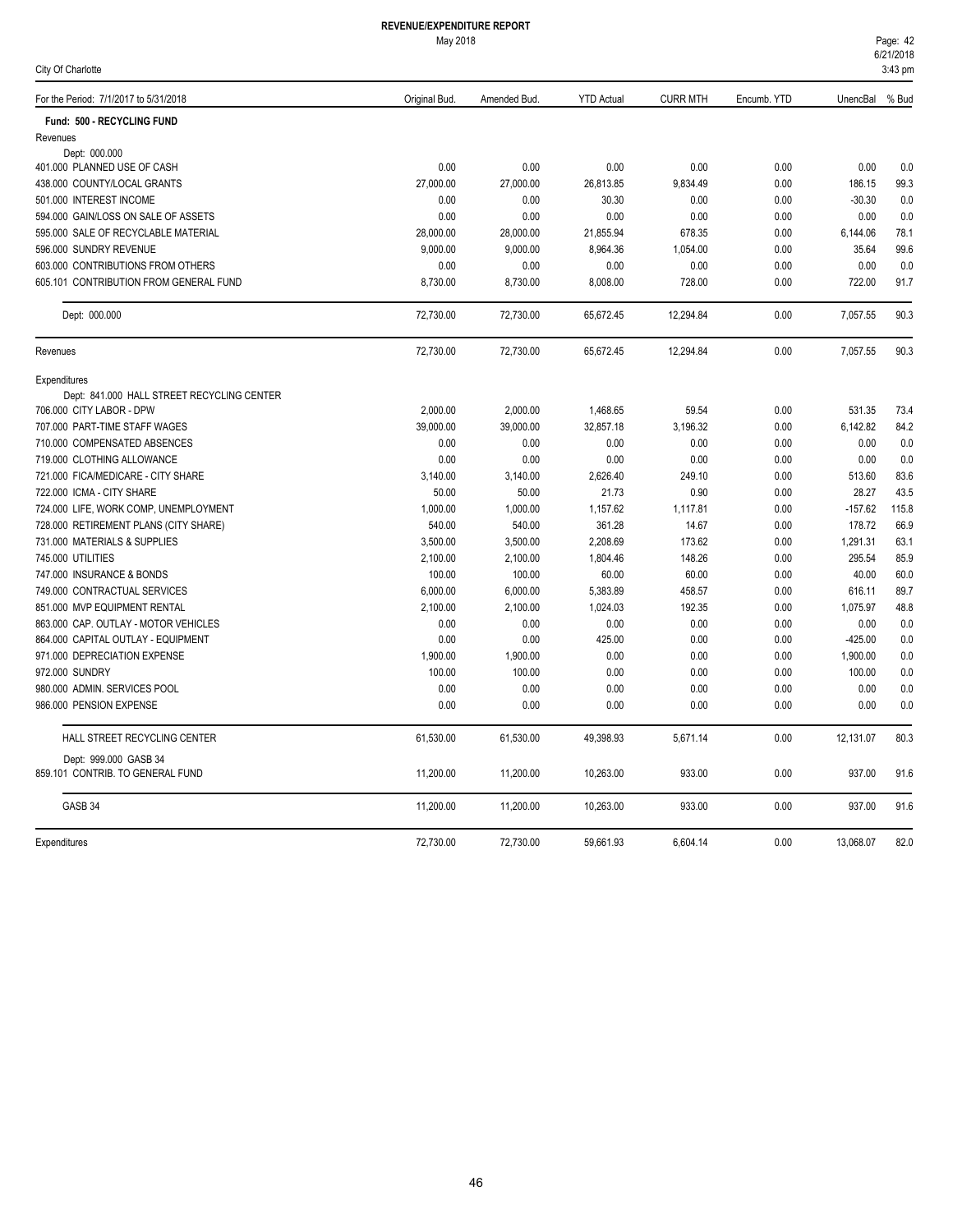#### May 2018 **REVENUE/EXPENDITURE REPORT**

| For the Period: 7/1/2017 to 5/31/2018                                | Original Bud.        | Amended Bud.         | <b>YTD Actual</b>     | <b>CURR MTH</b>    | Encumb. YTD  | UnencBal % Bud          |               |
|----------------------------------------------------------------------|----------------------|----------------------|-----------------------|--------------------|--------------|-------------------------|---------------|
| Fund: 510 - WATER & SEWER FUND                                       |                      |                      |                       |                    |              |                         |               |
| Revenues                                                             |                      |                      |                       |                    |              |                         |               |
| Dept: 000.000                                                        |                      |                      |                       |                    |              |                         |               |
| 401.000 PLANNED USE OF CASH                                          | 0.00                 | 0.00                 | 0.00                  | 0.00               | 0.00         | 0.00                    | 0.0           |
| 415.000 SPECIAL ASSESSMENT REVENUE                                   | 0.00                 | 0.00                 | 0.00                  | 0.00               | 0.00         | 0.00                    | 0.0           |
| 437.000 STATE GRANTS                                                 | 0.00                 | 0.00                 | 0.00                  | 0.00               | 0.00         | 0.00                    | 0.0           |
| 437.008 STATE GRANT - ABANDONDED WELL                                | 0.00                 | 0.00                 | 0.00                  | 0.00               | 0.00         | 0.00                    | 0.0           |
| 437.661 STATE GRANT-WELLHEAD PROTECT                                 | 2,800.00             | 2,800.00             | 962.02                | 0.00               | 0.00         | 1,837.98                | 34.4          |
| 439.003 FEDERAL GRANT - FEMA                                         | 0.00                 | 0.00                 | 0.00                  | 0.00               | 0.00         | 0.00                    | 0.0           |
| 501.000 INTEREST INCOME                                              | 2,300.00<br>0.00     | 2,300.00<br>0.00     | 9,033.41<br>0.00      | 0.00               | 0.00         | $-6,733.41$<br>0.00     | 392.8         |
| 502.000 ASSESSMENT/LIEN INTEREST<br>551.000 WATER-UTILITY BILLING    | 1,400,000.00         | 1,400,000.00         | 1,244,162.14          | 0.00<br>118,280.20 | 0.00<br>0.00 | 155,837.86              | 0.0<br>88.9   |
| 551.001 WATER BILLING - SPRINKLING                                   | 35,000.00            | 35,000.00            | 66,981.30             | 94.63              | 0.00         | $-31,981.30$            | 191.4         |
| 552.000 WATER SYSTEM EQUITY CHARGE                                   | 9,000.00             | 9,000.00             | 3,450.00              | 0.00               | 0.00         | 5,550.00                | 38.3          |
| 552.001 WATER TAP FEE                                                | 1,000.00             | 1,000.00             | 7,130.00              | 1,150.00           | 0.00         | $-6,130.00$             | 713.0         |
| 553.000 WATER - SALES TO CITY                                        | 78,300.00            | 78,300.00            | 71,786.00             | 6,526.00           | 0.00         | 6,514.00                | 91.7          |
| 554.000 WATER - MISCELLANEOUS CHARGES                                | 6,100.00             | 6,100.00             | 4,960.00              | 240.00             | 0.00         | 1,140.00                | 81.3          |
| 555,000 WATER - METERS SOLD                                          | 2,000.00             | 2,000.00             | 2,548.85              | 1,173.85           | 0.00         | $-548.85$               | 127.4         |
| 556.000 WATER-PENALTIES AND FINES                                    | 20,000.00            | 20,000.00            | 16,520.98             | 1,417.60           | 0.00         | 3,479.02                | 82.6          |
| 557.000 WATER-SUNDRY                                                 | 1,500.00             | 1,500.00             | 100.00                | 50.00              | 0.00         | 1,400.00                | 6.7           |
| 561.000 SEWER-UTILITY BILLING                                        | 2,160,000.00         | 2,160,000.00         | 1,906,797.41          | 186,392.72         | 0.00         | 253,202.59              | 88.3          |
| 562.000 SEWER SYSTEM EQUITY CHARGE                                   | 16,000.00            | 16,000.00            | 3,500.00              | 0.00               | 0.00         | 12,500.00               | 21.9          |
| 562.001 SEWER TAP FEES                                               | 2,000.00             | 2,000.00             | 13,450.00             | 1,800.00           | 0.00         | $-11,450.00$            | 672.5         |
| 563.000 SEWER-CLEANOUT & AUGERING                                    | 7,000.00             | 7,000.00             | 8,025.00              | 750.00             | 0.00         | $-1,025.00$             | 114.6         |
| 564.000 SEWER-PENALTIES & FINES                                      | 30,000.00            | 30,000.00            | 25,233.06             | 2,205.14           | 0.00         | 4,766.94                | 84.1          |
| 565.000 SEWER-SUNDRY                                                 | 0.00                 | 0.00                 | 0.00                  | 0.00               | 0.00         | 0.00                    | 0.0           |
| 594.000 GAIN/LOSS ON SALE OF ASSETS                                  | 0.00                 | 0.00                 | 0.00                  | 0.00               | 0.00         | 0.00                    | 0.0           |
| 596.000 SUNDRY REVENUE                                               | 7,000.00             | 7,000.00             | 2,222.89              | 60.00              | 0.00         | 4,777.11                | 31.8          |
| 605.000 CONTRIBUTIONS FROM OTHER FUNDS                               | 0.00                 | 0.00                 | 0.00                  | 0.00               | 0.00         | 0.00                    | 0.0           |
| 690.000 Contributed Capital                                          | 0.00                 | 0.00                 | 0.00                  | 0.00               | 0.00         | 0.00                    | 0.0           |
| 698.000 BOND PROCEEDS                                                | 0.00                 | 0.00                 | 0.00                  | 0.00               | 0.00         | 0.00                    | 0.0           |
| Dept: 000.000                                                        | 3,780,000.00         | 3,780,000.00         | 3,386,863.06          | 320,140.14         | 0.00         | 393,136.94              | 89.6          |
| Revenues                                                             | 3,780,000.00         | 3,780,000.00         | 3,386,863.06          | 320,140.14         | 0.00         | 393,136.94              | 89.6          |
| Expenditures                                                         |                      |                      |                       |                    |              |                         |               |
| Dept: 000.000                                                        |                      |                      |                       |                    |              |                         |               |
| 872.000 INTEREST EXPENSE                                             | 0.00                 | 0.00                 | 0.00                  | 0.00               | 0.00         | 0.00                    | 0.0           |
| 972.000 SUNDRY                                                       | 0.00                 | 0.00                 | 0.00                  | 0.00               | 0.00         | 0.00                    | 0.0           |
| Dept: 000.000                                                        | 0.00                 | 0.00                 | 0.00                  | 0.00               | 0.00         | 0.00                    | 0.0           |
| Dept: 604.000 BOND PROCEED EXPENDITURES                              |                      |                      |                       |                    |              |                         |               |
| 746.000 PROFESSIONAL SERVICES                                        | 0.00                 | 0.00                 | 0.00                  | 0.00               | 0.00         | 0.00                    | 0.0           |
| 747.000 INSURANCE & BONDS                                            | 0.00                 | 0.00                 | 0.00                  | 0.00               | 0.00         | 0.00                    | 0.0           |
| 864.000 CAPITAL OUTLAY - EQUIPMENT                                   | 0.00                 | 0.00                 | 0.00                  | 0.00               | 0.00         | 0.00                    | 0.0           |
| BOND PROCEED EXPENDITURES                                            | 0.00                 | 0.00                 | 0.00                  | 0.00               | 0.00         | 0.00                    | 0.0           |
| Dept: 610.000 SEWER ADMINISTRATION                                   |                      |                      |                       |                    |              |                         |               |
| 703.000 ADMINSTRATIVE SALARIES                                       | 116,790.00           | 116,790.00           | 109,976.73            | 8,289.31           | 0.00         | 6,813.27                | 94.2          |
| 704.000 STAFF WAGES                                                  | 13,780.00            | 13,780.00            | 10,845.66             | 1,083.17           | 0.00         | 2,934.34                | 78.7          |
| 707.000 PART-TIME STAFF WAGES                                        | 15,000.00            | 15,000.00            | 19,341.26             | 960.00             | 0.00         | $-4,341.26$             | 128.9         |
| 710.000 COMPENSATED ABSENCES                                         | 31,400.00            | 31,400.00            | 41,517.15             | 8,636.69           | 0.00         | $-10, 117.15$           | 132.2         |
| 711.000 LONGEVITY                                                    | 7,600.00<br>2,200.00 | 7,600.00             | 10,773.52             | 1,154.19           | 0.00         | $-3,173.52$<br>1,165.98 | 141.8<br>47.0 |
| 712.000 SPECIAL COMPENSATION<br>714.000 UNUSED SICK & VACATION LEAVE | 1,600.00             | 2,200.00<br>1,600.00 | 1,034.02<br>21,574.90 | 0.00<br>20,873.13  | 0.00<br>0.00 | -19,974.90              | 1348.4        |
| 715.000 HEALTH REIMBURSEMENT                                         | 5,550.00             | 5,550.00             | 3,241.72              | 212.50             | 0.00         | 2,308.28                | 58.4          |
| 718.000 AUTO ALLOWANCE                                               | 610.00               | 610.00               | 558.96                | 46.58              | 0.00         | 51.04                   | 91.6          |
| 719.000 CLOTHING ALLOWANCE                                           | 3,150.00             | 3,150.00             | 2,169.06              | 0.00               | 0.00         | 980.94                  | 68.9          |
| 721.000 FICA/MEDICARE - CITY SHARE                                   | 15,150.00            | 15,150.00            | 15,993.81             | 2,765.04           | 0.00         | $-843.81$               | 105.6         |
| 722.000 ICMA - CITY SHARE                                            | 2,500.00             | 2,500.00             | 1,613.91              | 32.96              | 0.00         | 886.09                  | 64.6          |
| 723.000 VISION CARE                                                  | 1,900.00             | 1,900.00             | 1,604.95              | 0.00               | 0.00         | 295.05                  | 84.5          |
| 724.000 LIFE, WORK COMP, UNEMPLOYMENT                                | 12,600.00            | 12,600.00            | 6,533.40              | 5,655.00           | 0.00         | 6,066.60                | 51.9          |
| 725.603 RETIREMENT HEALTH BENEFITS                                   | 0.00                 | 0.00                 | 0.00                  | 0.00               | 0.00         | 0.00                    | $0.0\,$       |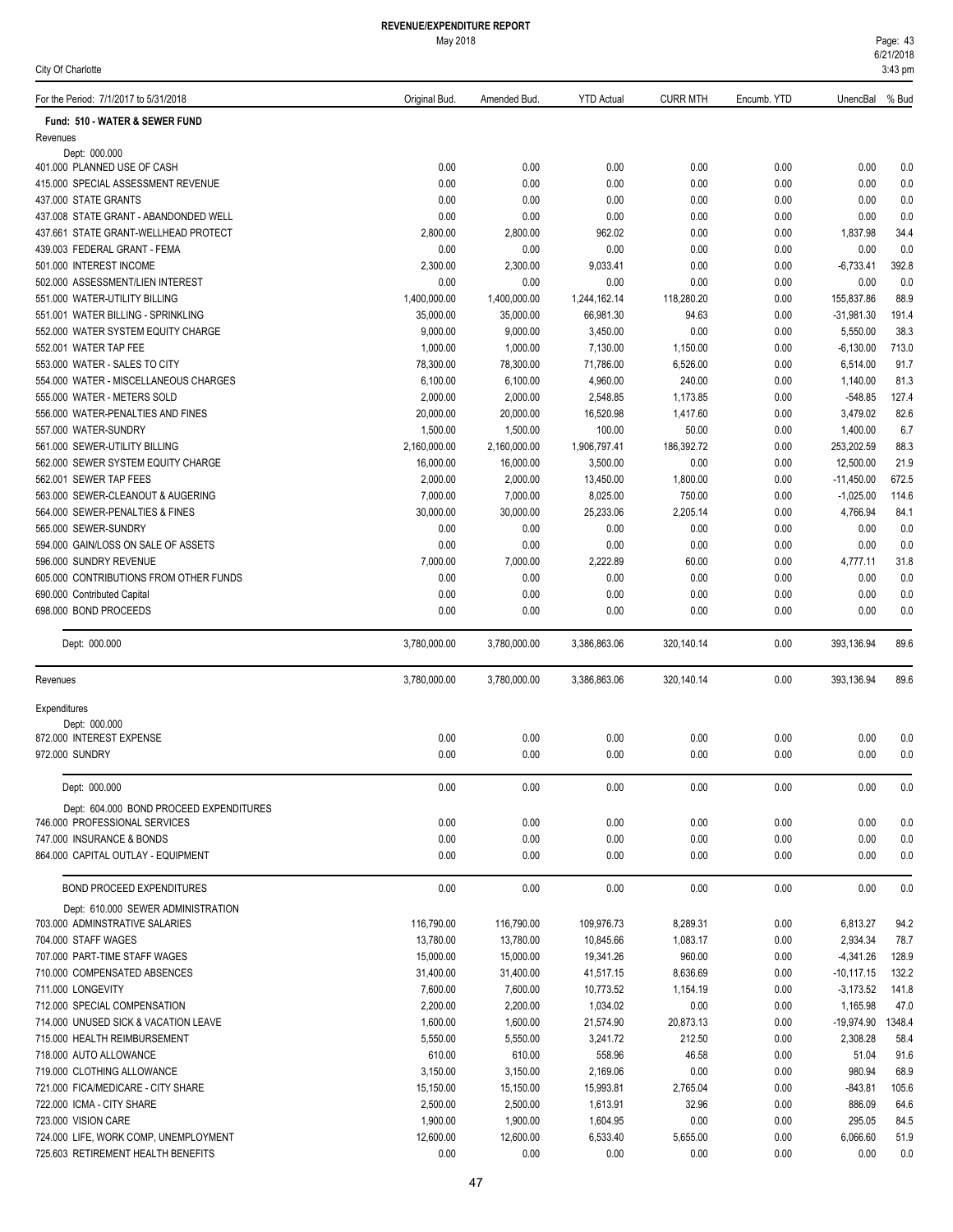| City Of Charlotte                                                         |                        |                        |                        |                  |              |                          | $3:43$ pm     |
|---------------------------------------------------------------------------|------------------------|------------------------|------------------------|------------------|--------------|--------------------------|---------------|
| For the Period: 7/1/2017 to 5/31/2018                                     | Original Bud.          | Amended Bud.           | <b>YTD Actual</b>      | <b>CURR MTH</b>  | Encumb. YTD  | UnencBal % Bud           |               |
| Fund: 510 - WATER & SEWER FUND                                            |                        |                        |                        |                  |              |                          |               |
| Expenditures                                                              |                        |                        |                        |                  |              |                          |               |
| Dept: 610.000 SEWER ADMINISTRATION                                        |                        |                        |                        |                  |              |                          |               |
| 725.604 DENTAL & HEALTH BENEFITS                                          | 68,000.00<br>49,100.00 | 68.000.00<br>49,100.00 | 43,951.56<br>50,876.30 | 0.00<br>6,283.00 | 0.00<br>0.00 | 24,048.44<br>$-1,776.30$ | 64.6<br>103.6 |
| 728.000 RETIREMENT PLANS (CITY SHARE)<br>728.001 RETIRMENT HEALTH SAVINGS | 3,300.00               | 3,300.00               | 3,147.40               | 839.60           | 0.00         | 152.60                   | 95.4          |
| 731.000 MATERIALS & SUPPLIES                                              | 1,300.00               | 1,300.00               | 609.64                 | 0.00             | 0.00         | 690.36                   | 46.9          |
| 732.000 POSTAGE                                                           | 3,800.00               | 3,800.00               | 2,411.89               | 241.67           | 0.00         | 1,388.11                 | 63.5          |
| 735.000 DUES & SUBSCRIPTIONS                                              | 900.00                 | 900.00                 | 940.00                 | 0.00             | 0.00         | $-40.00$                 | 104.4         |
| 737.000 PRINTING & PUBLISHING                                             | 100.00                 | 100.00                 | 278.38                 | 0.00             | 0.00         | $-178.38$                | 278.4         |
| 744.000 TELEPHONE & INTERNET                                              | 100.00                 | 100.00                 | 0.00                   | 0.00             | 0.00         | 100.00                   | 0.0           |
| 746.000 PROFESSIONAL SERVICES                                             | 5,000.00               | 5,000.00               | 500.00                 | 0.00             | 0.00         | 4,500.00                 | 10.0          |
| 747.000 INSURANCE & BONDS                                                 | 9,500.00               | 9,500.00               | 8,545.00               | 8,545.00         | 0.00         | 955.00                   | 89.9          |
| 748.000 CONFERENCES & TRAINING                                            | 1,500.00               | 1,500.00               | 1,558.37               | 612.31           | 0.00         | $-58.37$                 | 103.9         |
| 850.000 RENTAL EXPENSE                                                    | 700.00                 | 700.00                 | 638.00                 | 58.00            | 0.00         | 62.00                    | 91.1          |
| 853.000 HYDRANT RENTAL                                                    | 21,200.00              | 21,200.00              | 19,437.00              | 1,767.00         | 0.00         | 1,763.00                 | 91.7          |
| 865,000 CAP, OUTLAY - COMPUTER EQUIP                                      | 6,330.00               | 6,330.00               | 3,000.00               | 0.00             | 0.00         | 3,330.00                 | 47.4          |
| 871.000 PRINCIPAL                                                         | 430,000.00             | 430,000.00             | 0.00                   | 0.00             | 0.00         | 430,000.00               | 0.0           |
| 872.000 INTEREST EXPENSE                                                  | 78,950.00              | 78,950.00              | 39,475.00              | 0.00             | 0.00         | 39,475.00                | 50.0          |
| 971.000 DEPRECIATION EXPENSE                                              | 530,000.00             | 530,000.00             | 476,663.00             | 43,333.00        | 0.00         | 53,337.00                | 89.9          |
| 972.000 SUNDRY                                                            | 800.00                 | 800.00                 | 7.00                   | 0.00             | 0.00         | 793.00                   | 0.9           |
| 980.000 ADMIN. SERVICES POOL                                              | 0.00                   | 0.00                   | 0.00                   | 0.00             | 0.00         | 0.00                     | 0.0           |
| 986.000 PENSION EXPENSE                                                   | 115,000.00             | 115,000.00             | 0.00                   | 0.00             | 0.00         | 115,000.00               | 0.0           |
| SEWER ADMINISTRATION                                                      | 1,555,410.00           | 1,555,410.00           | 898,817.59             | 111,388.15       | 0.00         | 656,592.41               | 57.8          |
| Dept: 620.000 SEWER "MISS DIG" OPERATIONS                                 |                        |                        |                        |                  |              |                          |               |
| 706.000 CITY LABOR - DPW                                                  | 14,000.00              | 14,000.00              | 9,274.55               | 1,141.77         | 0.00         | 4,725.45                 | 66.2          |
| 721.000 FICA/MEDICARE - CITY SHARE                                        | 1,070.00               | 1,070.00               | 705.19                 | 87.02            | 0.00         | 364.81                   | 65.9          |
| 722.000 ICMA - CITY SHARE                                                 | 340.00                 | 340.00                 | 12.92                  | 6.15             | 0.00         | 327.08                   | 3.8           |
| 728.000 RETIREMENT PLANS (CITY SHARE)                                     | 3,780.00               | 3,780.00               | 2,486.26               | 298.64           | 0.00         | 1,293.74                 | 65.8          |
| 731.000 MATERIALS & SUPPLIES                                              | 500.00                 | 500.00                 | 243.47                 | 116.09           | 0.00         | 256.53                   | 48.7          |
| 851.000 MVP EQUIPMENT RENTAL<br>980.000 ADMIN. SERVICES POOL              | 8,000.00<br>0.00       | 8,000.00<br>0.00       | 8,149.93<br>0.00       | 1,064.05<br>0.00 | 0.00<br>0.00 | $-149.93$<br>0.00        | 101.9<br>0.0  |
| SEWER "MISS DIG" OPERATIONS                                               |                        |                        |                        |                  |              |                          |               |
| Dept: 621.000 SEWER MAINTENANCE MAINS                                     | 27,690.00              | 27,690.00              | 20,872.32              | 2,713.72         | 0.00         | 6,817.68                 | 75.4          |
| 706.000 CITY LABOR - DPW                                                  | 15,000.00              | 15,000.00              | 17,593.59              | 2,720.98         | 0.00         | $-2,593.59$              | 117.3         |
| 721.000 FICA/MEDICARE - CITY SHARE                                        | 1,150.00               | 1,150.00               | 1,342.70               | 207.84           | 0.00         | $-192.70$                | 116.8         |
| 722.000 ICMA - CITY SHARE                                                 | 160.00                 | 160.00                 | 77.45                  | 12.35            | 0.00         | 82.55                    | 48.4          |
| 728.000 RETIREMENT PLANS (CITY SHARE)                                     | 4,060.00               | 4,060.00               | 4,640.05               | 715.51           | 0.00         | $-580.05$                | 114.3         |
| 731.000 MATERIALS & SUPPLIES                                              | 2,500.00               | 2,500.00               | 4,160.48               | 285.71           | 0.00         | $-1,660.48$              | 166.4         |
| 749.000 CONTRACTUAL SERVICES                                              | 0.00                   | 0.00                   | 0.00                   | 0.00             | 0.00         | 0.00                     | 0.0           |
| 851.000 MVP EQUIPMENT RENTAL                                              | 30,000.00              | 30,000.00              | 36,503.38              | 6,813.44         | 0.00         | $-6,503.38$              | 121.7         |
| 980.000 ADMIN. SERVICES POOL                                              | 0.00                   | 0.00                   | 0.00                   | 0.00             | 0.00         | 0.00                     | 0.0           |
| SEWER MAINTENANCE MAINS                                                   | 52,870.00              | 52,870.00              | 64,317.65              | 10,755.83        | 0.00         | -11,447.65               | 121.7         |
| Dept: 622.000 SEWER MAINTENANCE SERVICES                                  |                        |                        |                        |                  |              |                          |               |
| 706.000 CITY LABOR - DPW                                                  | 10,000.00              | 10,000.00              | 13,347.93              | 872.80           | 0.00         | $-3,347.93$              | 133.5         |
| 721.000 FICA/MEDICARE - CITY SHARE                                        | 770.00                 | 770.00                 | 1,016.88               | 66.44            | 0.00         | $-246.88$                | 132.1         |
| 722.000 ICMA - CITY SHARE                                                 | 280.00                 | 280.00                 | 43.86                  | 0.00             | 0.00         | 236.14                   | 15.7          |
| 728.000 RETIREMENT PLANS (CITY SHARE)                                     | 2,700.00               | 2,700.00               | 3,529.14               | 235.92           | 0.00         | $-829.14$                | 130.7         |
| 731.000 MATERIALS & SUPPLIES                                              | 4,100.00               | 4,100.00               | 2,704.54               | 254.78           | 0.00         | 1,395.46                 | 66.0          |
| 749.000 CONTRACTUAL SERVICES                                              | 0.00                   | 0.00                   | 253.00                 | 0.00             | 0.00         | $-253.00$                | 0.0           |
| 851.000 MVP EQUIPMENT RENTAL<br>980.000 ADMIN. SERVICES POOL              | 10,000.00<br>0.00      | 10,000.00<br>0.00      | 13,447.10<br>0.00      | 2,262.02<br>0.00 | 0.00<br>0.00 | $-3,447.10$<br>0.00      | 134.5<br>0.0  |
|                                                                           |                        |                        |                        |                  |              |                          |               |
| SEWER MAINTENANCE SERVICES                                                | 27,850.00              | 27,850.00              | 34,342.45              | 3,691.96         | 0.00         | $-6,492.45$              | 123.3         |
| Dept: 623.000 DAY LIFT STATION<br>706.000 CITY LABOR - DPW                | 1,500.00               | 1,500.00               | 608.10                 | 86.07            | 0.00         | 891.90                   | 40.5          |
| 721.000 FICA/MEDICARE - CITY SHARE                                        | 120.00                 | 120.00                 | 47.74                  | 6.50             | 0.00         | 72.26                    | 39.8          |
| 722.000 ICMA - CITY SHARE                                                 | 40.00                  | 40.00                  | 21.72                  | 0.00             | 0.00         | 18.28                    | 54.3          |
| 728.000 RETIREMENT PLANS (CITY SHARE)                                     | 400.00                 | 400.00                 | 125.14                 | 17.71            | 0.00         | 274.86                   | 31.3          |
| 731.000 MATERIALS & SUPPLIES                                              | 200.00                 | 200.00                 | 32.02                  | 32.02            | 0.00         | 167.98                   | 16.0          |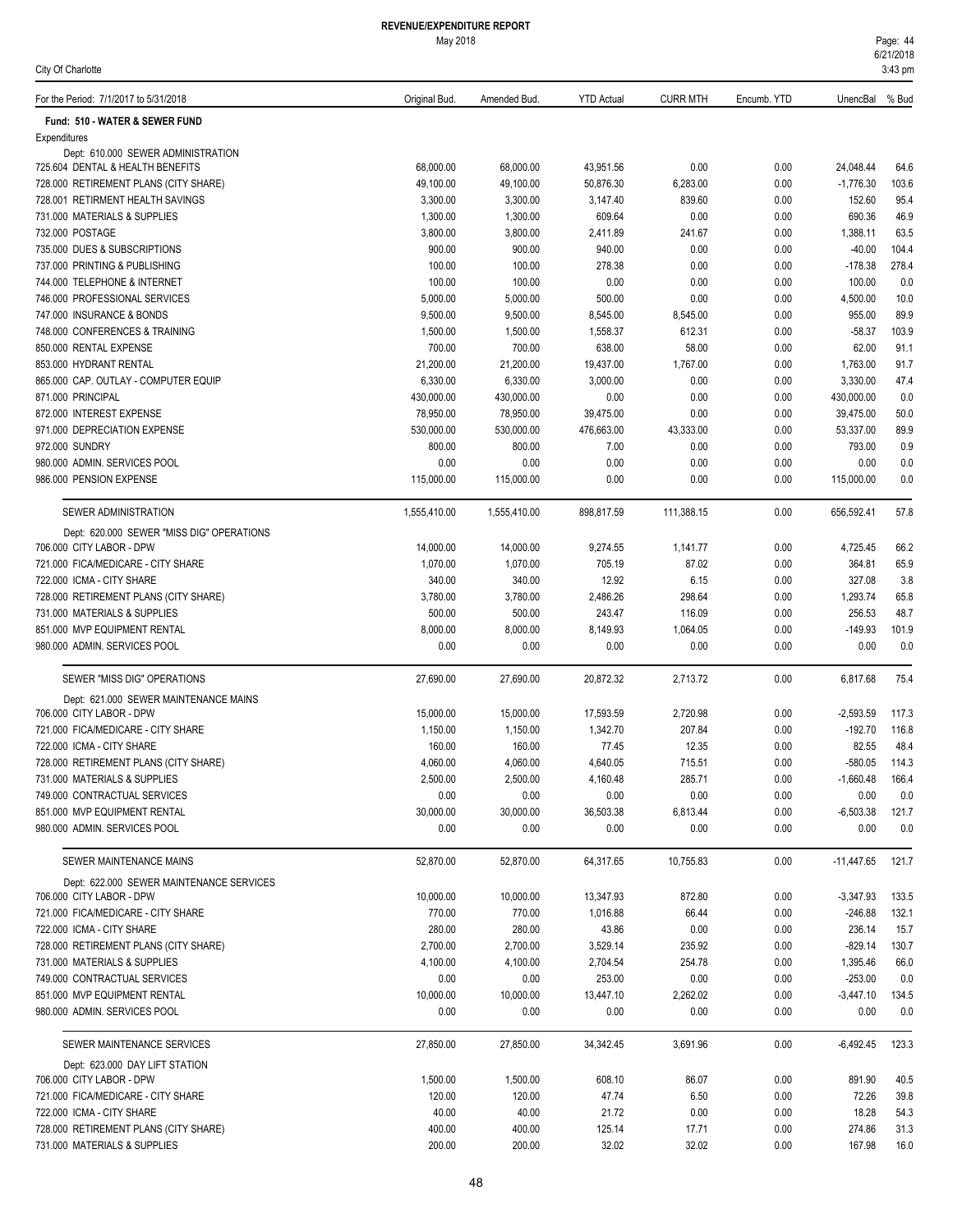|  |  | City Of Charlotte |  |
|--|--|-------------------|--|
|--|--|-------------------|--|

| For the Period: 7/1/2017 to 5/31/2018                          | Original Bud.      | Amended Bud        | <b>YTD Actual</b>  | <b>CURR MTH</b> | Encumb. YTD  | UnencBal % Bud        |                |
|----------------------------------------------------------------|--------------------|--------------------|--------------------|-----------------|--------------|-----------------------|----------------|
| Fund: 510 - WATER & SEWER FUND                                 |                    |                    |                    |                 |              |                       |                |
| Expenditures                                                   |                    |                    |                    |                 |              |                       |                |
| Dept: 623.000 DAY LIFT STATION                                 |                    |                    |                    |                 |              |                       |                |
| 745.000 UTILITIES                                              | 1,000.00           | 1,000.00           | 1,641.98           | 173.34          | 0.00         | $-641.98$             | 164.2          |
| 749.000 CONTRACTUAL SERVICES                                   | 700.00             | 700.00             | 495.40             | 36.00           | 0.00         | 204.60                | 70.8           |
| 851.000 MVP EQUIPMENT RENTAL                                   | 700.00             | 700.00             | 274.83             | 36.72           | 0.00         | 425.17                | 39.3           |
| 980.000 ADMIN. SERVICES POOL                                   | 0.00               | 0.00               | 0.00               | 0.00            | 0.00         | 0.00                  | 0.0            |
| DAY LIFT STATION                                               | 4,660.00           | 4,660.00           | 3,246.93           | 388.36          | 0.00         | 1,413.07              | 69.7           |
| Dept: 624.000 REYNOLDS LIFT STATION                            |                    |                    |                    |                 |              |                       |                |
| 706.000 CITY LABOR - DPW                                       | 1,800.00           | 1,800.00           | 632.53             | 98.36           | 0.00         | 1,167.47              | 35.1           |
| 721.000 FICA/MEDICARE - CITY SHARE                             | 140.00             | 140.00             | 49.77              | 7.43            | 0.00         | 90.23                 | 35.6           |
| 722.000 ICMA - CITY SHARE                                      | 60.00              | 60.00              | 22.95              | 0.00            | 0.00         | 37.05                 | 38.3           |
| 728.000 RETIREMENT PLANS (CITY SHARE)                          | 490.00             | 490.00             | 130.17             | 20.24           | 0.00         | 359.83                | 26.6<br>5.3    |
| 731.000 MATERIALS & SUPPLIES<br>745.000 UTILITIES              | 600.00<br>1,900.00 | 600.00<br>1,900.00 | 32.02<br>2,622.37  | 32.02<br>252.59 | 0.00<br>0.00 | 567.98<br>$-722.37$   | 138.0          |
| 749.000 CONTRACTUAL SERVICES                                   | 1,500.00           | 1,500.00           | 463.40             | 36.00           | 0.00         | 1,036.60              | 30.9           |
| 851.000 MVP EQUIPMENT RENTAL                                   | 600.00             | 600.00             | 250.34             | 52.44           | 0.00         | 349.66                | 41.7           |
| 980.000 ADMIN. SERVICES POOL                                   | 0.00               | 0.00               | 0.00               | 0.00            | 0.00         | 0.00                  | 0.0            |
| REYNOLDS LIFT STATION                                          | 7,090.00           | 7,090.00           | 4,203.55           | 499.08          | 0.00         | 2,886.45              | 59.3           |
| Dept: 625.000 MEIJER LIFT STATION                              |                    |                    |                    |                 |              |                       |                |
| 706.000 CITY LABOR - DPW                                       | 1,000.00           | 1,000.00           | 492.85             | 0.00            | 0.00         | 507.15                | 49.3           |
| 721.000 FICA/MEDICARE - CITY SHARE                             | 80.00              | 80.00              | 38.49              | 0.00            | 0.00         | 41.51                 | 48.1           |
| 722.000 ICMA - CITY SHARE                                      | 30.00              | 30.00              | 13.23              | 0.00            | 0.00         | 16.77                 | 44.1           |
| 728.000 RETIREMENT PLANS (CITY SHARE)                          | 270.00             | 270.00             | 101.42             | 0.00            | 0.00         | 168.58                | 37.6           |
| 731.000 MATERIALS & SUPPLIES                                   | 100.00             | 100.00             | 32.02              | 32.02           | 0.00         | 67.98                 | 32.0           |
| 745.000 UTILITIES                                              | 800.00             | 800.00             | 644.89             | 62.97           | 0.00         | 155.11                | 80.6           |
| 749.000 CONTRACTUAL SERVICES                                   | 700.00             | 700.00             | 454.40             | 27.00           | 0.00         | 245.60                | 64.9           |
| 851.000 MVP EQUIPMENT RENTAL                                   | 400.00             | 400.00             | 212.90             | 0.00            | 0.00         | 187.10                | 53.2           |
| 980.000 ADMIN. SERVICES POOL                                   | 0.00               | 0.00               | 0.00               | 0.00            | 0.00         | 0.00                  | 0.0            |
| <b>MEIJER LIFT STATION</b>                                     | 3,380.00           | 3,380.00           | 1,990.20           | 121.99          | 0.00         | 1,389.80              | 58.9           |
| Dept: 626.000 LANSING LIFT STATION<br>706.000 CITY LABOR - DPW |                    |                    |                    |                 |              |                       |                |
| 721.000 FICA/MEDICARE - CITY SHARE                             | 3,000.00<br>230.00 | 3,000.00<br>230.00 | 2,058.81<br>162.26 | 61.30<br>4.68   | 0.00<br>0.00 | 941.19<br>67.74       | 68.6<br>70.5   |
| 722.000 ICMA - CITY SHARE                                      | 100.00             | 100.00             | 76.23              | 0.56            | 0.00         | 23.77                 | 76.2           |
| 728.000 RETIREMENT PLANS (CITY SHARE)                          | 810.00             | 810.00             | 423.66             | 12.61           | 0.00         | 386.34                | 52.3           |
| 731.000 MATERIALS & SUPPLIES                                   | 1,500.00           | 1,500.00           | 7,674.25           | 1,853.14        | 0.00         | $-6,174.25$           | 511.6          |
| 745.000 UTILITIES                                              | 6,900.00           | 6,900.00           | 11,753.59          | 2,382.53        | 0.00         | $-4,853.59$           | 170.3          |
| 749.000 CONTRACTUAL SERVICES                                   | 6,000.00           | 6,000.00           | 6,500.96           | 1,439.00        | 0.00         | $-500.96$             | 108.3          |
| 851.000 MVP EQUIPMENT RENTAL                                   | 600.00             | 600.00             | 1,054.39           | 416.47          | 0.00         | $-454.39$             | 175.7          |
| 980.000 ADMIN. SERVICES POOL                                   | 0.00               | 0.00               | 0.00               | 0.00            | 0.00         | 0.00                  | 0.0            |
| LANSING LIFT STATION                                           | 19,140.00          | 19,140.00          | 29,704.15          | 6,170.29        | 0.00         | $-10,564.15$          | 155.2          |
| Dept: 627.000 BEECH LIFT STATION                               |                    |                    |                    |                 |              |                       |                |
| 706.000 CITY LABOR - DPW                                       | 1,500.00           | 1,500.00           | 2,691.02           | 0.00            | 0.00         | $-1,191.02$           | 179.4          |
| 721.000 FICA/MEDICARE - CITY SHARE                             | 120.00             | 120.00             | 214.68             | 0.00            | 0.00         | $-94.68$              | 178.9          |
| 722.000 ICMA - CITY SHARE                                      | 40.00              | 40.00              | 135.12             | 0.00            | 0.00         | $-95.12$              | 337.8          |
| 728.000 RETIREMENT PLANS (CITY SHARE)                          | 400.00             | 400.00             | 553.82             | 0.00            | 0.00         | $-153.82$             | 138.5          |
| 731.000 MATERIALS & SUPPLIES<br>745.000 UTILITIES              | 100.00<br>2,100.00 | 100.00<br>2,100.00 | 162.91<br>2,897.72 | 32.02<br>265.56 | 0.00<br>0.00 | $-62.91$<br>$-797.72$ | 162.9<br>138.0 |
| 749.000 CONTRACTUAL SERVICES                                   | 600.00             | 600.00             | 347.40             | 0.00            | 0.00         | 252.60                | 57.9           |
| 851.000 MVP EQUIPMENT RENTAL                                   | 400.00             | 400.00             | 731.62             | 0.00            | 0.00         | $-331.62$             | 182.9          |
| 980.000 ADMIN. SERVICES POOL                                   | 0.00               | 0.00               | 0.00               | 0.00            | 0.00         | 0.00                  | 0.0            |
| <b>BEECH LIFT STATION</b>                                      | 5,260.00           | 5,260.00           | 7,734.29           | 297.58          | 0.00         | $-2,474.29$           | 147.0          |
| Dept: 628.000 TIRRELL LIFT STATION                             |                    |                    |                    |                 |              |                       |                |
| 706.000 CITY LABOR - DPW                                       | 9,000.00           | 9,000.00           | 7,209.48           | 488.57          | 0.00         | 1,790.52              | 80.1           |
| 719.000 CLOTHING ALLOWANCE                                     | 0.00               | 0.00               | 0.00               | 0.00            | 0.00         | 0.00                  | 0.0            |
| 721.000 FICA/MEDICARE - CITY SHARE                             | 690.00             | 690.00             | 569.41             | 37.79           | 0.00         | 120.59                | 82.5           |
| 722.000 ICMA - CITY SHARE                                      | 380.00             | 380.00             | 278.88             | 9.44            | 0.00         | 101.12                | 73.4           |
| 728.000 RETIREMENT PLANS (CITY SHARE)                          | 2,430.00           | 2,430.00           | 1,483.69           | 100.54          | 0.00         | 946.31                | 61.1           |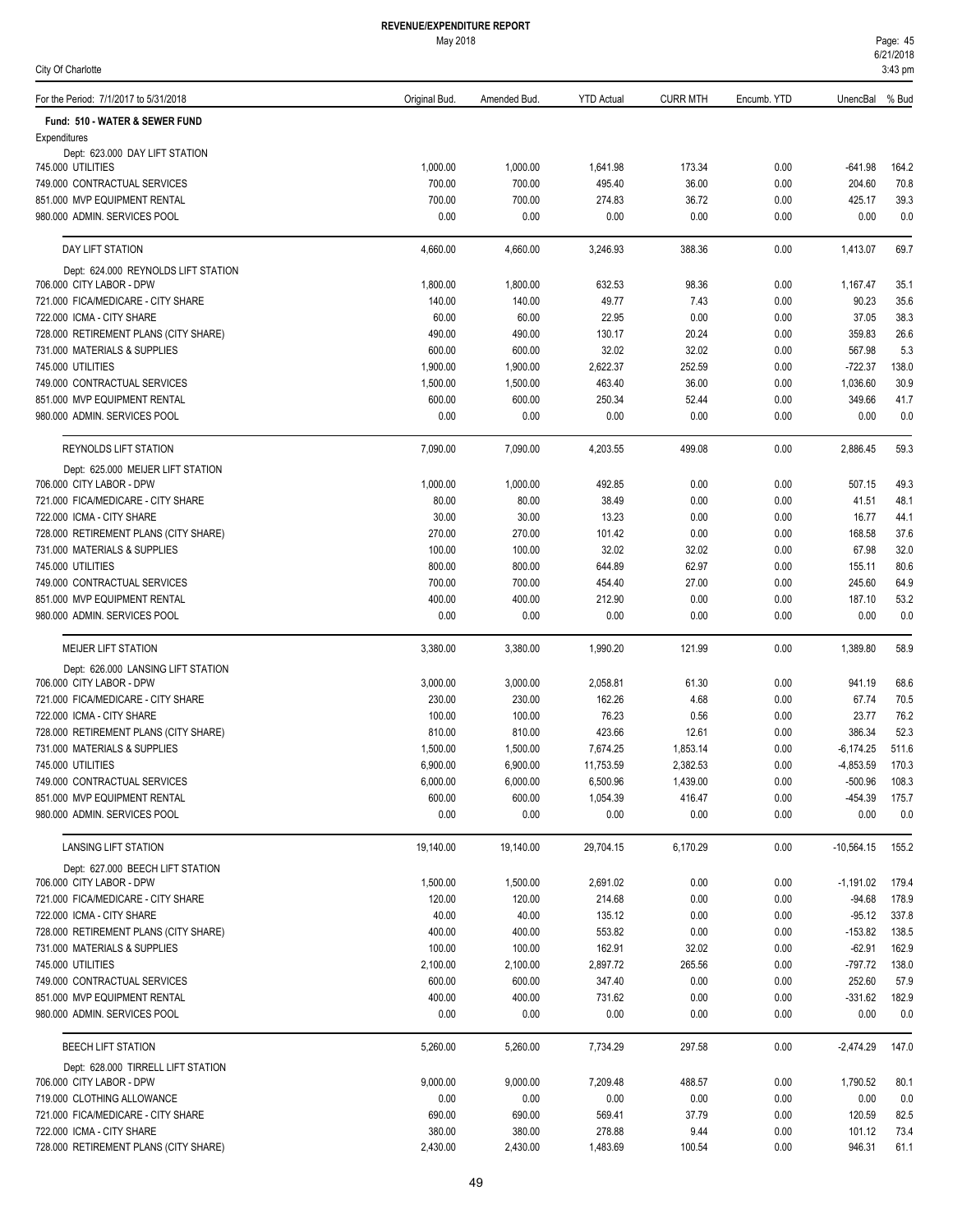|  |  | City Of Charlotte |  |
|--|--|-------------------|--|
|--|--|-------------------|--|

| For the Period: 7/1/2017 to 5/31/2018                                 | Original Bud.           | Amended Bud.            | <b>YTD Actual</b>      | <b>CURR MTH</b>      | Encumb. YTD  | UnencBal % Bud             |                |
|-----------------------------------------------------------------------|-------------------------|-------------------------|------------------------|----------------------|--------------|----------------------------|----------------|
| Fund: 510 - WATER & SEWER FUND                                        |                         |                         |                        |                      |              |                            |                |
| Expenditures                                                          |                         |                         |                        |                      |              |                            |                |
| Dept: 628.000 TIRRELL LIFT STATION                                    |                         |                         |                        |                      |              |                            |                |
| 731.000 MATERIALS & SUPPLIES                                          | 4,000.00                | 4,000.00                | 4,757.78               | 359.62               | 0.00         | $-757.78$                  | 118.9          |
| 745.000 UTILITIES<br>749.000 CONTRACTUAL SERVICES                     | 24,000.00<br>7,500.00   | 24,000.00<br>7,500.00   | 25,437.75<br>10,176.60 | 2,366.39<br>0.00     | 0.00<br>0.00 | $-1,437.75$<br>$-2,676.60$ | 106.0<br>135.7 |
| 851.000 MVP EQUIPMENT RENTAL                                          | 2,800.00                | 2,800.00                | 2,003.50               | 99.75                | 0.00         | 796.50                     | 71.6           |
| 980.000 ADMIN. SERVICES POOL                                          | 0.00                    | 0.00                    | 0.00                   | 0.00                 | 0.00         | 0.00                       | 0.0            |
|                                                                       |                         |                         |                        |                      |              |                            |                |
| <b>TIRRELL LIFT STATION</b>                                           | 50,800.00               | 50,800.00               | 51,917.09              | 3,462.10             | 0.00         | $-1,117.09$                | 102.2          |
| Dept: 629.000 CHAD LIFT STATION<br>706.000 CITY LABOR - DPW           | 1,000.00                | 1,000.00                | 946.62                 | 182.27               | 0.00         | 53.38                      | 94.7           |
| 721.000 FICA/MEDICARE - CITY SHARE                                    | 80.00                   | 80.00                   | 75.40                  | 14.41                | 0.00         | 4.60                       | 94.3           |
| 722.000 ICMA - CITY SHARE                                             | 40.00                   | 40.00                   | 45.97                  | 6.52                 | 0.00         | $-5.97$                    | 114.9          |
| 728.000 RETIREMENT PLANS (CITY SHARE)                                 | 270.00                  | 270.00                  | 194.81                 | 37.51                | 0.00         | 75.19                      | 72.2           |
| 731.000 MATERIALS & SUPPLIES                                          | 100.00                  | 100.00                  | 91.98                  | 32.02                | 0.00         | 8.02                       | 92.0           |
| 745.000 UTILITIES                                                     | 1,800.00                | 1,800.00                | 1,587.06               | 131.48               | 0.00         | 212.94                     | 88.2           |
| 749.000 CONTRACTUAL SERVICES                                          | 1,700.00                | 1,700.00                | 3,441.40               | 36.00                | 0.00         | $-1,741.40$                | 202.4          |
| 851.000 MVP EQUIPMENT RENTAL                                          | 500.00                  | 500.00                  | 381.61                 | 73.40                | 0.00         | 118.39                     | 76.3           |
| 980.000 ADMIN. SERVICES POOL                                          | 0.00                    | 0.00                    | 0.00                   | 0.00                 | 0.00         | 0.00                       | 0.0            |
| <b>CHAD LIFT STATION</b>                                              | 5,490.00                | 5,490.00                | 6,764.85               | 513.61               | 0.00         | $-1,274.85$                | 123.2          |
| Dept: 630.000 NORTHWAY LIFT STATION                                   |                         |                         |                        |                      |              |                            |                |
| 706.000 CITY LABOR - DPW                                              | 1,000.00                | 1,000.00                | 520.96                 | 72.69                | 0.00         | 479.04                     | 52.1           |
| 721.000 FICA/MEDICARE - CITY SHARE                                    | 80.00                   | 80.00                   | 41.83                  | 5.81                 | 0.00         | 38.17                      | 52.3           |
| 722.000 ICMA - CITY SHARE                                             | 20.00                   | 20.00                   | 28.36                  | 3.34                 | 0.00         | $-8.36$                    | 141.8          |
| 728.000 RETIREMENT PLANS (CITY SHARE)<br>731.000 MATERIALS & SUPPLIES | 270.00<br>100.00        | 270.00<br>100.00        | 107.22<br>32.02        | 14.96<br>32.02       | 0.00<br>0.00 | 162.78<br>67.98            | 39.7<br>32.0   |
| 745.000 UTILITIES                                                     | 0.00                    | 0.00                    | 0.00                   | 0.00                 | 0.00         | 0.00                       | 0.0            |
| 749.000 CONTRACTUAL SERVICES                                          | 350.00                  | 350.00                  | 347.40                 | 0.00                 | 0.00         | 2.60                       | 99.3           |
| 851.000 MVP EQUIPMENT RENTAL                                          | 300.00                  | 300.00                  | 143.87                 | 0.00                 | 0.00         | 156.13                     | 48.0           |
| NORTHWAY LIFT STATION                                                 | 2,120.00                | 2,120.00                | 1,221.66               | 128.82               | 0.00         | 898.34                     | 57.6           |
| Dept: 630.001 LIPSEY LIFT STATION                                     |                         |                         |                        |                      |              |                            |                |
| 706.000 CITY LABOR - DPW                                              | 0.00                    | 0.00                    | 0.00                   | 0.00                 | 0.00         | 0.00                       | 0.0            |
| 721.000 FICA/MEDICARE - CITY SHARE                                    | 0.00                    | 0.00                    | 0.00                   | 0.00                 | 0.00         | 0.00                       | 0.0            |
| 731.000 MATERIALS & SUPPLIES                                          | 0.00                    | 0.00                    | 0.00                   | 0.00                 | 0.00         | 0.00                       | 0.0            |
| 745.000 UTILITIES                                                     | 0.00<br>0.00            | 0.00<br>0.00            | 0.00<br>0.00           | 0.00<br>0.00         | 0.00<br>0.00 | 0.00<br>0.00               | 0.0            |
| 749.000 CONTRACTUAL SERVICES<br>851.000 MVP EQUIPMENT RENTAL          | 0.00                    | 0.00                    | 0.00                   | 0.00                 | 0.00         | 0.00                       | 0.0<br>0.0     |
|                                                                       |                         |                         |                        |                      |              |                            |                |
| <b>LIPSEY LIFT STATION</b><br>Dept: 631.000 W.W.T.P. OPERATIONS       | 0.00                    | 0.00                    | 0.00                   | 0.00                 | 0.00         | 0.00                       | 0.0            |
| 706,000 CITY LABOR - DPW                                              | 122,050.00              | 122,050.00              | 114, 131. 47           | 11,456.21            | 0.00         | 7,918.53                   | 93.5           |
| 721.000 FICA/MEDICARE - CITY SHARE                                    | 9,340.00                | 9,340.00                | 9,018.84               | 892.87               | 0.00         | 321.16                     | 96.6           |
| 722.000 ICMA - CITY SHARE                                             | 5,000.00                | 5,000.00                | 4,512.09               | 286.47               | 0.00         | 487.91                     | 90.2           |
| 728.000 RETIREMENT PLANS (CITY SHARE)                                 | 32,990.00               | 32,990.00               | 23,188.97              | 2,129.27             | 0.00         | 9,801.03                   | 70.3           |
| 731.000 MATERIALS & SUPPLIES                                          | 20,000.00               | 20,000.00               | 17,290.51              | 1,945.22             | 0.00         | 2,709.49                   | 86.5           |
| 738.000 OPERATING SUPPLIES                                            | 40,000.00               | 40,000.00               | 22,845.36              | 7,360.74             | 0.00         | 17,154.64                  | 57.1           |
| 739.000 LABORATORY SUPPLIES                                           | 15,000.00               | 15,000.00               | 15,715.86              | 1,714.05             | 0.00         | $-715.86$                  | 104.8          |
| 744.000 TELEPHONE & INTERNET                                          | 2,700.00                | 2,700.00                | 2,023.47               | 391.33               | 0.00         | 676.53                     | 74.9           |
| 745.000 UTILITIES                                                     | 116,000.00              | 116,000.00              | 115,703.17             | 324.29               | 0.00         | 296.83                     | 99.7           |
| 746.000 PROFESSIONAL SERVICES                                         | 16,000.00               | 16,000.00               | 6,607.13               | 3,436.48             | 0.00         | 9,392.87                   | 41.3           |
| 748.000 CONFERENCES & TRAINING                                        | 2,000.00                | 2,000.00                | 1,486.68               | 0.00                 | 0.00         | 513.32                     | 74.3           |
| 749.000 CONTRACTUAL SERVICES<br>851.000 MVP EQUIPMENT RENTAL          | 130,000.00<br>13,000.00 | 130,000.00<br>13,000.00 | 41,434.99<br>15,787.08 | 5,424.05<br>1,374.09 | 0.00<br>0.00 | 88,565.01<br>$-2,787.08$   | 31.9<br>121.4  |
| 860.000 TRANSPORTATION                                                | 0.00                    | 0.00                    | 0.00                   | 0.00                 | 0.00         | 0.00                       | 0.0            |
| 864.000 CAPITAL OUTLAY - EQUIPMENT                                    | 0.00                    | 0.00                    | 0.00                   | 0.00                 | 0.00         | 0.00                       | 0.0            |
| 865.000 CAP. OUTLAY - COMPUTER EQUIP                                  | 0.00                    | 0.00                    | 0.00                   | 0.00                 | 0.00         | 0.00                       | 0.0            |
| 972.000 SUNDRY                                                        | 100.00                  | 100.00                  | 0.00                   | 0.00                 | 0.00         | 100.00                     | 0.0            |
| 980.000 ADMIN. SERVICES POOL                                          | 0.00                    | 0.00                    | 0.00                   | 0.00                 | 0.00         | 0.00                       | 0.0            |
| W.W.T.P. OPERATIONS                                                   | 524,180.00              | 524,180.00              | 389,745.62             | 36,735.07            | 0.00         | 134,434.38                 | 74.4           |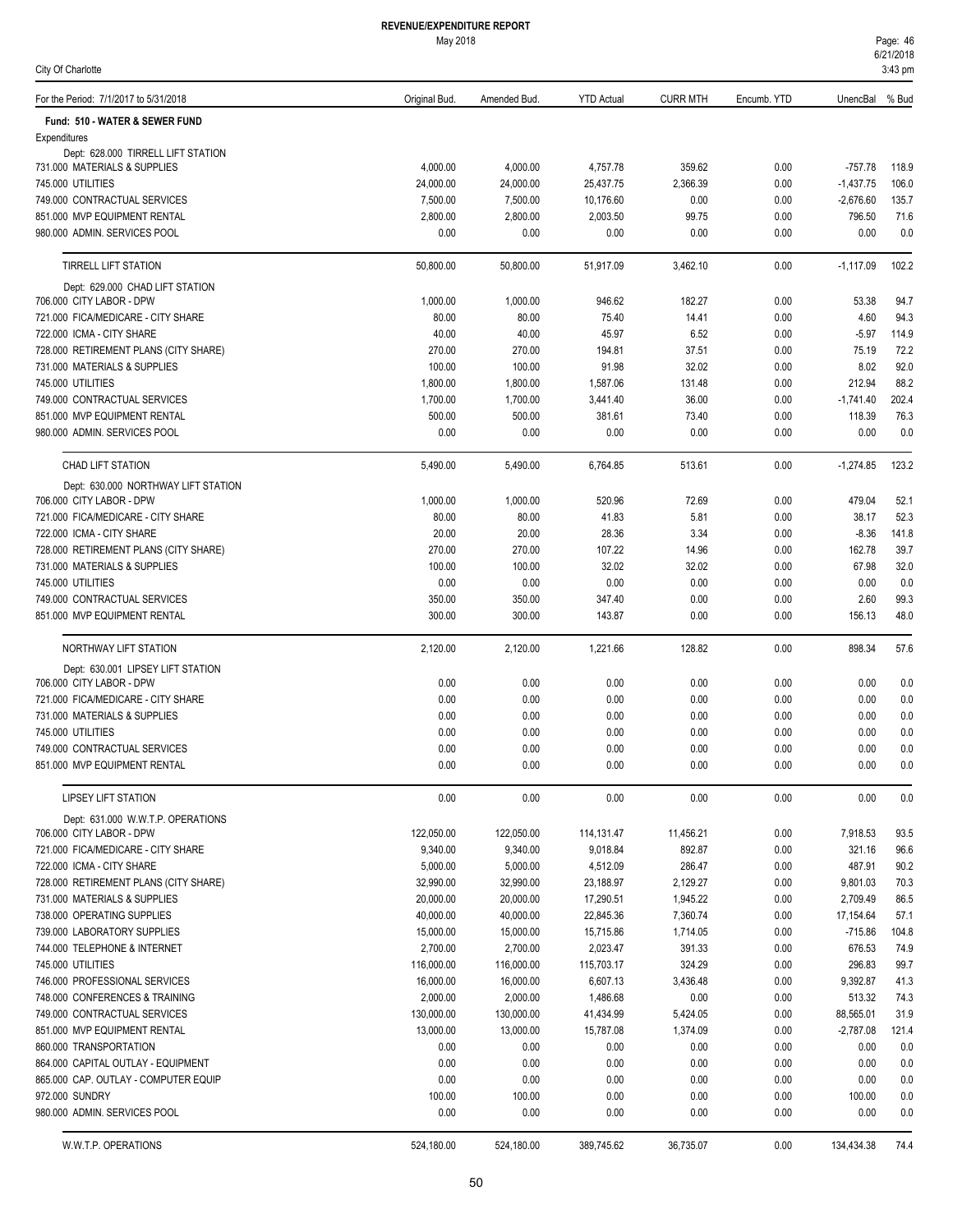### May 2018

City Of Charlotte

| For the Period: 7/1/2017 to 5/31/2018                                  | Original Bud.         | Amended Bud.          | <b>YTD Actual</b>     | <b>CURR MTH</b>  | Encumb. YTD  | UnencBal % Bud        |               |
|------------------------------------------------------------------------|-----------------------|-----------------------|-----------------------|------------------|--------------|-----------------------|---------------|
| Fund: 510 - WATER & SEWER FUND                                         |                       |                       |                       |                  |              |                       |               |
| Expenditures                                                           |                       |                       |                       |                  |              |                       |               |
| Dept: 632.000 WWTP BLDG & YARD MAINTENANCE<br>706.000 CITY LABOR - DPW | 1,500.00              | 1,500.00              | 1,534.54              | 127.92           | 0.00         | $-34.54$              | 102.3         |
| 721.000 FICA/MEDICARE - CITY SHARE                                     | 120.00                | 120.00                | 118.75                | 9.88             | 0.00         | 1.25                  | 99.0          |
| 722.000 ICMA - CITY SHARE                                              | 100.00                | 100.00                | 33.26                 | 3.46             | 0.00         | 66.74                 | 33.3          |
| 728.000 RETIREMENT PLANS (CITY SHARE)                                  | 400.00                | 400.00                | 323.43                | 28.88            | 0.00         | 76.57                 | 80.9          |
| 731.000 MATERIALS & SUPPLIES                                           | 500.00                | 500.00                | 353.99                | 0.00             | 0.00         | 146.01                | 70.8          |
| 749.000 CONTRACTUAL SERVICES                                           | 6,000.00              | 6,000.00              | 3,567.23              | 710.79           | 0.00         | 2,432.77              | 59.5          |
| 851.000 MVP EQUIPMENT RENTAL                                           | 2,200.00              | 2,200.00              | 2,540.10              | 1,365.75         | 0.00         | $-340.10$             | 115.5         |
| 980.000 ADMIN. SERVICES POOL                                           | 0.00                  | 0.00                  | 0.00                  | 0.00             | 0.00         | 0.00                  | 0.0           |
| WWTP BLDG & YARD MAINTENANCE                                           | 10,820.00             | 10,820.00             | 8,471.30              | 2,246.68         | 0.00         | 2,348.70              | 78.3          |
| Dept: 640.000 WATER ADMINISTRATION                                     |                       |                       |                       |                  |              |                       |               |
| 703.000 ADMINSTRATIVE SALARIES                                         | 81,680.00             | 81,680.00             | 71,006.02             | 6,128.88         | 0.00         | 10,673.98             | 86.9          |
| 704.000 STAFF WAGES                                                    | 13,780.00             | 13,780.00             | 10,786.53             | 1,059.52         | 0.00         | 2,993.47              | 78.3          |
| 710.000 COMPENSATED ABSENCES                                           | 31,500.00             | 31,500.00             | 16,993.85             | 315.84           | 0.00         | 14,506.15             | 53.9          |
| 711.000 LONGEVITY                                                      | 5,300.00              | 5,300.00              | 3,101.14              | 0.00             | 0.00         | 2,198.86              | 58.5          |
| 712.000 SPECIAL COMPENSATION                                           | 1,800.00              | 1,800.00              | 779.42                | 0.00             | 0.00         | 1,020.58              | 43.3          |
| 714.000 UNUSED SICK & VACATION LEAVE<br>715.000 HEALTH REIMBURSEMENT   | 1,600.00<br>3,000.00  | 1,600.00<br>3,000.00  | 586.25<br>3,019.06    | 0.00<br>212.50   | 0.00<br>0.00 | 1,013.75<br>$-19.06$  | 36.6<br>100.6 |
| 718.000 AUTO ALLOWANCE                                                 | 610.00                | 610.00                |                       | 46.58            | 0.00         | $-1,886.51$           | 409.3         |
| 719.000 CLOTHING ALLOWANCE                                             | 3,030.00              | 3,030.00              | 2,496.51<br>1,431.08  | 0.00             | 0.00         | 1,598.92              | 47.2          |
| 721.000 FICA/MEDICARE - CITY SHARE                                     | 10,900.00             | 10,900.00             | 8,035.30              | 590.78           | 0.00         | 2,864.70              | 73.7          |
| 722.000 ICMA - CITY SHARE                                              | 1,250.00              | 1,250.00              | 823.15                | 11.34            | 0.00         | 426.85                | 65.9          |
| 723.000 VISION CARE                                                    | 1,360.00              | 1,360.00              | 479.65                | 0.00             | 0.00         | 880.35                | 35.3          |
| 724.000 LIFE, WORK COMP, UNEMPLOYMENT                                  | 11,500.00             | 11,500.00             | 6,921.48              | 6,220.39         | 0.00         | 4,578.52              | 60.2          |
| 725.603 RETIREMENT HEALTH BENEFITS                                     | 0.00                  | 0.00                  | 0.00                  | 0.00             | 0.00         | 0.00                  | 0.0           |
| 725.604 DENTAL & HEALTH BENEFITS                                       | 60,900.00             | 60,900.00             | 28,980.55             | 0.00             | 0.00         | 31,919.45             | 47.6          |
| 728.000 RETIREMENT PLANS (CITY SHARE)                                  | 35,600.00             | 35,600.00             | 30,676.93             | 2,440.57         | 0.00         | 4,923.07              | 86.2          |
| 728.001 RETIRMENT HEALTH SAVINGS                                       | 3,200.00              | 3,200.00              | 2,620.79              | 839.61           | 0.00         | 579.21                | 81.9          |
| 731.000 MATERIALS & SUPPLIES                                           | 100.00                | 100.00                | 567.94                | 0.00             | 0.00         | -467.94               | 567.9         |
| 732.000 POSTAGE                                                        | 1,700.00              | 1,700.00              | 1,526.76              | 127.73           | 0.00         | 173.24                | 89.8          |
| 735.000 DUES & SUBSCRIPTIONS                                           | 1,500.00              | 1,500.00              | 425.00                | 0.00             | 0.00         | 1,075.00              | 28.3          |
| 737.000 PRINTING & PUBLISHING                                          | 800.00                | 800.00                | 941.56                | 93.40            | 0.00         | $-141.56$             | 117.7         |
| 746.000 PROFESSIONAL SERVICES                                          | 41,000.00             | 41,000.00             | 0.00                  | 0.00             | 0.00         | 41,000.00             | 0.0           |
| 747.000 INSURANCE & BONDS                                              | 7,600.00              | 7,600.00              | 8,030.10              | 8,030.10         | 0.00         | $-430.10$             | 105.7         |
| 748.000 CONFERENCES & TRAINING                                         | 1,800.00              | 1,800.00              | 1,872.19              | 70.00            | 0.00         | $-72.19$              | 104.0         |
| 850.000 RENTAL EXPENSE                                                 | 3,460.00              | 3,460.00              | 3,168.00              | 288.00           | 0.00         | 292.00                | 91.6          |
| 853.000 HYDRANT RENTAL                                                 | 21,200.00             | 21,200.00             | 19,437.00             | 1,767.00         | 0.00         | 1,763.00              | 91.7          |
| 865.000 CAP. OUTLAY - COMPUTER EQUIP                                   | 0.00                  | 0.00                  | 0.00                  | 0.00             | 0.00         | 0.00                  | 0.0           |
| 971.000 DEPRECIATION EXPENSE                                           | 152,000.00            | 152,000.00            | 132,913.00            | 12,083.00        | 0.00         | 19,087.00             | 87.4          |
| 972.000 SUNDRY<br>980.000 ADMIN. SERVICES POOL                         | 100.00<br>0.00        | 100.00<br>0.00        | 62.00<br>0.00         | 0.00<br>0.00     | 0.00<br>0.00 | 38.00<br>0.00         | 62.0<br>0.0   |
|                                                                        |                       |                       |                       |                  |              |                       |               |
| WATER ADMINISTRATION<br>Dept: 650.000 WATER "MISS DIG" OPERATION       | 498,270.00            | 498,270.00            | 357,681.26            | 40,325.24        | 0.00         | 140,588.74            | 71.8          |
| 706.000 CITY LABOR - DPW                                               | 12,000.00             | 12,000.00             | 10,050.34             | 1,149.17         | 0.00         | 1,949.66              | 83.8          |
| 721.000 FICA/MEDICARE - CITY SHARE                                     | 920.00                | 920.00                | 764.41                | 87.59            | 0.00         | 155.59                | 83.1          |
| 722.000 ICMA - CITY SHARE                                              | 360.00                | 360.00                | 15.70                 | 6.15             | 0.00         | 344.30                | 4.4           |
| 728.000 RETIREMENT PLANS (CITY SHARE)                                  | 3,240.00              | 3,240.00              | 2,691.67              | 300.64           | 0.00         | 548.33                | 83.1          |
| 731.000 MATERIALS & SUPPLIES                                           | 700.00                | 700.00                | 255.13                | 101.70           | 0.00         | 444.87                | 36.4          |
| 851.000 MVP EQUIPMENT RENTAL                                           | 9,000.00              | 9,000.00              | 8,417.07              | 1,081.70         | 0.00         | 582.93                | 93.5          |
| 980.000 ADMIN. SERVICES POOL                                           | 0.00                  | 0.00                  | 0.00                  | 0.00             | 0.00         | 0.00                  | 0.0           |
| WATER "MISS DIG" OPERATION                                             | 26,220.00             | 26,220.00             | 22,194.32             | 2,726.95         | 0.00         | 4,025.68              | 84.6          |
| Dept: 651.000 WATER MAINTENANCE MAINS                                  |                       |                       |                       |                  |              |                       |               |
| 706.000 CITY LABOR - DPW                                               | 18,600.00             | 18,600.00             | 22,331.21             | 3,469.74         | 0.00         | $-3,731.21$           | 120.1         |
| 721.000 FICA/MEDICARE - CITY SHARE                                     | 1,430.00              | 1,430.00              | 1,713.85              | 266.79           | 0.00         | $-283.85$             | 119.8         |
| 722.000 ICMA - CITY SHARE                                              | 400.00                | 400.00                | 285.76                | 44.63            | 0.00         | 114.24                | 71.4          |
| 728.000 RETIREMENT PLANS (CITY SHARE)<br>731.000 MATERIALS & SUPPLIES  | 5,030.00<br>20,000.00 | 5,030.00<br>20,000.00 | 5,561.99<br>16,989.64 | 854.29<br>456.36 | 0.00<br>0.00 | $-531.99$<br>3,010.36 | 110.6<br>84.9 |
| 749.000 CONTRACTUAL SERVICES                                           | 0.00                  | 0.00                  | 4,682.75              | 0.00             | 0.00         | $-4,682.75$           | 0.0           |
|                                                                        |                       |                       |                       |                  |              |                       |               |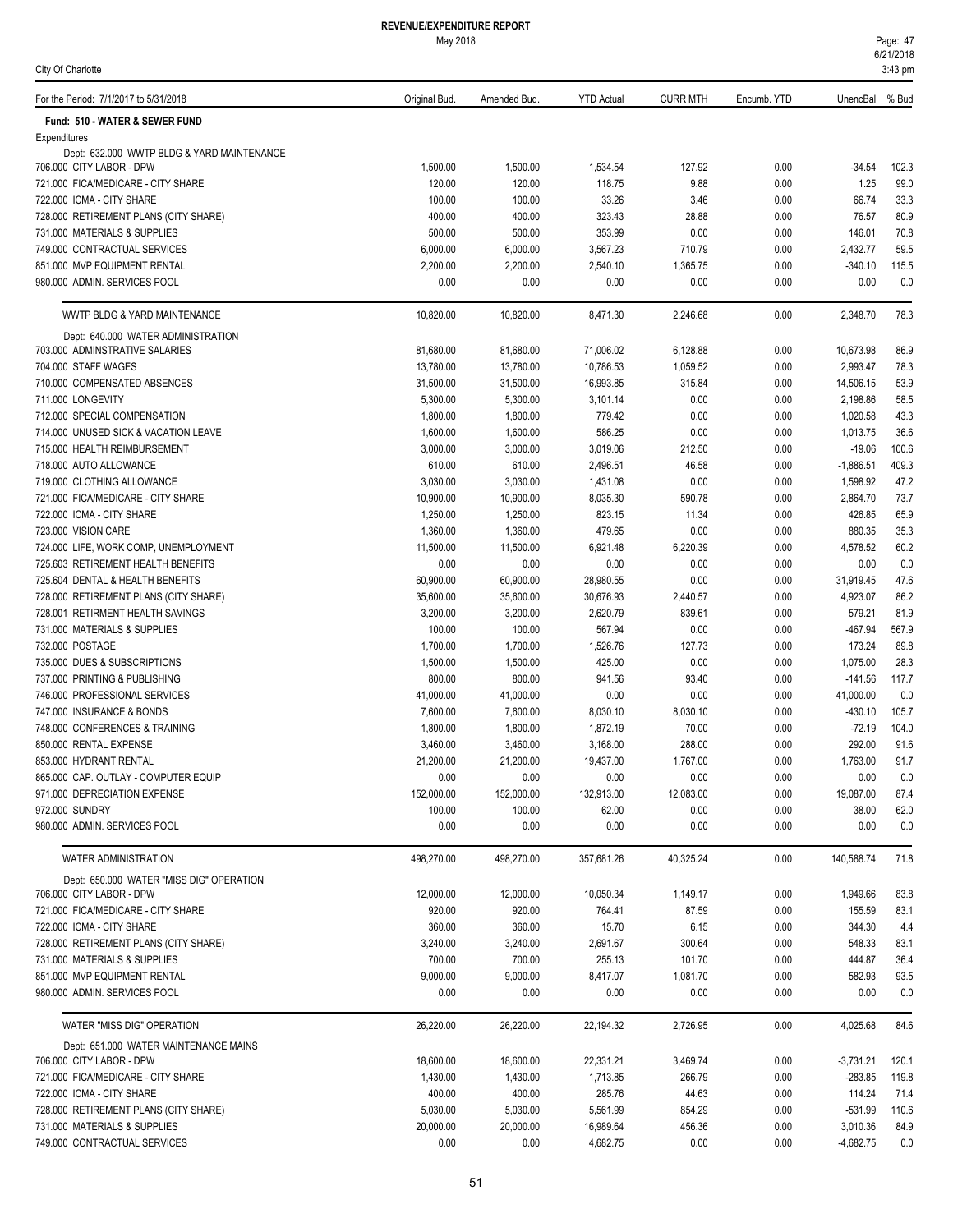52

| REVENUE/EXPENDITURE REPORT |  |
|----------------------------|--|
| $M_{21}$ , $0040$          |  |

| City Of Charlotte                                                     |                       |                       |                       |                 |              |                         | $3:43$ pm     |
|-----------------------------------------------------------------------|-----------------------|-----------------------|-----------------------|-----------------|--------------|-------------------------|---------------|
| For the Period: 7/1/2017 to 5/31/2018                                 | Original Bud.         | Amended Bud.          | <b>YTD Actual</b>     | <b>CURR MTH</b> | Encumb. YTD  | UnencBal % Bud          |               |
| Fund: 510 - WATER & SEWER FUND                                        |                       |                       |                       |                 |              |                         |               |
| Expenditures                                                          |                       |                       |                       |                 |              |                         |               |
| Dept: 651.000 WATER MAINTENANCE MAINS<br>851.000 MVP EQUIPMENT RENTAL | 23,000.00             | 23.000.00             | 16,485.51             | 2,787.27        | 0.00         | 6,514.49                | 71.7          |
| 980.000 ADMIN. SERVICES POOL                                          | 0.00                  | 0.00                  | 0.00                  | 0.00            | 0.00         | 0.00                    | 0.0           |
| WATER MAINTENANCE MAINS                                               | 68,460.00             | 68,460.00             | 68,050.71             | 7,879.08        | 0.00         | 409.29                  | 99.4          |
| Dept: 652.000 WATER MAINTENANCE SERVICES                              |                       |                       |                       |                 |              |                         |               |
| 706.000 CITY LABOR - DPW                                              | 13,000.00             | 13,000.00             | 8,531.59              | 498.78          | 0.00         | 4,468.41                | 65.6          |
| 719.000 CLOTHING ALLOWANCE                                            | 0.00                  | 0.00                  | 0.00                  | 0.00            | 0.00         | 0.00                    | 0.0           |
| 721.000 FICA/MEDICARE - CITY SHARE                                    | 1,000.00              | 1,000.00              | 650.37                | 37.93           | 0.00         | 349.63                  | 65.0          |
| 722.000 ICMA - CITY SHARE                                             | 300.00                | 300.00                | 36.43                 | 0.00            | 0.00         | 263.57                  | 12.1          |
| 728.000 RETIREMENT PLANS (CITY SHARE)                                 | 3,510.00              | 3,510.00              | 2,245.31              | 134.81          | 0.00         | 1,264.69                | 64.0          |
| 731.000 MATERIALS & SUPPLIES                                          | 19,000.00             | 19,000.00             | 7,196.15              | 23.39           | 0.00         | 11,803.85               | 37.9          |
| 749.000 CONTRACTUAL SERVICES                                          | 0.00                  | 0.00                  | 0.00                  | 0.00            | 0.00         | 0.00                    | 0.0           |
| 851.000 MVP EQUIPMENT RENTAL                                          | 15,000.00             | 15,000.00             | 4,440.89              | 177.17          | 0.00         | 10,559.11               | 29.6          |
| 980.000 ADMIN. SERVICES POOL                                          | 0.00                  | 0.00                  | 0.00                  | 0.00            | 0.00         | 0.00                    | 0.0           |
| <b>WATER MAINTENANCE SERVICES</b>                                     | 51,810.00             | 51,810.00             | 23,100.74             | 872.08          | 0.00         | 28,709.26               | 44.6          |
| Dept: 653.000 WATER METER MAINTENANCE                                 |                       |                       |                       |                 |              |                         |               |
| 706.000 CITY LABOR - DPW                                              | 2,000.00              | 2,000.00              | 1,080.63              | 0.00            | 0.00         | 919.37                  | 54.0          |
| 721.000 FICA/MEDICARE - CITY SHARE                                    | 160.00                | 160.00                | 83.80                 | 0.00            | 0.00         | 76.20                   | 52.4          |
| 722.000 ICMA - CITY SHARE                                             | 110.00                | 110.00                | 23.92                 | 0.00            | 0.00         | 86.08                   | 21.7          |
| 728.000 RETIREMENT PLANS (CITY SHARE)                                 | 540.00                | 540.00                | 252.96                | 0.00            | 0.00         | 287.04                  | 46.8          |
| 731.000 MATERIALS & SUPPLIES<br>749.000 CONTRACTUAL SERVICES          | 500.00                | 500.00                | 0.00<br>0.00          | 0.00            | 0.00         | 500.00<br>0.00          | 0.0           |
| 851.000 MVP EQUIPMENT RENTAL                                          | 0.00<br>1,400.00      | 0.00<br>1,400.00      | 256.29                | 0.00<br>0.00    | 0.00<br>0.00 | 1,143.71                | 0.0<br>18.3   |
| 980.000 ADMIN. SERVICES POOL                                          | 0.00                  | 0.00                  | 0.00                  | 0.00            | 0.00         | 0.00                    | 0.0           |
|                                                                       |                       |                       |                       |                 |              |                         |               |
| WATER METER MAINTENANCE                                               | 4,710.00              | 4,710.00              | 1,697.60              | 0.00            | 0.00         | 3,012.40                | 36.0          |
| Dept: 654.000 WATER METER READING<br>706.000 CITY LABOR - DPW         | 25,000.00             | 25,000.00             | 21,772.36             | 1,892.22        | 0.00         | 3,227.64                | 87.1          |
| 721.000 FICA/MEDICARE - CITY SHARE                                    | 1,920.00              | 1,920.00              | 1,681.12              | 146.65          | 0.00         | 238.88                  | 87.6          |
| 722.000 ICMA - CITY SHARE                                             | 810.00                | 810.00                | 377.68                | 41.88           | 0.00         | 432.32                  | 46.6          |
| 728.000 RETIREMENT PLANS (CITY SHARE)                                 | 6,760.00              | 6,760.00              | 5,245.70              | 441.63          | 0.00         | 1,514.30                | 77.6          |
| 851.000 MVP EQUIPMENT RENTAL                                          | 10,000.00             | 10,000.00             | 13,069.74             | 1,315.96        | 0.00         | $-3,069.74$             | 130.7         |
| 864.000 CAPITAL OUTLAY - EQUIPMENT                                    | 0.00                  | 0.00                  | 0.00                  | 0.00            | 0.00         | 0.00                    | 0.0           |
| 980.000 ADMIN. SERVICES POOL                                          | 0.00                  | 0.00                  | 0.00                  | 0.00            | 0.00         | 0.00                    | 0.0           |
| WATER METER READING                                                   | 44,490.00             | 44,490.00             | 42,146.60             | 3,838.34        | 0.00         | 2,343.40                | 94.7          |
| Dept: 661.000 WATER PRODUCTION & OPERATION                            |                       |                       |                       |                 |              |                         |               |
| 706.000 CITY LABOR - DPW                                              | 63,000.00             | 63,000.00             | 66,031.73             | 6,822.11        | 0.00         | $-3,031.73$             | 104.8         |
| 721.000 FICA/MEDICARE - CITY SHARE                                    | 4,820.00              | 4,820.00              | 5,141.16              | 527.11          | 0.00         | $-321.16$               | 106.7         |
| 722.000 ICMA - CITY SHARE                                             | 2,580.00              | 2,580.00              | 1,454.85              | 91.87           | 0.00         | 1,125.15                | 56.4          |
| 728.000 RETIREMENT PLANS (CITY SHARE)                                 | 17,030.00             | 17,030.00             | 15,638.21             | 1,686.84        | 0.00         | 1,391.79                | 91.8          |
| 731.000 MATERIALS & SUPPLIES                                          | 5,000.00              | 5,000.00              | 3,631.57              | 1,096.00        | 0.00         | 1,368.43                | 72.6          |
| 738.000 OPERATING SUPPLIES                                            | 45,000.00             | 45,000.00             | 37,936.44             | 5,987.00        | 0.00         | 7,063.56                | 84.3          |
| 739.000 LABORATORY SUPPLIES                                           | 2,000.00              | 2,000.00              | 1,758.13              | 214.27          | 0.00         | 241.87                  | 87.9          |
| 744.000 TELEPHONE & INTERNET                                          | 2,500.00              | 2,500.00              | 1,938.44              | 377.98          | 0.00         | 561.56                  | 77.5          |
| 745.000 UTILITIES                                                     | 85,000.00             | 85,000.00             | 80,727.67             | 320.46          | 0.00         | 4,272.33<br>$-1,076.41$ | 95.0<br>110.8 |
| 746.000 PROFESSIONAL SERVICES<br>748.000 CONFERENCES & TRAINING       | 10,000.00<br>2,000.00 | 10,000.00             | 11,076.41             | 0.00            | 0.00         | 48.88                   | 97.6          |
| 749.000 CONTRACTUAL SERVICES                                          | 38,800.00             | 2,000.00<br>38,800.00 | 1,951.12<br>23,043.00 | 0.00<br>0.00    | 0.00<br>0.00 | 15,757.00               | 59.4          |
| 851.000 MVP EQUIPMENT RENTAL                                          | 9,000.00              | 9,000.00              | 9,207.87              | 1,531.45        | 0.00         | $-207.87$               | 102.3         |
| 972.000 SUNDRY                                                        | 50.00                 | 50.00                 | 0.00                  | 0.00            | 0.00         | 50.00                   | 0.0           |
| 980.000 ADMIN. SERVICES POOL                                          | 0.00                  | 0.00                  | 0.00                  | 0.00            | 0.00         | 0.00                    | 0.0           |
| WATER PRODUCTION & OPERATION                                          | 286,780.00            | 286,780.00            | 259,536.60            | 18,655.09       | 0.00         | 27,243.40               | 90.5          |
| Dept: 662.000 BUILDING & GROUNDS MAINTENANCE                          |                       |                       |                       |                 |              |                         |               |
| 706.000 CITY LABOR - DPW                                              | 500.00                | 500.00                | 314.99                | 0.00            | 0.00         | 185.01                  | 63.0          |
| 721.000 FICA/MEDICARE - CITY SHARE                                    | 40.00                 | 40.00                 | 263.09                | 0.00            | 0.00         | $-223.09$               | 657.7         |
| 722.000 ICMA - CITY SHARE                                             | 20.00                 | 20.00                 | 11.37                 | 0.00            | 0.00         | 8.63                    | 56.9          |
| 728.000 RETIREMENT PLANS (CITY SHARE)                                 | 140.00                | 140.00                | 1,130.63              | 0.00            | 0.00         | $-990.63$               | 807.6         |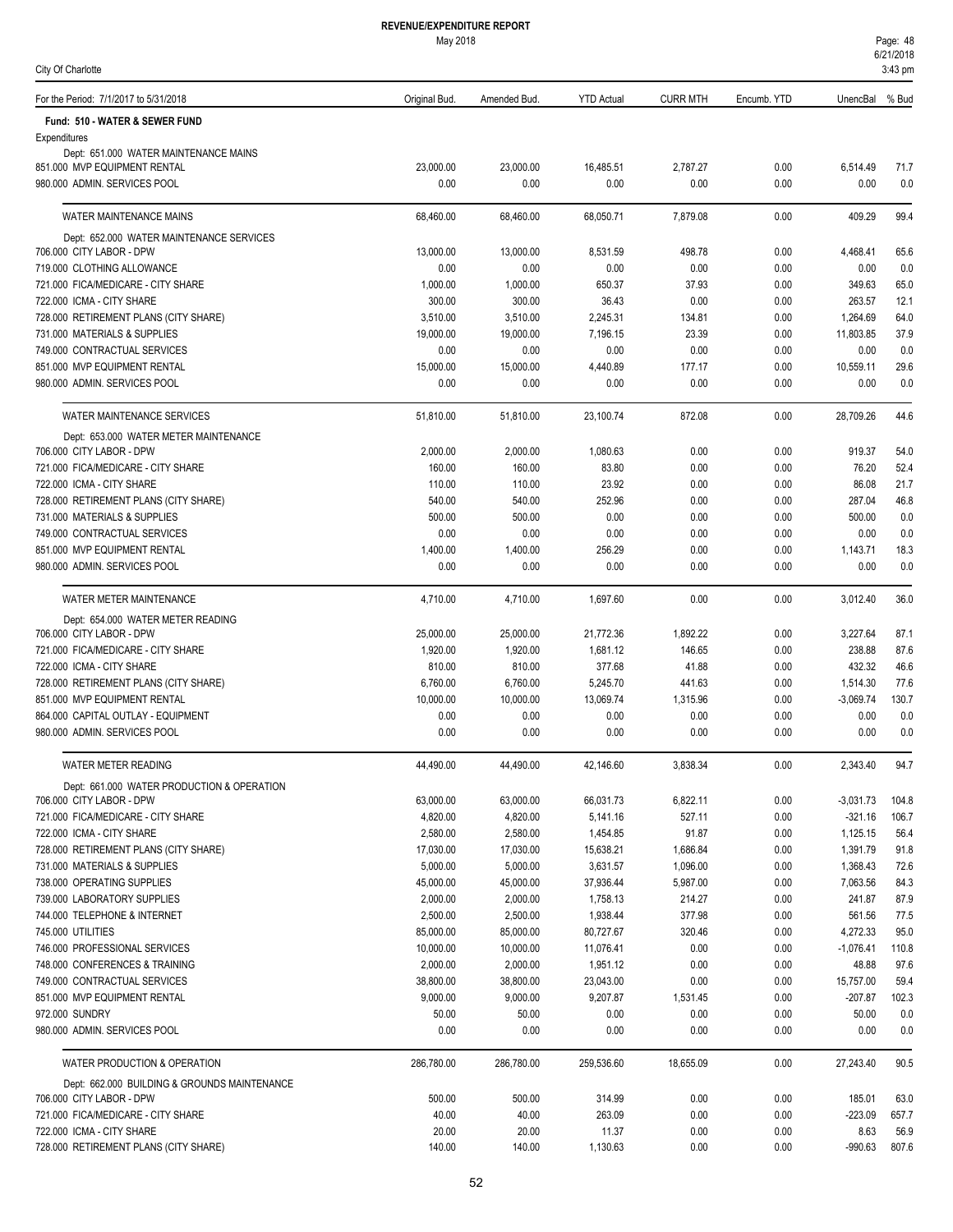May 2018

City Of Charlotte

| For the Period: 7/1/2017 to 5/31/2018                                     | Original Bud.      | Amended Bud.       | <b>YTD Actual</b> | <b>CURR MTH</b> | Encumb. YTD  | UnencBal % Bud     |             |
|---------------------------------------------------------------------------|--------------------|--------------------|-------------------|-----------------|--------------|--------------------|-------------|
| Fund: 510 - WATER & SEWER FUND                                            |                    |                    |                   |                 |              |                    |             |
| Expenditures                                                              |                    |                    |                   |                 |              |                    |             |
| Dept: 662.000 BUILDING & GROUNDS MAINTENANCE                              |                    |                    |                   |                 |              |                    |             |
| 731.000 MATERIALS & SUPPLIES<br>749.000 CONTRACTUAL SERVICES              | 800.00<br>2,000.00 | 800.00<br>2,000.00 | 0.00<br>288.00    | 0.00<br>64.00   | 0.00<br>0.00 | 800.00<br>1,712.00 | 0.0<br>14.4 |
| 851.000 MVP EQUIPMENT RENTAL                                              | 500.00             | 500.00             | 281.03            | 0.00            | 0.00         | 218.97             | 56.2        |
| 980.000 ADMIN. SERVICES POOL                                              | 0.00               | 0.00               | 0.00              | 0.00            | 0.00         | 0.00               | 0.0         |
|                                                                           |                    |                    |                   |                 |              |                    |             |
| <b>BUILDING &amp; GROUNDS MAINTENANCE</b>                                 | 4,000.00           | 4,000.00           | 2,289.11          | 64.00           | 0.00         | 1,710.89           | 57.2        |
| Dept: 670.000 SEWER NEW MAINS<br>706.000 CITY LABOR - DPW                 | 0.00               | 0.00               | 0.00              | 0.00            | 0.00         | 0.00               | 0.0         |
| 721.000 FICA/MEDICARE - CITY SHARE                                        | 0.00               | 0.00               | 0.00              | 0.00            | 0.00         | 0.00               | 0.0         |
| 728.000 RETIREMENT PLANS (CITY SHARE)                                     | 0.00               | 0.00               | 0.00              | 0.00            | 0.00         | 0.00               | 0.0         |
| 731.000 MATERIALS & SUPPLIES                                              | 0.00               | 0.00               | 0.00              | 0.00            | 0.00         | 0.00               | 0.0         |
| 749.000 CONTRACTUAL SERVICES                                              | 0.00               | 0.00               | 0.00              | 0.00            | 0.00         | 0.00               | 0.0         |
| 851.000 MVP EQUIPMENT RENTAL                                              | 0.00               | 0.00               | 0.00              | 0.00            | 0.00         | 0.00               | 0.0         |
| <b>SEWER NEW MAINS</b>                                                    | 0.00               | 0.00               | 0.00              | 0.00            | 0.00         | 0.00               | 0.0         |
| Dept: 671.000 SEWER NEW SERVICE                                           |                    |                    |                   |                 |              |                    |             |
| 706.000 CITY LABOR - DPW<br>721.000 FICA/MEDICARE - CITY SHARE            | 200.00<br>20.00    | 200.00<br>20.00    | 0.00<br>0.00      | 0.00<br>0.00    | 0.00<br>0.00 | 200.00<br>20.00    | 0.0<br>0.0  |
| 728.000 RETIREMENT PLANS (CITY SHARE)                                     | 50.00              | 50.00              | 0.00              | 0.00            | 0.00         | 50.00              | 0.0         |
| 731.000 MATERIALS & SUPPLIES                                              | 100.00             | 100.00             | 0.00              | 0.00            | 0.00         | 100.00             | 0.0         |
| 749.000 CONTRACTUAL SERVICES                                              | 0.00               | 0.00               | 0.00              | 0.00            | 0.00         | 0.00               | 0.0         |
| 851.000 MVP EQUIPMENT RENTAL                                              | 100.00             | 100.00             | 0.00              | 0.00            | 0.00         | 100.00             | 0.0         |
| <b>SEWER NEW SERVICE</b>                                                  | 470.00             | 470.00             | 0.00              | 0.00            | 0.00         | 470.00             | 0.0         |
| Dept: 672.000 SEWER NEW EQUIPMENT                                         |                    |                    |                   |                 |              |                    |             |
| 731.000 MATERIALS & SUPPLIES                                              | 0.00               | 0.00               | 0.00              | 0.00            | 0.00         | 0.00               | 0.0         |
| 749.000 CONTRACTUAL SERVICES                                              | 0.00               | 0.00               | 0.00              | 0.00            | 0.00         | 0.00               | 0.0         |
| SEWER NEW EQUIPMENT                                                       | 0.00               | 0.00               | 0.00              | 0.00            | 0.00         | 0.00               | 0.0         |
| Dept: 673.000 SEWER REPLACEMENT MAINS                                     |                    |                    |                   |                 |              |                    |             |
| 706.000 CITY LABOR - DPW                                                  | 0.00               | 0.00               | 0.00              | 0.00            | 0.00         | 0.00               | 0.0         |
| 721.000 FICA/MEDICARE - CITY SHARE                                        | 0.00               | 0.00               | 0.00              | 0.00            | 0.00         | 0.00               | 0.0         |
| 722.000 ICMA - CITY SHARE<br>728.000 RETIREMENT PLANS (CITY SHARE)        | 0.00<br>0.00       | 0.00<br>0.00       | 0.00<br>0.00      | 0.00<br>0.00    | 0.00<br>0.00 | 0.00<br>0.00       | 0.0<br>0.0  |
| 731.000 MATERIALS & SUPPLIES                                              | 0.00               | 0.00               | 0.00              | 0.00            | 0.00         | 0.00               | 0.0         |
| 749.000 CONTRACTUAL SERVICES                                              | 0.00               | 0.00               | 0.00              | 0.00            | 0.00         | 0.00               | 0.0         |
| 851.000 MVP EQUIPMENT RENTAL                                              | 0.00               | 0.00               | 0.00              | 0.00            | 0.00         | 0.00               | 0.0         |
| SEWER REPLACEMENT MAINS                                                   | 0.00               | 0.00               | 0.00              | 0.00            | 0.00         | 0.00               | 0.0         |
| Dept: 674.000 SEWER REPLACEMENT SERVICES                                  |                    |                    |                   |                 |              |                    |             |
| 706.000 CITY LABOR - DPW                                                  | 200.00             | 200.00             | 0.00              | 0.00            | 0.00         | 200.00             | 0.0         |
| 721.000 FICA/MEDICARE - CITY SHARE                                        | 20.00              | 20.00              | 0.00              | 0.00            | 0.00         | 20.00              | 0.0         |
| 722.000 ICMA - CITY SHARE                                                 | 0.00               | 0.00               | 0.00              | 0.00            | 0.00         | 0.00               | 0.0         |
| 728.000 RETIREMENT PLANS (CITY SHARE)                                     | 50.00              | 50.00              | 0.00              | 0.00            | 0.00         | 50.00              | 0.0         |
| 731.000 MATERIALS & SUPPLIES<br>851.000 MVP EQUIPMENT RENTAL              | 400.00<br>200.00   | 400.00<br>200.00   | 0.00<br>0.00      | 0.00<br>0.00    | 0.00<br>0.00 | 400.00<br>200.00   | 0.0<br>0.0  |
|                                                                           |                    |                    |                   |                 |              |                    |             |
| SEWER REPLACEMENT SERVICES                                                | 870.00             | 870.00             | 0.00              | 0.00            | 0.00         | 870.00             | 0.0         |
| Dept: 675.000 SEWER REPLACEMENT EQUIPMENT<br>731.000 MATERIALS & SUPPLIES | 5,000.00           | 5,000.00           | 12,254.46         | 0.00            | 0.00         | -7,254.46          | 245.1       |
| 749.000 CONTRACTUAL SERVICES                                              | 0.00               | 0.00               | 0.00              | 0.00            | 0.00         | 0.00               | 0.0         |
| 864.000 CAPITAL OUTLAY - EQUIPMENT                                        | 0.00               | 0.00               | 0.00              | 0.00            | 0.00         | 0.00               | 0.0         |
| SEWER REPLACEMENT EQUIPMENT                                               | 5,000.00           | 5,000.00           | 12,254.46         | 0.00            | 0.00         | $-7,254.46$        | 245.1       |
| Dept: 676.000 WATER NEW MAINS                                             |                    |                    |                   |                 |              |                    |             |
| 706.000 CITY LABOR - DPW                                                  | 0.00               | 0.00               | 0.00              | 0.00            | 0.00         | 0.00               | 0.0         |
| 721.000 FICA/MEDICARE - CITY SHARE                                        | 0.00               | 0.00               | 0.00              | 0.00            | 0.00         | 0.00               | 0.0         |
| 722.000 ICMA - CITY SHARE                                                 | 0.00               | 0.00               | 0.00              | 0.00            | 0.00         | 0.00               | 0.0         |
| 728.000 RETIREMENT PLANS (CITY SHARE)<br>746.000 PROFESSIONAL SERVICES    | 0.00<br>0.00       | 0.00<br>0.00       | 0.00<br>0.00      | 0.00<br>0.00    | 0.00<br>0.00 | 0.00<br>0.00       | 0.0<br>0.0  |
|                                                                           |                    |                    |                   |                 |              |                    |             |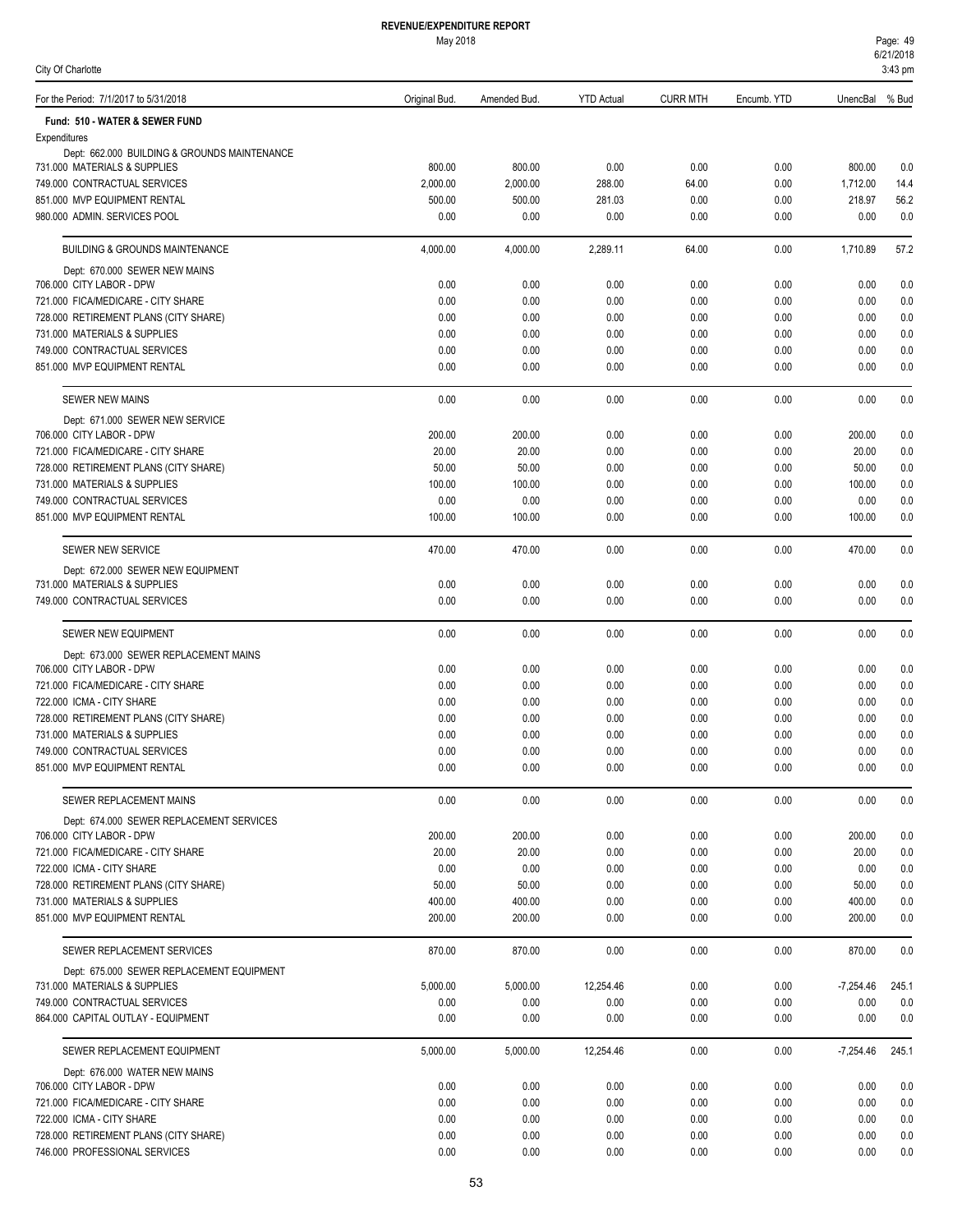| 851.000 MVP EQUIPMENT RENTAL             | 0.00     | 0.00     | 0.00     | 0.00     | 0.00 | 0.00        | 0.0   |
|------------------------------------------|----------|----------|----------|----------|------|-------------|-------|
| WATER NEW HYDRANTS                       | 1,500.00 | 1.500.00 | 0.00     | 0.00     | 0.00 | 1,500.00    | 0.0   |
| Dept: 681.000 WATER TOWER                |          |          |          |          |      |             |       |
| 706.000 CITY LABOR - DPW                 | 500.00   | 500.00   | 0.00     | 0.00     | 0.00 | 500.00      | 0.0   |
| 721.000 FICA/MEDICARE - CITY SHARE       | 40.00    | 40.00    | 0.00     | 0.00     | 0.00 | 40.00       | 0.0   |
| 722.000 ICMA - CITY SHARE                | 0.00     | 0.00     | 0.00     | 0.00     | 0.00 | 0.00        | 0.0   |
| 728.000 RETIREMENT PLANS (CITY SHARE)    | 140.00   | 140.00   | 0.00     | 0.00     | 0.00 | 140.00      | 0.0   |
| 746.000 PROFESSIONAL SERVICES            | 4,200.00 | 4,200.00 | 2,500.00 | 2,500.00 | 0.00 | 1,700.00    | 59.5  |
| 749.000 CONTRACTUAL SERVICES             | 2,000.00 | 2,000.00 | 1,967.00 | 75.00    | 0.00 | 33.00       | 98.4  |
| <b>WATER TOWER</b>                       | 6,880.00 | 6,880.00 | 4,467.00 | 2,575.00 | 0.00 | 2,413.00    | 64.9  |
| Dept: 682.000 WATER REPLACEMENT MAINS    |          |          |          |          |      |             |       |
| 706.000 CITY LABOR - DPW                 | 300.00   | 300.00   | 0.00     | 0.00     | 0.00 | 300.00      | 0.0   |
| 721.000 FICA/MEDICARE - CITY SHARE       | 20.00    | 20.00    | 0.00     | 0.00     | 0.00 | 20.00       | 0.0   |
| 722.000 ICMA - CITY SHARE                | 0.00     | 0.00     | 0.00     | 0.00     | 0.00 | 0.00        | 0.0   |
| 728.000 RETIREMENT PLANS (CITY SHARE)    | 80.00    | 80.00    | 0.00     | 0.00     | 0.00 | 80.00       | 0.0   |
| 731.000 MATERIALS & SUPPLIES             | 0.00     | 0.00     | 1,121.14 | 0.00     | 0.00 | $-1,121.14$ | 0.0   |
| 749.000 CONTRACTUAL SERVICES             | 0.00     | 0.00     | 60.00    | 0.00     | 0.00 | $-60.00$    | 0.0   |
| 851.000 MVP EQUIPMENT RENTAL             | 0.00     | 0.00     | 0.00     | 0.00     | 0.00 | 0.00        | 0.0   |
| WATER REPLACEMENT MAINS                  | 400.00   | 400.00   | 1,181.14 | 0.00     | 0.00 | $-781.14$   | 295.3 |
| Dept: 683.000 WATER REPLACEMENT SERVICES |          |          |          |          |      |             |       |
| 706.000 CITY LABOR - DPW                 | 5,000.00 | 5,000.00 | 4,691.02 | 0.00     | 0.00 | 308.98      | 93.8  |
| 721.000 FICA/MEDICARE - CITY SHARE       | 340.00   | 340.00   | 359.24   | 0.00     | 0.00 | $-19.24$    | 105.7 |
| 722.000 ICMA - CITY SHARE                | 100.00   | 100.00   | 49.73    | 0.00     | 0.00 | 50.27       | 49.7  |
|                                          |          |          |          |          |      |             |       |

| ٠                 |  |
|-------------------|--|
| I<br>I<br>v.<br>٩ |  |

| <b>REVENUE/EXPENDITURE REPORT</b> |
|-----------------------------------|
| May 2018                          |

For the Period: 7/1/2017 to 5/31/2018 Original Bud. Amended Bud. YTD Actual CURR MTH Encumb. YTD UnencBal % Bud

749.000 CONTRACTUAL SERVICES 0.00 0.00 0.00 0.00 0.00 0.00 0.0 851.000 MVP EQUIPMENT RENTAL 0.00 0.00 0.00 0.00 0.00 0.00 0.0

706.000 CITY LABOR - DPW 200.00 200.00 0.00 0.00 0.00 200.00 0.0  $20.00 \qquad \qquad 20.00 \qquad \qquad 0.00 \qquad \qquad 0.00 \qquad \qquad 0.00 \qquad \qquad 0.00 \qquad \qquad 0.00 \qquad \qquad 20.00 \qquad \qquad 0.00 \qquad \qquad 0.00 \qquad \qquad 20.00 \qquad \qquad 0.00 \qquad \qquad 0.00 \qquad \qquad 0.00 \qquad \qquad 0.00 \qquad \qquad 0.00 \qquad \qquad 0.00 \qquad \qquad 0.00 \qquad \qquad 0.00 \qquad \qquad 0.00 \qquad \$ 722.000 ICMA - CITY SHARE 0.00 0.00 0.00 0.00 0.00 0.00 0.0 728.000 RETIREMENT PLANS (CITY SHARE) 50.00 50.00 0.00 0.00 0.00 50.00 0.0 731.000 MATERIALS & SUPPLIES 500.00 500.00 0.00 0.00 0.00 500.00 0.0 851.000 MVP EQUIPMENT RENTAL 500.00 500.00 0.00 0.00 0.00 500.00 0.0

WATER NEW MAINS 0.00 0.00 0.00 0.00 0.00 0.00 0.0

WATER NEW SERVICES 1,270.00 1,270.00 0.00 0.00 0.00 1,270.00 0.0

WATER NEW EQUIPMENT 1,000.00 1,000.00 0.00 0.00 0.00 1,000.00 0.0

WATER NEW METERS 54,480.00 18,423.04 0.00 0.00 36,056.96 33.8

706.000 CITY LABOR - DPW 0.00 0.00 0.00 0.00 0.00 0.00 0.0  $0.00 \qquad \qquad 0.00 \qquad \qquad 0.00 \qquad \qquad 0.00 \qquad \qquad 0.00 \qquad \qquad 0.00 \qquad \qquad 0.00 \qquad \qquad 0.00 \qquad \qquad 0.00 \qquad \qquad 0.00 \qquad \qquad 0.00 \qquad \qquad 0.00 \qquad \qquad 0.00 \qquad \qquad 0.00 \qquad \qquad 0.00 \qquad \qquad 0.00 \qquad \qquad 0.00 \qquad \qquad 0.00 \qquad \qquad 0.00 \qquad \qquad 0.00 \qquad \qquad 0$ 728.000 RETIREMENT PLANS (CITY SHARE) 0.00 0.00 0.00 0.00 0.00 0.00 0.0  $1,500.00 \hspace{1.5mm} 1,500.00 \hspace{1.5mm} 1,500.00 \hspace{1.5mm} 0.00 \hspace{1.5mm} 0.00 \hspace{1.5mm} 0.00 \hspace{1.5mm} 0.00 \hspace{1.5mm} 1,500.00 \hspace{1.5mm} 0.00 \hspace{1.5mm} 0.00 \hspace{1.5mm} 0.00 \hspace{1.5mm} 0.00 \hspace{1.5mm} 0.00 \hspace{1.5mm} 0.00 \hspace{1.5mm} 0.00 \hspace{1$ 

706.000 CITY LABOR - DPW 200.00 200.00 0.00 0.00 0.00 200.00 0.0 721.000 FICA/MEDICARE - CITY SHARE 20.00 20.00 0.00 0.00 0.00 20.00 0.0 722.000 ICMA - CITY SHARE 10.00 10.00 10.00 10.00 10.00 10.00 10.00 10.00 0.00 0.00 10.00 0.00 728.000 RETIREMENT PLANS (CITY SHARE) 50.00 50.00 0.00 0.00 0.00 50.00 0.0 731.000 MATERIALS & SUPPLIES 54,000.00 54,000.00 18,423.04 0.00 0.00 35,576.96 34.1 749.000 CONTRACTUAL SERVICES 0.00 0.00 0.00 0.00 0.00 0.00 0.0 851.000 MVP EQUIPMENT RENTAL 200.00 200.00 0.00 0.00 0.00 200.00 0.0

731.000 MATERIALS & SUPPLIES 1,000.00 1,000.00 0.00 0.00 0.00 1,000.00 0.0 749.000 CONTRACTUAL SERVICES 0.00 0.00 0.00 0.00 0.00 0.00 0.0 864.000 CAPITAL OUTLAY - EQUIPMENT 0.00 0.00 0.00 0.00 0.00 0.00 0.0

Expenditures

**Fund: 510 - WATER & SEWER FUND**

Dept: 676.000 WATER NEW MAINS

Dept: 677.000 WATER NEW SERVICES

Dept: 678.000 WATER NEW EQUIPMENT

Dept: 679.000 WATER NEW METERS

Dept: 680.000 WATER NEW HYDRANTS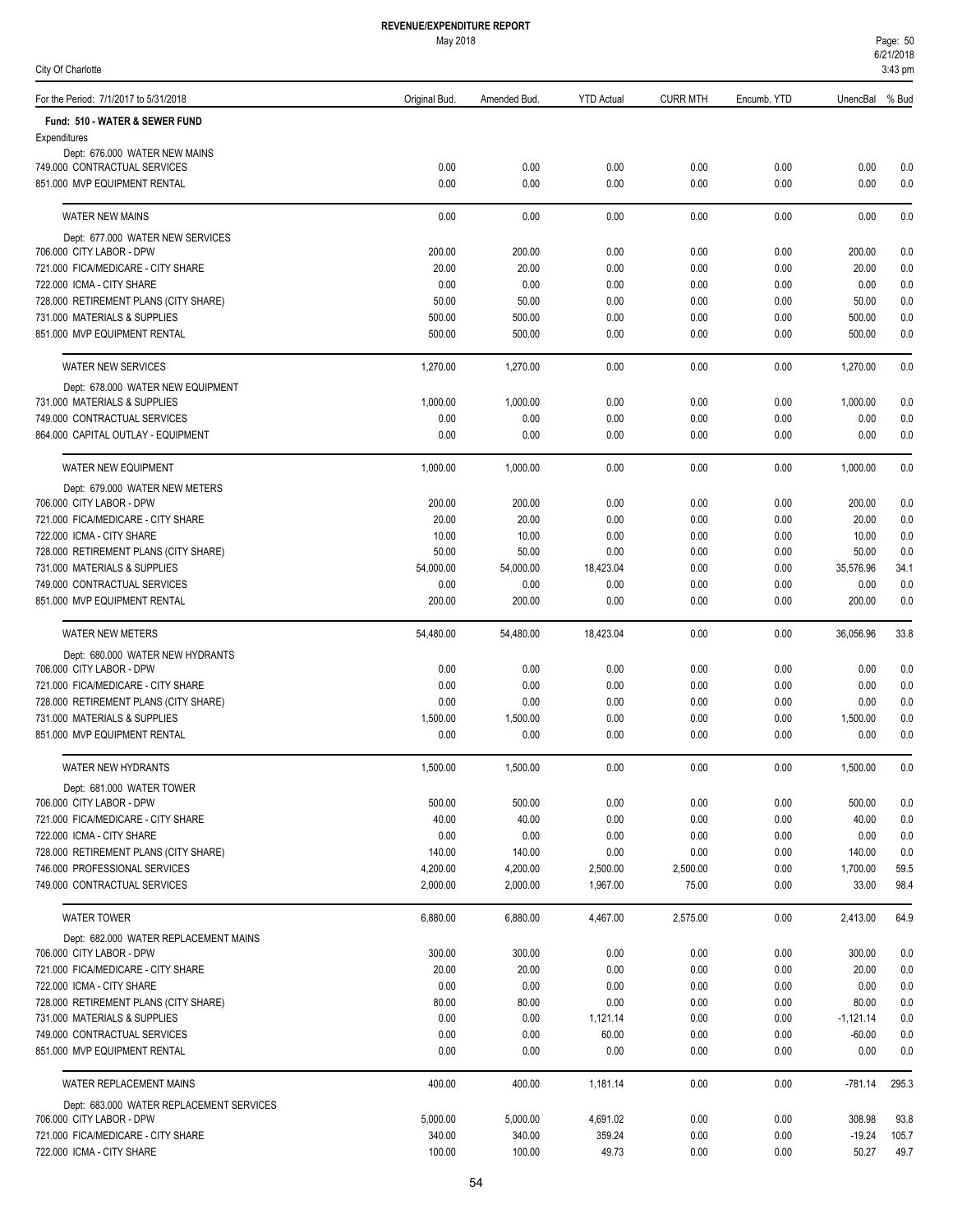### May 2018

City Of Charlotte

| For the Period: 7/1/2017 to 5/31/2018                             | Original Bud.    | Amended Bud.     | <b>YTD Actual</b> | <b>CURR MTH</b>  | Encumb. YTD  | UnencBal % Bud      |              |
|-------------------------------------------------------------------|------------------|------------------|-------------------|------------------|--------------|---------------------|--------------|
| Fund: 510 - WATER & SEWER FUND                                    |                  |                  |                   |                  |              |                     |              |
| Expenditures                                                      |                  |                  |                   |                  |              |                     |              |
| Dept: 683.000 WATER REPLACEMENT SERVICES                          |                  |                  |                   |                  |              |                     |              |
| 728.000 RETIREMENT PLANS (CITY SHARE)                             | 1,350.00         | 1,350.00         | 1,188.39          | 0.00             | 0.00         | 161.61              | 88.0         |
| 731.000 MATERIALS & SUPPLIES                                      | 8,000.00         | 8,000.00         | 5,563.61          | 45.98            | 0.00         | 2,436.39            | 69.5         |
| 749.000 CONTRACTUAL SERVICES<br>851.000 MVP EQUIPMENT RENTAL      | 0.00             | 0.00             | 0.00              | 0.00             | 0.00         | 0.00                | 0.0<br>86.5  |
|                                                                   | 8,000.00         | 8,000.00         | 6,923.83          | 0.00             | 0.00         | 1,076.17            |              |
| WATER REPLACEMENT SERVICES                                        | 22,790.00        | 22,790.00        | 18,775.82         | 45.98            | 0.00         | 4,014.18            | 82.4         |
| Dept: 684.000 WATER REPLACEMENT EQUIPMENT                         |                  |                  |                   |                  |              |                     |              |
| 731.000 MATERIALS & SUPPLIES<br>749.000 CONTRACTUAL SERVICES      | 1,200.00<br>0.00 | 1,200.00<br>0.00 | 2,624.25<br>0.00  | 1,925.25<br>0.00 | 0.00<br>0.00 | $-1,424.25$<br>0.00 | 218.7<br>0.0 |
|                                                                   |                  |                  |                   |                  |              |                     |              |
| WATER REPLACEMENT EQUIPMENT                                       | 1,200.00         | 1,200.00         | 2,624.25          | 1,925.25         | 0.00         | $-1,424.25$         | 218.7        |
| Dept: 685.000 WATER REPLACEMENT HYDRANTS                          |                  |                  |                   |                  |              |                     |              |
| 706.000 CITY LABOR - DPW<br>721.000 FICA/MEDICARE - CITY SHARE    | 200.00<br>20.00  | 200.00<br>20.00  | 0.00<br>0.00      | 0.00<br>0.00     | 0.00<br>0.00 | 200.00<br>20.00     | 0.0<br>0.0   |
| 722.000 ICMA - CITY SHARE                                         | 0.00             | 0.00             | 0.00              | 0.00             | 0.00         | 0.00                | 0.0          |
| 728.000 RETIREMENT PLANS (CITY SHARE)                             | 50.00            | 50.00            | 0.00              | 0.00             | 0.00         | 50.00               | 0.0          |
| 731.000 MATERIALS & SUPPLIES                                      | 1,600.00         | 1,600.00         | 0.00              | 0.00             | 0.00         | 1,600.00            | 0.0          |
| 851.000 MVP EQUIPMENT RENTAL                                      | 500.00           | 500.00           | 0.00              | 0.00             | 0.00         | 500.00              | 0.0          |
| WATER REPLACEMENT HYDRANTS                                        | 2,370.00         | 2,370.00         | 0.00              | 0.00             | 0.00         | 2,370.00            | 0.0          |
| Dept: 686.000 WELLHEAD PROTECTION                                 |                  |                  |                   |                  |              |                     |              |
| 706.000 CITY LABOR - DPW                                          | 0.00             | 0.00             | 0.00              | 0.00             | 0.00         | 0.00                | 0.0          |
| 721.000 FICA/MEDICARE - CITY SHARE                                | 0.00             | 0.00             | 0.00              | 0.00             | 0.00         | 0.00                | 0.0          |
| 728.000 RETIREMENT PLANS (CITY SHARE)                             | 0.00             | 0.00             | 0.00              | 0.00             | 0.00         | 0.00                | 0.0          |
| 731.000 MATERIALS & SUPPLIES                                      | 2,000.00         | 2,000.00         | 836.23            | 0.00             | 0.00         | 1,163.77            | 41.8         |
| 749.000 CONTRACTUAL SERVICES                                      | 300.00           | 300.00           | 0.00              | 0.00             | 0.00         | 300.00              | 0.0          |
| 851.000 MVP EQUIPMENT RENTAL                                      | 0.00             | 0.00             | 0.00              | 0.00             | 0.00         | 0.00                | 0.0          |
| <b>WELLHEAD PROTECTION</b>                                        | 2,300.00         | 2,300.00         | 836.23            | 0.00             | 0.00         | 1,463.77            | 36.4         |
| Dept: 764.911 SEWER NEW MAINS                                     |                  |                  |                   |                  |              |                     |              |
| 706.000 CITY LABOR - DPW                                          | 0.00             | 0.00             | 0.00              | 0.00             | 0.00         | 0.00                | 0.0          |
| 721.000 FICA/MEDICARE - CITY SHARE                                | 0.00             | 0.00             | 0.00              | 0.00             | 0.00         | 0.00                | 0.0          |
| 731.000 MATERIALS & SUPPLIES                                      | 0.00             | 0.00             | 0.00              | 0.00             | 0.00         | 0.00                | 0.0          |
| 749.000 CONTRACTUAL SERVICES                                      | 0.00             | 0.00             | 0.00              | 0.00             | 0.00         | 0.00                | 0.0          |
| 851.000 MVP EQUIPMENT RENTAL                                      | 0.00             | 0.00             | 0.00              | 0.00             | 0.00         | 0.00                | 0.0          |
| 980.000 ADMIN. SERVICES POOL                                      | 0.00             | 0.00             | 0.00              | 0.00             | 0.00         | 0.00                | 0.0          |
| <b>SEWER NEW MAINS</b>                                            | 0.00             | 0.00             | 0.00              | 0.00             | 0.00         | 0.00                | 0.0          |
| Dept: 764.912 SEWER NEW SERVICES                                  |                  |                  |                   |                  |              |                     |              |
| 706.000 CITY LABOR - DPW                                          | 0.00             | 0.00             | 0.00              | 0.00             | 0.00         | 0.00                | 0.0          |
| 721.000 FICA/MEDICARE - CITY SHARE                                | 0.00             | 0.00             | 0.00              | 0.00             | 0.00         | 0.00                | 0.0          |
| 731.000 MATERIALS & SUPPLIES                                      | 0.00             | 0.00             | 0.00              | 0.00             | 0.00         | 0.00                | 0.0          |
| 749.000 CONTRACTUAL SERVICES                                      | 0.00             | 0.00             | 0.00              | 0.00             | 0.00         | 0.00                | 0.0          |
| 851.000 MVP EQUIPMENT RENTAL<br>980.000 ADMIN. SERVICES POOL      | 0.00<br>0.00     | 0.00<br>0.00     | 0.00<br>0.00      | 0.00<br>0.00     | 0.00<br>0.00 | 0.00<br>0.00        | 0.0<br>0.0   |
|                                                                   |                  |                  |                   |                  |              |                     |              |
| <b>SEWER NEW SERVICES</b>                                         | 0.00             | 0.00             | 0.00              | 0.00             | 0.00         | 0.00                | 0.0          |
| Dept: 764.913 SEWER NEW EQUIPMENT<br>731.000 MATERIALS & SUPPLIES | 0.00             | 0.00             | 0.00              | 0.00             | 0.00         | 0.00                | 0.0          |
| 749.000 CONTRACTUAL SERVICES                                      | 0.00             | 0.00             | 0.00              | 0.00             | 0.00         | 0.00                | 0.0          |
| 980.000 ADMIN. SERVICES POOL                                      | 0.00             | 0.00             | 0.00              | 0.00             | 0.00         | 0.00                | 0.0          |
|                                                                   |                  |                  |                   |                  |              |                     |              |
| SEWER NEW EQUIPMENT                                               | 0.00             | 0.00             | 0.00              | 0.00             | 0.00         | 0.00                | 0.0          |
| Dept: 765.914 SEWER REPLACEMENT MAINS<br>706.000 CITY LABOR - DPW | 0.00             | 0.00             | 0.00              | 0.00             | 0.00         | 0.00                | 0.0          |
| 721.000 FICA/MEDICARE - CITY SHARE                                | 0.00             | 0.00             | 0.00              | 0.00             | 0.00         | 0.00                | 0.0          |
| 731.000 MATERIALS & SUPPLIES                                      | 0.00             | 0.00             | 0.00              | 0.00             | 0.00         | 0.00                | 0.0          |
| 851.000 MVP EQUIPMENT RENTAL                                      | 0.00             | 0.00             | 0.00              | 0.00             | 0.00         | 0.00                | 0.0          |
| 980.000 ADMIN. SERVICES POOL                                      | 0.00             | 0.00             | 0.00              | 0.00             | 0.00         | 0.00                | 0.0          |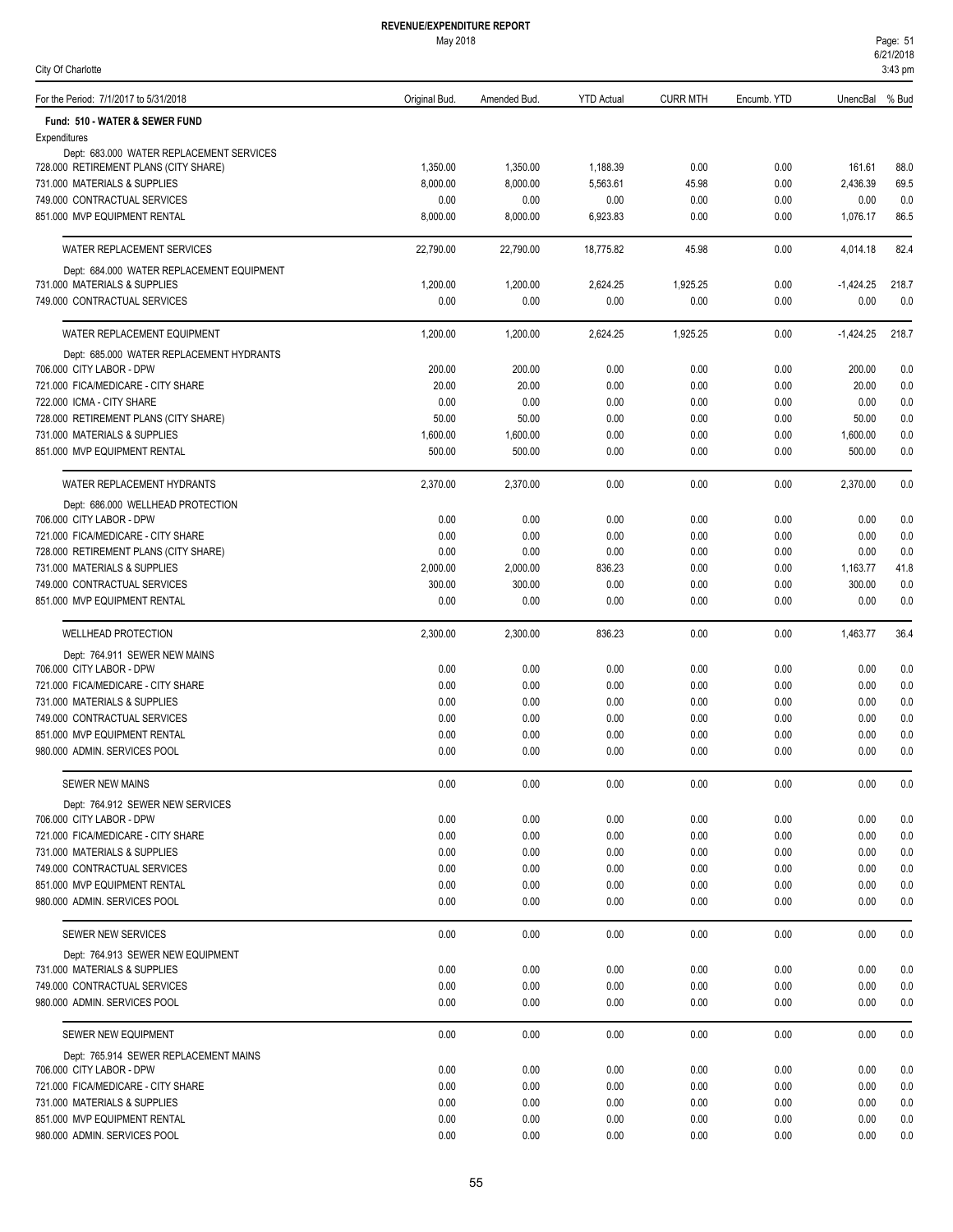56

| <b>REVENUE/EXPENDITURE REPORT</b> |  |
|-----------------------------------|--|
| <b>May 2018</b>                   |  |

| May 2018 |
|----------|
|          |

| For the Period: 7/1/2017 to 5/31/2018                                     | Original Bud. | Amended Bud. | <b>YTD Actual</b> | <b>CURR MTH</b> | Encumb. YTD  | UnencBal % Bud |            |
|---------------------------------------------------------------------------|---------------|--------------|-------------------|-----------------|--------------|----------------|------------|
| Fund: 510 - WATER & SEWER FUND                                            |               |              |                   |                 |              |                |            |
| Expenditures                                                              |               |              |                   |                 |              |                |            |
| SEWER REPLACEMENT MAINS                                                   | 0.00          | 0.00         | 0.00              | 0.00            | 0.00         | 0.00           | 0.0        |
| Dept: 765.915 SEWER REPLACEMENT SERVICES                                  |               |              |                   |                 |              |                |            |
| 706.000 CITY LABOR - DPW                                                  | 0.00          | 0.00         | 0.00              | 0.00            | 0.00         | 0.00           | 0.0        |
| 731.000 MATERIALS & SUPPLIES<br>851.000 MVP EQUIPMENT RENTAL              | 0.00<br>0.00  | 0.00<br>0.00 | 0.00<br>0.00      | 0.00<br>0.00    | 0.00<br>0.00 | 0.00<br>0.00   | 0.0<br>0.0 |
| 980.000 ADMIN. SERVICES POOL                                              | 0.00          | 0.00         | 0.00              | 0.00            | 0.00         | 0.00           | 0.0        |
|                                                                           |               |              |                   |                 |              |                |            |
| SEWER REPLACEMENT SERVICES                                                | 0.00          | 0.00         | 0.00              | 0.00            | 0.00         | 0.00           | 0.0        |
| Dept: 765.916 SEWER REPLACEMENT EQUIPMENT<br>731.000 MATERIALS & SUPPLIES | 0.00          | 0.00         | 0.00              | 0.00            | 0.00         |                | 0.0        |
| 749.000 CONTRACTUAL SERVICES                                              | 0.00          | 0.00         | 0.00              | 0.00            | 0.00         | 0.00<br>0.00   | 0.0        |
| 980.000 ADMIN. SERVICES POOL                                              | 0.00          | 0.00         | 0.00              | 0.00            | 0.00         | 0.00           | 0.0        |
| SEWER REPLACEMENT EQUIPMENT                                               | 0.00          | 0.00         | 0.00              | 0.00            | 0.00         | 0.00           | 0.0        |
| Dept: 774.921 WATER NEW MAINS                                             |               |              |                   |                 |              |                |            |
| 706.000 CITY LABOR - DPW                                                  | 0.00          | 0.00         | 0.00              | 0.00            | 0.00         | 0.00           | 0.0        |
| 721.000 FICA/MEDICARE - CITY SHARE                                        | 0.00          | 0.00         | 0.00              | 0.00            | 0.00         | 0.00           | 0.0        |
| 731.000 MATERIALS & SUPPLIES                                              | 0.00          | 0.00         | 0.00              | 0.00            | 0.00         | 0.00           | 0.0        |
| 749.000 CONTRACTUAL SERVICES                                              | 0.00          | 0.00         | 0.00              | 0.00            | 0.00         | 0.00           | 0.0        |
| 851.000 MVP EQUIPMENT RENTAL<br>980.000 ADMIN. SERVICES POOL              | 0.00<br>0.00  | 0.00<br>0.00 | 0.00<br>0.00      | 0.00<br>0.00    | 0.00<br>0.00 | 0.00<br>0.00   | 0.0<br>0.0 |
|                                                                           |               |              |                   |                 |              |                |            |
| <b>WATER NEW MAINS</b>                                                    | 0.00          | 0.00         | 0.00              | 0.00            | 0.00         | 0.00           | 0.0        |
| Dept: 774.922 WATER NEW SERVICES                                          |               |              |                   |                 |              |                |            |
| 706.000 CITY LABOR - DPW                                                  | 0.00          | 0.00         | 0.00              | 0.00            | 0.00         | 0.00           | 0.0        |
| 721.000 FICA/MEDICARE - CITY SHARE<br>731.000 MATERIALS & SUPPLIES        | 0.00<br>0.00  | 0.00<br>0.00 | 0.00<br>0.00      | 0.00<br>0.00    | 0.00<br>0.00 | 0.00<br>0.00   | 0.0<br>0.0 |
| 851.000 MVP EQUIPMENT RENTAL                                              | 0.00          | 0.00         | 0.00              | 0.00            | 0.00         | 0.00           | 0.0        |
| 980.000 ADMIN. SERVICES POOL                                              | 0.00          | 0.00         | 0.00              | 0.00            | 0.00         | 0.00           | 0.0        |
| <b>WATER NEW SERVICES</b>                                                 | 0.00          | 0.00         | 0.00              | 0.00            | 0.00         | 0.00           | 0.0        |
| Dept: 774.923 WATER NEW EQUIPMENT                                         |               |              |                   |                 |              |                |            |
| 731.000 MATERIALS & SUPPLIES                                              | 0.00          | 0.00         | 0.00              | 0.00            | 0.00         | 0.00           | 0.0        |
| 749.000 CONTRACTUAL SERVICES                                              | 0.00          | 0.00         | 0.00              | 0.00            | 0.00         | 0.00           | 0.0        |
| 980.000 ADMIN. SERVICES POOL                                              | 0.00          | 0.00         | 0.00              | 0.00            | 0.00         | 0.00           | 0.0        |
| <b>WATER NEW EQUIPMENT</b>                                                | 0.00          | 0.00         | 0.00              | 0.00            | 0.00         | 0.00           | 0.0        |
| Dept: 774.924 WATER NEW METERS                                            |               |              |                   |                 |              |                |            |
| 706.000 CITY LABOR - DPW                                                  | 0.00          | 0.00         | 0.00              | 0.00            | 0.00         | 0.00           | 0.0        |
| 721.000 FICA/MEDICARE - CITY SHARE                                        | 0.00          | 0.00         | 0.00              | 0.00            | 0.00         | 0.00           | 0.0        |
| 731,000 MATERIALS & SUPPLIES<br>749.000 CONTRACTUAL SERVICES              | 0.00<br>0.00  | 0.00<br>0.00 | 0.00<br>0.00      | 0.00<br>0.00    | 0.00<br>0.00 | 0.00<br>0.00   | 0.0<br>0.0 |
| 851.000 MVP EQUIPMENT RENTAL                                              | 0.00          | 0.00         | 0.00              | 0.00            | 0.00         | 0.00           | 0.0        |
| 980.000 ADMIN. SERVICES POOL                                              | 0.00          | 0.00         | 0.00              | 0.00            | 0.00         | 0.00           | 0.0        |
| WATER NEW METERS                                                          | 0.00          | 0.00         | 0.00              | 0.00            | 0.00         | 0.00           | 0.0        |
| Dept: 774.925 WATER NEW HYDRANTS                                          |               |              |                   |                 |              |                |            |
| 706.000 CITY LABOR - DPW                                                  | 0.00          | 0.00         | 0.00              | 0.00            | 0.00         | 0.00           | 0.0        |
| 721.000 FICA/MEDICARE - CITY SHARE                                        | 0.00          | 0.00         | 0.00              | 0.00            | 0.00         | 0.00           | 0.0        |
| 731.000 MATERIALS & SUPPLIES                                              | 0.00          | 0.00         | 0.00              | 0.00            | 0.00         | 0.00           | 0.0        |
| 851.000 MVP EQUIPMENT RENTAL                                              | 0.00          | 0.00         | 0.00              | 0.00            | 0.00         | 0.00           | 0.0        |
| 980.000 ADMIN. SERVICES POOL                                              | 0.00          | 0.00         | 0.00              | 0.00            | 0.00         | 0.00           | 0.0        |
| WATER NEW HYDRANTS                                                        | 0.00          | 0.00         | 0.00              | 0.00            | 0.00         | 0.00           | 0.0        |
| Dept: 774.926 WATER TOWER (NEW)                                           |               |              |                   |                 |              |                |            |
| 746.000 PROFESSIONAL SERVICES                                             | 0.00          | 0.00         | 0.00              | 0.00            | 0.00         | 0.00           | 0.0        |
| 749.000 CONTRACTUAL SERVICES                                              | 0.00          | 0.00         | 0.00              | 0.00            | 0.00         | 0.00           | 0.0        |

WATER TOWER (NEW) 0.00 0.00 0.00 0.00 0.00 0.00 0.0

# City Of Charlotte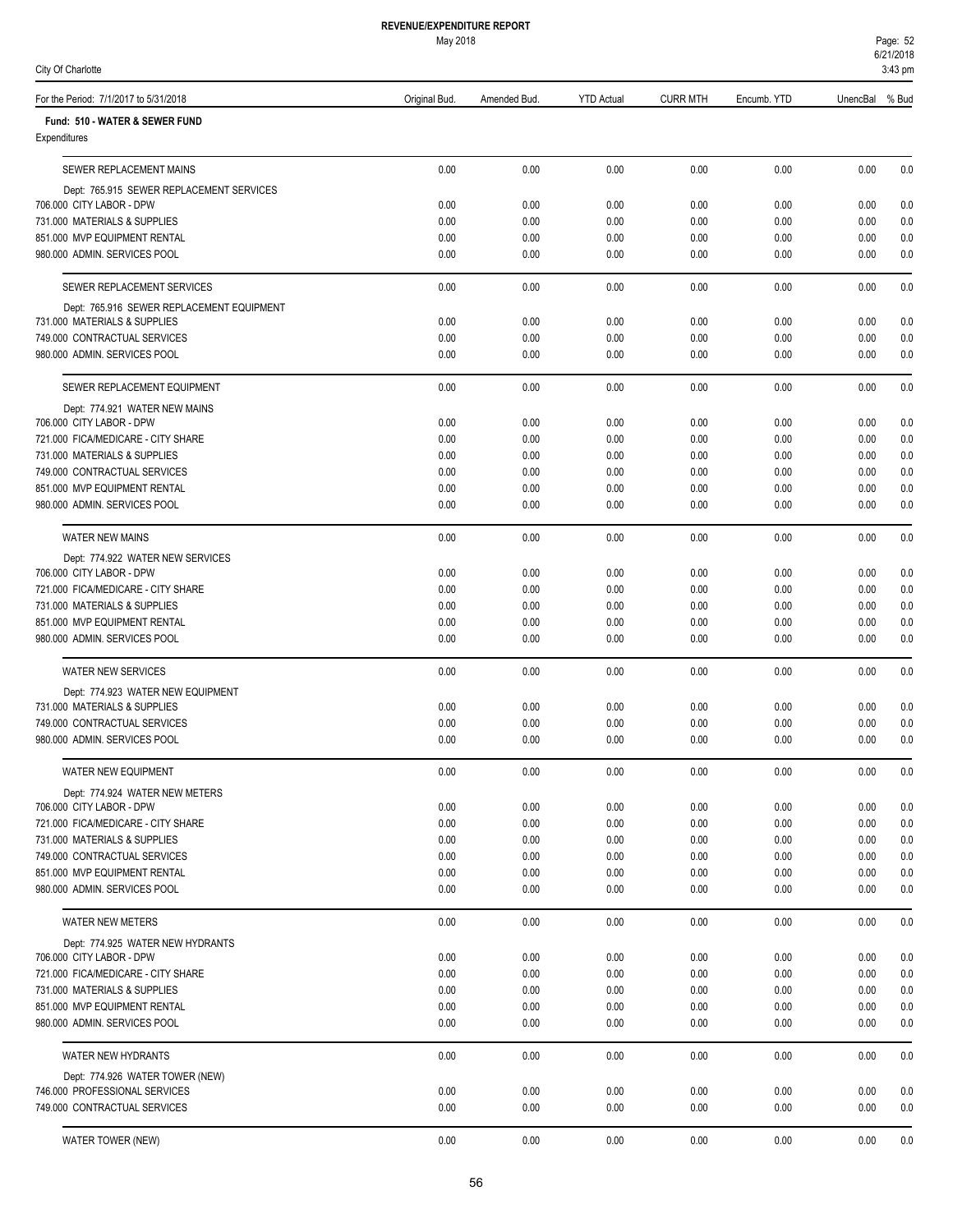| Page: 53  |  |
|-----------|--|
| 6/21/2018 |  |
| 3:43 pm   |  |

| For the Period: 7/1/2017 to 5/31/2018                                    | Original Bud.           | Amended Bud.            | <b>YTD Actual</b> | <b>CURR MTH</b> | Encumb. YTD  | UnencBal % Bud |            |
|--------------------------------------------------------------------------|-------------------------|-------------------------|-------------------|-----------------|--------------|----------------|------------|
| Fund: 510 - WATER & SEWER FUND                                           |                         |                         |                   |                 |              |                |            |
| Expenditures                                                             |                         |                         |                   |                 |              |                |            |
| Dept: 775.926 WATER REPLACEMENT MAINS<br>706.000 CITY LABOR - DPW        | 0.00                    | 0.00                    | 0.00              | 0.00            | 0.00         | 0.00           | 0.0        |
| 721.000 FICA/MEDICARE - CITY SHARE                                       | 0.00                    | 0.00                    | 0.00              | 0.00            | 0.00         | 0.00           | 0.0        |
| 731.000 MATERIALS & SUPPLIES                                             | 0.00                    | 0.00                    | 0.00              | 0.00            | 0.00         | 0.00           | 0.0        |
| 851.000 MVP EQUIPMENT RENTAL                                             | 0.00                    | 0.00                    | 0.00              | 0.00            | 0.00         | 0.00           | 0.0        |
| 980.000 ADMIN, SERVICES POOL                                             | 0.00                    | 0.00                    | 0.00              | 0.00            | 0.00         | 0.00           | 0.0        |
| WATER REPLACEMENT MAINS                                                  | 0.00                    | 0.00                    | 0.00              | 0.00            | 0.00         | 0.00           | 0.0        |
| Dept: 775.927 WATER REPLACEMENT SERVICES                                 |                         |                         |                   |                 |              |                |            |
| 706.000 CITY LABOR - DPW                                                 | 0.00<br>0.00            | 0.00<br>0.00            | 0.00<br>0.00      | 0.00            | 0.00<br>0.00 | 0.00<br>0.00   | 0.0        |
| 721.000 FICA/MEDICARE - CITY SHARE<br>731.000 MATERIALS & SUPPLIES       | 0.00                    | 0.00                    | 0.00              | 0.00<br>0.00    | 0.00         | 0.00           | 0.0<br>0.0 |
| 851.000 MVP EQUIPMENT RENTAL                                             | 0.00                    | 0.00                    | 0.00              | 0.00            | 0.00         | 0.00           | 0.0        |
| 980.000 ADMIN. SERVICES POOL                                             | 0.00                    | 0.00                    | 0.00              | 0.00            | 0.00         | 0.00           | 0.0        |
| WATER REPLACEMENT SERVICES                                               | 0.00                    | 0.00                    | 0.00              | 0.00            | 0.00         | 0.00           | 0.0        |
| Dept: 775.928 WATER REPLACEMENT EQUIPMENT                                |                         |                         |                   |                 |              |                |            |
| 749.000 CONTRACTUAL SERVICES                                             | 0.00                    | 0.00                    | 0.00              | 0.00            | 0.00         | 0.00           | 0.0        |
| 980.000 ADMIN. SERVICES POOL                                             | 0.00                    | 0.00                    | 0.00              | 0.00            | 0.00         | 0.00           | 0.0        |
| WATER REPLACEMENT EQUIPMENT                                              | 0.00                    | 0.00                    | 0.00              | 0.00            | 0.00         | 0.00           | 0.0        |
| Dept: 775.929 WATER REPLACEMENT HYDRANTS                                 |                         |                         |                   |                 |              |                |            |
| 706.000 CITY LABOR - DPW                                                 | 0.00                    | 0.00                    | 0.00              | 0.00            | 0.00         | 0.00           | 0.0        |
| 721.000 FICA/MEDICARE - CITY SHARE                                       | 0.00                    | 0.00                    | 0.00              | 0.00            | 0.00         | 0.00           | 0.0        |
| 731.000 MATERIALS & SUPPLIES                                             | 0.00                    | 0.00                    | 0.00              | 0.00            | 0.00         | 0.00           | 0.0        |
| 851.000 MVP EQUIPMENT RENTAL                                             | 0.00                    | 0.00                    | 0.00              | 0.00            | 0.00         | 0.00           | 0.0        |
| 980.000 ADMIN. SERVICES POOL                                             | 0.00                    | 0.00                    | 0.00              | 0.00            | 0.00         | 0.00           | 0.0        |
| WATER REPLACEMENT HYDRANTS                                               | 0.00                    | 0.00                    | 0.00              | 0.00            | 0.00         | 0.00           | 0.0        |
| Dept: 900.000 CONTRIBUTIONS TO OTHER FUNDS                               |                         |                         |                   |                 |              |                |            |
| 859.000 CONTRIBUTIONS TO OTHER FUNDS                                     | 0.00                    | 0.00                    | 0.00              | 0.00            | 0.00         | 0.00           | 0.0        |
| 859.311 CONTRIB TO BLDG AUTH BOND FUND                                   | 0.00                    | 0.00                    | 0.00              | 0.00            | 0.00         | 0.00           | 0.0        |
| CONTRIBUTIONS TO OTHER FUNDS                                             | 0.00                    | 0.00                    | 0.00              | 0.00            | 0.00         | 0.00           | 0.0        |
| Dept: 910.000 SEWER CAPITAL OUTLAY                                       |                         |                         |                   |                 |              |                |            |
| 864.624 CAPITAL OUTLAY - REYNOLDS LIFT                                   | 0.00                    | 0.00                    | 0.00              | 0.00            | 0.00         | 0.00           | 0.0        |
| 864.626 CAPITAL OUTLAY - LANSING                                         | 0.00                    | 0.00                    | 24.354.93         | 0.00            | 0.00         | $-24,354.93$   | 0.0        |
| 864.628 CAPITAL OUTLAY - TIRRELL LIFT                                    | 15,000.00               | 15,000.00               | 0.00              | 0.00            | 0.00         | 15,000.00      | 0.0        |
| 864.631 CAPITAL OUTLAY - WWTP                                            | 662,000.00              | 662,000.00              | 648,781.05        | 79,467.24       | 0.00         | 13,218.95      | 98.0       |
| 864.672 CAPITAL OUTLAY - SEWER EQ                                        | 30,000.00<br>125,000.00 | 30,000.00<br>125,000.00 | 0.00              | 0.00<br>0.00    | 0.00<br>0.00 | 30,000.00      | 0.0        |
| 864.673 CAP OUTLAY - SEWER RPL MAINS                                     |                         |                         | 43,996.10         |                 |              | 81,003.90      | 35.2       |
| SEWER CAPITAL OUTLAY                                                     | 832,000.00              | 832,000.00              | 717,132.08        | 79,467.24       | 0.00         | 114,867.92     | 86.2       |
| Dept: 940.000 WATER CAPITAL OUTLAY<br>864.654 CAP OUTLAY - METER READING | 0.00                    | 0.00                    |                   | 0.00            | 0.00         | $-7,516.55$    |            |
| 864.661 CAPITAL OUTLAY - WATER P&O                                       | 10,000.00               | 10,000.00               | 7,516.55<br>0.00  | 0.00            | 0.00         | 10,000.00      | 0.0<br>0.0 |
| 864.681 CAPITAL OUTLAY - WATER TOWER                                     | 0.00                    | 0.00                    | 0.00              | 0.00            | 0.00         | 0.00           | 0.0        |
| 864.682 CAPITAL OUTLAY - WTR RPLC MAIN                                   | 125,000.00              | 125,000.00              | 64,288.50         | 0.00            | 0.00         | 60,711.50      | 51.4       |
| WATER CAPITAL OUTLAY                                                     | 135,000.00              | 135,000.00              | 71,805.05         | 0.00            | 0.00         | 63,194.95      | 53.2       |
| Dept: 999.000 GASB 34                                                    |                         |                         |                   |                 |              |                |            |
| 859.101 CONTRIB. TO GENERAL FUND                                         | 411,000.00              | 411,000.00              | 376,750.00        | 34,250.00       | 0.00         | 34,250.00      | 91.7       |
| 859.311 CONTRIB TO BLDG AUTH BOND FUND                                   | 0.00                    | 0.00                    | 0.00              | 0.00            | 0.00         | 0.00           | 0.0        |
| GASB 34                                                                  | 411,000.00              | 411,000.00              | 376,750.00        | 34,250.00       | 0.00         | 34,250.00      | 91.7       |
|                                                                          |                         |                         |                   |                 |              |                |            |
| Expenditures                                                             | 4,760,030.00            | 4,760,030.00            | 3,524,295.66      | 371,737.49      | 0.00         | 1,235,734.34   | 74.0       |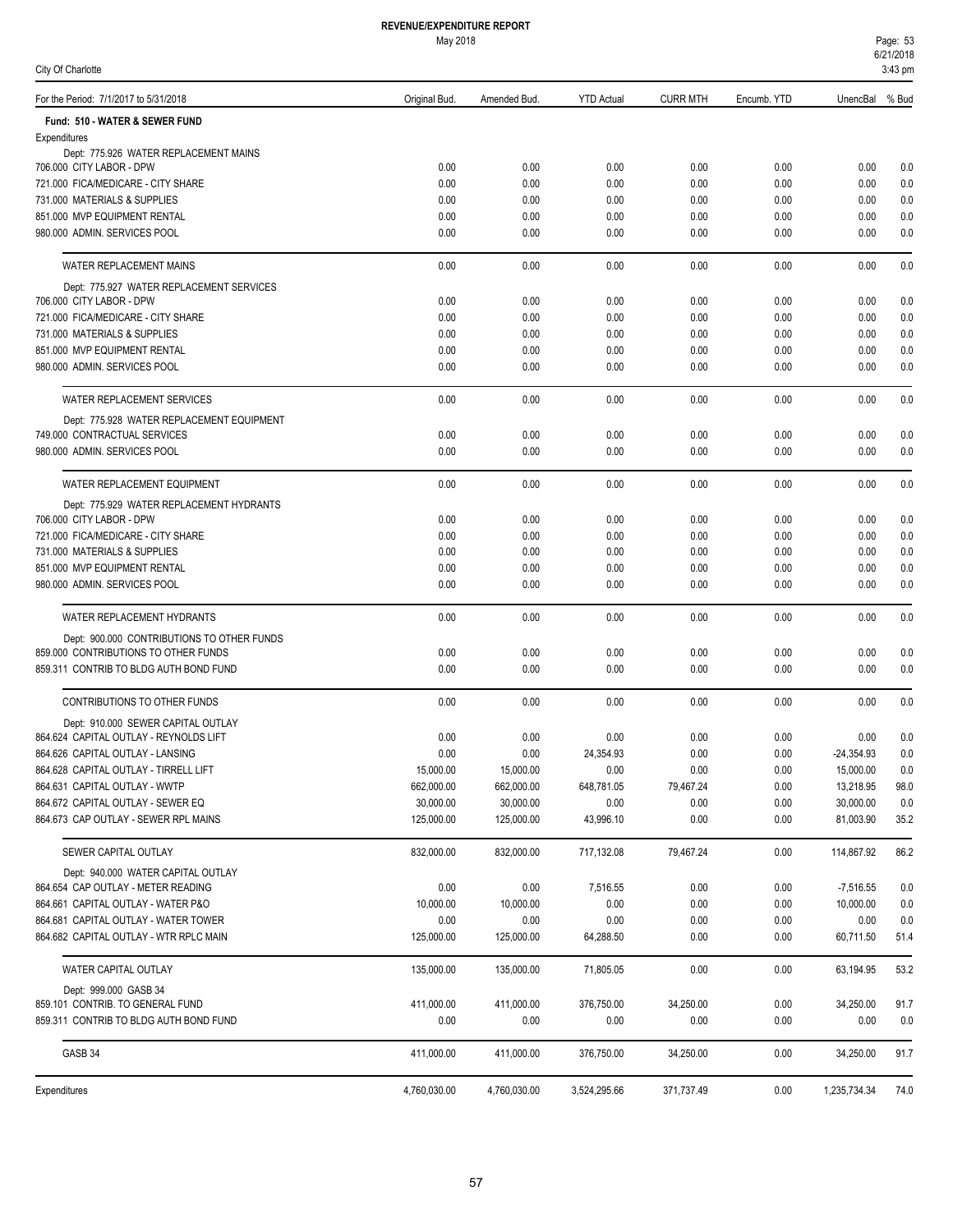| Page: 54     |  |
|--------------|--|
| 6/21/2018    |  |
| . <i>.</i> . |  |

| City Of Charlotte                       |               |              |                   |                 |             |                | $3:43$ pm |
|-----------------------------------------|---------------|--------------|-------------------|-----------------|-------------|----------------|-----------|
| For the Period: 7/1/2017 to 5/31/2018   | Original Bud. | Amended Bud. | <b>YTD Actual</b> | <b>CURR MTH</b> | Encumb. YTD | UnencBal % Bud |           |
| Fund: 511 - WATER & SEWER BOND PROCEEDS |               |              |                   |                 |             |                |           |
| Revenues                                |               |              |                   |                 |             |                |           |
| Dept: 000.000                           |               |              |                   |                 |             |                |           |
| 501.000 INTEREST INCOME                 | 0.00          | 0.00         | 0.00              | 0.00            | 0.00        | 0.00           | 0.0       |
| 596.000 SUNDRY REVENUE                  | 0.00          | 0.00         | 0.00              | 0.00            | 0.00        | 0.00           | 0.0       |
| Dept: 000.000                           | 0.00          | 0.00         | 0.00              | 0.00            | 0.00        | 0.00           | 0.0       |
| Revenues                                | 0.00          | 0.00         | 0.00              | 0.00            | 0.00        | 0.00           | 0.0       |
| Expenditures                            |               |              |                   |                 |             |                |           |
| Dept: 604.000 BOND PROCEED EXPENDITURES |               |              |                   |                 |             |                |           |
| 746.000 PROFESSIONAL SERVICES           | 0.00          | 0.00         | 0.00              | 0.00            | 0.00        | 0.00           | 0.0       |
| 746.006 profess services-shop drawing   | 0.00          | 0.00         | 0.00              | 0.00            | 0.00        | 0.00           | 0.0       |
| 749.000 CONTRACTUAL SERVICES            | 0.00          | 0.00         | 0.00              | 0.00            | 0.00        | 0.00           | 0.0       |
| 864.000 CAPITAL OUTLAY - EQUIPMENT      | 0.00          | 0.00         | 0.00              | 0.00            | 0.00        | 0.00           | 0.0       |
| BOND PROCEED EXPENDITURES               | 0.00          | 0.00         | 0.00              | 0.00            | 0.00        | 0.00           | 0.0       |
| Expenditures                            | 0.00          | 0.00         | 0.00              | 0.00            | 0.00        | 0.00           | 0.0       |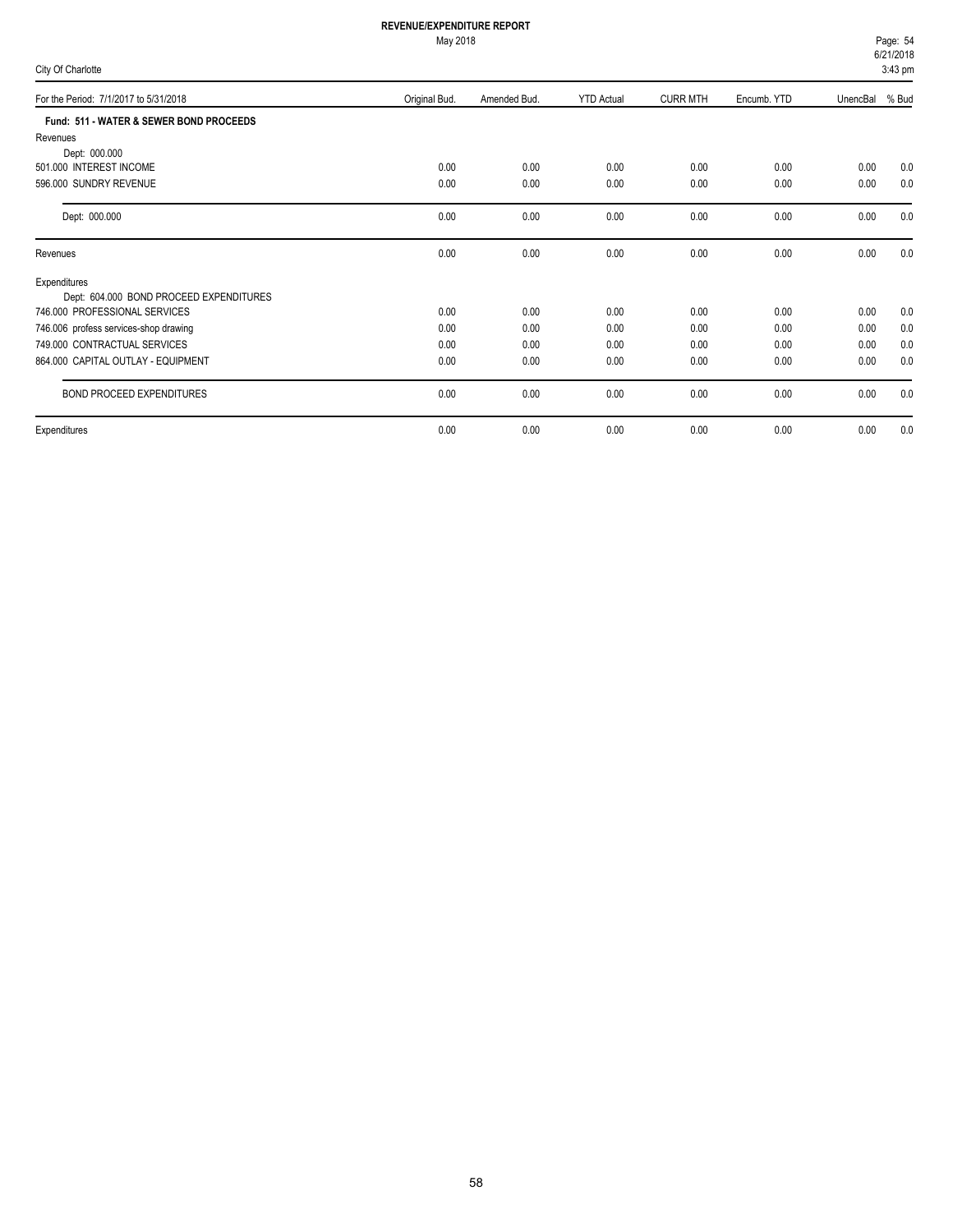May 2018

For the Period: 7/1/2017 to 5/31/2018 **Original Bud.** Amended Bud. Amended Bud. YTD Actual CURR MTH Encumb. YTD UnencBal % Bud

**Fund: 520 - WATER & SEWER BOND & INTEREST**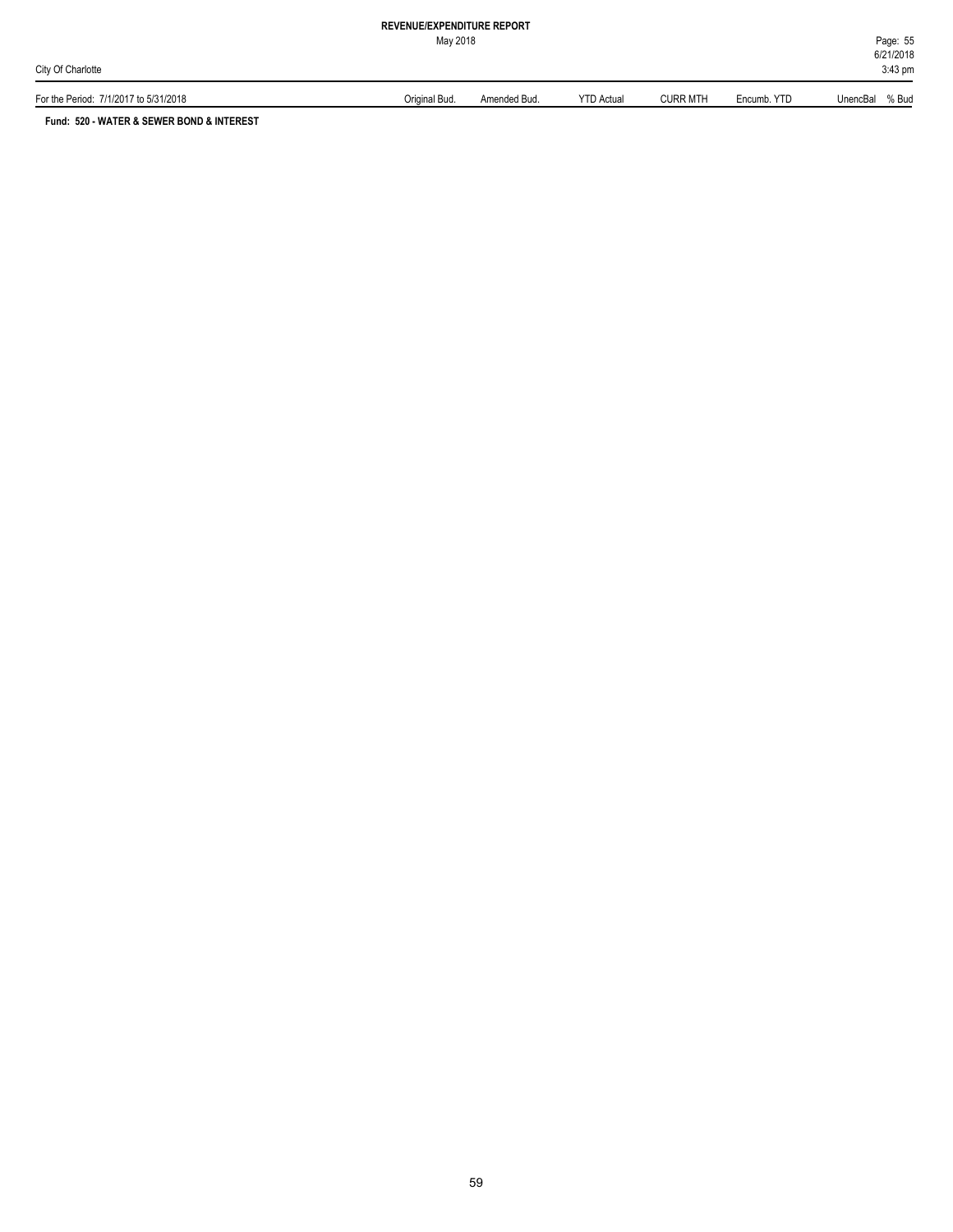|                                                                                                | May 2018      |              |                   |                 |             |                | Page: 56<br>6/21/2018 |
|------------------------------------------------------------------------------------------------|---------------|--------------|-------------------|-----------------|-------------|----------------|-----------------------|
| City Of Charlotte                                                                              |               |              |                   |                 |             |                | 3:43 pm               |
| For the Period: 7/1/2017 to 5/31/2018                                                          | Original Bud. | Amended Bud. | <b>YTD Actual</b> | <b>CURR MTH</b> | Encumb, YTD | UnencBal % Bud |                       |
| Fund: 530 - WATER & SEWER BOND RESERVE<br>Revenues<br>Dept: 000.000<br>501.000 INTEREST INCOME | 0.00          | 0.00         | 0.00              | 0.00            | 0.00        | 0.00           | 0.0                   |
| Dept: 000.000                                                                                  | 0.00          | 0.00         | 0.00              | 0.00            | 0.00        | 0.00           | 0.0                   |
| Revenues                                                                                       | 0.00          | 0.00         | 0.00              | 0.00            | 0.00        | 0.00           | 0.0                   |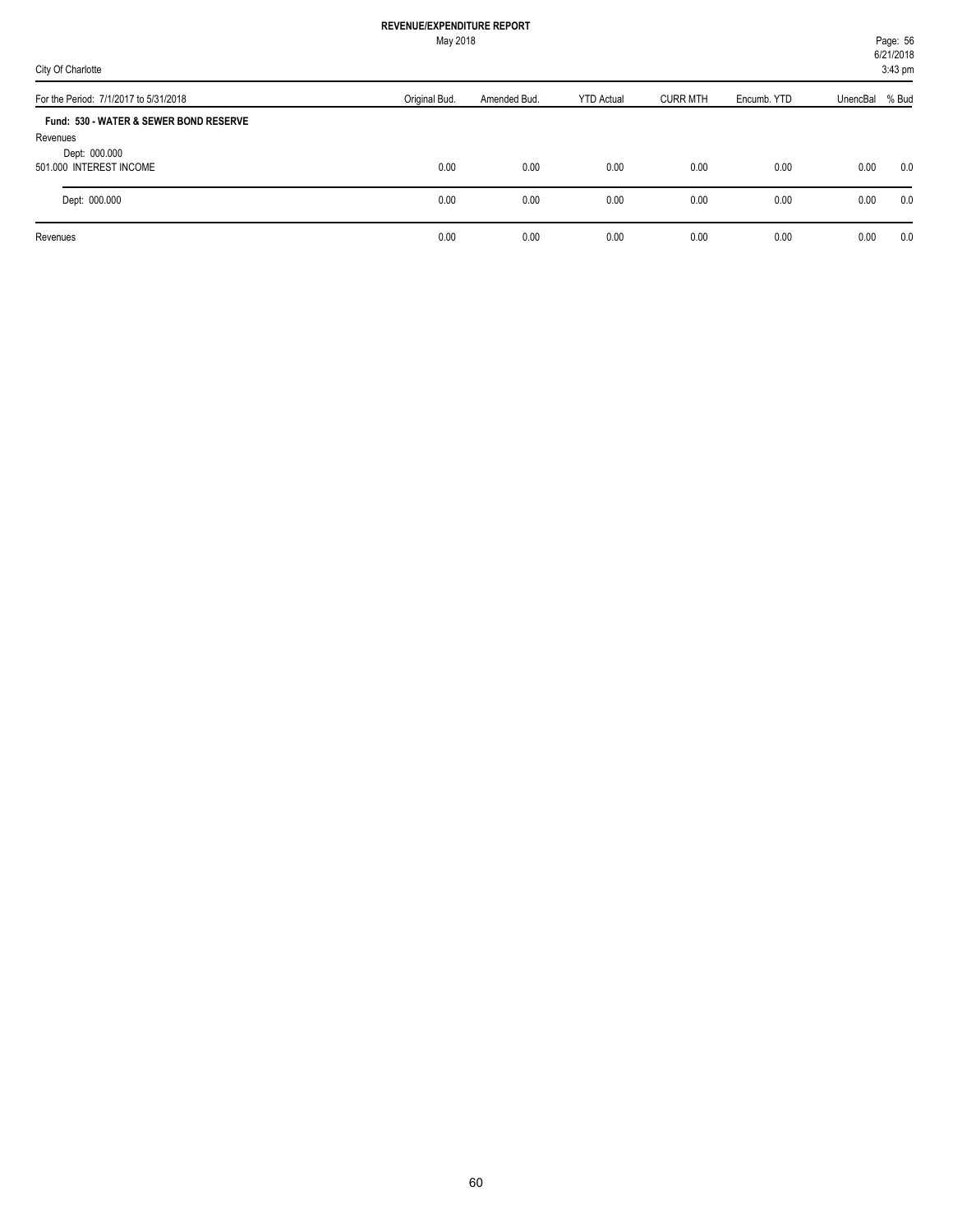May 2018

| Page: 57  |  |
|-----------|--|
| 6/21/2018 |  |

| City Of Charlotte                                                  |               |              |                   |                 |              |              | 3:43 pm        |
|--------------------------------------------------------------------|---------------|--------------|-------------------|-----------------|--------------|--------------|----------------|
| For the Period: 7/1/2017 to 5/31/2018                              | Original Bud. | Amended Bud. | <b>YTD Actual</b> | <b>CURR MTH</b> | Encumb. YTD  | UnencBal     | % Bud          |
| Fund: 540 - WATER & SEWER IMPROV & EXT                             |               |              |                   |                 |              |              |                |
| Revenues                                                           |               |              |                   |                 |              |              |                |
| Dept: 000.000<br>501.000 INTEREST INCOME                           | 0.00          | 0.00         | 0.00              | 0.00            | 0.00         | 0.00         | 0.0            |
| 502.000 ASSESSMENT/LIEN INTEREST                                   | 0.00          | 0.00         | 0.00              | 0.00            | 0.00         | 0.00         | 0.0            |
| 605.000 CONTRIBUTIONS FROM OTHER FUNDS                             | 0.00          | 0.00         | 0.00              | 0.00            | 0.00         | 0.00         | 0.0            |
| Dept: 000.000                                                      | 0.00          | 0.00         | 0.00              | 0.00            | 0.00         | 0.00         | 0.0            |
| Revenues                                                           | 0.00          | 0.00         | 0.00              | 0.00            | 0.00         | 0.00         | 0.0            |
| Expenditures                                                       |               |              |                   |                 |              |              |                |
| Dept: 764.911 SEWER NEW MAINS                                      |               |              |                   |                 |              |              |                |
| 706.000 CITY LABOR - DPW                                           | 0.00          | 0.00         | 0.00              | 0.00            | 0.00         | 0.00         | 0.0            |
| 721.000 FICA/MEDICARE - CITY SHARE                                 | 0.00          | 0.00         | 0.00              | 0.00            | 0.00         | 0.00         | 0.0            |
| 731.000 MATERIALS & SUPPLIES                                       | 0.00          | 0.00         | 0.00              | 0.00            | 0.00         | 0.00         | 0.0            |
| 749.000 CONTRACTUAL SERVICES                                       | 0.00          | 0.00         | 0.00              | 0.00            | 0.00         | 0.00         | 0.0            |
| 851.000 MVP EQUIPMENT RENTAL                                       | 0.00          | 0.00         | 0.00              | 0.00            | 0.00         | 0.00         | 0.0            |
| 980.000 ADMIN. SERVICES POOL                                       | 0.00          | 0.00         | 0.00              | 0.00            | 0.00         | 0.00         | 0.0            |
| <b>SEWER NEW MAINS</b>                                             | 0.00          | 0.00         | 0.00              | 0.00            | 0.00         | 0.00         | 0.0            |
| Dept: 764.912 SEWER NEW SERVICES                                   |               |              |                   |                 |              |              |                |
| 706.000 CITY LABOR - DPW                                           | 0.00          | 0.00         | 0.00              | 0.00            | 0.00         | 0.00         | 0.0            |
| 721.000 FICA/MEDICARE - CITY SHARE<br>731.000 MATERIALS & SUPPLIES | 0.00<br>0.00  | 0.00<br>0.00 | 0.00<br>0.00      | 0.00<br>0.00    | 0.00<br>0.00 | 0.00<br>0.00 | 0.0            |
| 851.000 MVP EQUIPMENT RENTAL                                       | 0.00          | 0.00         | 0.00              | 0.00            | 0.00         | 0.00         | 0.0<br>0.0     |
| 980.000 ADMIN. SERVICES POOL                                       | 0.00          | 0.00         | 0.00              | 0.00            | 0.00         | 0.00         | 0.0            |
|                                                                    |               |              |                   |                 |              |              |                |
| SEWER NEW SERVICES                                                 | 0.00          | 0.00         | 0.00              | 0.00            | 0.00         | 0.00         | 0.0            |
| Dept: 764.913 SEWER NEW EQUIPMENT<br>731.000 MATERIALS & SUPPLIES  | 0.00          | 0.00         | 0.00              | 0.00            | 0.00         | 0.00         | 0.0            |
| 749.000 CONTRACTUAL SERVICES                                       | 0.00          | 0.00         | 0.00              | 0.00            | 0.00         | 0.00         | 0.0            |
| 980.000 ADMIN. SERVICES POOL                                       | 0.00          | 0.00         | 0.00              | 0.00            | 0.00         | 0.00         | 0.0            |
| SEWER NEW EQUIPMENT                                                | 0.00          | 0.00         | 0.00              | 0.00            | 0.00         | 0.00         | 0.0            |
| Dept: 765.915 SEWER REPLACEMENT SERVICES                           |               |              |                   |                 |              |              |                |
| 706.000 CITY LABOR - DPW                                           | 0.00          | 0.00         | 0.00              | 0.00            | 0.00         | 0.00         | 0.0            |
| 721.000 FICA/MEDICARE - CITY SHARE                                 | 0.00          | 0.00         | 0.00              | 0.00            | 0.00         | 0.00         | 0.0            |
| SEWER REPLACEMENT SERVICES                                         | 0.00          | 0.00         | 0.00              | 0.00            | 0.00         | 0.00         | 0.0            |
| Dept: 774.921 WATER NEW MAINS                                      |               |              |                   |                 |              |              |                |
| 706.000 CITY LABOR - DPW                                           | 0.00          | 0.00         | 0.00              | 0.00            | 0.00         | 0.00         | 0.0            |
| 721.000 FICA/MEDICARE - CITY SHARE                                 | 0.00<br>0.00  | 0.00<br>0.00 | 0.00<br>0.00      | 0.00<br>0.00    | 0.00<br>0.00 | 0.00         | $0.0\,$<br>0.0 |
| 731.000 MATERIALS & SUPPLIES<br>749.000 CONTRACTUAL SERVICES       | 0.00          | 0.00         | 0.00              | 0.00            | 0.00         | 0.00<br>0.00 | 0.0            |
| 851.000 MVP EQUIPMENT RENTAL                                       | 0.00          | 0.00         | 0.00              | 0.00            | 0.00         | 0.00         | 0.0            |
| 980.000 ADMIN. SERVICES POOL                                       | 0.00          | 0.00         | 0.00              | 0.00            | 0.00         | 0.00         | 0.0            |
| WATER NEW MAINS                                                    | 0.00          | 0.00         | 0.00              | 0.00            | 0.00         | 0.00         | 0.0            |
| Dept: 774.922 WATER NEW SERVICES                                   |               |              |                   |                 |              |              |                |
| 706.000 CITY LABOR - DPW                                           | 0.00          | 0.00         | 0.00              | 0.00            | 0.00         | 0.00         | 0.0            |
| 721.000 FICA/MEDICARE - CITY SHARE                                 | 0.00          | 0.00         | 0.00              | 0.00            | 0.00         | 0.00         | 0.0            |
| 731.000 MATERIALS & SUPPLIES                                       | 0.00          | 0.00         | 0.00              | 0.00            | 0.00         | 0.00         | 0.0            |
| 851.000 MVP EQUIPMENT RENTAL                                       | 0.00          | 0.00         | 0.00              | 0.00            | 0.00         | 0.00         | 0.0            |
| 980.000 ADMIN. SERVICES POOL                                       | 0.00          | 0.00         | 0.00              | 0.00            | 0.00         | 0.00         | 0.0            |
| WATER NEW SERVICES                                                 | 0.00          | 0.00         | 0.00              | 0.00            | 0.00         | 0.00         | 0.0            |
| Dept: 774.923 WATER NEW EQUIPMENT                                  |               |              |                   |                 |              |              |                |
| 731.000 MATERIALS & SUPPLIES                                       | 0.00          | 0.00         | 0.00              | 0.00            | 0.00         | 0.00         | 0.0            |
| 980.000 ADMIN. SERVICES POOL                                       | 0.00          | 0.00         | 0.00              | 0.00            | 0.00         | 0.00         | 0.0            |
| WATER NEW EQUIPMENT                                                | 0.00          | 0.00         | 0.00              | 0.00            | 0.00         | 0.00         | 0.0            |

Dept: 774.924 WATER NEW METERS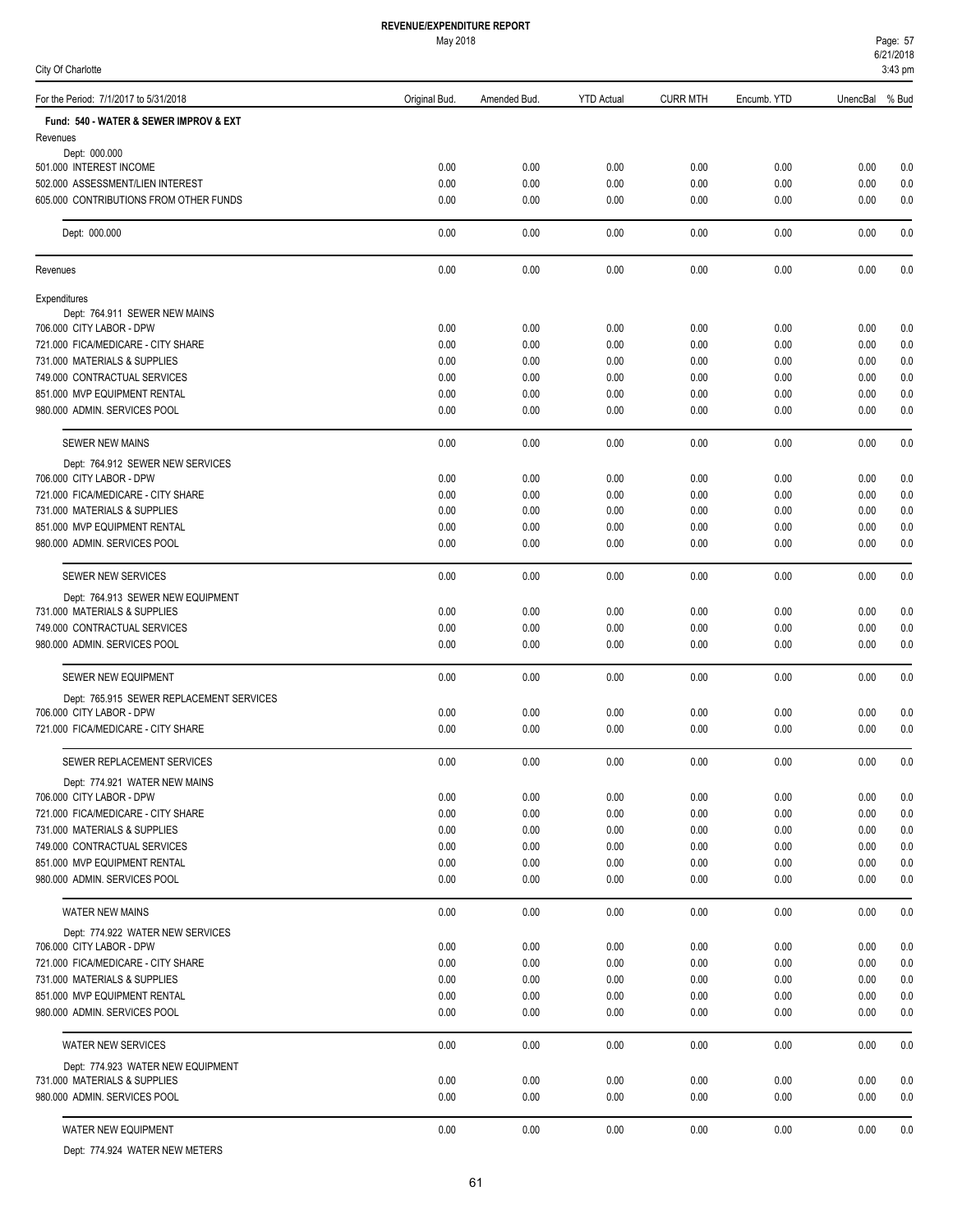### May 2018

|  |  | City Of Charlotte |  |
|--|--|-------------------|--|
|--|--|-------------------|--|

6/21/2018 Page: 58  $3:43 \text{ pm}$ 

| $\mathsf{u}_1$ or onanono                |               |              |                   |                 |             |                | $0.10 \mu m$ |
|------------------------------------------|---------------|--------------|-------------------|-----------------|-------------|----------------|--------------|
| For the Period: 7/1/2017 to 5/31/2018    | Original Bud. | Amended Bud. | <b>YTD Actual</b> | <b>CURR MTH</b> | Encumb. YTD | UnencBal % Bud |              |
| Fund: 540 - WATER & SEWER IMPROV & EXT   |               |              |                   |                 |             |                |              |
| Expenditures                             |               |              |                   |                 |             |                |              |
| Dept: 774.924 WATER NEW METERS           |               |              |                   |                 |             |                |              |
| 706.000 CITY LABOR - DPW                 | 0.00          | 0.00         | 0.00              | 0.00            | 0.00        | 0.00           | 0.0          |
| 721.000 FICA/MEDICARE - CITY SHARE       | 0.00          | 0.00         | 0.00              | 0.00            | 0.00        | 0.00           | 0.0          |
| 731.000 MATERIALS & SUPPLIES             | 0.00          | 0.00         | 0.00              | 0.00            | 0.00        | 0.00           | 0.0          |
| 749.000 CONTRACTUAL SERVICES             | 0.00          | 0.00         | 0.00              | 0.00            | 0.00        | 0.00           | 0.0          |
| 851.000 MVP EQUIPMENT RENTAL             | 0.00          | 0.00         | 0.00              | 0.00            | 0.00        | 0.00           | 0.0          |
| 980.000 ADMIN. SERVICES POOL             | 0.00          | 0.00         | 0.00              | 0.00            | 0.00        | 0.00           | 0.0          |
| WATER NEW METERS                         | 0.00          | 0.00         | 0.00              | 0.00            | 0.00        | 0.00           | 0.0          |
| Dept: 774.925 WATER NEW HYDRANTS         |               |              |                   |                 |             |                |              |
| 706.000 CITY LABOR - DPW                 | 0.00          | 0.00         | 0.00              | 0.00            | 0.00        | 0.00           | 0.0          |
| 721.000 FICA/MEDICARE - CITY SHARE       | 0.00          | 0.00         | 0.00              | 0.00            | 0.00        | 0.00           | 0.0          |
| 851.000 MVP EQUIPMENT RENTAL             | 0.00          | 0.00         | 0.00              | 0.00            | 0.00        | 0.00           | 0.0          |
| 980.000 ADMIN, SERVICES POOL             | 0.00          | 0.00         | 0.00              | 0.00            | 0.00        | 0.00           | 0.0          |
| WATER NEW HYDRANTS                       | 0.00          | 0.00         | 0.00              | 0.00            | 0.00        | 0.00           | 0.0          |
| Dept: 775.927 WATER REPLACEMENT SERVICES |               |              |                   |                 |             |                |              |
| 706.000 CITY LABOR - DPW                 | 0.00          | 0.00         | 0.00              | 0.00            | 0.00        | 0.00           | 0.0          |
| 721.000 FICA/MEDICARE - CITY SHARE       | 0.00          | 0.00         | 0.00              | 0.00            | 0.00        | 0.00           | 0.0          |
| WATER REPLACEMENT SERVICES               | 0.00          | 0.00         | 0.00              | 0.00            | 0.00        | 0.00           | 0.0          |
| Dept: 775.929 WATER REPLACEMENT HYDRANTS |               |              |                   |                 |             |                |              |
| 706.000 CITY LABOR - DPW                 | 0.00          | 0.00         | 0.00              | 0.00            | 0.00        | 0.00           | 0.0          |
| 721.000 FICA/MEDICARE - CITY SHARE       | 0.00          | 0.00         | 0.00              | 0.00            | 0.00        | 0.00           | 0.0          |
| WATER REPLACEMENT HYDRANTS               | 0.00          | 0.00         | 0.00              | 0.00            | 0.00        | 0.00           | 0.0          |
| Expenditures                             | 0.00          | 0.00         | 0.00              | 0.00            | 0.00        | 0.00           | 0.0          |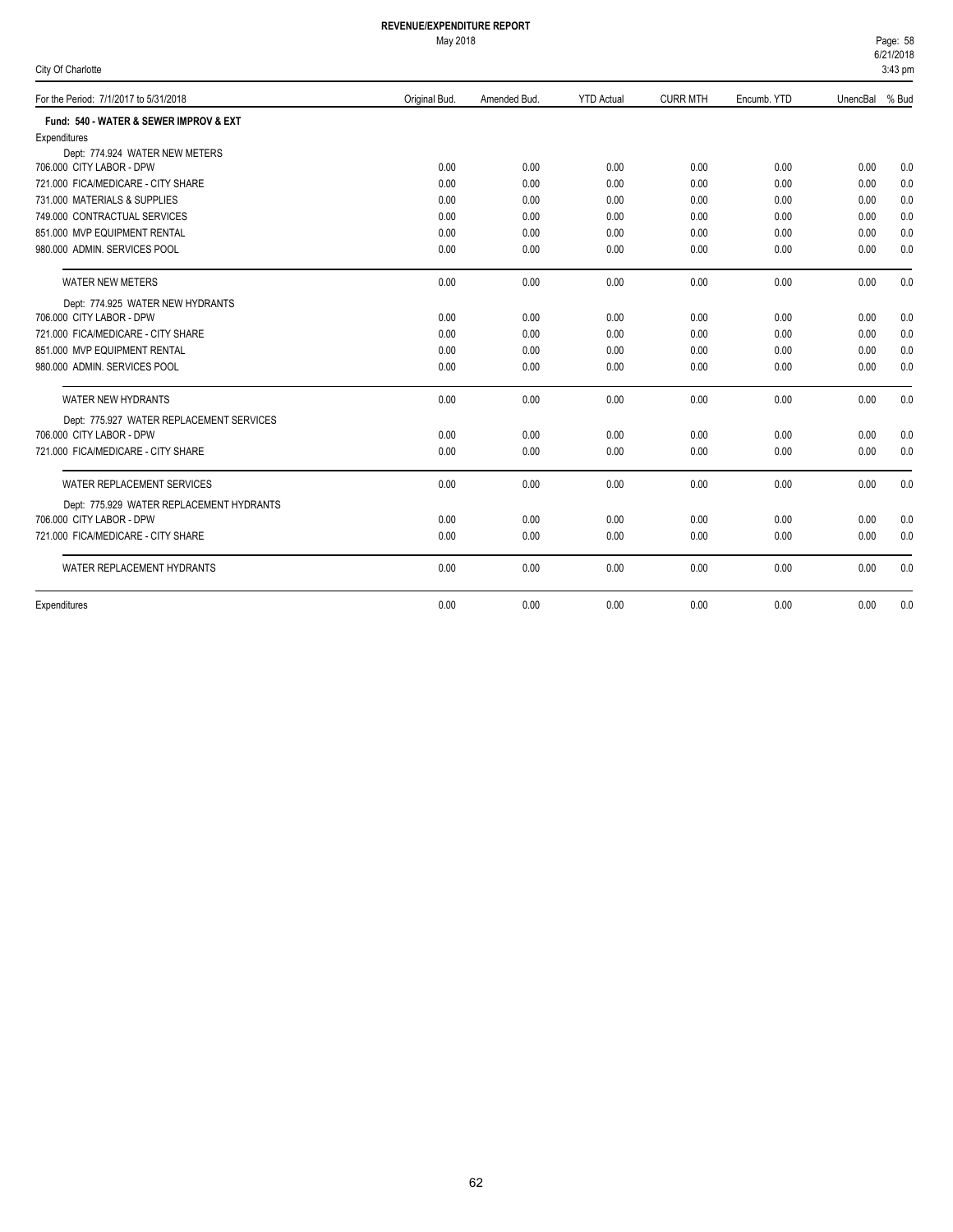| Page: 59  |  |  |  |  |
|-----------|--|--|--|--|
| 6/21/2018 |  |  |  |  |
| n. 10.    |  |  |  |  |

| City Of Charlotte                                                  |               |              |                   |                 |              |              | 3:43 pm    |
|--------------------------------------------------------------------|---------------|--------------|-------------------|-----------------|--------------|--------------|------------|
| For the Period: 7/1/2017 to 5/31/2018                              | Original Bud. | Amended Bud. | <b>YTD Actual</b> | <b>CURR MTH</b> | Encumb. YTD  | UnencBal     | % Bud      |
| Fund: 550 - WATER & SEWER REPLACEMENT                              |               |              |                   |                 |              |              |            |
| Revenues                                                           |               |              |                   |                 |              |              |            |
| Dept: 000.000<br>501.000 INTEREST INCOME                           | 0.00          | 0.00         | 0.00              | 0.00            | 0.00         | 0.00         | 0.0        |
| 605.000 CONTRIBUTIONS FROM OTHER FUNDS                             | 0.00          | 0.00         | 0.00              | 0.00            | 0.00         | 0.00         | 0.0        |
|                                                                    |               |              |                   |                 |              |              |            |
| Dept: 000.000                                                      | 0.00          | 0.00         | 0.00              | 0.00            | 0.00         | 0.00         | 0.0        |
| Revenues                                                           | 0.00          | 0.00         | 0.00              | 0.00            | 0.00         | 0.00         | 0.0        |
| Expenditures                                                       |               |              |                   |                 |              |              |            |
| Dept: 765.914 SEWER REPLACEMENT MAINS                              |               |              |                   |                 |              |              |            |
| 731.000 MATERIALS & SUPPLIES<br>851.000 MVP EQUIPMENT RENTAL       | 0.00<br>0.00  | 0.00<br>0.00 | 0.00              | 0.00<br>0.00    | 0.00<br>0.00 | 0.00<br>0.00 | 0.0<br>0.0 |
|                                                                    |               |              | 0.00              |                 |              |              |            |
| SEWER REPLACEMENT MAINS                                            | 0.00          | 0.00         | 0.00              | 0.00            | 0.00         | 0.00         | 0.0        |
| Dept: 765.915 SEWER REPLACEMENT SERVICES                           |               |              |                   |                 |              |              |            |
| 706.000 CITY LABOR - DPW<br>721.000 FICA/MEDICARE - CITY SHARE     | 0.00<br>0.00  | 0.00<br>0.00 | 0.00<br>0.00      | 0.00<br>0.00    | 0.00<br>0.00 | 0.00<br>0.00 | 0.0<br>0.0 |
| 851.000 MVP EQUIPMENT RENTAL                                       | 0.00          | 0.00         | 0.00              | 0.00            | 0.00         | 0.00         | 0.0        |
| SEWER REPLACEMENT SERVICES                                         | 0.00          | 0.00         | 0.00              | 0.00            | 0.00         | 0.00         | 0.0        |
| Dept: 765.916 SEWER REPLACEMENT EQUIPMENT                          |               |              |                   |                 |              |              |            |
| 731.000 MATERIALS & SUPPLIES                                       | 0.00          | 0.00         | 0.00              | 0.00            | 0.00         | 0.00         | 0.0        |
| 749.000 CONTRACTUAL SERVICES                                       | 0.00          | 0.00         | 0.00              | 0.00            | 0.00         | 0.00         | 0.0        |
| SEWER REPLACEMENT EQUIPMENT                                        | 0.00          | 0.00         | 0.00              | 0.00            | 0.00         | 0.00         | 0.0        |
| Dept: 775.926 WATER REPLACEMENT MAINS                              |               |              |                   |                 |              |              |            |
| 980.000 ADMIN. SERVICES POOL                                       | 0.00          | 0.00         | 0.00              | 0.00            | 0.00         | 0.00         | 0.0        |
| WATER REPLACEMENT MAINS                                            | 0.00          | 0.00         | 0.00              | 0.00            | 0.00         | 0.00         | 0.0        |
| Dept: 775.927 WATER REPLACEMENT SERVICES                           |               |              |                   |                 |              |              |            |
| 706.000 CITY LABOR - DPW<br>721.000 FICA/MEDICARE - CITY SHARE     | 0.00          | 0.00         | 0.00              | 0.00            | 0.00         | 0.00         | 0.0        |
| 731.000 MATERIALS & SUPPLIES                                       | 0.00<br>0.00  | 0.00<br>0.00 | 0.00<br>0.00      | 0.00<br>0.00    | 0.00<br>0.00 | 0.00<br>0.00 | 0.0<br>0.0 |
| 851.000 MVP EQUIPMENT RENTAL                                       | 0.00          | 0.00         | 0.00              | 0.00            | 0.00         | 0.00         | 0.0        |
| 980.000 ADMIN. SERVICES POOL                                       | 0.00          | 0.00         | 0.00              | 0.00            | 0.00         | 0.00         | 0.0        |
| WATER REPLACEMENT SERVICES                                         | 0.00          | 0.00         | 0.00              | 0.00            | 0.00         | 0.00         | 0.0        |
| Dept: 775.928 WATER REPLACEMENT EQUIPMENT                          |               |              |                   |                 |              |              |            |
| 706.000 CITY LABOR - DPW                                           | 0.00          | 0.00         | 0.00              | 0.00            | 0.00         | 0.00         | 0.0        |
| 721.000 FICA/MEDICARE - CITY SHARE                                 | 0.00          | 0.00         | 0.00              | 0.00            | 0.00         | 0.00         | 0.0        |
| 749.000 CONTRACTUAL SERVICES                                       | 0.00          | 0.00         | 0.00              | 0.00            | 0.00         | 0.00         | 0.0        |
| 980.000 ADMIN. SERVICES POOL                                       | 0.00          | 0.00         | 0.00              | 0.00            | 0.00         | 0.00         | 0.0        |
| WATER REPLACEMENT EQUIPMENT                                        | 0.00          | 0.00         | 0.00              | 0.00            | 0.00         | 0.00         | 0.0        |
| Dept: 775.929 WATER REPLACEMENT HYDRANTS                           |               |              |                   |                 |              |              |            |
| 706.000 CITY LABOR - DPW                                           | 0.00          | 0.00         | 0.00              | 0.00            | 0.00         | 0.00         | 0.0        |
| 721.000 FICA/MEDICARE - CITY SHARE<br>980.000 ADMIN. SERVICES POOL | 0.00<br>0.00  | 0.00<br>0.00 | 0.00<br>0.00      | 0.00<br>0.00    | 0.00<br>0.00 | 0.00<br>0.00 | 0.0<br>0.0 |
|                                                                    |               |              |                   |                 |              |              |            |
| WATER REPLACEMENT HYDRANTS                                         | 0.00          | 0.00         | 0.00              | 0.00            | 0.00         | 0.00         | 0.0        |
| Expenditures                                                       | 0.00          | 0.00         | 0.00              | 0.00            | 0.00         | 0.00         | 0.0        |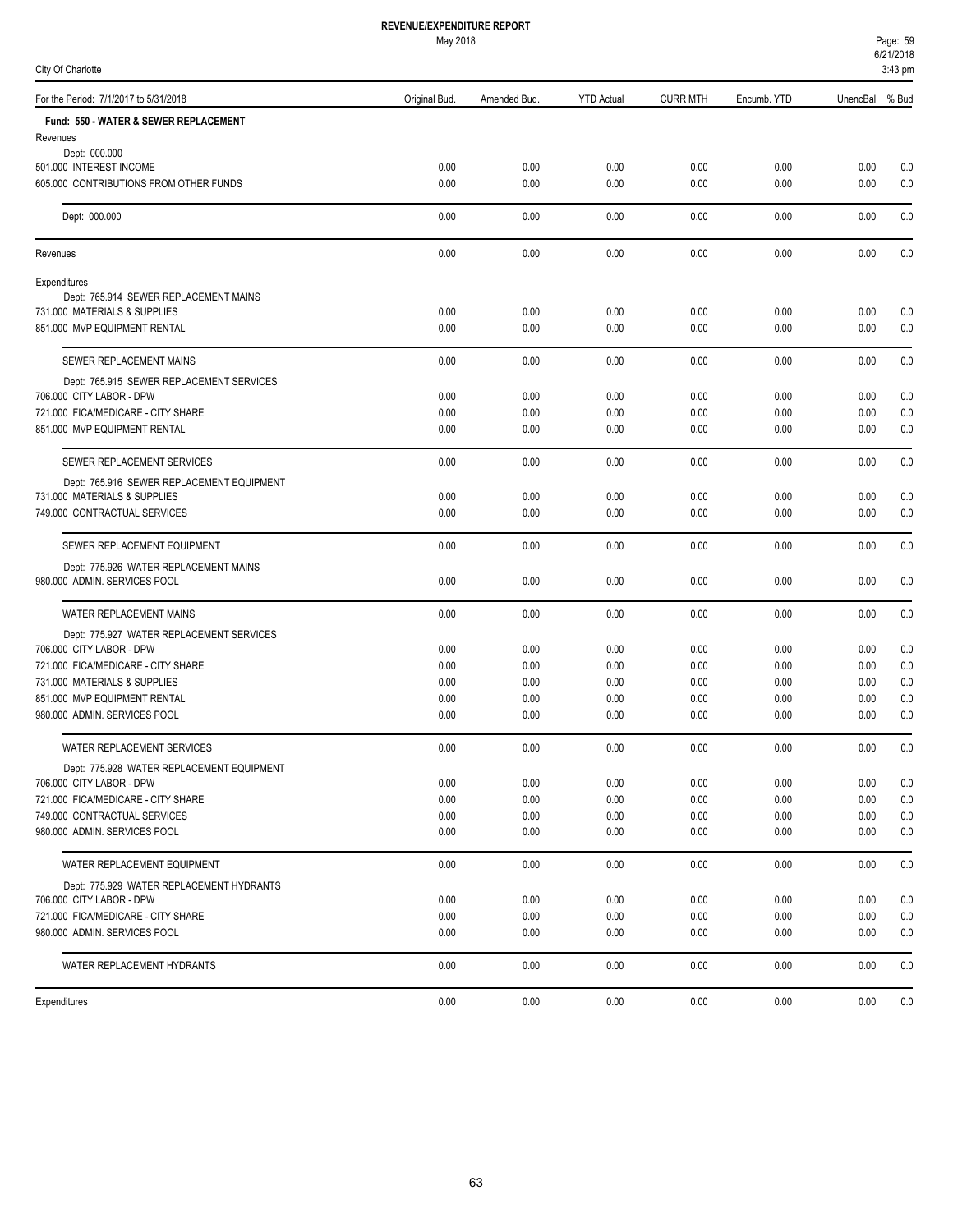May 2018

For the Period: 7/1/2017 to 5/31/2018 Original Bud. Amended Bud. YTD Actual CURR MTH Encumb. YTD UnencBal % Bud

**Fund: 590 - SEWER FUND**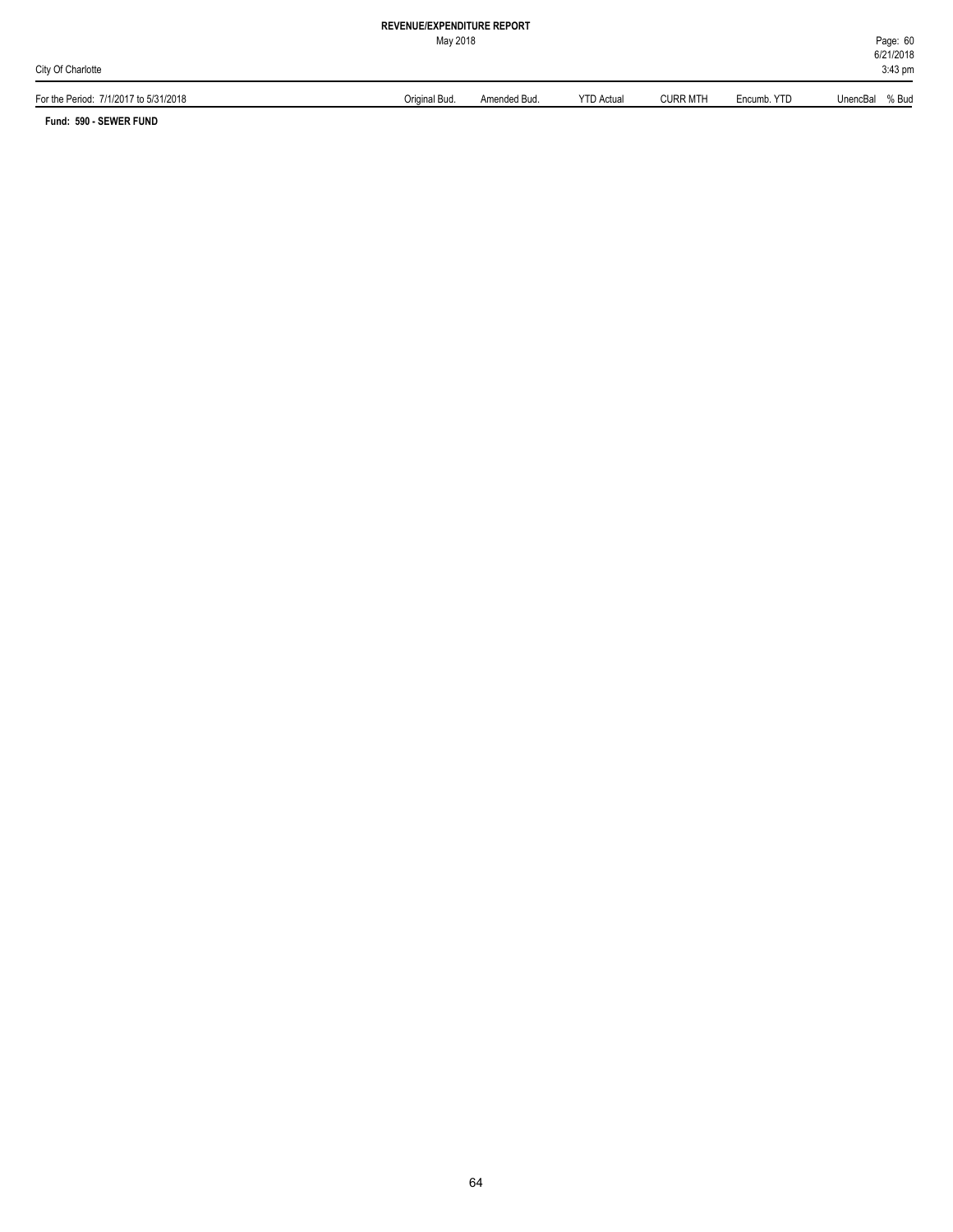| City Of Charlotte |
|-------------------|
|-------------------|

| For the Period: 7/1/2017 to 5/31/2018          | Original Bud.        | Amended Bud.   | <b>YTD Actual</b>  | <b>CURR MTH</b> | Encumb. YTD  | UnencBal            | % Bud      |
|------------------------------------------------|----------------------|----------------|--------------------|-----------------|--------------|---------------------|------------|
| Fund: 601 - MOTOR VEHICLE POOL                 |                      |                |                    |                 |              |                     |            |
| Revenues                                       |                      |                |                    |                 |              |                     |            |
| Dept: 000.000                                  |                      |                |                    |                 |              |                     |            |
| 401.000 PLANNED USE OF CASH                    | 0.00                 | 0.00           | 0.00               | 0.00            | 0.00         | 0.00                | 0.0        |
| 501.000 INTEREST INCOME                        | 500.00               | 500.00         | 1,669.37           | 0.00            | 0.00         | $-1,169.37$         | 333.9      |
| 594.000 GAIN/LOSS ON SALE OF ASSETS            | 5,000.00             | 5,000.00       | 32,357.20          | 0.00            | 0.00         | $-27,357.20$        | 647.1      |
| 596.000 SUNDRY REVENUE                         | 100.00               | 100.00         | 946.51             | 0.00            | 0.00         | $-846.51$           | 946.5      |
| 600.000 REIMBURSEMENTS                         | 13,360.00            | 13,360.00      | 16,189.63          | 1,113.00        | 0.00         | $-2,829.63$         | 121.2      |
| 601.000 BILLINGS TO DEPARTMENTS                | 360,000.00           | 360,000.00     | 411,001.70         | 45,668.85       | 0.00         | $-51,001.70$        | 114.2      |
| 605,000 CONTRIBUTIONS FROM OTHER FUNDS         | 0.00                 | 0.00           | 0.00               | 0.00            | 0.00         | 0.00                | 0.0        |
| Dept: 000.000                                  | 378,960.00           | 378,960.00     | 462,164.41         | 46,781.85       | 0.00         | $-83,204.41$        | 122.0      |
| Revenues                                       | 378,960.00           | 378,960.00     | 462,164.41         | 46,781.85       | 0.00         | $-83,204.41$        | 122.0      |
| Expenditures                                   |                      |                |                    |                 |              |                     |            |
| Dept: 000.000                                  |                      |                |                    |                 |              |                     |            |
| 872.000 INTEREST EXPENSE                       | 0.00                 | 0.00           | 0.00               | 0.00            | 0.00         | 0.00                | 0.0        |
| Dept: 000.000                                  | 0.00                 | 0.00           | 0.00               | 0.00            | 0.00         | 0.00                | 0.0        |
| Dept: 710.000 MVP ADMINISTRATION               |                      |                |                    |                 |              |                     |            |
| 703.000 ADMINSTRATIVE SALARIES                 | 3,570.00             | 3,570.00       | 3,293.73           | 274.48          | 0.00         | 276.27              | 92.3       |
| 710.000 COMPENSATED ABSENCES                   | 4,000.00             | 4,000.00       | 2.235.46           | 0.00            | 0.00         | 1,764.54            | 55.9       |
| 711.000 LONGEVITY                              | 110.00               | 110.00         | 611.62             | 0.00            | 0.00         | $-501.62$           | 556.0      |
| 712.000 SPECIAL COMPENSATION                   | 500.00               | 500.00         | 292.64             | 0.00            | 0.00         | 207.36              | 58.5       |
| 714,000 UNUSED SICK & VACATION LEAVE           | 200.00               | 200.00         | 127.55             | 0.00            | 0.00         | 72.45               | 63.8       |
| 715.000 HEALTH REIMBURSEMENT                   | 100.00               | 100.00         | 255.85             | 0.00            | 0.00         | $-155.85$           | 255.9      |
| 719.000 CLOTHING ALLOWANCE                     | 650.00               | 650.00         | 328.37             | 0.00            | 0.00         | 321.63              | 50.5       |
| 721.000 FICA/MEDICARE - CITY SHARE             | 700.00               | 700.00         | 483.79             | 20.98           | 0.00         | 216.21              | 69.1       |
| 722.000 ICMA - CITY SHARE                      | 130.00               | 130.00         | 167.12             | 0.00            | 0.00         | $-37.12$            | 128.6      |
| 723.000 VISION CARE                            | 420.00               | 420.00         | 88.10              | 0.00            | 0.00         | 331.90              | 21.0       |
| 724.000 LIFE, WORK COMP, UNEMPLOYMENT          | 2,170.00             | 2,170.00       | 1,988.82           | 1,790.61        | 0.00         | 181.18              | 91.7       |
| 725.603 RETIREMENT HEALTH BENEFITS             | 0.00                 | 0.00           | 0.00               | 0.00            | 0.00         | 0.00                | 0.0        |
| 725.604 DENTAL & HEALTH BENEFITS               | 18,560.00            | 18,560.00      | 5,576.36           | 0.00            | 0.00         | 12,983.64           | 30.0       |
| 728.000 RETIREMENT PLANS (CITY SHARE)          | 2,110.00             | 2,110.00       | 1,517.10           | 92.86           | 0.00         | 592.90              | 71.9       |
| 728.001 RETIRMENT HEALTH SAVINGS               | 110.00               | 110.00         | 107.04             | 0.00            | 0.00         | 2.96                | 97.3       |
| 862.000 CAP. OUTLAY-IMPROVEMENTS               | 0.00                 | 0.00           | 0.00               | 0.00            | 0.00         | 0.00                | 0.0        |
| 865.000 CAP. OUTLAY - COMPUTER EQUIP           | 500.00               | 500.00         | 0.00               | 0.00            | 0.00         | 500.00              | 0.0        |
| 972.000 SUNDRY                                 | 0.00                 | 0.00           | 0.00               | 0.00            | 0.00         | 0.00                | 0.0        |
| 980.000 ADMIN. SERVICES POOL                   | 0.00                 | 0.00           | 0.00               | 0.00            | 0.00         | 0.00                | 0.0        |
| 986.000 PENSION EXPENSE                        | 10,000.00            | 10,000.00      | 0.00               | 0.00            | 0.00         | 10,000.00           | 0.0        |
| <b>MVP ADMINISTRATION</b>                      | 43,830.00            | 43,830.00      | 17,073.55          | 2,178.93        | 0.00         | 26,756.45           | 39.0       |
| Dept: 712.000 MVP EQUIPMENT MAINTENANCE        |                      |                |                    |                 |              |                     |            |
| 706.000 CITY LABOR - DPW                       | 39,250.00            | 39,250.00      | 35,393.14          | 2,165.92        | 0.00         | 3,856.86            | 90.2       |
| 714,000 UNUSED SICK & VACATION LEAVE           | 0.00                 | 0.00           | 0.00               | 0.00            | 0.00         | 0.00                | 0.0        |
| 721.000 FICA/MEDICARE - CITY SHARE             | 3,000.00             | 3,000.00       | 2,660.78           | 162.43          | 0.00         | 339.22              | 88.7       |
| 722.000 ICMA - CITY SHARE                      | 50.00                | 50.00          | 31.53              | 0.00            | 0.00         | 18.47               | 63.1       |
| 728.000 RETIREMENT PLANS (CITY SHARE)          | 10,610.00            | 10,610.00      | 9,479.54           | 585.44          | 0.00         | 1,130.46            | 89.3       |
| 731.000 MATERIALS & SUPPLIES                   | 35,000.00            | 35,000.00      | 29,732.67          | 1,425.38        | 0.00         | 5,267.33            | 85.0       |
| 734.000 GASOLINE & OIL                         | 30,000.00            | 30,000.00      | 31,553.36          | 3,717.19        | 0.00         | $-1,553.36$         | 105.2      |
| 739.000 LABORATORY SUPPLIES                    | 1,000.00             | 1,000.00       | 787.26             | 761.35          | 0.00         | 212.74              | 78.7       |
| 741.000 MAINTENANCE - EQ/BLDG/GRNDS            | 0.00                 | 0.00           | 0.00               | 0.00            | 0.00         | 0.00                | 0.0        |
| 747.000 INSURANCE & BONDS                      | 16,000.00            | 16,000.00      | 17,515.00          | 17,515.00       | 0.00         | $-1,515.00$         | 109.5      |
| 749.000 CONTRACTUAL SERVICES                   | 6,500.00             | 6,500.00       | 3,239.08           | 0.00            | 0.00         | 3,260.92            | 49.8       |
| 851.000 MVP EQUIPMENT RENTAL                   | 0.00                 | 0.00           | 0.00               | 0.00            | 0.00         | 0.00                | 0.0        |
| 863.000 CAP. OUTLAY - MOTOR VEHICLES           | 400,000.00           | 400,000.00     | 0.00               | 0.00            | 0.00         | 400,000.00          | 0.0        |
| 864.000 CAPITAL OUTLAY - EQUIPMENT             | 0.00                 | 0.00           | 380,796.00         | 0.00            | 0.00         | -380,796.00         | 0.0        |
| 871.000 PRINCIPAL                              | 0.00                 | 0.00<br>0.00   | 0.00               | 0.00            | 0.00         | 0.00                | 0.0        |
| 872.000 INTEREST EXPENSE                       | 0.00                 |                | 0.00               | 0.00            | 0.00         | 0.00                | 0.0        |
| 971.000 DEPRECIATION EXPENSE<br>972.000 SUNDRY | 120,000.00<br>100.00 | 120,000.00     | 110,000.00<br>0.00 | 10,000.00       | 0.00         | 10,000.00<br>100.00 | 91.7       |
| 980.000 ADMIN. SERVICES POOL                   | 0.00                 | 100.00<br>0.00 | 0.00               | 0.00<br>0.00    | 0.00<br>0.00 | 0.00                | 0.0<br>0.0 |
|                                                |                      |                |                    |                 |              |                     |            |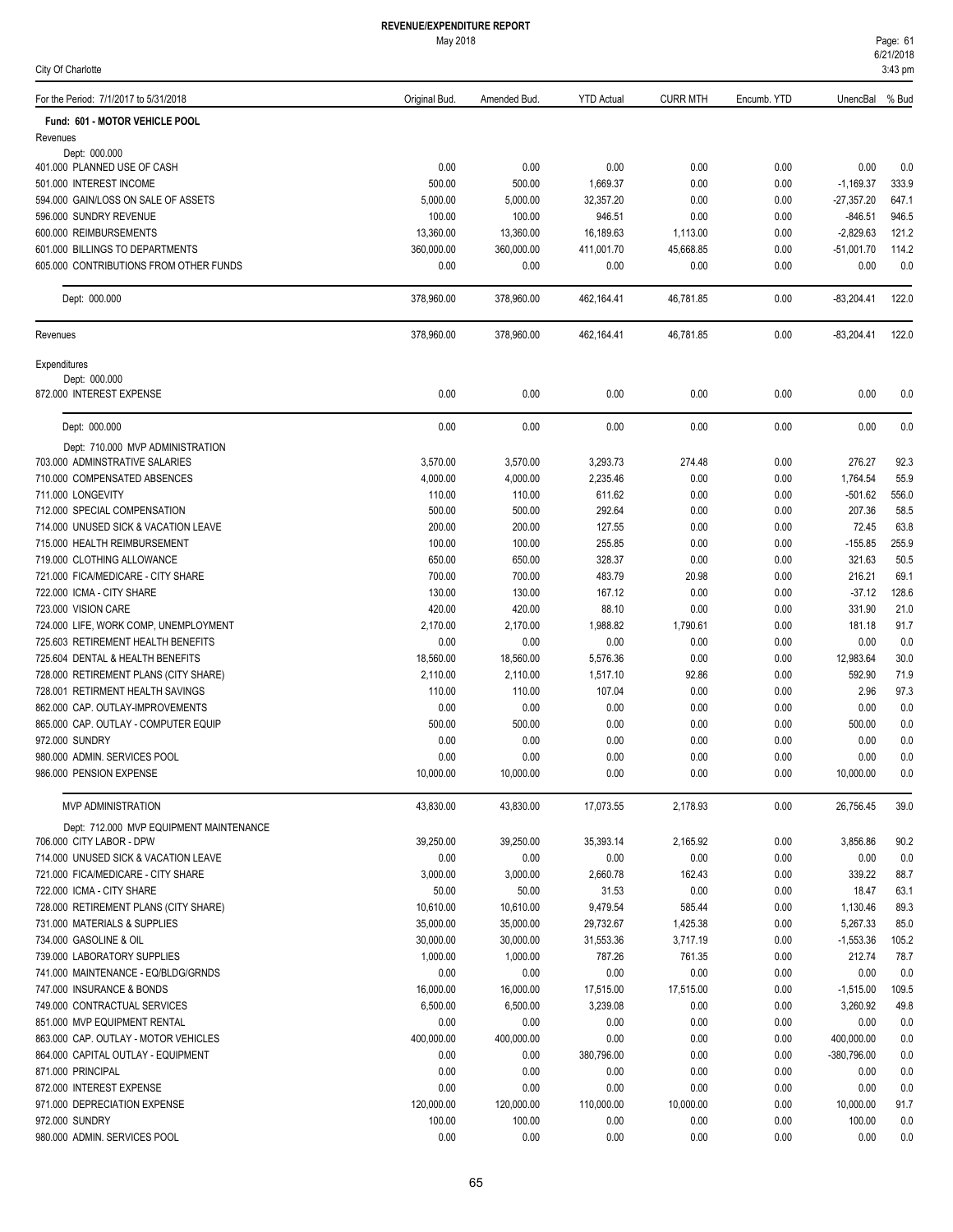| City Of Charlotte |
|-------------------|
|-------------------|

| For the Period: 7/1/2017 to 5/31/2018   | Original Bud. | Amended Bud. | <b>YTD Actual</b> | <b>CURR MTH</b> | Encumb. YTD | UnencBal     | % Bud |
|-----------------------------------------|---------------|--------------|-------------------|-----------------|-------------|--------------|-------|
| Fund: 601 - MOTOR VEHICLE POOL          |               |              |                   |                 |             |              |       |
| Expenditures                            |               |              |                   |                 |             |              |       |
| MVP EQUIPMENT MAINTENANCE               | 661.510.00    | 661.510.00   | 621,188.36        | 36,332.71       | 0.00        | 40,321.64    | 93.9  |
| Dept: 713.000 DPW GARAGE BLDG & GROUNDS |               |              |                   |                 |             |              |       |
| 706,000 CITY LABOR - DPW                | 8.000.00      | 8.000.00     | 20.592.50         | 212.29          | 0.00        | $-12.592.50$ | 257.4 |
| 721.000 FICA/MEDICARE - CITY SHARE      | 610.00        | 610.00       | 1,580.76          | 16.21           | 0.00        | $-970.76$    | 259.1 |
| 722.000 ICMA - CITY SHARE               | 250.00        | 250.00       | 277.13            | 0.00            | 0.00        | $-27.13$     | 110.9 |
| 728.000 RETIREMENT PLANS (CITY SHARE)   | 2,160.00      | 2,160.00     | 5,123.55          | 57.36           | 0.00        | $-2,963.55$  | 237.2 |
| 730,000 SAFETY SUPPLIES                 | 0.00          | 0.00         | 0.00              | 0.00            | 0.00        | 0.00         | 0.0   |
| 731,000 MATERIALS & SUPPLIES            | 7.000.00      | 7.000.00     | 4.242.65          | 779.11          | 0.00        | 2.757.35     | 60.6  |
| 744.000 TELEPHONE & INTERNET            | 0.00          | 0.00         | 0.00              | 0.00            | 0.00        | 0.00         | 0.0   |
| 745,000 UTILITIES                       | 25.000.00     | 25,000.00    | 27.789.54         | 4.001.13        | 0.00        | $-2.789.54$  | 111.2 |
| 747,000 INSURANCE & BONDS               | 0.00          | 0.00         | 0.00              | 0.00            | 0.00        | 0.00         | 0.0   |
| 749.000 CONTRACTUAL SERVICES            | 9,000.00      | 9,000.00     | 9,458.77          | 851.12          | 0.00        | $-458.77$    | 105.1 |
| 862.000 CAP. OUTLAY-IMPROVEMENTS        | 0.00          | 0.00         | 0.00              | 0.00            | 0.00        | 0.00         | 0.0   |
| 972,000 SUNDRY                          | 0.00          | 0.00         | 0.00              | 0.00            | 0.00        | 0.00         | 0.0   |
| 980.000 ADMIN, SERVICES POOL            | 0.00          | 0.00         | 0.00              | 0.00            | 0.00        | 0.00         | 0.0   |
| DPW GARAGE BLDG & GROUNDS               | 52,020.00     | 52,020.00    | 69,064.90         | 5,917.22        | 0.00        | $-17,044.90$ | 132.8 |
| Dept: 999.000 GASB 34                   |               |              |                   |                 |             |              |       |
| 859.101 CONTRIB. TO GENERAL FUND        | 52,020.00     | 52,020.00    | 47,685.00         | 4,335.00        | 0.00        | 4,335.00     | 91.7  |
| GASB 34                                 | 52,020.00     | 52,020.00    | 47,685.00         | 4,335.00        | 0.00        | 4,335.00     | 91.7  |
| Expenditures                            | 809.380.00    | 809,380.00   | 755,011.81        | 48.763.86       | 0.00        | 54,368.19    | 93.3  |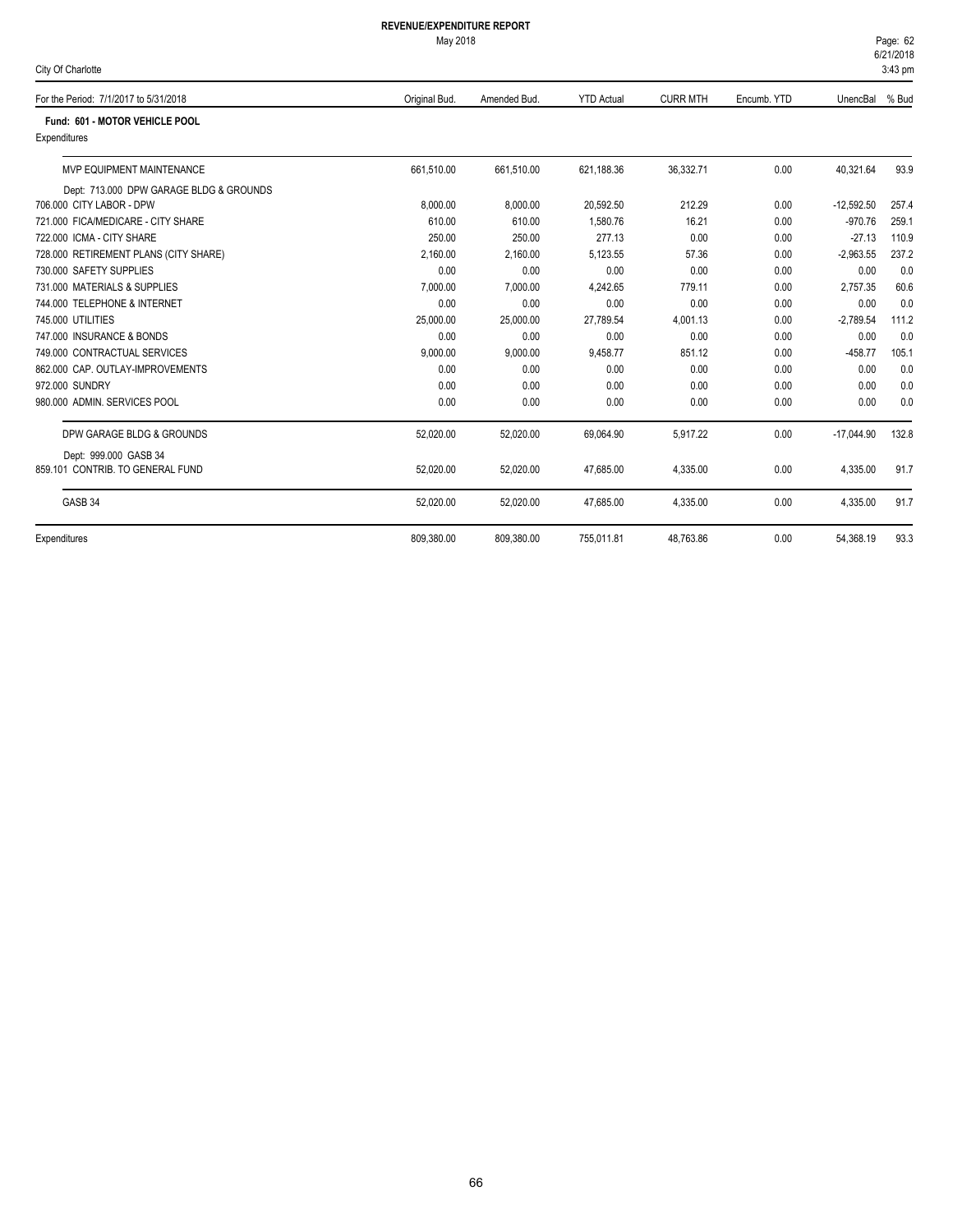| City Of Charlotte                                            |               |              |                   |                 |              |              | 3:43 pm        |
|--------------------------------------------------------------|---------------|--------------|-------------------|-----------------|--------------|--------------|----------------|
| For the Period: 7/1/2017 to 5/31/2018                        | Original Bud. | Amended Bud. | <b>YTD Actual</b> | <b>CURR MTH</b> | Encumb. YTD  | UnencBal     | % Bud          |
| Fund: 602 - ADMINISTRATIVE SERVICES POOL                     |               |              |                   |                 |              |              |                |
| Revenues                                                     |               |              |                   |                 |              |              |                |
| Dept: 000.000<br>401.000 PLANNED USE OF CASH                 | 0.00          | 0.00         | 0.00              | 0.00            | 0.00         | 0.00         | 0.0            |
| 501.000 INTEREST INCOME                                      | 0.00          | 0.00         | 0.00              | 0.00            | 0.00         | 0.00         | 0.0            |
| 596.000 SUNDRY REVENUE                                       | 0.00          | 0.00         | 0.00              | 0.00            | 0.00         | 0.00         | 0.0            |
| 601.000 BILLINGS TO DEPARTMENTS                              | 0.00          | 0.00         | 0.00              | 0.00            | 0.00         | 0.00         | 0.0            |
| 603.000 CONTRIBUTIONS FROM OTHERS                            | 0.00          | 0.00         | 0.00              | 0.00            | 0.00         | 0.00         | 0.0            |
| Dept: 000.000                                                | 0.00          | 0.00         | 0.00              | 0.00            | 0.00         | 0.00         | 0.0            |
| Revenues                                                     | 0.00          | 0.00         | 0.00              | 0.00            | 0.00         | 0.00         | 0.0            |
| Expenditures                                                 |               |              |                   |                 |              |              |                |
| Dept: 900.000 CONTRIBUTIONS TO OTHER FUNDS                   |               |              |                   |                 |              |              |                |
| 900.000 RESIDUAL EQUITY TRANSFER OUT                         | 0.00          | 0.00         | 0.00              | 0.00            | 0.00         | 0.00         | 0.0            |
| CONTRIBUTIONS TO OTHER FUNDS                                 | 0.00          | 0.00         | 0.00              | 0.00            | 0.00         | 0.00         | 0.0            |
| Dept: 940.000 WATER CAPITAL OUTLAY                           |               |              |                   |                 |              |              |                |
| 703.000 ADMINSTRATIVE SALARIES<br>704.000 STAFF WAGES        | 0.00<br>0.00  | 0.00<br>0.00 | 0.00<br>0.00      | 0.00<br>0.00    | 0.00<br>0.00 | 0.00<br>0.00 | 0.0<br>0.0     |
| 707.000 PART-TIME STAFF WAGES                                | 0.00          | 0.00         | 0.00              | 0.00            | 0.00         | 0.00         | 0.0            |
| 710.000 COMPENSATED ABSENCES                                 | 0.00          | 0.00         | 0.00              | 0.00            | 0.00         | 0.00         | 0.0            |
| 711.000 LONGEVITY                                            | 0.00          | 0.00         | 0.00              | 0.00            | 0.00         | 0.00         | 0.0            |
| 712.000 SPECIAL COMPENSATION                                 | 0.00          | 0.00         | 0.00              | 0.00            | 0.00         | 0.00         | 0.0            |
| 714.000 UNUSED SICK & VACATION LEAVE                         | 0.00          | 0.00         | 0.00              | 0.00            | 0.00         | 0.00         | 0.0            |
| 718.000 AUTO ALLOWANCE                                       | 0.00          | 0.00         | 0.00              | 0.00            | 0.00         | 0.00         | 0.0            |
| 719.000 CLOTHING ALLOWANCE                                   | 0.00          | 0.00         | 0.00              | 0.00            | 0.00         | 0.00         | 0.0            |
| 721.000 FICA/MEDICARE - CITY SHARE                           | 0.00          | 0.00         | 0.00              | 0.00            | 0.00         | 0.00         | 0.0            |
| 722.000 ICMA - CITY SHARE                                    | 0.00          | 0.00         | 0.00              | 0.00            | 0.00         | 0.00         | 0.0            |
| 723.000 VISION CARE                                          | 0.00          | 0.00         | 0.00              | 0.00            | 0.00         | 0.00         | 0.0            |
| 724.000 LIFE, WORK COMP, UNEMPLOYMENT                        | 0.00          | 0.00         | 0.00              | 0.00            | 0.00         | 0.00         | 0.0            |
| 725.603 RETIREMENT HEALTH BENEFITS                           | 0.00          | 0.00         | 0.00              | 0.00            | 0.00         | 0.00         | 0.0            |
| 725.604 DENTAL & HEALTH BENEFITS                             | 0.00          | 0.00         | 0.00              | 0.00            | 0.00         | 0.00         | 0.0            |
| 728.000 RETIREMENT PLANS (CITY SHARE)                        | 0.00          | 0.00         | 0.00              | 0.00            | 0.00         | 0.00         | 0.0            |
| 731.000 MATERIALS & SUPPLIES                                 | 0.00          | 0.00         | 0.00              | 0.00            | 0.00         | 0.00         | 0.0            |
| 732.000 POSTAGE                                              | 0.00          | 0.00         | 0.00              | 0.00            | 0.00         | 0.00         | 0.0            |
| 735.000 DUES & SUBSCRIPTIONS                                 | 0.00          | 0.00         | 0.00              | 0.00            | 0.00         | 0.00         | 0.0            |
| 737.000 PRINTING & PUBLISHING                                | 0.00          | 0.00         | 0.00              | 0.00            | 0.00         | 0.00         | 0.0            |
| 744.000 TELEPHONE & INTERNET                                 | 0.00          | 0.00         | 0.00              | 0.00            | 0.00         | 0.00         | 0.0            |
| 748.000 CONFERENCES & TRAINING<br>749.710 OTHER COMPENSATION | 0.00<br>0.00  | 0.00<br>0.00 | 0.00<br>0.00      | 0.00<br>0.00    | 0.00<br>0.00 | 0.00         | 0.0<br>$0.0\,$ |
| 972.000 SUNDRY                                               | 0.00          | 0.00         | 0.00              | 0.00            | 0.00         | 0.00<br>0.00 | 0.0            |
| WATER CAPITAL OUTLAY                                         | 0.00          | 0.00         | 0.00              | 0.00            | 0.00         | 0.00         | 0.0            |
| Dept: 941.000 PROFESSIONAL SERVICES                          |               |              |                   |                 |              |              |                |
| 746.000 PROFESSIONAL SERVICES                                | 0.00          | 0.00         | 0.00              | 0.00            | 0.00         | 0.00         | 0.0            |
| 746.001 Prof Services-Cable & Annex.                         | 0.00          | 0.00         | 0.00              | 0.00            | 0.00         | 0.00         | 0.0            |
| 746.002 Prof Service-Audit/CPA                               | 0.00          | 0.00         | 0.00              | 0.00            | 0.00         | 0.00         | 0.0            |
| 746.003 Professional Svcs-Labor Atty                         | 0.00          | 0.00         | 0.00              | 0.00            | 0.00         | 0.00         | 0.0            |
| 746.004 Professional Svcs-Clerk                              | 0.00          | 0.00         | 0.00              | 0.00            | 0.00         | 0.00         | 0.0            |
| 747.000 INSURANCE & BONDS                                    | 0.00          | 0.00         | 0.00              | 0.00            | 0.00         | 0.00         | 0.0            |
| 749.000 CONTRACTUAL SERVICES                                 | 0.00          | 0.00         | 0.00              | 0.00            | 0.00         | 0.00         | 0.0            |
| 749.710 OTHER COMPENSATION                                   | 0.00          | 0.00         | 0.00              | 0.00            | 0.00         | 0.00         | 0.0            |
| PROFESSIONAL SERVICES                                        | 0.00          | 0.00         | 0.00              | 0.00            | 0.00         | 0.00         | 0.0            |
| Dept: 942.000 NEW EQUIPMENT                                  |               |              |                   |                 |              |              |                |
| 731.000 MATERIALS & SUPPLIES                                 | 0.00          | 0.00         | 0.00              | 0.00            | 0.00         | 0.00         | 0.0            |
| 749.000 CONTRACTUAL SERVICES                                 | 0.00          | 0.00         | 0.00              | 0.00            | 0.00         | 0.00         | 0.0            |
| 872.000 INTEREST EXPENSE                                     | 0.00          | 0.00         | 0.00              | 0.00            | 0.00         | 0.00         | 0.0            |
| 971.000 DEPRECIATION EXPENSE                                 | 0.00          | 0.00         | 0.00              | 0.00            | 0.00         | 0.00         | 0.0            |
| <b>NEW EQUIPMENT</b>                                         | 0.00          | 0.00         | 0.00              | 0.00            | 0.00         | 0.00         | 0.0            |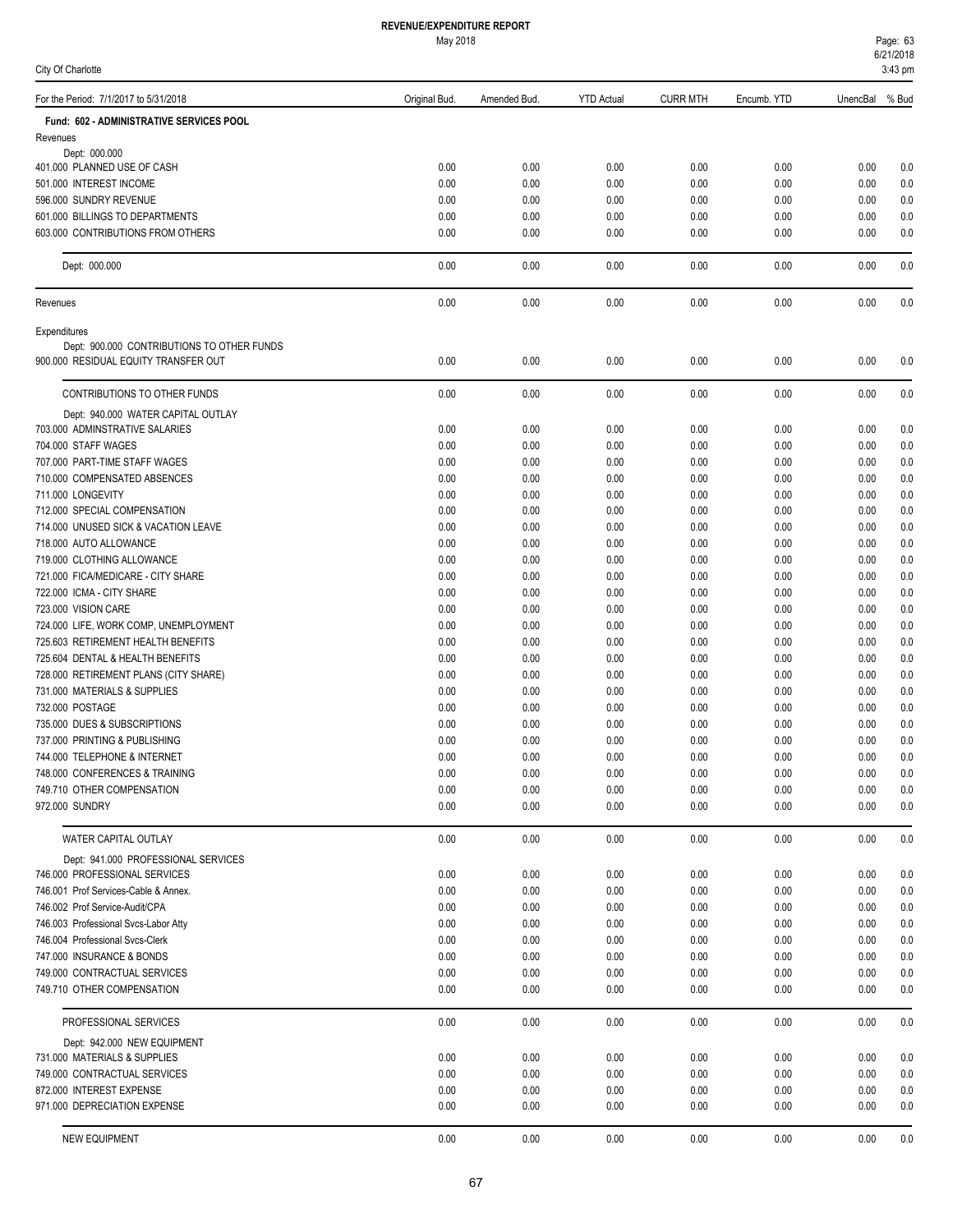May 2018

| Page: 64  |  |
|-----------|--|
| 6/21/2018 |  |
| 3:43 pm   |  |

| City Of Charlotte                           |               |              |                   |                 |             |          | 3:43 pm |
|---------------------------------------------|---------------|--------------|-------------------|-----------------|-------------|----------|---------|
| For the Period: 7/1/2017 to 5/31/2018       | Original Bud. | Amended Bud. | <b>YTD Actual</b> | <b>CURR MTH</b> | Encumb. YTD | UnencBal | % Bud   |
| Fund: 602 - ADMINISTRATIVE SERVICES POOL    |               |              |                   |                 |             |          |         |
| Expenditures                                |               |              |                   |                 |             |          |         |
| Dept: 943.000 CITY HALL BUILDINGS & GROUNDS |               |              |                   |                 |             |          |         |
| 706.000 CITY LABOR - DPW                    | 0.00          | 0.00         | 0.00              | 0.00            | 0.00        | 0.00     | 0.0     |
| 712.000 SPECIAL COMPENSATION                | 0.00          | 0.00         | 0.00              | 0.00            | 0.00        | 0.00     | 0.0     |
| 719.000 CLOTHING ALLOWANCE                  | 0.00          | 0.00         | 0.00              | 0.00            | 0.00        | 0.00     | 0.0     |
| 721.000 FICA/MEDICARE - CITY SHARE          | 0.00          | 0.00         | 0.00              | 0.00            | 0.00        | 0.00     | 0.0     |
| 731.000 MATERIALS & SUPPLIES                | 0.00          | 0.00         | 0.00              | 0.00            | 0.00        | 0.00     | 0.0     |
| 745.000 UTILITIES                           | 0.00          | 0.00         | 0.00              | 0.00            | 0.00        | 0.00     | 0.0     |
| 749.000 CONTRACTUAL SERVICES                | 0.00          | 0.00         | 0.00              | 0.00            | 0.00        | 0.00     | 0.0     |
| 851.000 MVP EQUIPMENT RENTAL                | 0.00          | 0.00         | 0.00              | 0.00            | 0.00        | 0.00     | 0.0     |
| 864.000 CAPITAL OUTLAY - EQUIPMENT          | 0.00          | 0.00         | 0.00              | 0.00            | 0.00        | 0.00     | 0.0     |
| CITY HALL BUILDINGS & GROUNDS               | 0.00          | 0.00         | 0.00              | 0.00            | 0.00        | 0.00     | 0.0     |
| Dept: 944.000 DPW SERVICES                  |               |              |                   |                 |             |          |         |
| 723.000 VISION CARE                         | 0.00          | 0.00         | 0.00              | 0.00            | 0.00        | 0.00     | 0.0     |
| 730.000 SAFETY SUPPLIES                     | 0.00          | 0.00         | 0.00              | 0.00            | 0.00        | 0.00     | 0.0     |
| 731.000 MATERIALS & SUPPLIES                | 0.00          | 0.00         | 0.00              | 0.00            | 0.00        | 0.00     | 0.0     |
| 744.000 TELEPHONE & INTERNET                | 0.00          | 0.00         | 0.00              | 0.00            | 0.00        | 0.00     | 0.0     |
| 748.000 CONFERENCES & TRAINING              | 0.00          | 0.00         | 0.00              | 0.00            | 0.00        | 0.00     | 0.0     |
| 749.000 CONTRACTUAL SERVICES                | 0.00          | 0.00         | 0.00              | 0.00            | 0.00        | 0.00     | 0.0     |
| <b>DPW SERVICES</b>                         | 0.00          | 0.00         | 0.00              | 0.00            | 0.00        | 0.00     | 0.0     |
| Dept: 945.000 CITY COUNCIL EXPENSES         |               |              |                   |                 |             |          |         |
| 724.000 LIFE, WORK COMP, UNEMPLOYMENT       | 0.00          | 0.00         | 0.00              | 0.00            | 0.00        | 0.00     | 0.0     |
| 735.000 DUES & SUBSCRIPTIONS                | 0.00          | 0.00         | 0.00              | 0.00            | 0.00        | 0.00     | 0.0     |
| 748.000 CONFERENCES & TRAINING              | 0.00          | 0.00         | 0.00              | 0.00            | 0.00        | 0.00     | 0.0     |
| 749.710 OTHER COMPENSATION                  | 0.00          | 0.00         | 0.00              | 0.00            | 0.00        | 0.00     | 0.0     |
| 972.000 SUNDRY                              | 0.00          | 0.00         | 0.00              | 0.00            | 0.00        | 0.00     | 0.0     |
|                                             |               |              |                   |                 |             |          |         |
| CITY COUNCIL EXPENSES                       | 0.00          | 0.00         | 0.00              | 0.00            | 0.00        | 0.00     | 0.0     |
| Dept: 946.000 COUNCIL SERVICES              |               |              |                   |                 |             |          |         |
| 724.000 LIFE, WORK COMP, UNEMPLOYMENT       | 0.00          | 0.00         | 0.00              | 0.00            | 0.00        | 0.00     | 0.0     |
| 748.000 CONFERENCES & TRAINING              | 0.00          | 0.00         | 0.00              | 0.00            | 0.00        | 0.00     | 0.0     |
| 749.710 OTHER COMPENSATION                  | 0.00          | 0.00         | 0.00              | 0.00            | 0.00        | 0.00     | 0.0     |
| 972,000 SUNDRY                              | 0.00          | 0.00         | 0.00              | 0.00            | 0.00        | 0.00     | 0.0     |
| <b>COUNCIL SERVICES</b>                     | 0.00          | 0.00         | 0.00              | 0.00            | 0.00        | 0.00     | 0.0     |
| Dept: 950.000 HEALTH INSURANCE EXPENSES     |               |              |                   |                 |             |          |         |
| 749.710 OTHER COMPENSATION                  | 0.00          | 0.00         | 0.00              | 0.00            | 0.00        | 0.00     | 0.0     |
| HEALTH INSURANCE EXPENSES                   | 0.00          | 0.00         | 0.00              | 0.00            | 0.00        | 0.00     | 0.0     |
| Expenditures                                | 0.00          | 0.00         | 0.00              | 0.00            | 0.00        | 0.00     | 0.0     |

68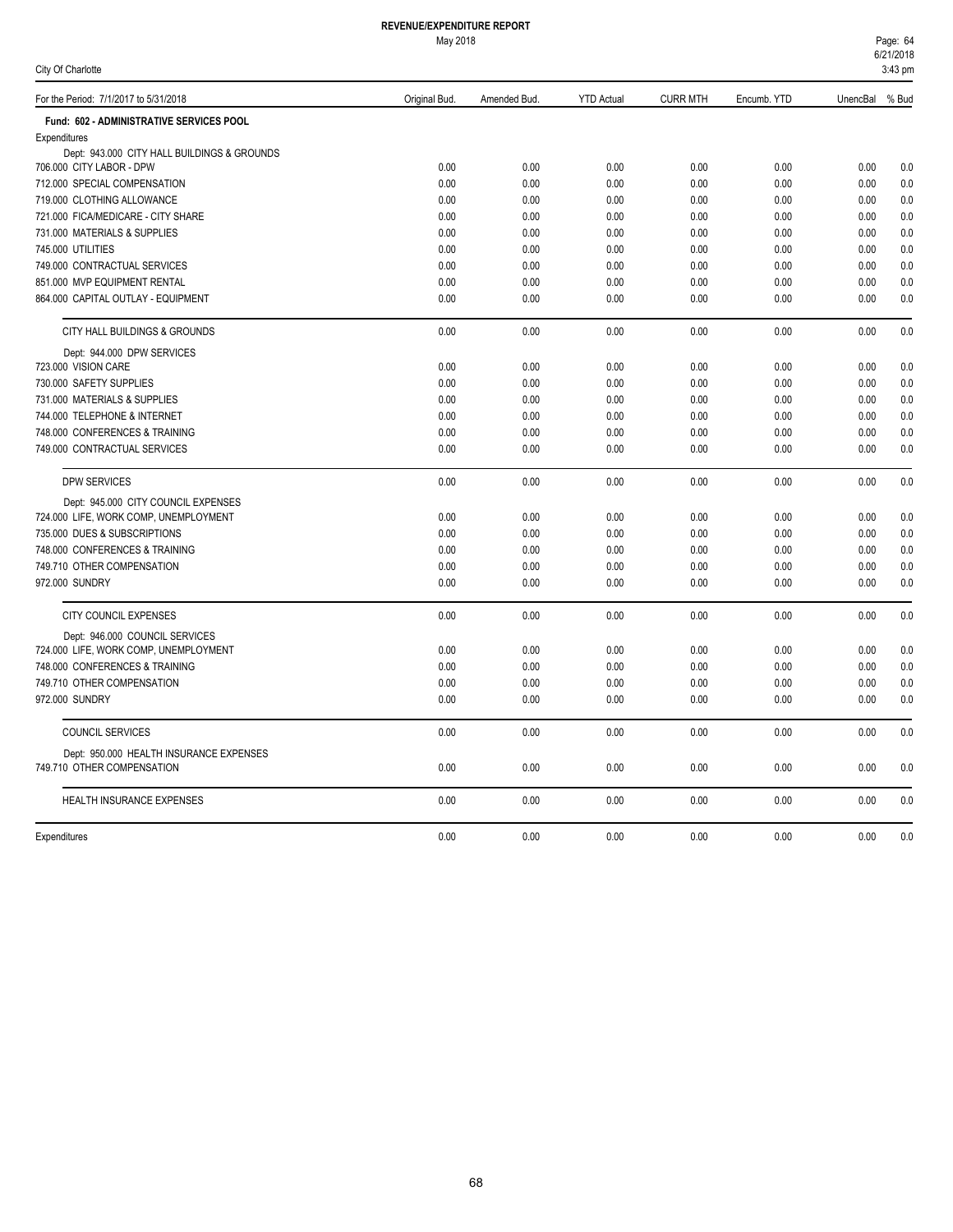|  |  | City Of Charlotte |  |
|--|--|-------------------|--|
|--|--|-------------------|--|

| ony or onanono                             |               |              |                   |                 |             |                | וווען טד.ט |
|--------------------------------------------|---------------|--------------|-------------------|-----------------|-------------|----------------|------------|
| For the Period: 7/1/2017 to 5/31/2018      | Original Bud. | Amended Bud. | <b>YTD Actual</b> | <b>CURR MTH</b> | Encumb. YTD | UnencBal % Bud |            |
| Fund: 603 - RETIREMENT BENEFITS            |               |              |                   |                 |             |                |            |
| Revenues                                   |               |              |                   |                 |             |                |            |
| Dept: 000.000                              |               |              |                   |                 |             |                |            |
| 401.000 PLANNED USE OF CASH                | 0.00          | 0.00         | 0.00              | 0.00            | 0.00        | 0.00           | 0.0        |
| 501.000 INTEREST INCOME                    | 0.00          | 0.00         | 0.00              | 0.00            | 0.00        | 0.00           | 0.0        |
| 601.000 BILLINGS TO DEPARTMENTS            | 0.00          | 0.00         | 0.00              | 0.00            | 0.00        | 0.00           | 0.0        |
| 602.000 CONTRIBUTIONS FROM RETIREES        | 0.00          | 0.00         | 0.00              | 0.00            | 0.00        | 0.00           | 0.0        |
| 603,000 CONTRIBUTIONS FROM OTHERS          | 0.00          | 0.00         | 0.00              | 0.00            | 0.00        | 0.00           | 0.0        |
| Dept: 000.000                              | 0.00          | 0.00         | 0.00              | 0.00            | 0.00        | 0.00           | 0.0        |
| Revenues                                   | 0.00          | 0.00         | 0.00              | 0.00            | 0.00        | 0.00           | 0.0        |
| Expenditures                               |               |              |                   |                 |             |                |            |
| Dept: 900.000 CONTRIBUTIONS TO OTHER FUNDS |               |              |                   |                 |             |                |            |
| 900,000 RESIDUAL EQUITY TRANSFER OUT       | 0.00          | 0.00         | 0.00              | 0.00            | 0.00        | 0.00           | 0.0        |
| CONTRIBUTIONS TO OTHER FUNDS               | 0.00          | 0.00         | 0.00              | 0.00            | 0.00        | 0.00           | 0.0        |
| Dept: 945.000 CITY COUNCIL EXPENSES        |               |              |                   |                 |             |                |            |
| 721.000 FICA/MEDICARE - CITY SHARE         | 0.00          | 0.00         | 0.00              | 0.00            | 0.00        | 0.00           | 0.0        |
| 724.604 HEALTH INSURANCE PREMIUMS          | 0.00          | 0.00         | 0.00              | 0.00            | 0.00        | 0.00           | 0.0        |
| 725,000 MEDICAL CLAIMS DEDUCTABLE          | 0.00          | 0.00         | 0.00              | 0.00            | 0.00        | 0.00           | 0.0        |
| 726.000 PRESCRIPTION (CLAIMSPRO)           | 0.00          | 0.00         | 0.00              | 0.00            | 0.00        | 0.00           | 0.0        |
| 729.000 DENTAL PREMIUMS                    | 0.00          | 0.00         | 0.00              | 0.00            | 0.00        | 0.00           | 0.0        |
| 980.000 ADMIN. SERVICES POOL               | 0.00          | 0.00         | 0.00              | 0.00            | 0.00        | 0.00           | 0.0        |
| <b>CITY COUNCIL EXPENSES</b>               | 0.00          | 0.00         | 0.00              | 0.00            | 0.00        | 0.00           | 0.0        |
| Expenditures                               | 0.00          | 0.00         | 0.00              | 0.00            | 0.00        | 0.00           | 0.0        |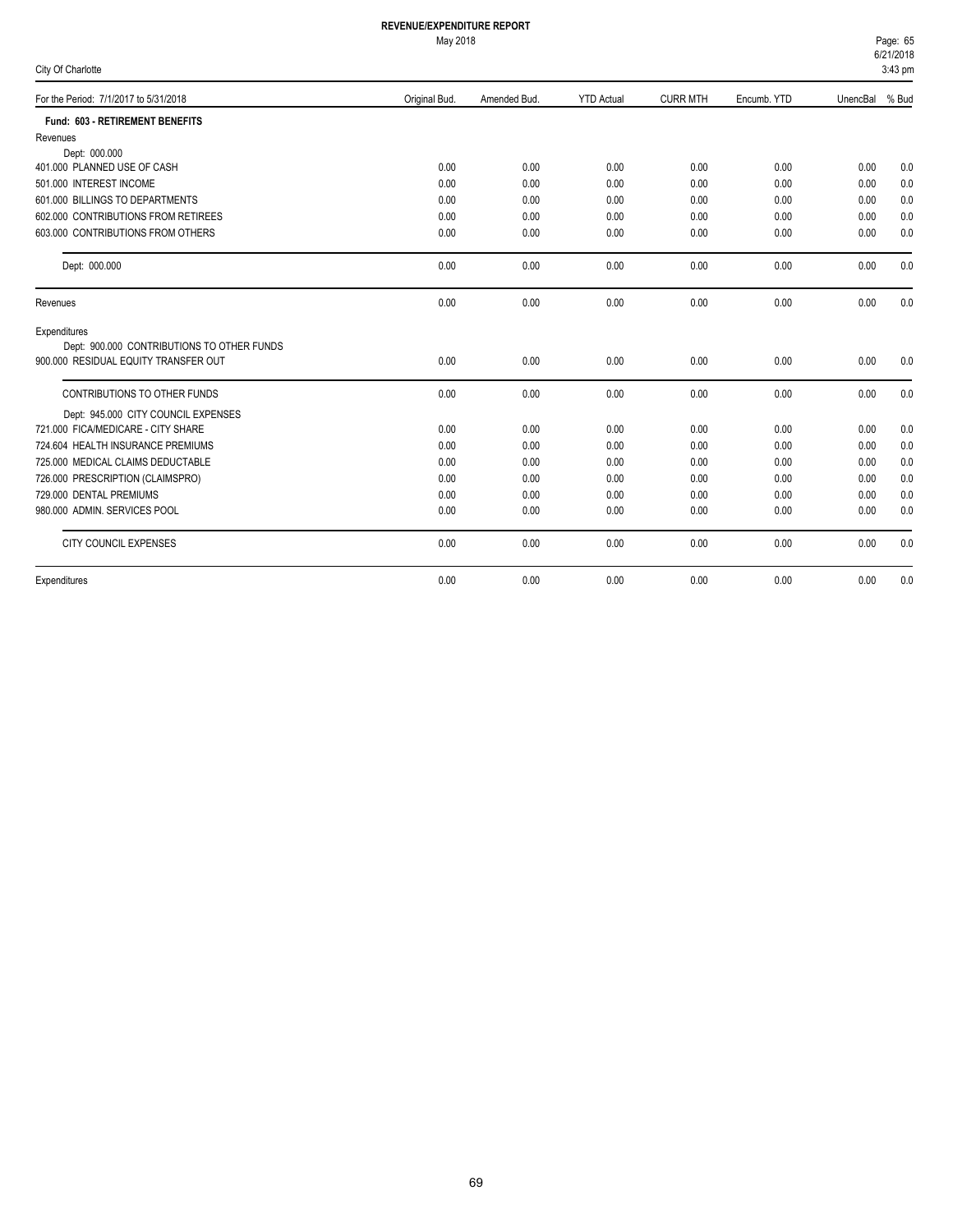May 2018

6/21/2018 Page: 66

|  | ity Of Charlotte |  |
|--|------------------|--|
|  |                  |  |

| City Of Charlotte                          |               |              |                   |                 |             |          | 3:43 pm |
|--------------------------------------------|---------------|--------------|-------------------|-----------------|-------------|----------|---------|
| For the Period: 7/1/2017 to 5/31/2018      | Original Bud. | Amended Bud. | <b>YTD Actual</b> | <b>CURR MTH</b> | Encumb. YTD | UnencBal | % Bud   |
| Fund: 604 - HEALTH INSURANCE POOL          |               |              |                   |                 |             |          |         |
| Revenues                                   |               |              |                   |                 |             |          |         |
| Dept: 000.000                              |               |              |                   |                 |             |          |         |
| 401.000 PLANNED USE OF CASH                | 0.00          | 0.00         | 0.00              | 0.00            | 0.00        | 0.00     | 0.0     |
| 501.000 INTEREST INCOME                    | 0.00          | 0.00         | 0.00              | 0.00            | 0.00        | 0.00     | 0.0     |
| 601.000 BILLINGS TO DEPARTMENTS            | 0.00          | 0.00         | 0.00              | 0.00            | 0.00        | 0.00     | 0.0     |
| Dept: 000.000                              | 0.00          | 0.00         | 0.00              | 0.00            | 0.00        | 0.00     | 0.0     |
| Revenues                                   | 0.00          | 0.00         | 0.00              | 0.00            | 0.00        | 0.00     | 0.0     |
| Expenditures                               |               |              |                   |                 |             |          |         |
| Dept: 900.000 CONTRIBUTIONS TO OTHER FUNDS |               |              |                   |                 |             |          |         |
| 900,000 RESIDUAL EQUITY TRANSFER OUT       | 0.00          | 0.00         | 0.00              | 0.00            | 0.00        | 0.00     | 0.0     |
| CONTRIBUTIONS TO OTHER FUNDS               | 0.00          | 0.00         | 0.00              | 0.00            | 0.00        | 0.00     | 0.0     |
| Dept: 950.000 HEALTH INSURANCE EXPENSES    |               |              |                   |                 |             |          |         |
| 715.000 HEALTH REIMBURSEMENT               | 0.00          | 0.00         | 0.00              | 0.00            | 0.00        | 0.00     | 0.0     |
| 721.000 FICA/MEDICARE - CITY SHARE         | 0.00          | 0.00         | 0.00              | 0.00            | 0.00        | 0.00     | 0.0     |
| 724.604 HEALTH INSURANCE PREMIUMS          | 0.00          | 0.00         | 0.00              | 0.00            | 0.00        | 0.00     | 0.0     |
| 725.000 MEDICAL CLAIMS DEDUCTABLE          | 0.00          | 0.00         | 0.00              | 0.00            | 0.00        | 0.00     | 0.0     |
| 726.000 PRESCRIPTION (CLAIMSPRO)           | 0.00          | 0.00         | 0.00              | 0.00            | 0.00        | 0.00     | 0.0     |
| 729.000 DENTAL PREMIUMS                    | 0.00          | 0.00         | 0.00              | 0.00            | 0.00        | 0.00     | 0.0     |
| 749.000 CONTRACTUAL SERVICES               | 0.00          | 0.00         | 0.00              | 0.00            | 0.00        | 0.00     | 0.0     |
| 972.000 SUNDRY                             | 0.00          | 0.00         | 0.00              | 0.00            | 0.00        | 0.00     | 0.0     |
| <b>HEALTH INSURANCE EXPENSES</b>           | 0.00          | 0.00         | 0.00              | 0.00            | 0.00        | 0.00     | 0.0     |
| Expenditures                               | 0.00          | 0.00         | 0.00              | 0.00            | 0.00        | 0.00     | 0.0     |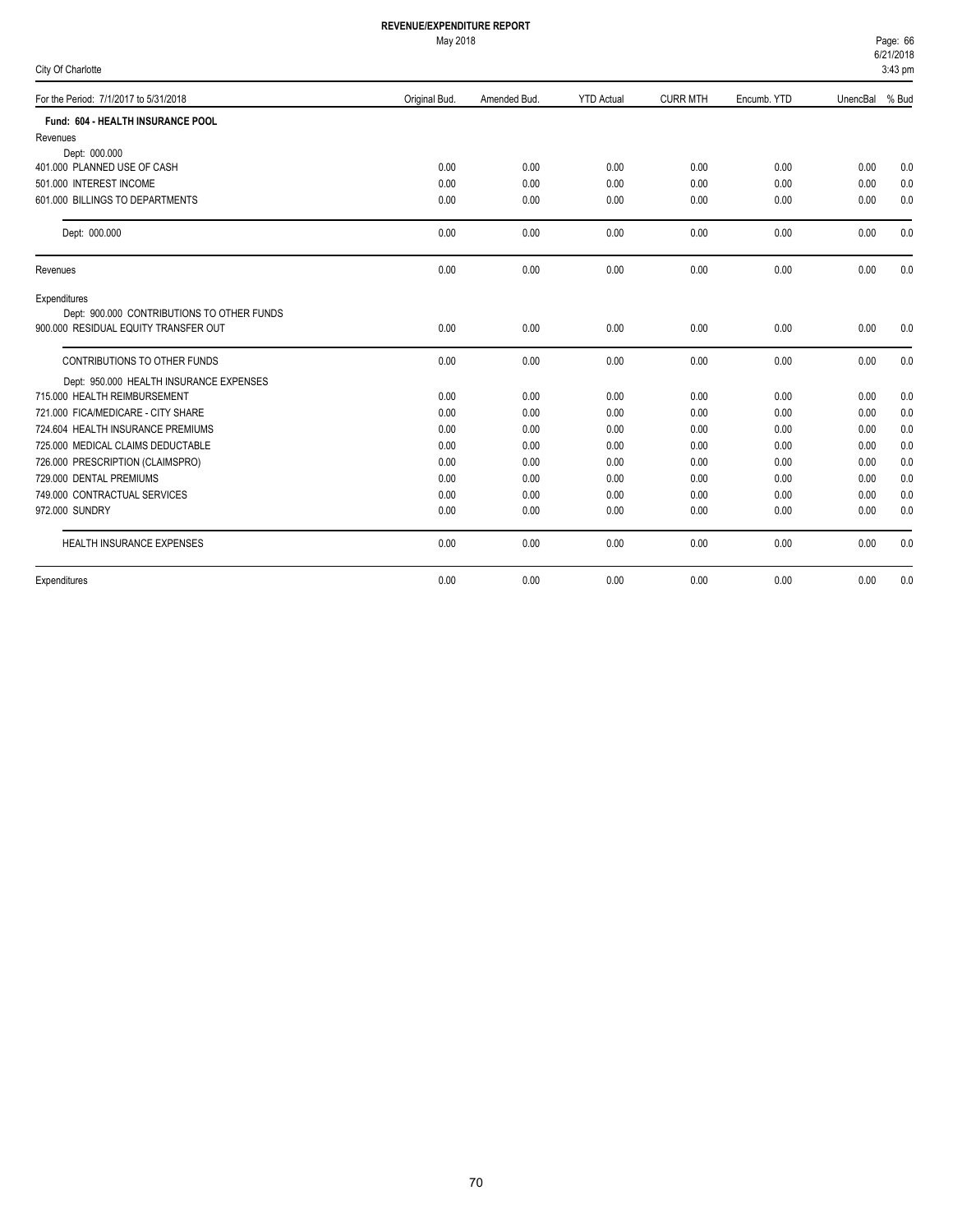|                                       |               | May 2018     |                   |                 |             | Page: 67<br>6/21/2018 |           |  |
|---------------------------------------|---------------|--------------|-------------------|-----------------|-------------|-----------------------|-----------|--|
| City Of Charlotte                     |               |              |                   |                 |             |                       | $3:43$ pm |  |
| For the Period: 7/1/2017 to 5/31/2018 | Original Bud. | Amended Bud. | <b>YTD Actual</b> | <b>CURR MTH</b> | Encumb. YTD | UnencBal % Bud        |           |  |
| Fund: 701 - TRUST & AGENCY FUND       |               |              |                   |                 |             |                       |           |  |
| Revenues                              |               |              |                   |                 |             |                       |           |  |
| Dept: 000.000                         |               |              |                   |                 |             |                       |           |  |
| 501.000 INTEREST INCOME               | 0.00          | 0.00         | 0.00              | 0.00            | 0.00        | 0.00                  | 0.0       |  |
| 596,000 SUNDRY REVENUE                | 0.00          | 0.00         | 0.00              | 0.00            | 0.00        | 0.00                  | 0.0       |  |
| Dept: 000.000                         | 0.00          | 0.00         | 0.00              | 0.00            | 0.00        | 0.00                  | 0.0       |  |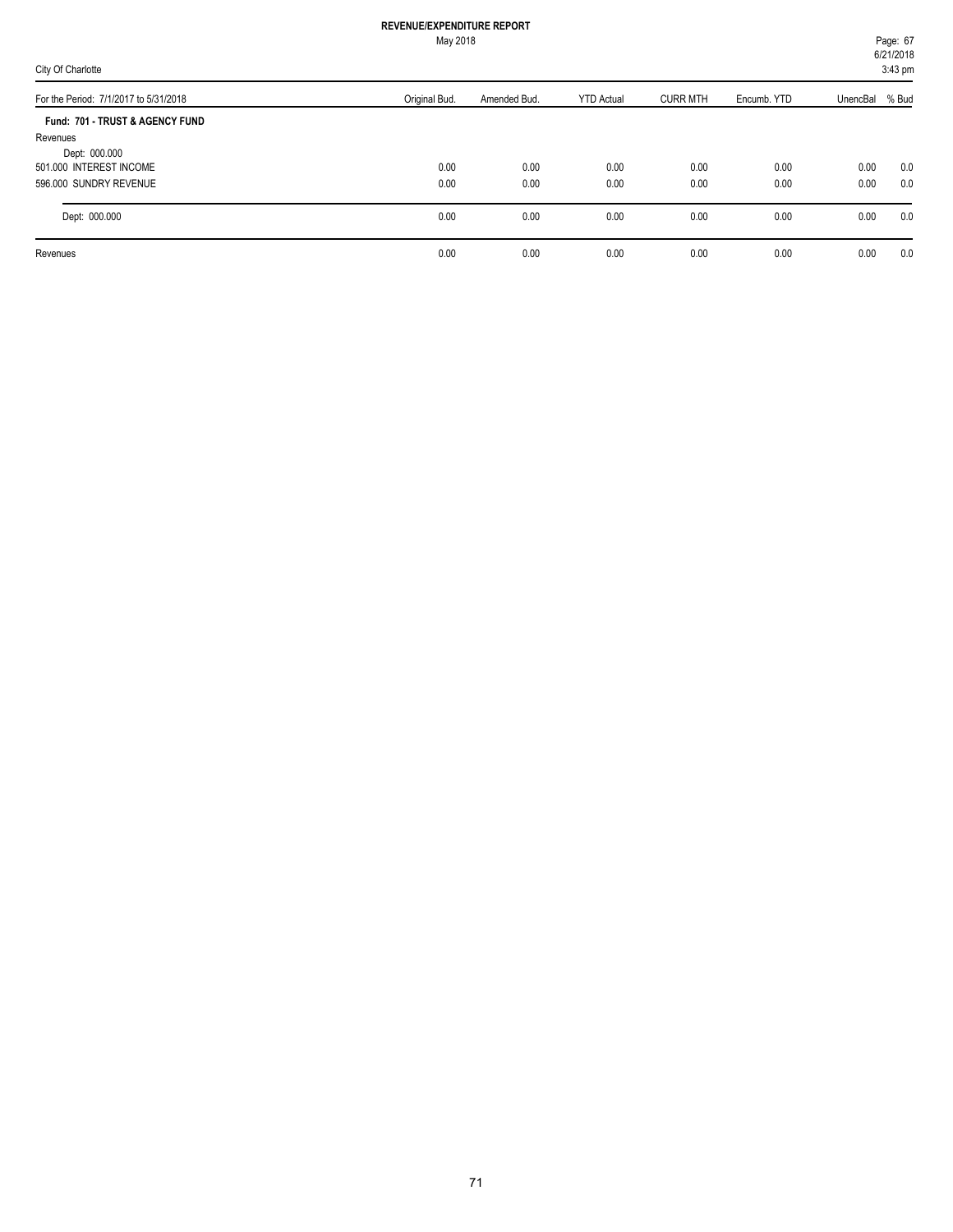May 2018

Page: 68

| City Of Charlotte                     |               |              |                   |                 |             | 6/21/2018<br>3:43 pm |       |
|---------------------------------------|---------------|--------------|-------------------|-----------------|-------------|----------------------|-------|
| For the Period: 7/1/2017 to 5/31/2018 | Original Bud. | Amended Bud. | <b>YTD Actual</b> | <b>CURR MTH</b> | Encumb. YTD | UnencBal             | % Bud |
| Fund: 732 - C.A.N.D.O.                |               |              |                   |                 |             |                      |       |
| Revenues                              |               |              |                   |                 |             |                      |       |
| Dept: 000.000                         |               |              |                   |                 |             |                      |       |
| 430.000 OTHER GRANTS                  | 0.00          | 0.00         | 0.00              | 0.00            | 0.00        | 0.00                 | 0.0   |
| Dept: 000.000                         | 0.00          | 0.00         | 0.00              | 0.00            | 0.00        | 0.00                 | 0.0   |
| Revenues                              | 0.00          | 0.00         | 0.00              | 0.00            | 0.00        | 0.00                 | 0.0   |
| Expenditures                          |               |              |                   |                 |             |                      |       |
| Dept: 960.000 C.A.N.D.O. EXPENSE      |               |              |                   |                 |             |                      |       |
| 749.000 CONTRACTUAL SERVICES          | 0.00          | 0.00         | 0.00              | 0.00            | 0.00        | 0.00                 | 0.0   |
| 972.000 SUNDRY                        | 0.00          | 0.00         | 0.00              | 0.00            | 0.00        | 0.00                 | 0.0   |
| C.A.N.D.O. EXPENSE                    | 0.00          | 0.00         | 0.00              | 0.00            | 0.00        | 0.00                 | 0.0   |
| Expenditures                          | 0.00          | 0.00         | 0.00              | 0.00            | 0.00        | 0.00                 | 0.0   |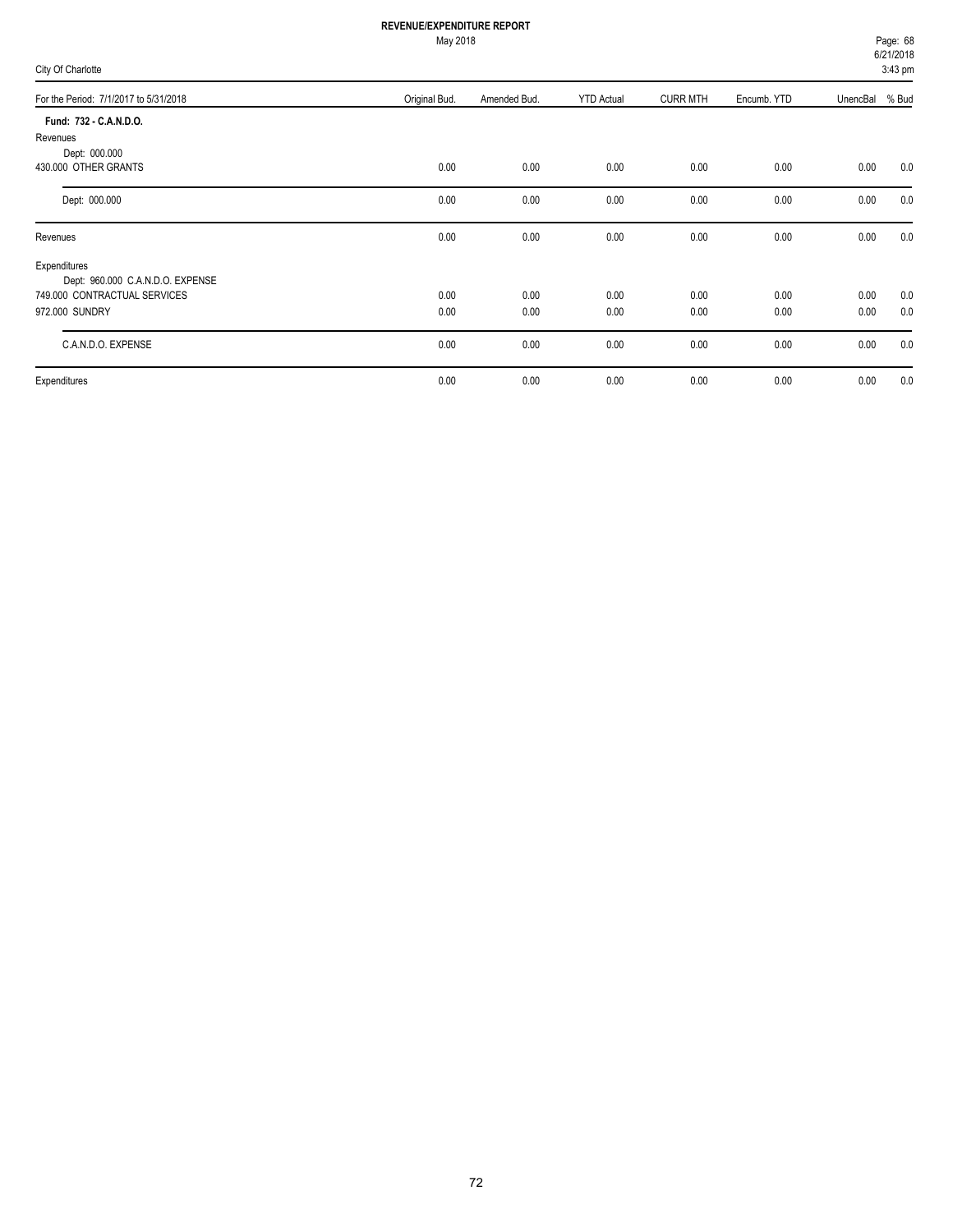May 2018

6/21/2018 Page: 69 3:43 pm

| For the Period:<br>7/1/2017 to 5/31/2018 | Original Bud. | Amended Bud | <b>YTD Actual</b> | <b>CURR MTH</b> | Encumb, YTD | % Bud<br>UnencBal |
|------------------------------------------|---------------|-------------|-------------------|-----------------|-------------|-------------------|

**Fund: 750 - PAYROLL CLEARING FUND**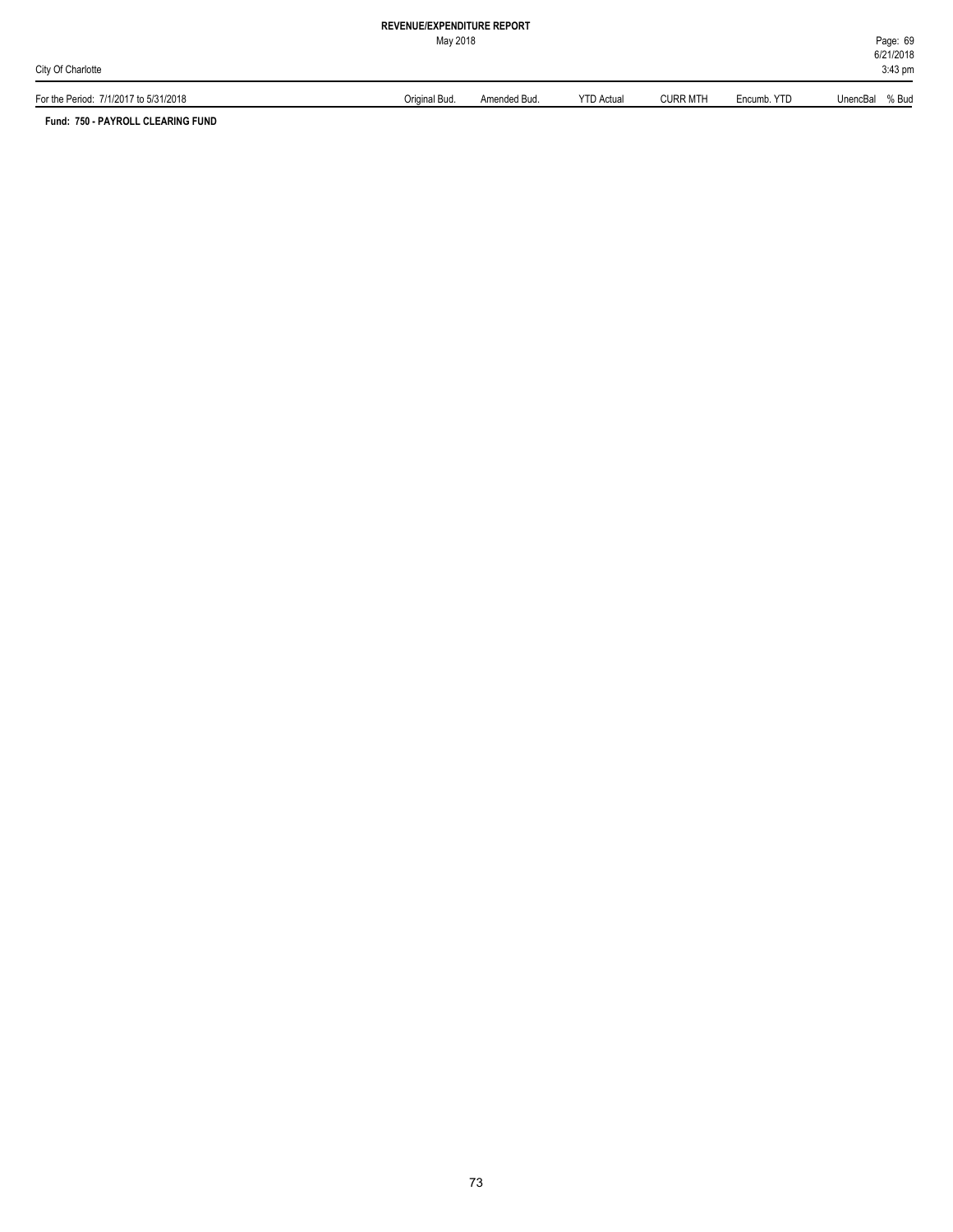May 2018

| $\cdot$ 7/1/2017 to 5/31/2018<br>For the Period: | Original Bud | Amended Bud. | YTD Actual | <b>CURR MTH</b> | Encumb, YTD | UnencBal<br>% Bud |
|--------------------------------------------------|--------------|--------------|------------|-----------------|-------------|-------------------|

**Fund: 770 - A/P CLEARING FUND**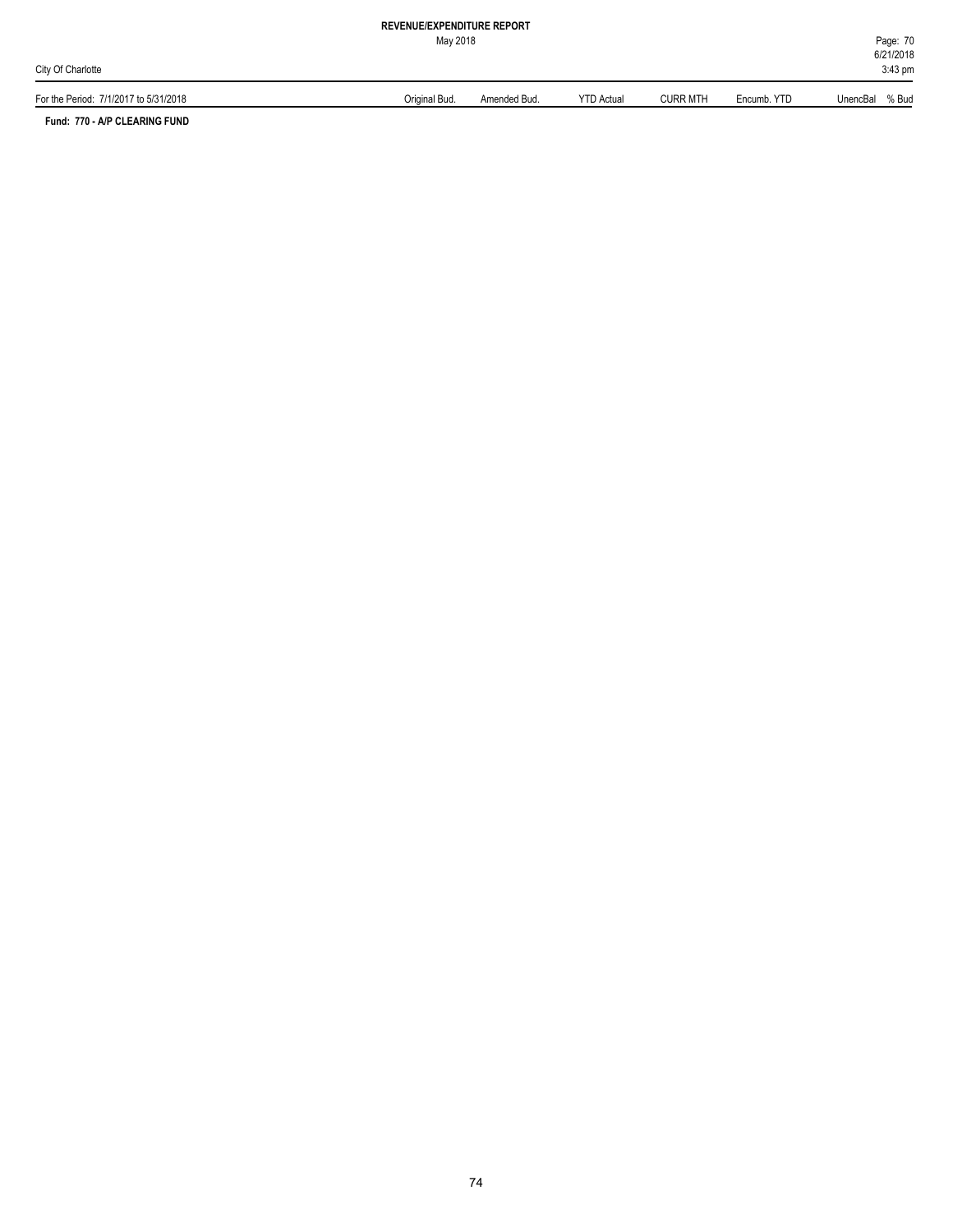May 2018

| Page: 71     |  |
|--------------|--|
| 6/21/2018    |  |
| . <i>.</i> . |  |

| City Of Charlotte                     |               |              |                   |                 |             | 3:43 pm      |       |
|---------------------------------------|---------------|--------------|-------------------|-----------------|-------------|--------------|-------|
| For the Period: 7/1/2017 to 5/31/2018 | Original Bud. | Amended Bud. | <b>YTD Actual</b> | <b>CURR MTH</b> | Encumb. YTD | UnencBal     | % Bud |
| Fund: 800 - CHARLOTTE AREA REC CO-OP  |               |              |                   |                 |             |              |       |
| Revenues                              |               |              |                   |                 |             |              |       |
| Dept: 000.000                         |               |              |                   |                 |             |              |       |
| 501.000 INTEREST INCOME               | 0.00          | 0.00         | 501.05            | 0.00            | 0.00        | $-501.05$    | 0.0   |
| 596.000 SUNDRY REVENUE                | 0.00          | 0.00         | 10,000.00         | 0.00            | 0.00        | $-10,000.00$ | 0.0   |
| 603,000 CONTRIBUTIONS FROM OTHERS     | 0.00          | 0.00         | 30,177.34         | 0.00            | 0.00        | $-30,177.34$ | 0.0   |
| Dept: 000.000                         | 0.00          | 0.00         | 40,678.39         | 0.00            | 0.00        | $-40,678.39$ | 0.0   |
| Revenues                              | 0.00          | 0.00         | 40,678.39         | 0.00            | 0.00        | -40,678.39   | 0.0   |
| Expenditures                          |               |              |                   |                 |             |              |       |
| Dept: 825.000 PARKS & RECREATION      |               |              |                   |                 |             |              |       |
| 731.000 MATERIALS & SUPPLIES          | 0.00          | 0.00         | 0.00              | 0.00            | 0.00        | 0.00         | 0.0   |
| 732.000 POSTAGE                       | 0.00          | 0.00         | 0.00              | 0.00            | 0.00        | 0.00         | 0.0   |
| 735,000 DUES & SUBSCRIPTIONS          | 0.00          | 0.00         | 0.00              | 0.00            | 0.00        | 0.00         | 0.0   |
| 737.000 PRINTING & PUBLISHING         | 0.00          | 0.00         | 0.00              | 0.00            | 0.00        | 0.00         | 0.0   |
| 746.000 PROFESSIONAL SERVICES         | 0.00          | 0.00         | 12,354.00         | 0.00            | 0.00        | $-12,354.00$ | 0.0   |
| 747,000 INSURANCE & BONDS             | 0.00          | 0.00         | 1,862.00          | 0.00            | 0.00        | $-1,862.00$  | 0.0   |
| 748,000 CONFERENCES & TRAINING        | 0.00          | 0.00         | 0.00              | 0.00            | 0.00        | 0.00         | 0.0   |
| 749.000 CONTRACTUAL SERVICES          | 0.00          | 0.00         | 0.00              | 0.00            | 0.00        | 0.00         | 0.0   |
| 755,000 CONTRIBUTION TO OTHERS        | 0.00          | 0.00         | 2,000.00          | 0.00            | 0.00        | $-2,000.00$  | 0.0   |
| 862.000 CAP. OUTLAY-IMPROVEMENTS      | 0.00          | 0.00         | 0.00              | 0.00            | 0.00        | 0.00         | 0.0   |
| 864.004 FACILITY DEVELOPMENT          | 0.00          | 0.00         | 0.00              | 0.00            | 0.00        | 0.00         | 0.0   |
| 972.000 SUNDRY                        | 0.00          | 0.00         | 0.00              | 0.00            | 0.00        | 0.00         | 0.0   |
| PARKS & RECREATION                    | 0.00          | 0.00         | 16,216.00         | 0.00            | 0.00        | $-16,216.00$ | 0.0   |
| Expenditures                          | 0.00          | 0.00         | 16,216.00         | 0.00            | 0.00        | $-16,216.00$ | 0.0   |